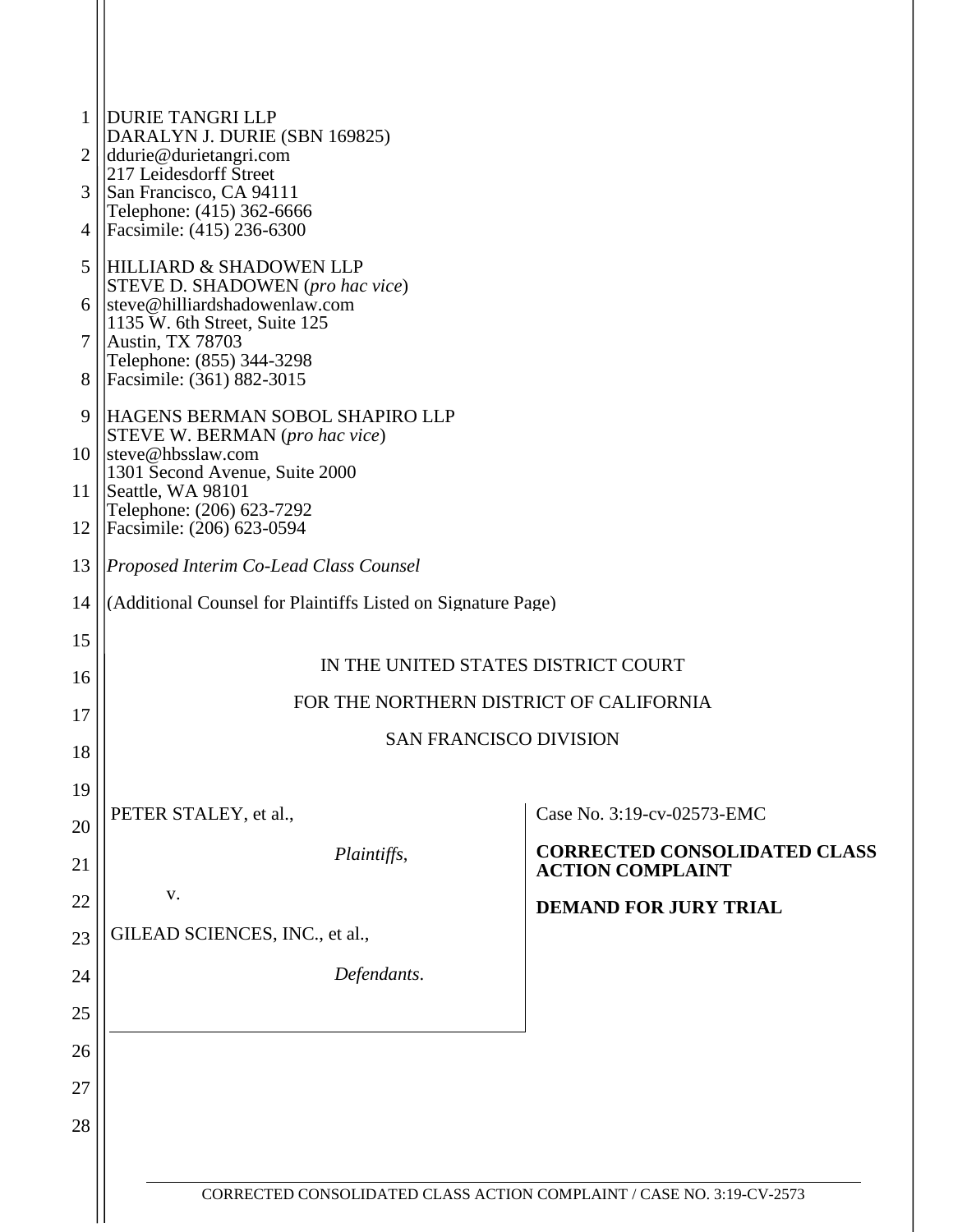| 1              |      |                 | <b>TABLE OF CONTENTS</b>                                                       |  |  |  |  |  |  |
|----------------|------|-----------------|--------------------------------------------------------------------------------|--|--|--|--|--|--|
| $\overline{2}$ | I.   |                 |                                                                                |  |  |  |  |  |  |
| 3              | II.  |                 |                                                                                |  |  |  |  |  |  |
| 4              | III. |                 |                                                                                |  |  |  |  |  |  |
| 5              | IV.  |                 |                                                                                |  |  |  |  |  |  |
| 6              | V.   |                 |                                                                                |  |  |  |  |  |  |
| 7              | VI.  |                 |                                                                                |  |  |  |  |  |  |
| 8              |      | A.              | Approval of Generic Drugs and Substitution of Generics for Branded Drugs21     |  |  |  |  |  |  |
| 9              |      | <b>B.</b>       |                                                                                |  |  |  |  |  |  |
| 10             |      | $\mathcal{C}$ . |                                                                                |  |  |  |  |  |  |
| 11             |      | D.              |                                                                                |  |  |  |  |  |  |
| 12             |      | E.              |                                                                                |  |  |  |  |  |  |
| 13             |      | F.              |                                                                                |  |  |  |  |  |  |
| 14             | VII. |                 |                                                                                |  |  |  |  |  |  |
| 15             |      | A.              |                                                                                |  |  |  |  |  |  |
| 16             |      | <b>B.</b>       |                                                                                |  |  |  |  |  |  |
| 17             |      | $\mathcal{C}$ . |                                                                                |  |  |  |  |  |  |
| 18             |      | D.              |                                                                                |  |  |  |  |  |  |
| 19             |      |                 | 1.                                                                             |  |  |  |  |  |  |
| 20             |      |                 | 2.                                                                             |  |  |  |  |  |  |
| 21             |      | Ε.              |                                                                                |  |  |  |  |  |  |
| 22             |      | F.              |                                                                                |  |  |  |  |  |  |
| 23             |      |                 | Gilead anticompetitively withheld standalone TAF in 2015-201659<br>1.          |  |  |  |  |  |  |
| 24             |      |                 | 2.                                                                             |  |  |  |  |  |  |
| 25             |      |                 | 3.<br>Gilead anticompetitively withheld an HIV indication for standalone TAF62 |  |  |  |  |  |  |
| 26             |      |                 | Gilead degraded standalone TAF with anticompetitive purpose and effect63<br>4. |  |  |  |  |  |  |
| 27             |      | G.              |                                                                                |  |  |  |  |  |  |
| 28             |      |                 | 1.                                                                             |  |  |  |  |  |  |
|                |      |                 |                                                                                |  |  |  |  |  |  |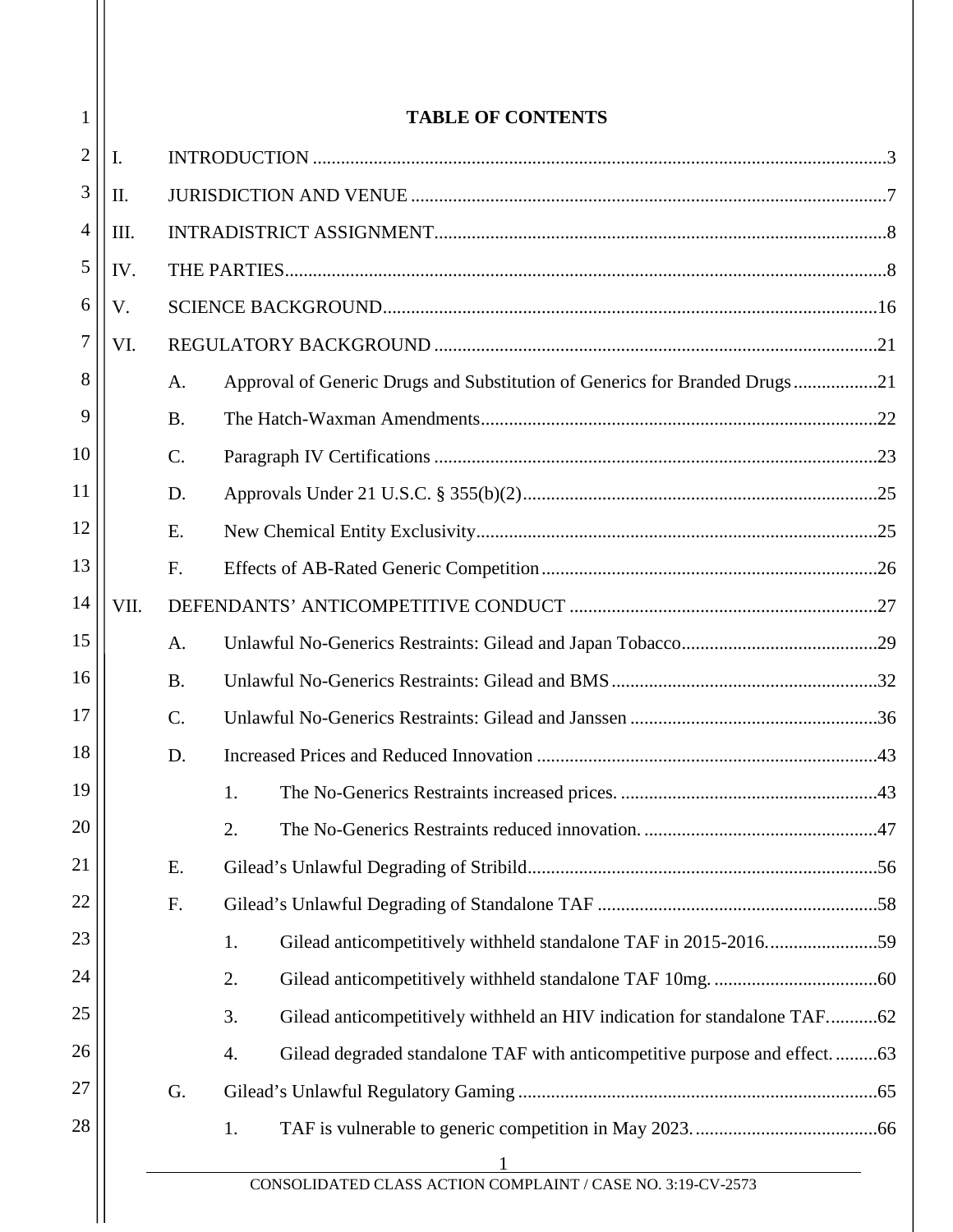| 1  |       | 2.                                                                                    |  |
|----|-------|---------------------------------------------------------------------------------------|--|
| 2  |       | H.<br>Gilead's Anticompetitive Conduct to Delay Entry of Generic Viread, Truvada, and |  |
| 3  |       | Most-Favored-Entry and Most-Favored-Entry-Plus clauses delay generic<br>1.            |  |
| 4  |       |                                                                                       |  |
| 5  |       | 2.                                                                                    |  |
| 6  | VIII. |                                                                                       |  |
| 7  | IX.   |                                                                                       |  |
| 8  | X.    | ANTITRUST IMPACT AND EFFECT ON INTERSTATE AND INTRASTATE                              |  |
| 9  | XI.   |                                                                                       |  |
| 10 | XII.  |                                                                                       |  |
| 11 | XIII. |                                                                                       |  |
| 12 | XIV.  |                                                                                       |  |
| 13 | XV.   |                                                                                       |  |
| 14 |       |                                                                                       |  |
| 15 |       |                                                                                       |  |
| 16 |       |                                                                                       |  |
| 17 |       |                                                                                       |  |
| 18 |       |                                                                                       |  |
| 19 |       |                                                                                       |  |
| 20 |       |                                                                                       |  |
| 21 |       |                                                                                       |  |
| 22 |       |                                                                                       |  |
| 23 |       |                                                                                       |  |
| 24 |       |                                                                                       |  |
| 25 |       |                                                                                       |  |
| 26 |       |                                                                                       |  |
| 27 |       |                                                                                       |  |
| 28 |       |                                                                                       |  |
|    |       | 2<br>CORRECTED CONSOLIDATED CLASS ACTION COMPLAINT / CASE NO. 3:19-CV-2573            |  |
|    |       |                                                                                       |  |

Н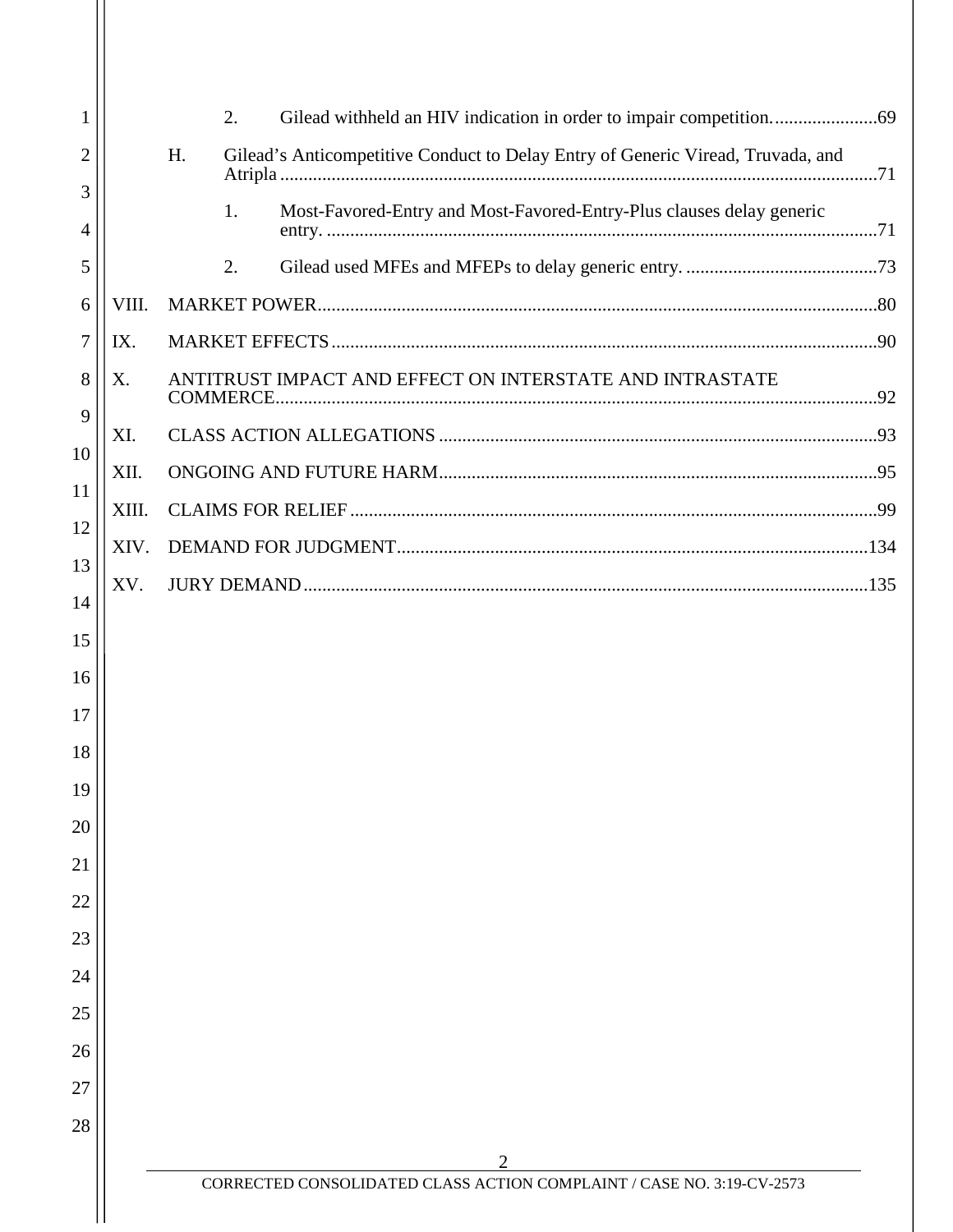2 3 4 5 6 7 8 Plaintiffs, on behalf of themselves and all others similarly situated (the "Class," as defined below), on personal knowledge with respect to facts pertaining to them and upon information and belief as to other matters, bring this class action complaint against Defendants Gilead Sciences, Inc., Gilead Holdings, LLC, Gilead Sciences, LLC, Gilead Sciences Ireland UC (together, "Gilead"), Bristol-Myers Squibb Company, E. R. Squibb & Sons, L.L.C. (together, "BMS"), Japan Tobacco, Inc. ("Japan Tobacco"), Janssen R&D Ireland, and Johnson & Johnson (together, "Janssen") (collectively, "Defendants") for damages, injunctive relief, and other relief pursuant to the federal antitrust laws and state antitrust and consumer protection laws.

<span id="page-3-0"></span>10

9

1

### **I. INTRODUCTION**

11 12 13 14 15 16 17 18 19 20 1. Gilead and its coconspirators have engaged in a long-running scheme to restrain competition with respect to some of the most important drugs used to treat Human Immunodeficiency Virus ("HIV") infection—a disease which, if left untreated, destroys the immune system, leading to Acquired Immunodeficiency Syndrome ("AIDS") and eventual death. Through an array of anticompetitive practices—including horizontal agreements constituting per se violations of the antitrust laws—Gilead has acquired and maintained a monopoly in the market for drugs that comprise the modern HIV treatment regimen known as "combination antiretroviral therapy" ("cART"). The scheme has enabled Gilead and its coconspirators to unlawfully extend patent protection for their drugs, impair entry by would-be generic competitors, and charge exorbitant, supracompetitive prices for the drugs that people living with HIV need to survive.

21 22 23 24 25 26 27 28 2. Gilead dominates the class of drugs that target HIV known as "antiretrovirals," which are essential to effective HIV therapy. Modern antiretroviral drug regimens comprise a combination or "cocktail" of drugs, most often consisting of two nucleotide/nucleoside analogue reverse transcriptase inhibitors ("NRTIs") taken with at least one antiretroviral drug of another class, such as an integrase inhibitor, commonly referred to as "third agents." These antiretroviral cocktails are known as cART regimens. During most of the relevant time, Gilead was the exclusive maker (and is still the dominant maker) of one of the principal NRTIs used in cART regimens: Tenofovir. By controlling the market for Tenofovir, and through its collusive agreements with its coconspirators, Gilead now dominates the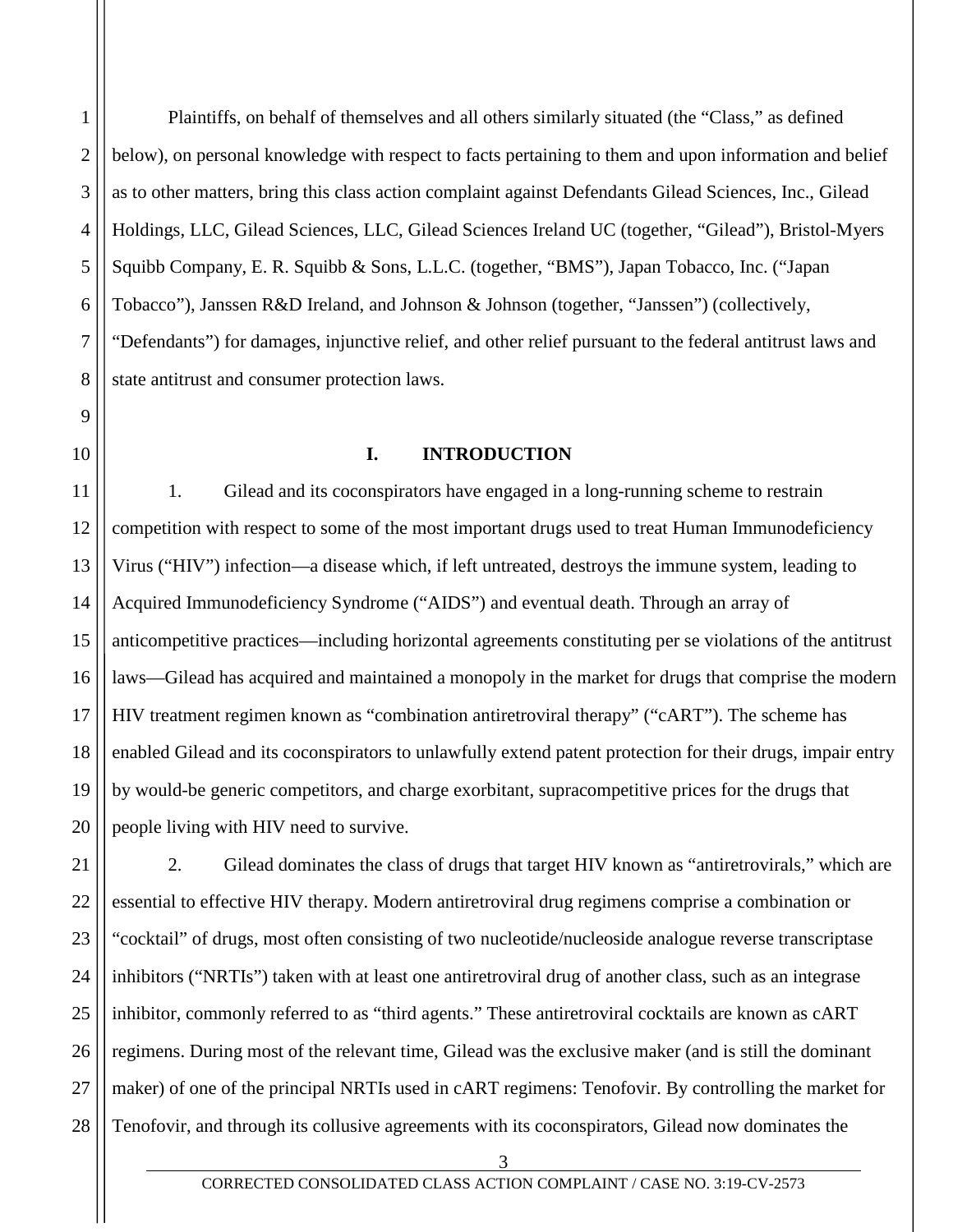2 3 market for cART. Today more than 80% of patients starting an HIV regimen in the United States, and more than 80% of continuing patients, take one or more of Gilead's products every day. Gilead's sales of these products in the United States alone are more than \$11 billion annually.

1

4

5

6

7

11

8 9 10 12 3. Gilead maintains a stranglehold on the cART market even though Tenofovir was discovered more than 30 years ago by researchers in the Czech Republic. In 2001, Gilead began marketing its patented formulation of the compound known as tenofovir disoproxil ("TDF"), quickly reaching sales in the hundreds of millions of dollars. Gilead expected that generic manufacturers would challenge the validity of its Tenofovir patents and potentially enter the market as early as 2009. So, in order to head off the threat of generic competition, Gilead and each of its coconspirators BMS, Janssen, and Japan Tobacco entered into a series of collusive and illegal horizontal agreements providing that each coconspirator would not compete against Gilead's Tenofovir, and would effectively block other companies from competing against Tenofovir, *even after Gilead's Tenofovir patents expired.*

13 14 15 16 17 18 19 20 21 22 4. Gilead and its coconspirators coformulated TDF with the coconspirators' third agents into single pills known as fixed-dose-combination drugs ("FDCs"). Each of the joint development agreements prevented the coconspirator from creating or marketing a competing version of the FDC formulated with generic versions of Gilead's TDF even after Gilead's patents expired (hereinafter a "No-Generics Restraint"). This gave Gilead an enormous financial incentive to move prescriptions from its standalone version of TDF to the FDCs, which would be insulated from generic competition even after TDF's patents expired. And it meant that Gilead's most likely competitors—the companies that could formulate FDCs with generic alternatives to TDF—had instead promised not to compete with Gilead. In exchange, the No-Generics Restraints and joint development agreements enabled Gilead and the coconspirator to share the artificially inflated profits from each other's sales.

23 24 25 26 27 28 5. As part of the unlawful scheme's quid pro quo, Gilead also agreed to shield BMS and Janssen's HIV drugs from imminent generic competition by allowing them to coformulate FDCs that combined their vulnerable products with a Gilead booster drug, Cobicistat, which enjoyed much longer patent protection. Just as BMS and Janssen agreed not to market a competing FDC even after Gilead's patents expired, Gilead returned the favor by agreeing not to market a competing FDC after the BMS and Janssen patents expired.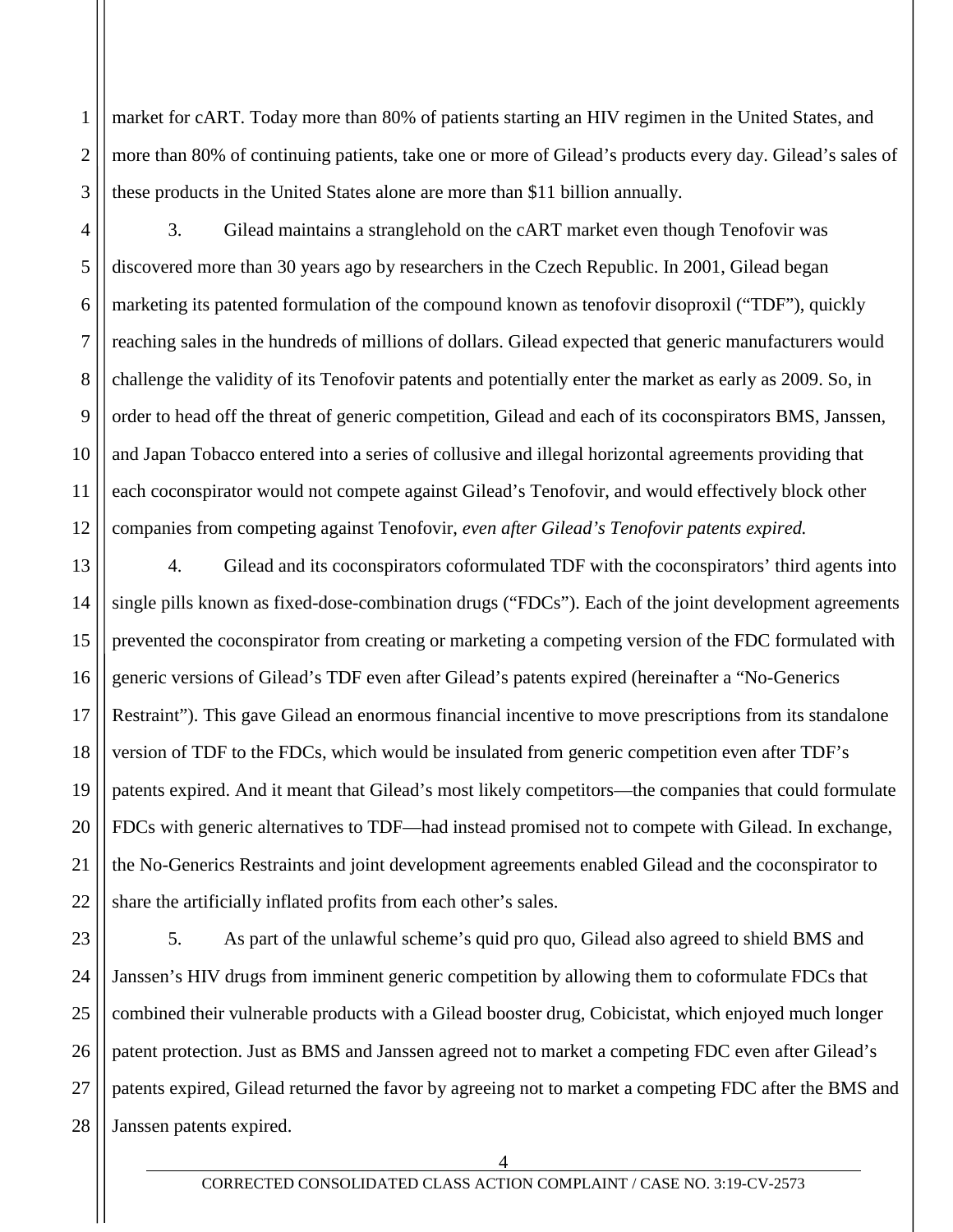4 6. Collectively, the unlawful agreements between Gilead and each of its coconspirators effectively foreclosed competition for drugs essential to cART regimens. In 2018, the agreements covered more than 75% of all sales of NRTIs, more than 50% of all sales of third agents, and more than 75% of all sales of booster drugs for use in a cART regimen in the United States.

1

2

3

5

6

7

8

9

10

11

12

13

14

21

26

27

28

7. In a relentless effort to reap ever-more monopoly profits, Gilead engaged in further anticompetitive conduct to reinforce the exclusionary effects of these illegal exclusion agreements. When generic competition to TDF became imminent, Gilead amended the No-Generics pacts to preclude its coconspirators from competing not only against Gilead's then-marketed TDF but also against a new formulation of the compound, tenofovir alafenamide ("TAF"), and further extended the term of the No-Generics Restraints. Gilead had been holding TAF in reserve for more than a decade to roll out later as part of its scheme to impair competition once generic entry was imminent. With the extended No-Generics Restraints in place, Gilead reformulated the original TDF-based FDCs with TAF and then used anticompetitive tactics to drive patients towards the reformulated FDCs, which are shielded from competition in some instances until at least 2032.

15 16 17 18 19 20 8. Gilead drove patients into treatment with TAF-based FDCs by intentionally degrading some of its key products. Gilead knew before seeking FDA approval of its TDF-based FDC marketed as Stribild that the dosage of TDF in it was much higher than needed and would subject patients to increased risk of significant adverse side effects. But Gilead was already planning to eventually replace that product with a TAF-based version. Refusing to reduce the dosage in the TDF version artificially magnified the safety differences between it and the TAF-based version, helping Gilead to drive patients to the TAF version and its much longer No-Generics Restraint.

22 23 24 25 9. Gilead also pressed patients to TAF-based FDCs by intentionally delaying and degrading the standalone version of TAF. TAF has a substantially lower incidence than TDF of significant adverse side effects. Beginning in 2015, Gilead intentionally steered patients to the TAF-based FDCs by degrading standalone TAF in at least three ways:

> (a) Gilead intentionally delayed applying for FDA approval of standalone TAF by a year, ensuring that the new, safer version of Tenofovir was available during that time only through purchase of a Gilead TAF-based FDC;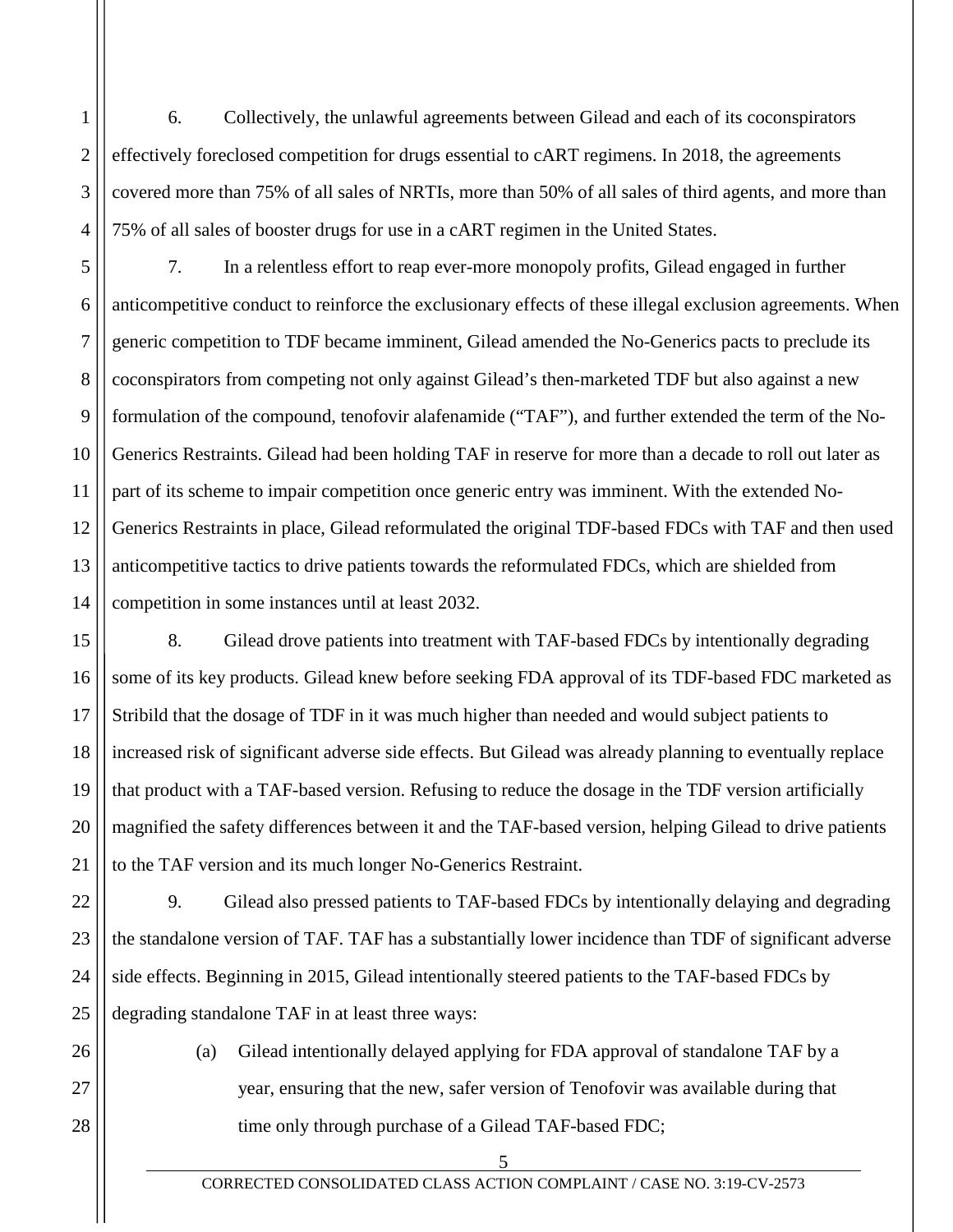(b) When Gilead finally did make TAF available as a standalone product, Gilead intentionally degraded its safety by making it available only in a much greater dose—with consequent greater risk of side effects—than the dose that Gilead used in its FDCs; and

1

2

3

4

5

6

7

8

(c) Gilead did not seek FDA approval for the use of standalone TAF to treat HIV (getting it approved instead only for treatment of Hepatitis B), even while seeking and obtaining FDA approval for its use in treating HIV when used as a component of a Gilead FDC.

9 10 11 12 13 14 15 10. Gilead's refusal to get an HIV indication for standalone TAF also imposed a regulatory barrier to generic competition. Gilead did not seek that indication for standalone TAF despite designing and intending the drug as an HIV treatment and submitting data to the FDA showing its safety and efficacy in treating HIV. Gilead's decision to forgo the HIV indication for standalone TAF forced wouldbe competitors to re-perform time-consuming and expensive clinical trials that Gilead had already performed. Forgoing this HIV indication costs Gilead hundreds of millions of dollars in sales of standalone TAF every year, but blocking competitors' entry into the market was even more valuable.

16 17 18 19 20 21 22 23 24 11. Timely competition from generic manufacturers could have complicated Gilead and its coconspirators' schemes. The world's largest generic-pharmaceutical manufacturer, Teva Pharmaceuticals, started challenging the validity of Gilead's vulnerable patents covering its NRTIs in 2009. Instead of defending its portfolio, however, Gilead settled with Teva, inducing it to withdraw its challenges and significantly delay entering the market with its generic version of the Gilead NRTIs. Gilead induced Teva's delay by including anticompetitive "Most Favored Entry" clauses in settlement agreements with Teva and other generic manufacturers. Those pacts assured Teva that it would have an exclusivity period with the only generic on the market, in exchange for which Teva agreed to delay marketing its generic products.

25 26 27 28 12. This delay bought Gilead the time it needed to move its customers from TDF-based FDCs (about to face generic competition) to TAF-based FDCs. By 2017, when TDF finally faced generic competition, Gilead had switched more than 60% of its HIV product sales to the reformulated, TAFbased FDCs protected from competition by its unlawful agreements with BMS, Janssen, and Japan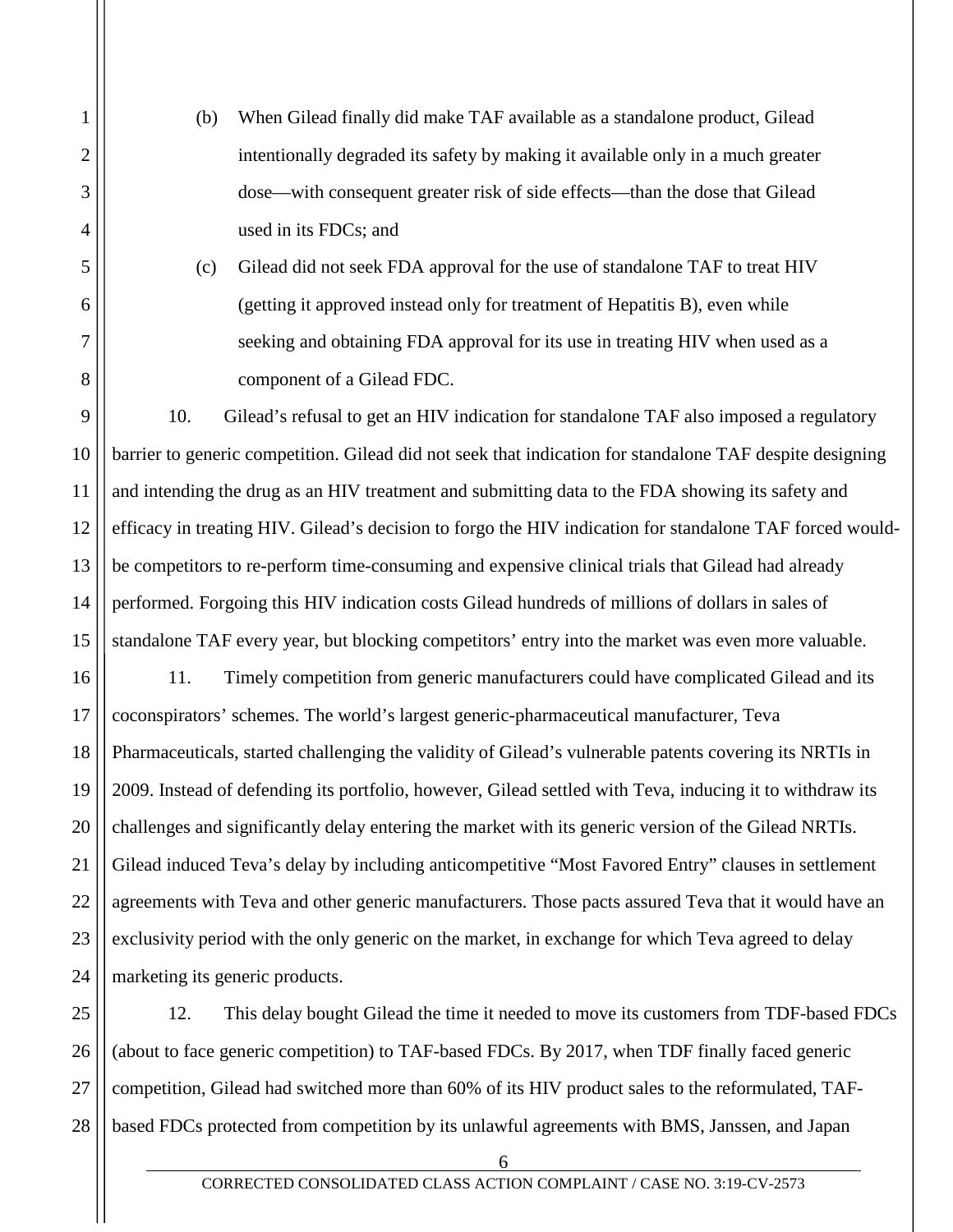Tobacco.

1

2 3 4 5 6 7 8 9 10 13. The consequences of Gilead and its coconspirators' unlawful conduct have been, and continue to be, burdensome to the government and catastrophic for many patients. The United States federal government alone spends over \$20 billion annually on HIV treatment, most of it on these Defendants' dramatically overpriced drugs. Even more of the costs of these unlawfully monopolized drugs are borne by union health and welfare funds, other third-party payors, state and local governments, and the patients themselves. Worse, the high cost of these life-saving medications prevents many patients from gaining access to the drugs at all. Half of those in this country living with HIV are not accessing the required medications, and fully 400,000 more Americans should be on HIV treatment. The high prices of cART regimens contribute to that problem.

11 12 13 14 15 16 17 18 19 20 14. Defendants' anticompetitive conduct has also stifled innovation, causing tens of thousands of people living with HIV to needlessly suffer debilitating side effects from inferior products. Gilead delayed getting FDA approval of TAF for more than a decade while it used the illegal No-Generics Restraints, rather than product innovations, to protect its market share. The unlawful restraints also prohibited competing manufacturers from gaining access to the pharmaceutical compounds needed to formulate new, innovative, superior, and substantially less expensive treatments—precluding the development and marketing of more than two dozen specifically identifiable HIV treatments. Gilead's unlawful scheme also altogether foreclosed the availability of an affordable method of pre-exposure prophylaxis (PrEP) that would prevent HIV infection in the first place, crippling this nation's ability to stop new HIV infections.

21 22 23 24 25 15. To remedy these and the other devastating effects of Defendants' anticompetitive conduct set forth in detail below, Plaintiffs seek nationwide injunctive relief pursuant to Section 16 of the Clayton Act, 15 U.S.C. § 26, because, unless enjoined, the Defendants' unlawful conduct will continue unchecked and Plaintiffs and those similarly situated will continue to suffer. Plaintiffs also assert claims for damages for Defendants' continuing violations of state antitrust and consumer protection laws.

## **II. JURISDICTION AND VENUE**

28

26

<span id="page-7-0"></span>27

16. The Court has jurisdiction over this action pursuant to 28 U.S.C. § 1332(d) because this is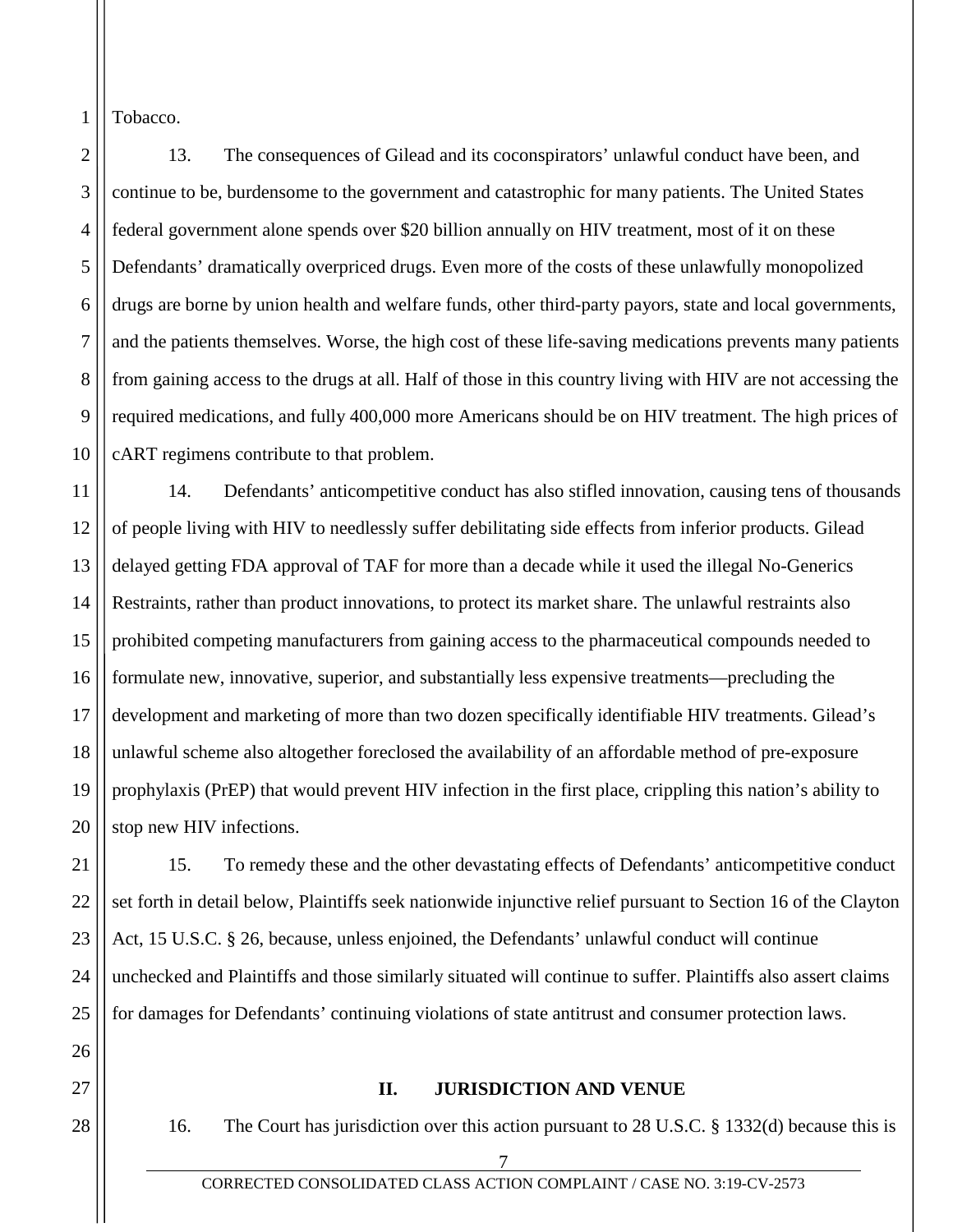1 2 3 4 5 6 7 a class action in which the aggregate amount in controversy exceeds \$5,000,000 and at least one member of the putative class is a citizen of a state different from that of one of the Defendants. The Court further has jurisdiction over this action pursuant to 15 U.S.C. § 26 and 28 U.S.C. §§ 1331 and 1337 in that Plaintiffs bring claims under Section 16 of the Clayton Act, 15 U.S.C. § 26, for injunctive and equitable relief to remedy Defendants' violations of Sections 1 and 2 of the Sherman Antitrust Act, 15 U.S.C. §§ 1 and 2. The Court also has supplemental jurisdiction over the pendent state-law claims pursuant to 28 U.S.C. § 1367.

17. Defendants transact business within this district. Venue is appropriate within this district under 28 U.S.C. §1391(b) and (c), and section 12 of the Clayton Act (15 U.S.C. § 22).

8

9

10

<span id="page-8-0"></span>11

12

13

14

<span id="page-8-1"></span>15

### **III. INTRADISTRICT ASSIGNMENT**

Pursuant to Local Rule 3-2(c), this is an Antitrust Class Action to be assigned on a district-wide basis.

## **IV. THE PARTIES**

16 17 18 19 20 21 22 23 18. Plaintiff Peter Staley is an adult, individual consumer, residing in Shohola, Pennsylvania. Mr. Staley purchased and/or paid for some or all of the purchase price for one or more of brand Viread, Emtriva, Truvada, Atripla, Complera, Stribild, Odefsey, Genvoya, Descovy, Vemlidy, Reyataz, Evotaz, Prezista, Prezcobix, Edurant, Symtuza, Tybost, or other cART drugs other than for re-sale, in Pennsylvania and New York, at supracompetitive prices during the Class Period and has thereby been injured. In addition, there is a substantial probability that Mr. Staley will in the future purchase one or more of these products manufactured by the Defendants, and he has purchased and/or intends to purchase generic versions of those drugs, other than for re-sale, once they become available.

24 25 26 27 28 19. Plaintiff Steve Fuller is an adult, individual consumer, residing in Cheverly, Maryland. Mr. Fuller purchased and/or paid for some or all of the purchase price for one or more of brand Viread, Emtriva, Truvada, Atripla, Complera, Stribild, Odefsey, Genvoya, Descovy, Vemlidy, Reyataz, Evotaz, Prezista, Prezcobix, Edurant, Symtuza, Tybost, or other cART drugs other than for re-sale, in Maryland, at supracompetitive prices during the Class Period and has thereby been injured. In addition, there is a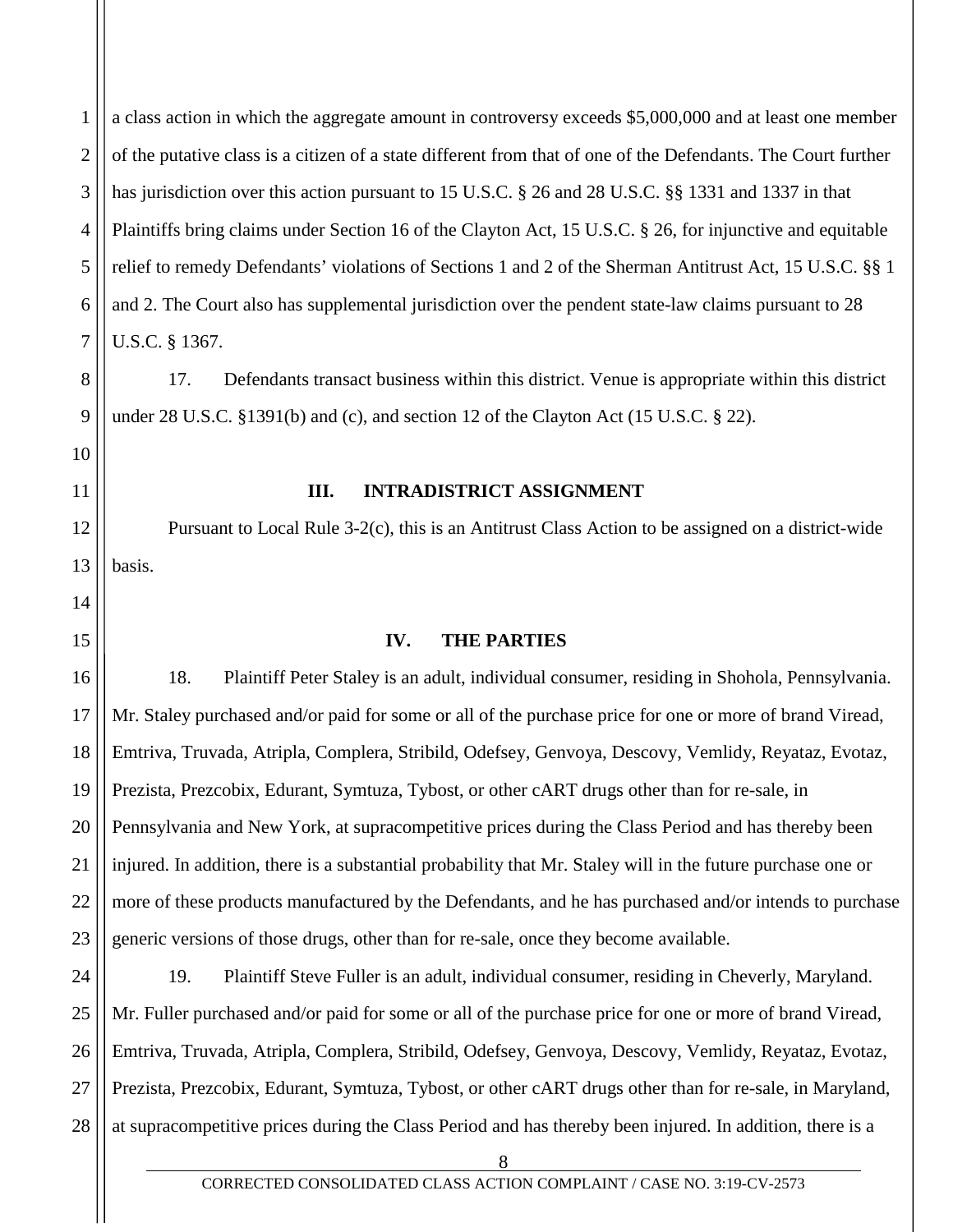2 3 substantial probability that Mr. Fuller will in the future purchase one or more of these products manufactured by the Defendants, and he has purchased and/or intends to purchase generic versions of those drugs, other than for re-sale, once they become available.

20. Plaintiff Gregg S. Gonsalves, PhD is an adult, individual consumer, residing in New Haven, Connecticut. Dr. Gonsalves purchased and/or paid for some or all of the purchase price for one or more of brand Viread, Emtriva, Truvada, Atripla, Complera, Stribild, Odefsey, Genvoya, Descovy, Vemlidy, Reyataz, Evotaz, Prezista, Prezcobix, Edurant, Symtuza, Tybost, or other cART drugs other than for re-sale, in Connecticut, at supracompetitive prices during the Class Period and has thereby been injured. In addition, there is a substantial probability that Dr. Gonsalves will in the future purchase one or more of these products manufactured by the Defendants, and he has purchased and/or intends to purchase generic versions of those drugs, other than for re-sale, once they become available.

12 13 14 15 16 17 18 19 21. Plaintiff Brenda Emily Goodrow is an adult, individual consumer, residing in Milford, Pennsylvania. Ms. Goodrow purchased and/or paid for some or all of the purchase price for one or more of brand Viread, Emtriva, Truvada, Atripla, Complera, Stribild, Odefsey, Genvoya, Descovy, Vemlidy, Reyataz, Evotaz, Prezista, Prezcobix, Edurant, Symtuza, Tybost, or other cART drugs other than for resale, in New York and Pennsylvania, at supracompetitive prices during the Class Period and has thereby been injured. In addition, there is a substantial probability that Ms. Goodrow will in the future purchase one or more of these products manufactured by the Defendants, and she has purchased and/or intends to purchase generic versions of those drugs, other than for re-sale, once they become available.

20 21 22 23 24 25 26 27 22. Plaintiff Andrew R. Spieldenner, PhD is an adult, individual consumer, residing in San Diego, California. Dr. Spieldenner purchased and/or paid for some or all of the purchase price for one or more of brand Viread, Emtriva, Truvada, Atripla, Complera, Stribild, Odefsey, Genvoya, Descovy, Vemlidy, Reyataz, Evotaz, Prezista, Prezcobix, Edurant, Symtuza, Tybost, or other cART drugs other than for re-sale, in New York and California, at supracompetitive prices during the Class Period and has thereby been injured. In addition, there is a substantial probability that Dr. Spieldenner will in the future purchase one or more of these products manufactured by the Defendants, and he has purchased and/or intends to purchase generic versions of those drugs, other than for re-sale, once they become available.

28

1

4

5

6

7

8

9

10

11

23. Plaintiff Robert J. Vazquez is an adult, individual consumer, residing in Brooklyn, New

 $\mathbf Q$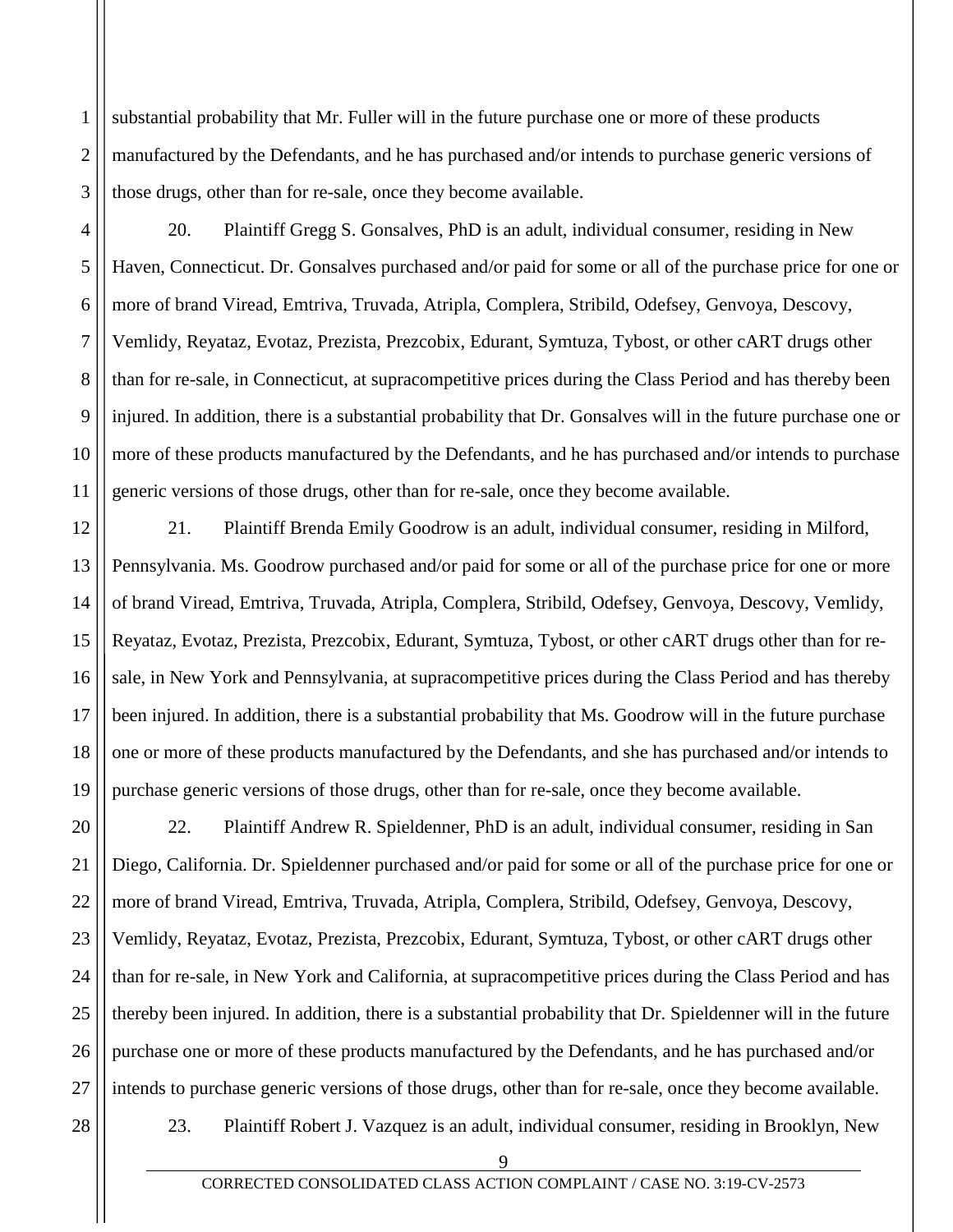1 2 3 4 5 6 7 York. Mr. Vazquez purchased and/or paid for some or all of the purchase price for one or more of brand Viread, Emtriva, Truvada, Atripla, Complera, Stribild, Odefsey, Genvoya, Descovy, Vemlidy, Reyataz, Evotaz, Prezista, Prezcobix, Edurant, Symtuza, Tybost, or other cART drugs other than for re-sale, in New York, at supracompetitive prices during the Class Period and has thereby been injured. In addition, there is a substantial probability that Mr. Vazquez will in the future purchase one or more of these products manufactured by the Defendants, and he has purchased and/or intends to purchase generic versions of those drugs, other than for re-sale, once they become available.

8 9 10 11 12 13 14 15 24. Plaintiff Jason Walker is an adult, individual consumer, residing in Brooklyn, New York. Mr. Walker purchased and/or paid for some or all of the purchase price for one or more of brand Viread, Emtriva, Truvada, Atripla, Complera, Stribild, Odefsey, Genvoya, Descovy, Vemlidy, Reyataz, Evotaz, Prezista, Prezcobix, Edurant, Symtuza, Tybost, or other cART drugs other than for re-sale, in New York, at supracompetitive prices during the Class Period and has thereby been injured. In addition, there is a substantial probability that Mr. Walker will in the future purchase one or more of these products manufactured by the Defendants, and he has purchased and/or intends to purchase generic versions of those drugs, other than for re-sale, once they become available.

16 17 18 19 20 21 22 23 25. Plaintiff Michael Warner is an adult, individual consumer, residing in East Point, Georgia. Mr. Warner purchased and/or paid for some or all of the purchase price for one or more of brand Viread, Emtriva, Truvada, Atripla, Complera, Stribild, Odefsey, Genvoya, Descovy, Vemlidy, Reyataz, Evotaz, Prezista, Prezcobix, Edurant, Symtuza, Tybost, or other cART drugs other than for re-sale, in Georgia, at supracompetitive prices during the Class Period and has thereby been injured. In addition, there is a substantial probability that Mr. Warner will in the future purchase one or more of these products manufactured by the Defendants, and he has purchased and/or intends to purchase generic versions of those drugs, other than for re-sale, once they become available.

24 25 26 27 28 26. Plaintiff Jacob Zydonis is an adult, individual consumer, residing in Grass Valley, California. Mr. Zydonis purchased and/or paid for some or all of the purchase price for one or more of brand Viread, Emtriva, Truvada, Atripla, Complera, Stribild, Odefsey, Genvoya, Descovy, Vemlidy, Reyataz, Evotaz, Prezista, Prezcobix, Edurant, Symtuza, Tybost, or other cART drugs other than for resale, in California, at supracompetitive prices during the Class Period and has thereby been injured. In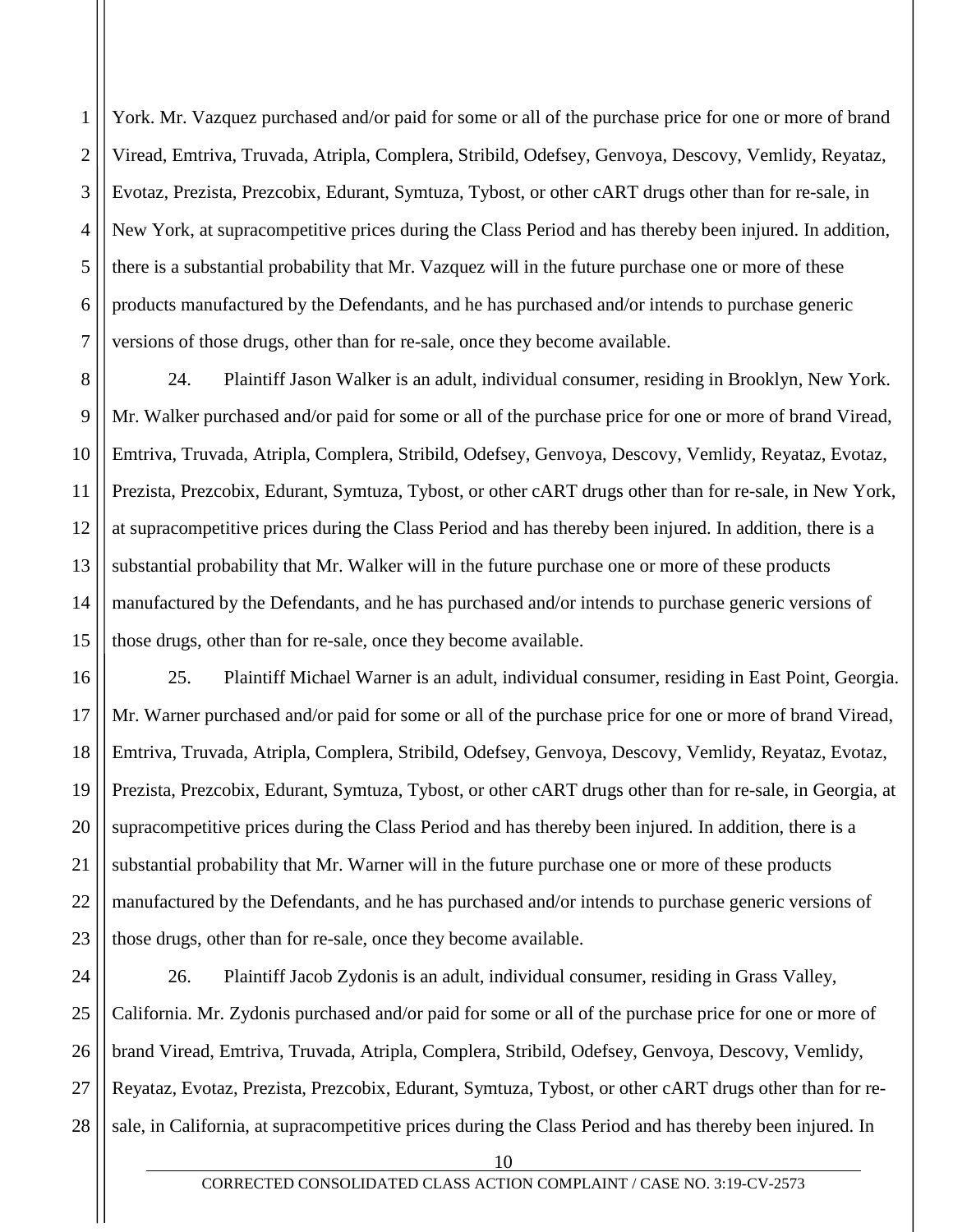addition, there is a substantial probability that Mr. Zydonis will in the future purchase one or more of these products manufactured by the Defendants, and he has purchased and/or intends to purchase generic versions of those drugs, other than for re-sale, once they become available.

27. Plaintiff Michael Snipe is an adult, individual consumer, residing in New York, New York. Mr. Snipe purchased and/or paid for some or all of the purchase price for one or more of brand Viread, Emtriva, Truvada, Atripla, Complera, Stribild, Odefsey, Genvoya, Descovy, Vemlidy, Reyataz, Evotaz, Prezista, Prezcobix, Edurant, Symtuza, Tybost, or other cART drugs other than for re-sale, in New York, at supracompetitive prices during the Class Period and has thereby been injured. In addition, there is a substantial probability that Mr. Snipe will in the future purchase one or more of these products manufactured by the Defendants, and he has purchased and/or intends to purchase generic versions of those drugs, other than for re-sale, once they become available.

12 13 14 15 16 17 18 19 28. Plaintiff John Carroll is an adult, individual consumer, residing in New York, New York. Mr. Carroll purchased and/or paid for some or all of the purchase price for one or more of brand Viread, Emtriva, Truvada, Atripla, Complera, Stribild, Odefsey, Genvoya, Descovy, Vemlidy, Reyataz, Evotaz, Prezista, Prezcobix, Edurant, Symtuza, Tybost, or other cART drugs other than for re-sale, in New York, at supracompetitive prices during the Class Period and has thereby been injured. In addition, there is a substantial probability that Mr. Carroll will in the future purchase one or more of these products manufactured by the Defendants, and he has purchased and/or intends to purchase generic versions of those drugs, other than for re-sale, once they become available.

20 21 22 23 24 25 26 27 29. Plaintiff Josh McDonald is an adult, individual consumer, residing in New York, New York. Mr. McDonald purchased and/or paid for some or all of the purchase price for one or more of brand Viread, Emtriva, Truvada, Atripla, Complera, Stribild, Odefsey, Genvoya, Descovy, Vemlidy, Reyataz, Evotaz, Prezista, Prezcobix, Edurant, Symtuza, Tybost, or other cART drugs other than for resale, in New York, at supracompetitive prices during the Class Period and has thereby been injured. In addition, there is a substantial probability that Mr. McDonald will in the future purchase one or more of these products manufactured by the Defendants, and he has purchased and/or intends to purchase generic versions of those drugs, other than for re-sale, once they become available.

28

1

2

3

4

5

6

7

8

9

10

11

30. Plaintiff John Doe is an adult, individual consumer, residing in Wayne, Pennsylvania. Mr.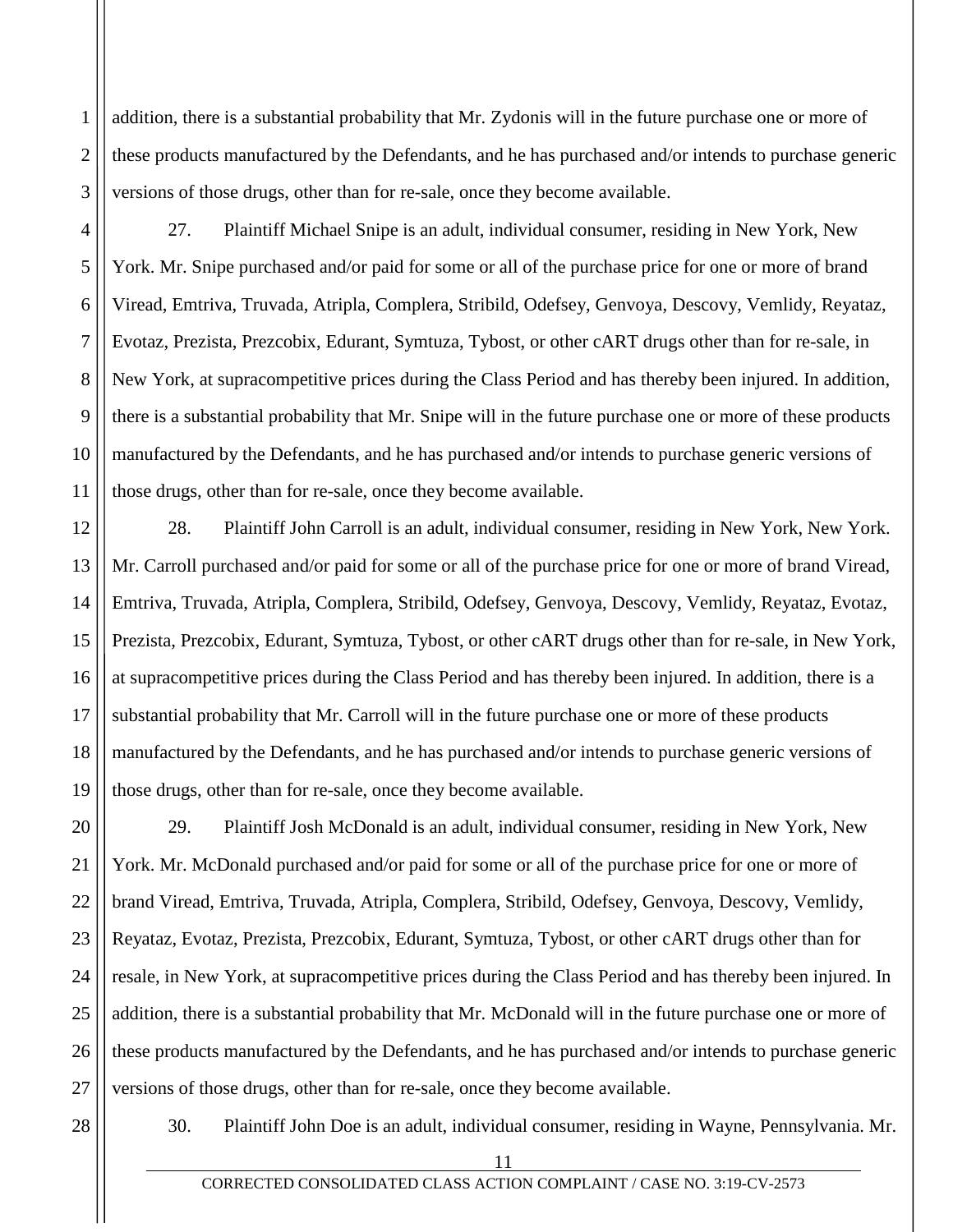1 2 3 4 5 6 7 Doe purchased and/or paid for some or all of the purchase price for one or more of brand Viread, Emtriva, Truvada, Atripla, Complera, Stribild, Odefsey, Genvoya, Descovy, Vemlidy, Reyataz, Evotaz, Prezista, Prezcobix, Edurant, Symtuza, Tybost, or other cART drugs other than for re-sale, in Pennsylvania, at supracompetitive prices during the Class Period and has thereby been injured. In addition, there is a substantial probability that Mr. Doe will in the future purchase one or more of these products manufactured by the Defendants, and he has purchased and/or intends to purchase generic versions of those drugs, other than for re-sale, once they become available.

8 9 10 11 12 13 14 15 31. Plaintiff Gabriel Molina is an adult, individual consumer, residing in Woodlynne, New Jersey. Mr. Molina purchased and/or paid for some or all of the purchase price for one or more of brand Viread, Emtriva, Truvada, Atripla, Complera, Stribild, Odefsey, Genvoya, Descovy, Vemlidy, Reyataz, Evotaz, Prezista, Prezcobix, Edurant, Symtuza, Tybost, or other cART drugs other than for re-sale, in New Jersey, at supracompetitive prices during the Class Period and has thereby been injured. In addition, there is a substantial probability that Mr. Molina will in the future purchase one or more of these products manufactured by the Defendants, and he has purchased and/or intends to purchase generic versions of those drugs, other than for re-sale, once they become available.

16 17 18 19 20 21 22 23 32. Plaintiff Troy Vazquez-Cain is an adult, individual consumer, residing in New York, New York. Mr. Vazquez-Cain purchased and/or paid for some or all of the purchase price for one or more of brand Viread, Emtriva, Truvada, Atripla, Complera, Stribild, Odefsey, Genvoya, Descovy, Vemlidy, Reyataz, Evotaz, Prezista, Prezcobix, Edurant, Symtuza, Tybost, or other cART drugs other than for resale, in New York, at supracompetitive prices during the Class Period and has thereby been injured. In addition, there is a substantial probability that Mr. Vazquez-Cain will in the future purchase one or more of these products manufactured by the Defendants, and he has purchased and/or intends to purchase generic versions of those drugs, other than for re-sale, once they become available.

24 25 26 27 28 33. Plaintiff Fraternal Order of Police, Miami Lodge 20, Insurance Trust Fund ("FOP") is a governmental plan established and funded through contributions from the City of Miami and the plan's members, who are current and retired sworn officers from the City of Miami Police Department and their dependents. FOP was established pursuant to a Trust Agreement for the purpose of providing medical, surgical, and hospital care or benefits, including prescription drug benefits, to its members. FOP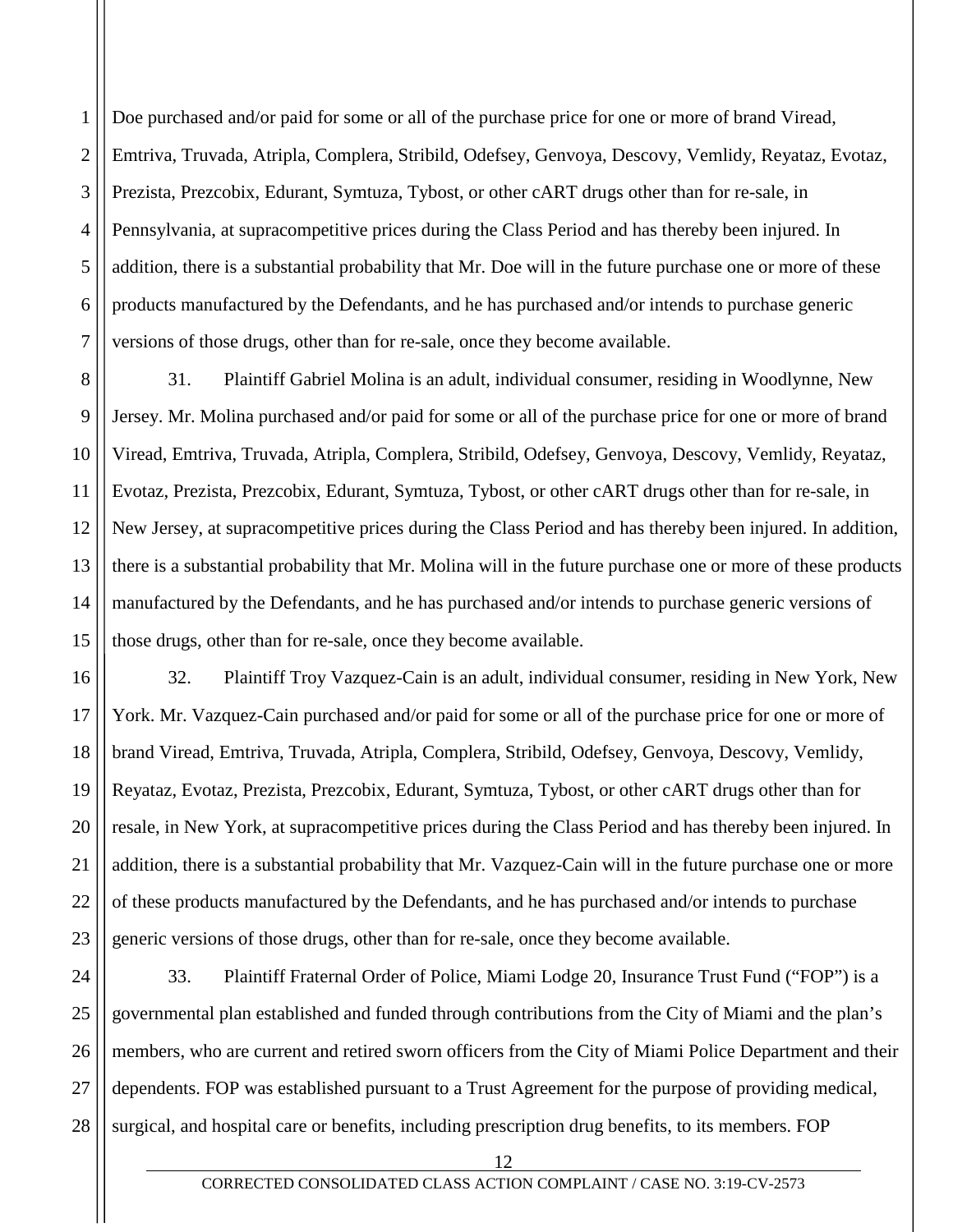1 2 3 4 5 6 7 8 maintains its principal place of Miami, Florida. The FOP purchased and/or provided reimbursement for some or all of the purchase price for one or more of brand Viread, Emtriva, Truvada, Atripla, Complera, Stribild, Odefsey, Genvoya, Descovy, Vemlidy, Reyataz, Evotaz, Prezista, Prezcobix, Edurant, Symtuza, Tybost, and other cART drugs other than for re-sale, in Florida, North Carolina, Pennsylvania, and Tennessee, at supracompetitive prices during the Class Period and has thereby been injured. In addition, there is a substantial probability that FOP will in the future purchase one or more of these products manufactured by the Defendants, and it has purchased and/or intends to purchase generic versions of those drugs, other than for re-sale, once they become available.

9 10 11 12 13 14 15 16 17 18 19 20 34. Plaintiff Local No. 1 Health Fund is Taft Hartley multi-employer plan, affiliated with Service Employees International Union Local 1, and is operated primarily for the benefit of the union's members and their families who are covered by a collective bargaining agreement between the union and its contributing employer. Local No. 1 Health Fund maintains its principal place of business in Downers Grove, Illinois. Local No. 1 Health Fund purchased and/or provided reimbursement for some or all of the purchase price for one or more of brand Viread, Emtriva, Truvada, Atripla, Complera, Stribild, Odefsey, Genvoya, Descovy, Vemlidy, Reyataz, Evotaz, Prezista, Prezcobix, Edurant, Symtuza, Tybost, and other cART drugs other than for re-sale, in Illinois, Indiana, Michigan, and Wisconsin, at supracompetitive prices during the Class Period and has thereby been injured. In addition, there is a substantial probability that Local No. 1 Health Fund will in the future purchase one or more of these products manufactured by the Defendants, and it has purchased and/or intends to purchase generic versions of those drugs, other than for re-sale, once they become available.

21 22 23 24 25 26 27 28 35. Plaintiffs Teamsters Local 237 Welfare Fund and Teamsters Local 237 Retirees' Benefit Fund (collectively "Local 237") are two related health and welfare benefit plans headquartered and with a principal place of business in New, York, New York. Local 237 administers the assets of defined contribution plans formed to provide certain benefits including prescription drug benefits. Local 237 provides health and welfare benefits to active and retired members and participants who reside in numerous locations in the United States. Local 237 purchased and/or provided reimbursement for some or all of the purchase price for one or more of brand Viread, Emtriva, Truvada, Atripla, Complera, Stribild, Odefsey, Genvoya, Descovy, Vemlidy, Reyataz, Evotaz, Prezista, Prezcobix, Edurant, Symtuza,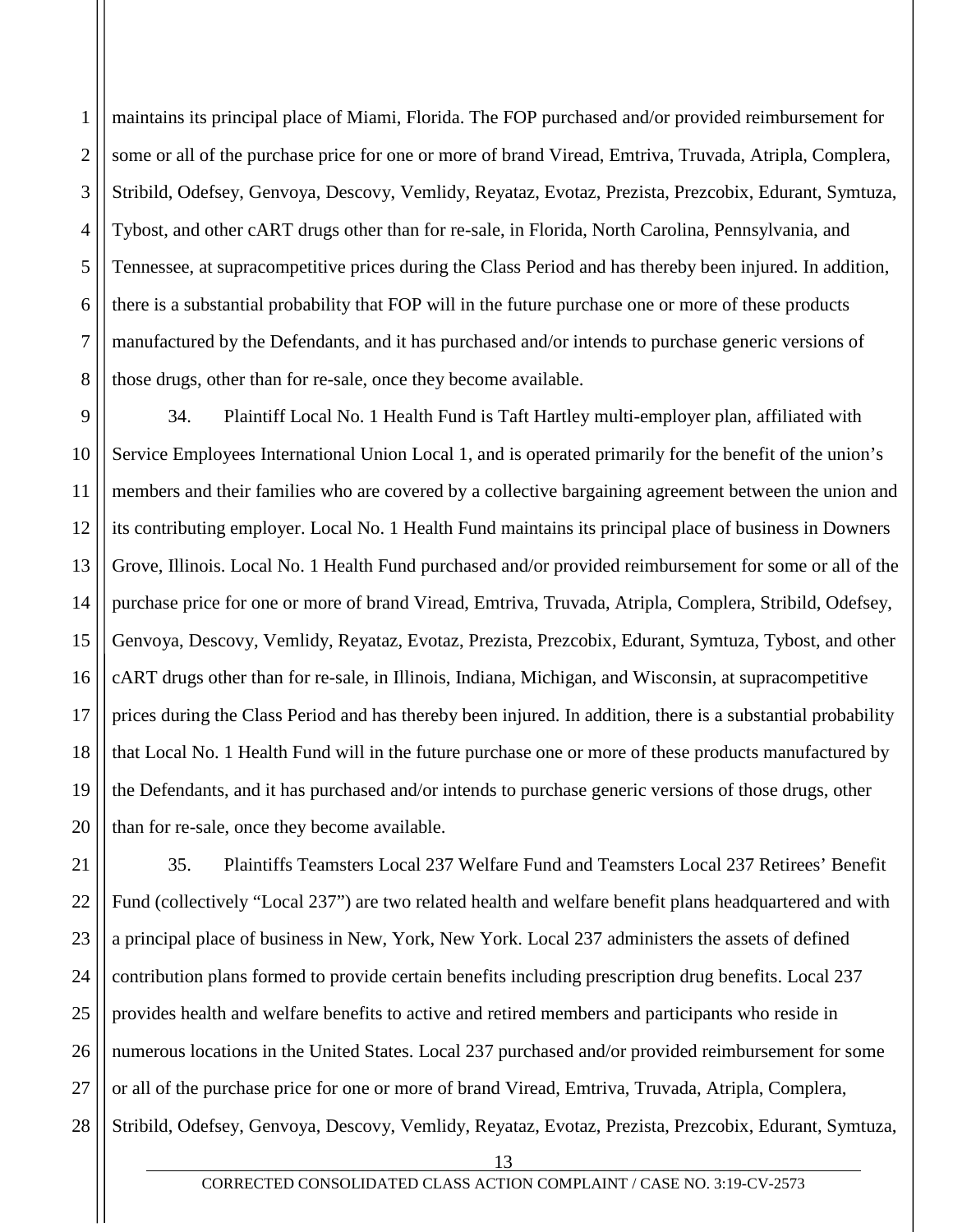1 2 3 4 5 6 Tybost, or other cART drugs other than for re-sale, in New York, Florida, North Carolina, Maryland, New Jersey, Pennsylvania, Tennessee, and Virginia at supracompetitive prices during the Class Period and has thereby been injured. In addition, there is a substantial probability that Local 237 will in the future purchase one or more of these products manufactured by the Defendants, and it has purchased and/or intends to purchase generic versions of those drugs, other than for re-sale, once they become available.

7 8 9 10 11 12 13 14 15 16 17 18 19 20 36. Plaintiff Pipe Trades Services MN Welfare Fund ("Pipe Trades Fund") is a Taft-Hartley fund authorized under Section 302(c)(5) of the National Labor Relations Act, with its principal place of business in White Bear Lake, Minnesota, and an employee welfare benefit plan as defined in Section 3(1) of the Employee Retirement Income Security Act of 1974 ("ERISA"), 29 U.S.C. § 1001 et seq. Pipe Trades Fund is the sponsor of a plan of benefits which provides health benefits, including prescriptiondrug benefits, to approximately 16,000 active participants and retirees, plus their spouses and dependents. Pipe Trades Fund purchased and/or provided reimbursement for some or all of the purchase price for one or more of brand Viread, Emtriva, Truvada, Atripla, Complera, Stribild, Odefsey, Genvoya, Descovy, Vemlidy, Reyataz, Evotaz, Prezista, Prezcobix, Edurant, Symtuza, Tybost, or other cART drugs other than for re-sale, in Minnesota, among other locations at supracompetitive prices during the Class Period and has thereby been injured. In addition, there is a substantial probability that Pipe Trades Fund will in the future purchase one or more of these products manufactured by the Defendants, and it has purchased and/or intends to purchase generic versions of those drugs, other than for re-sale, once they become available.

21 22 23 37. Defendant Gilead Sciences, Inc. is a corporation organized and existing under the laws of the State of Delaware, with a principal place of business at 333 Lakeside Drive, Foster City, California 94404.

24 25 26 38. Defendant Gilead Holdings, LLC is a limited liability company organized and existing under the laws of the State of Delaware, with a principal place of business at 333 Lakeside Drive, Foster City, California 94404. Gilead Holdings, LLC is a wholly-owned subsidiary of Gilead Sciences, Inc.

27 28 39. Defendant Gilead Sciences, LLC (formerly known as Bristol-Myers Squibb & Gilead Sciences, LLC) is a limited liability company organized and existing under the laws of the State of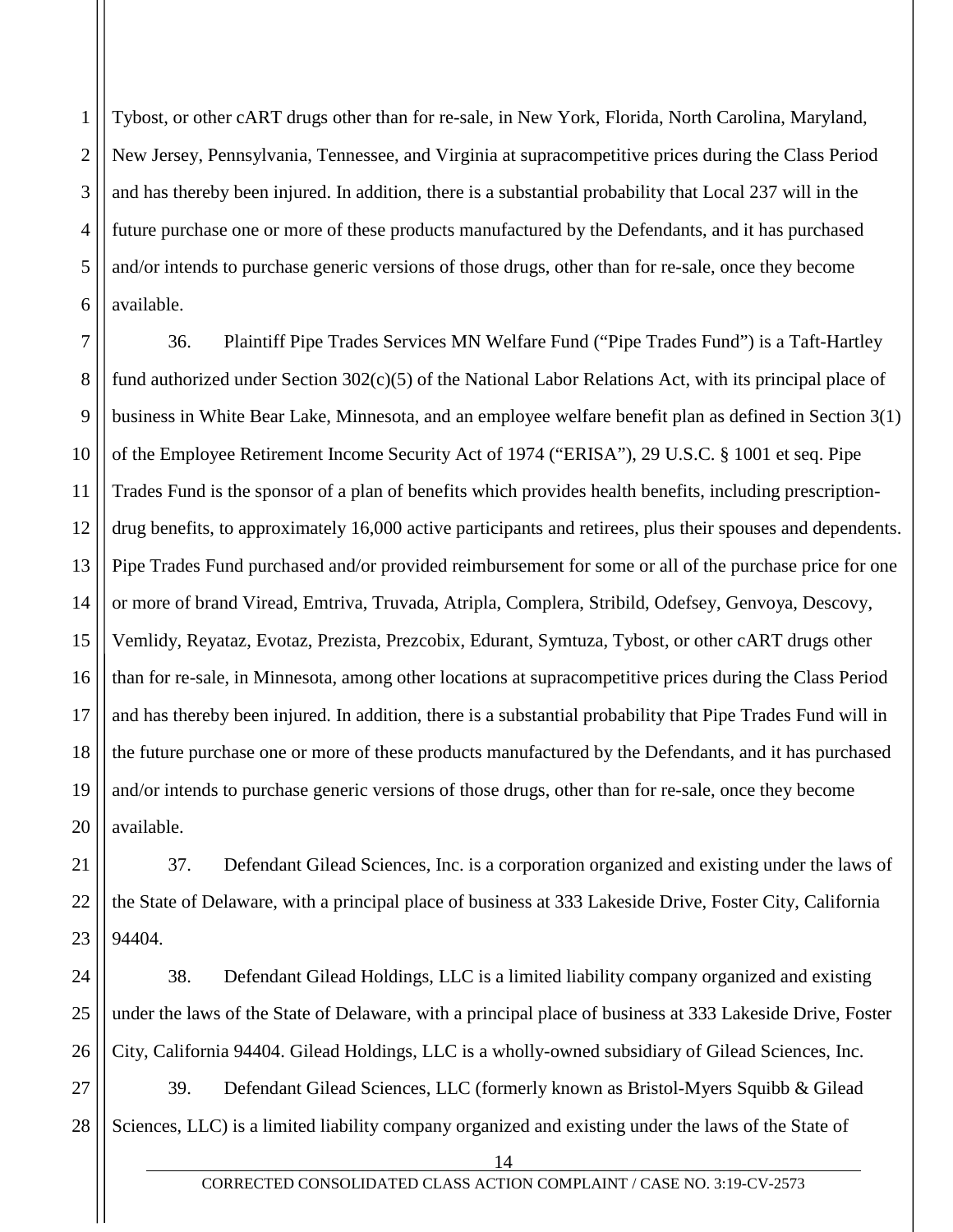1 2 Delaware, with a principal place of business at 333 Lakeside Drive, Foster City, California 94404. Gilead Sciences, LLC is a wholly-owned subsidiary of Gilead Sciences, Inc.

40. Defendant Gilead Sciences Ireland UC (formerly known as Gilead Sciences Limited) is an unlimited liability company organized and existing under the laws of Ireland, with a principal place of business at IDA Business & Technology Park, Carrigtohill, Co. Cork, Ireland. Gilead Sciences Ireland UC is a wholly-owned subsidiary of Gilead Sciences, Inc.

7 8 41. Gilead Sciences, Inc., Gilead Holdings, LLC, Gilead Sciences, LLC, and Gilead Sciences Ireland UC are collectively referred to herein as "Gilead."

9 10 11 42. Defendant Bristol-Myers Squibb Company is a corporation organized and existing under the laws of the State of Delaware, with a principal place of business at 430 East 29th Street, 14th Floor, New York, NY 10016.

12 13 14 15 43. Defendant E. R. Squibb & Sons, L.L.C. is a limited liability company organized and existing under the laws of the State of Delaware, with a principal place of business at 430 East 29th Street, 14th Floor, New York, NY 10016. E. R. Squibb & Sons, L.L.C. is a wholly-owned subsidiary of Bristol-Myers Squibb Company.

16 17 44. Bristol-Myers Squibb Company and E. R. Squibb & Sons, L.L.C. are collectively referred to herein as "BMS."

18 19 20 45. Defendant Japan Tobacco, Inc. ("Japan Tobacco") is a corporation organized and existing under the laws of Japan, with a principal place of business at JT Building, 2-1 Toranomon, 2-chome, Minato-ku, Tokyo 105-8422, Japan.

21 22 23 46. Defendant Johnson & Johnson is a corporation organized and existing under the laws of the State of New Jersey, with a principal place of business at One Johnson & Johnson Plaza, New Brunswick, New Jersey 08933.

24 25 26 27 47. Defendant Janssen R&D Ireland (formerly known as Tibotec Pharmaceuticals) is a private unlimited company organized and existing under the laws of Ireland, with a principal place of business at Eastgate Village, Eastgate, Little Island, County Cork, Ireland. Janssen R&D Ireland is a subsidiary of Johnson & Johnson.

28

3

4

5

6

48. Janssen R&D Ireland and Johnson & Johnson are collectively referred to herein as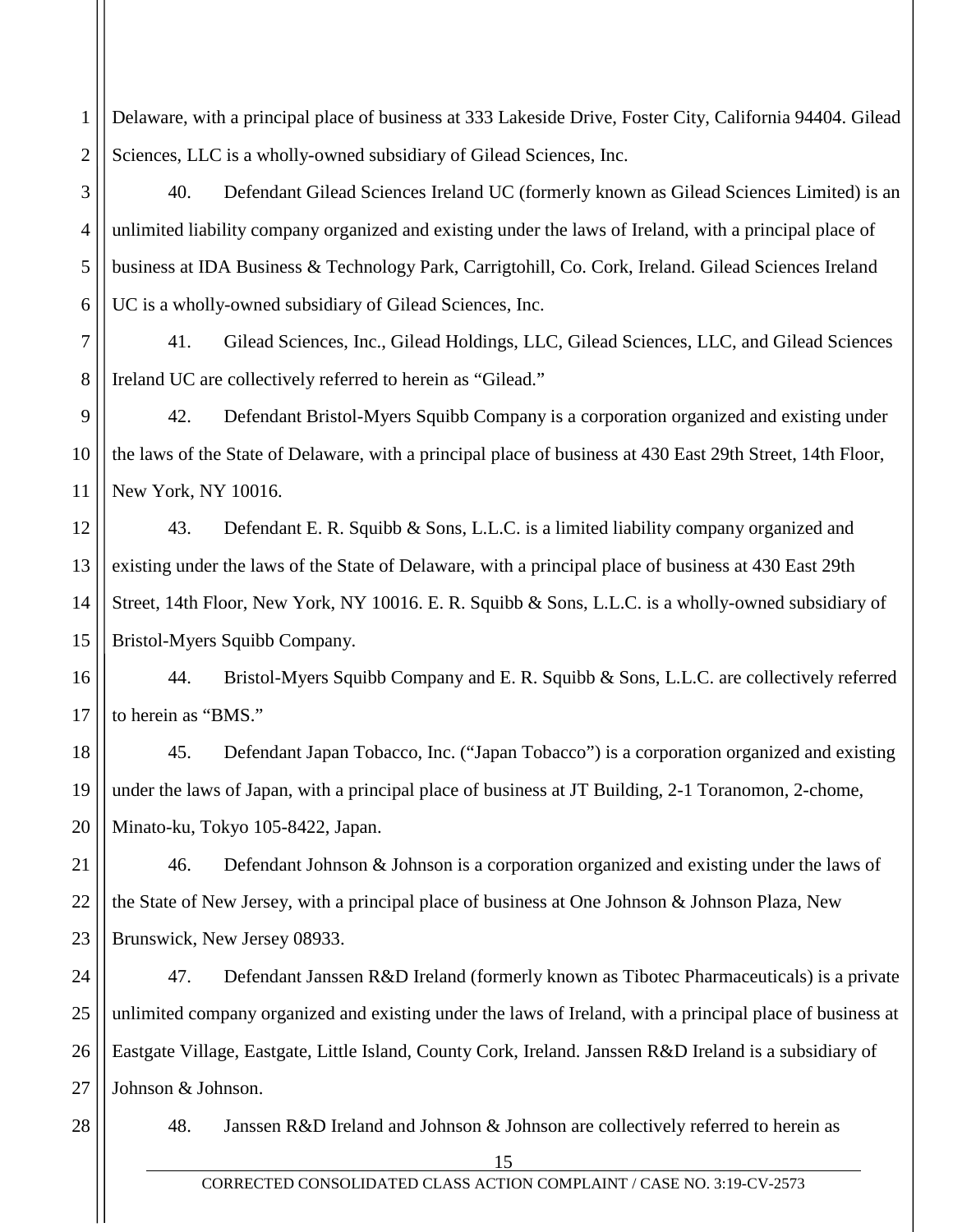"Janssen."

1

2

3

4

5

6

7

8

<span id="page-16-0"></span>9

10

11

12

13

14

15

16

17

18

19

21

49. All of the Defendants' wrongful actions described in this complaint are part of, and in furtherance of, the illegal monopolization and restraints of trade alleged herein, and were authorized, ordered, and undertaken by the Defendants' various officers, agents, employees, or other representatives while actively engaged in the management of the Defendants' affairs (or that of their predecessors-ininterest) within the course and scope of their duties and employment, and/or with the actual, apparent, and ostensible authority of the Defendants.

## **V. SCIENCE BACKGROUND**

50. HIV is one of the deadliest human pandemics in history. Since the first cases were reported in the summer of 1981, more than 35 million people across the world, and more than 700,000 in the United States, have perished from the disease. In the United States, the HIV epidemic is still ongoing. The Centers for Disease Control and Prevention ("CDC") reported that in 2017, the last year for which data is available, an estimated 1.1 million people in the United States were living with HIV, nearly 40,000 people were newly diagnosed with it, and more than 5,000 Americans perished from it.

51. If left untreated, HIV infection severely weakens a patient's immune system, leading to a condition known as Acquired Immunodeficiency Syndrome ("AIDS"). AIDS prevents the immune system from fighting diseases against which the body is normally able to protect itself. These AIDSdefining illnesses are generally the direct cause of death in people who die from untreated AIDS.

20 22 52. Over time, untreated HIV infection almost always leads to AIDS, and untreated AIDS almost always results in death. The FDA approved azidothymidine ("AZT"), the first drug to treat HIV infection, in 1987, but effective therapy to treat the disease was not available until 1996.

23 24 25 26 27 28 53. Two innovations led to the introduction of effective therapy for HIV. The first innovation was the development of novel classes of powerful drugs that target the HIV virus, known as "third agents" or "core agents." Protease inhibitors, introduced in 1996, were the original type of third agent. The second innovation was the discovery that an effective HIV treatment must include a combination or "cocktail" of at least two drugs (initially three or more drugs) that inhibit the viral life cycle through at least two different mechanisms of action, an approach known as "combination antiretroviral therapy" or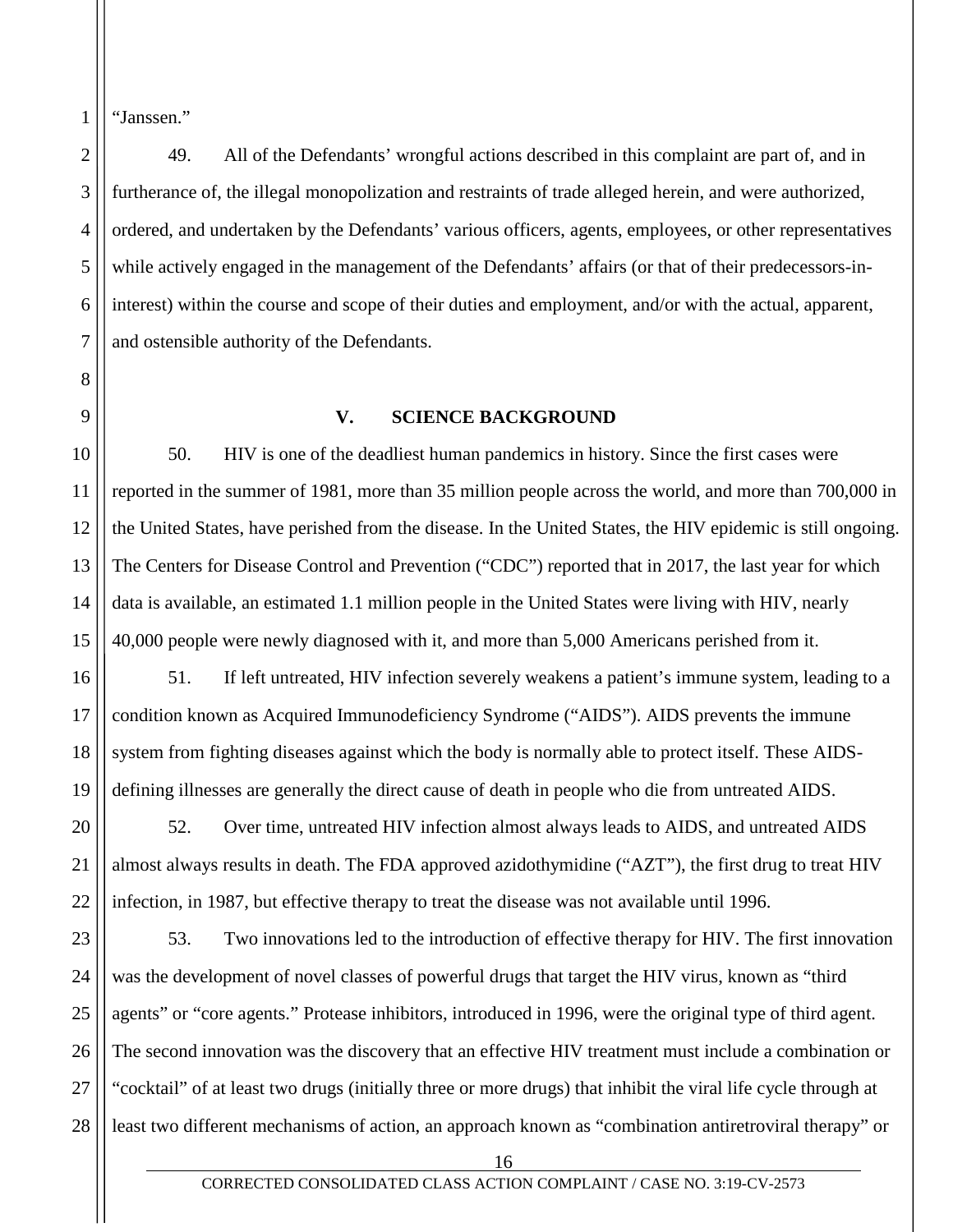"cART."

1

2

3

4

5

6

7

8

9

54. Effective cART reduces HIV viral replication to such an extent that the concentration of virus (known as the "viral load") in treated patients drops to "undetectable" levels, generally defined as less than 50 RNA copies of HIV per milliliter of blood or plasma. This protects the immune system, and, in most cases, significantly restores immunologic function in people with advanced HIV infection or AIDS. People on effective cART can live healthy lives with relatively manageable side effects and normal life expectancy. Furthermore, access to cART is vital for public health efforts to reduce the number of new HIV infections. A person living with HIV who maintains an undetectable viral load durably cannot transmit the virus to others.

10 11 12 13 55. However, cART does not cure an individual living with HIV. People living with HIV must continually take the drugs that make up a cART regimen for the rest of their lives. If a person stops taking a cART regimen, viral replication will soon restart, resulting in viral rebound and the resumed destruction of a patient's immune system.

14 15 16 17 18 19 20 21 56. A modern cART regimen most often consists of two drugs of the nucleotide/nucleoside analogue reverse transcriptase inhibitor ("NRTI") class—often referred to as an "NRTI backbone" taken with a third agent of another class. For example, all "first line" regimens that the United States government recommends for treatment-naïve patients, i.e. those not previously treated for HIV, consist of two NRTIs (either (i) Tenofovir with emtricitabine or lamivudine or (ii) abacavir with emtricitabine or lamivudine) taken with a third agent of the integrase strand transfer inhibitor ("INSTI") class, specifically dolutegravir, bictegravir, or raltegravir. The use of abacavir is recommended for only a select patient population and only with a particular third agent, dolutegravir (see Section VIII below).

22 23 24 25 26 27 28 57. Tenofovir is the most common NRTI used in cART regimens in the United States. Tenofovir is unique among NRTIs approved to treat HIV infection, in that it is a nucleotide analogue, rather than a nucleoside analogue. All NRTIs must be "activated" by the patient's cells for the drug to inhibit viral replication. This activation process is known as phosphorylation, and it comprises the chemical addition of a phosphate group to a drug molecule through specific human enzymes known as kinases. As shown in detail below (see Sections VII and VIII), Tenofovir's dominance among NRTIs, and the need to use NRTIs in almost all cART regimens, allowed Gilead and its coconspirators to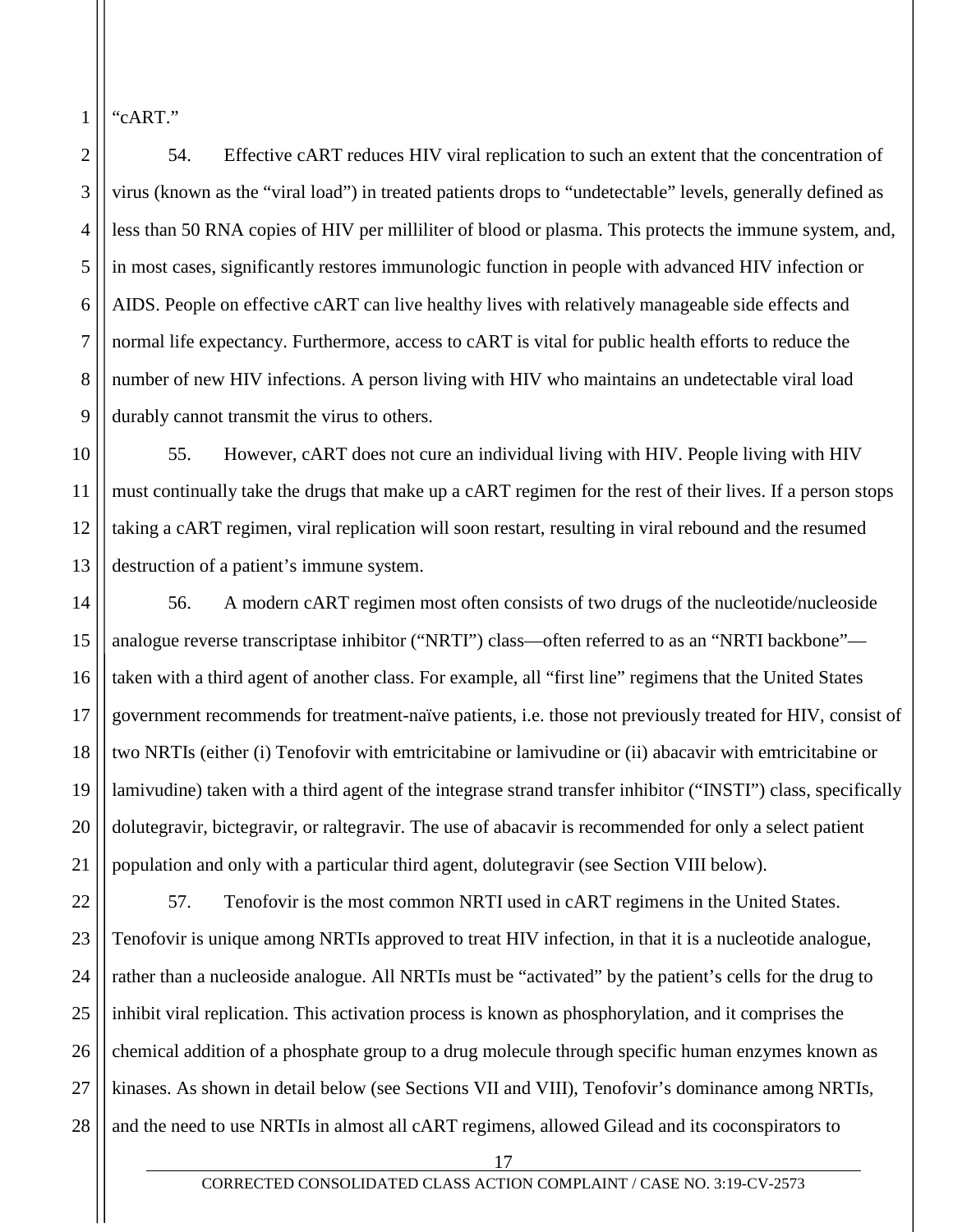1 monopolize the market for cART regimens.

2

3

4

5

6

7

8

9 10 58. With the exception of Tenofovir, all NRTIs approved to treat HIV need to be triple phosphorylated, i.e. three phosphate groups need to be sequentially added to the drug molecule for the drug to be activated. Tenofovir, however, already has a single phosphate group analogue, a phosphonate moiety, attached to the drug molecule. Thus, Tenofovir needs to be phosphorylated only twice by host enzymes to be converted into its activated form, tenofovir-diphosphate ("TFV-DP"). This allows Tenofovir to skip the slowest or "rate limiting" step in the NRTI activation process, the addition of the first phosphate group to the drug, allowing Tenofovir to have superior intracellular pharmacokinetics (fundamentally, allowing a higher concentration and longer half-life of the activated molecule (TFV-DP) in the cell).

11 12 13 14 15 16 59. But the presence of a phosphonate group also comes with a distinct disadvantage: it prevents Tenofovir, by itself, from being developed as an orally administered drug. To combat this problem, Gilead developed two different "prodrugs" of Tenofovir to allow it to be swallowed. Prodrugs are pharmacologically inactive compounds that can be more efficiently absorbed and then converted into the active form of the drug within the body. Gilead markets two different Tenofovir prodrugs: tenofovir disoproxil fumarate ("TDF") and tenofovir alafenamide fumarate ("TAF").

17 18 19 20 60. Tenofovir is almost always used alongside another NRTI, specifically either lamivudine ("3TC") or emtricitabine ("FTC"). When an HIV virus becomes resistant to either 3TC or FTC, the virus's susceptibility to Tenofovir *increases*. Thus, the combination of Tenofovir with either 3TC or FTC makes it more difficult for the virus to develop resistance to a cART regimen.

21 22 23 24 25 26 61. 3TC and FTC are remarkably similar, varying by the substitution of only a single hydrogen atom in 3TC, with a fluorine atom in FTC in the 5-prime position of the cytosine ring. Both the United States Department of Health and Human Services ("HHS") and the World Health Organization ("WHO") guidelines stipulate that the drugs, when used for HIV treatment, can be used interchangeably. Any cART regimen using FTC can use 3TC instead, and vice versa, with no reduction in therapeutic efficacy.

27 28 62. The ability to use 3TC instead of FTC is important to the antitrust claims here. Gilead owns and currently still has patent protection for FTC, but generic 3TC has been available in the United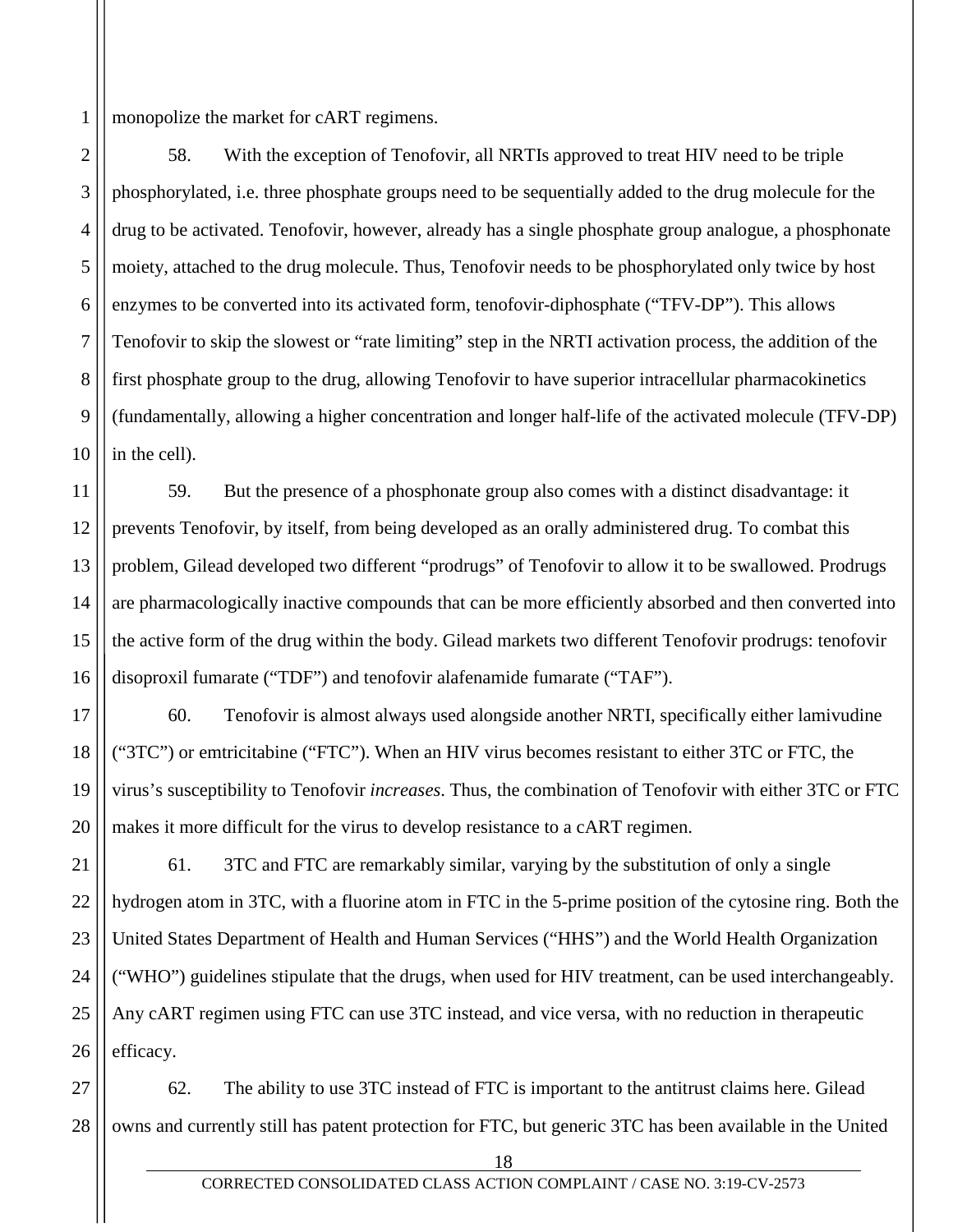1 2 3 4 States since 2012. Thus, when generic Tenofovir (specifically, generic TDF) became available in December 2017, the price of cART regimens should have dropped precipitously because two generic NRTIs—3TC and TDF—were available in the marketplace. This complaint outlines how Gilead and its coconspirators prevented those price drops from occurring.

5

6

7

8

17

20

21

22

23

24

25

26

27

28

63. The need to use multiple drugs in cART regimens can be a barrier to patient compliance. To reduce this possible burden, multiple antiretroviral drugs are often coformulated together into a single pill. These are known as "fixed-dose combinations" or "FDCs." An FDC that has all of the components of a complete cART regimen in a single pill is known as a "single tablet regimen" or "STR."

9 10 11 12 13 14 64. In addition to NRTIs and third agents, another class of drugs is sometimes used in cART regimens. Pharmacokinetic enhancers, commonly referred to as "boosters," are drugs that are not taken for their anti-HIV properties, but rather for their ability to inhibit the breakdown of some third agents. Boosters work by inhibiting enzymes of the Cytochrome P450 class, which break down some antiretroviral drugs. All modern protease inhibitors, as well as one integrase inhibitor, elvitegravir, are commonly used with boosters.

15 16 18 19 65. Two drugs are used as boosters—ritonavir ("RTV") and cobicistat ("COBI"). Ritonavir is an antiretroviral drug of the protease inhibitor class that can be used in lower doses as a booster alongside third agents to inhibit their breakdown. Cobicistat has no anti-HIV properties itself, but rather works just to inhibit the breakdown of other antiretroviral drugs. Gilead owns and currently still has patent protection on COBI.

66. Eleven distinct active pharmaceutical ingredients ("APIs") are most pertinent to this case.

| <b>API</b>                           | <b>Abbreviation</b> | <b>Class of Drug</b>      |
|--------------------------------------|---------------------|---------------------------|
| Lamivudine                           | 3TC                 | <b>NRTI</b>               |
| <b>Tenofovir Disoproxil Fumarate</b> | <b>TDF</b>          | <b>NRTI</b>               |
| <b>Emtricitabine</b>                 | <b>FTC</b>          | <b>NRTI</b>               |
| <b>Tenofovir Alafenamide</b>         | <b>TAF</b>          | <b>NRTI</b>               |
| <b>Fumarate</b>                      |                     |                           |
| <b>Efavirenz</b>                     | <b>EFV</b>          | Third Agent—Non-          |
|                                      |                     | <b>Nucleoside Reverse</b> |
|                                      |                     | Transcriptase Inhibitor   |
|                                      |                     | (NNRTI)                   |
| <b>Rilpivirine</b>                   | <b>RPV</b>          | Third Agent-NNRTI         |
| Elvitegravir                         | <b>EVG</b>          | Third Agent-INSTI         |

19

CORRECTED CONSOLIDATED CLASS ACTION COMPLAINT / CASE NO. 3:19-CV-2573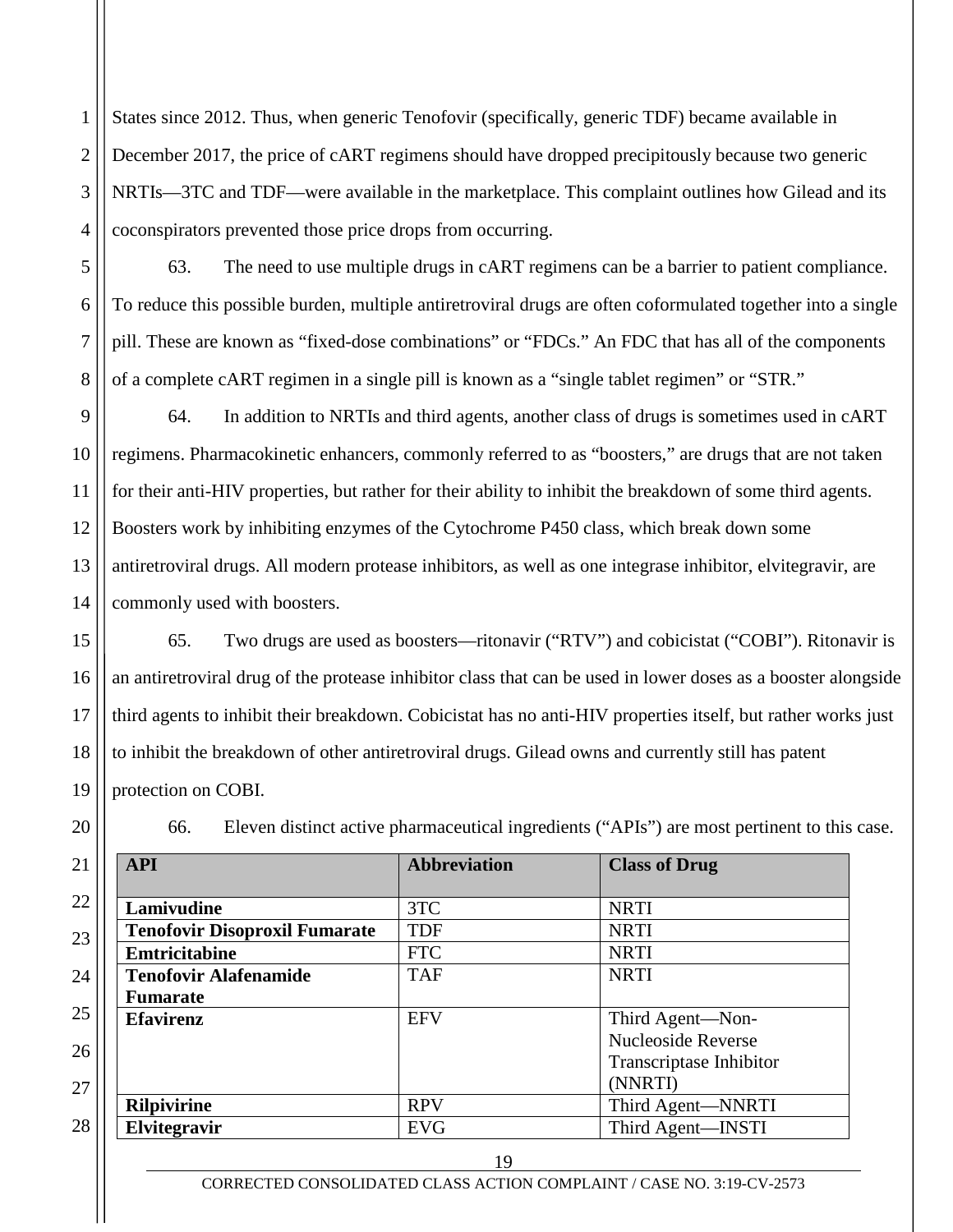| <b>Atazanavir Sulfate</b><br><b>Darunavir Ethanolate</b><br><b>Ritonavir</b><br>Cobicistat |                      | <b>ATV</b><br><b>DRV</b> |                                                                                                      | Third Agent-Protease<br>Inhibitor<br>Third Agent-Protease |                |
|--------------------------------------------------------------------------------------------|----------------------|--------------------------|------------------------------------------------------------------------------------------------------|-----------------------------------------------------------|----------------|
|                                                                                            |                      |                          | Inhibitor<br><b>RTV</b>                                                                              |                                                           |                |
|                                                                                            |                      |                          |                                                                                                      |                                                           | <b>Booster</b> |
|                                                                                            |                      | <b>COBI</b>              |                                                                                                      | <b>Booster</b>                                            |                |
| 67.<br>complaint:<br><b>Drug Name</b><br><b>NDA Holder/</b>                                | 1 <sup>st</sup> NRTI | 2 <sup>nd</sup> NRTI     | The following table describes seventeen of the drug products discussed in this<br><b>Third Agent</b> | <b>Booster</b>                                            | <b>Type</b>    |
| <b>Approval Date</b><br><b>Viread</b><br>Gilead<br>Oct 26, 2001                            | <b>TDF</b>           | $-$                      |                                                                                                      |                                                           | Standalone     |
| <b>Emtriva</b><br>Gilead<br>Jul 2, 2003                                                    |                      | <b>FTC</b>               |                                                                                                      |                                                           | Standalone     |
| <b>Truvada</b><br>Gilead<br>Aug 2, 2004                                                    | <b>TDF</b>           | <b>FTC</b>               |                                                                                                      |                                                           | <b>FDC</b>     |
| <b>Atripla</b><br>Gilead<br>Jul 12, 2006                                                   | <b>TDF</b>           | <b>FTC</b>               | <b>EFV</b>                                                                                           | $-$                                                       | <b>STR</b>     |
| <b>Complera</b><br>Gilead<br>Aug 10, 2011                                                  | <b>TDF</b>           | <b>FTC</b>               | <b>RPV</b>                                                                                           | $-$                                                       | <b>STR</b>     |
| <b>Stribild</b><br>Gilead<br>Aug 27, 2012                                                  | <b>TDF</b>           | <b>FTC</b>               | <b>EVG</b>                                                                                           | <b>COBI</b>                                               | <b>STR</b>     |
| <b>Genvoya</b><br>Gilead<br>Nov 5, 2015                                                    | <b>TAF</b>           | <b>FTC</b>               | <b>EVG</b>                                                                                           | <b>COBI</b>                                               | <b>STR</b>     |
| <b>Odefsey</b><br>Gilead<br>Mar 1, 2016                                                    | <b>TAF</b>           | <b>FTC</b>               | <b>RPV</b>                                                                                           | $-$                                                       | <b>STR</b>     |
|                                                                                            |                      |                          |                                                                                                      |                                                           |                |

23

CORRECTED CONSOLIDATED CLASS ACTION COMPLAINT / CASE NO. 3:19-CV-2573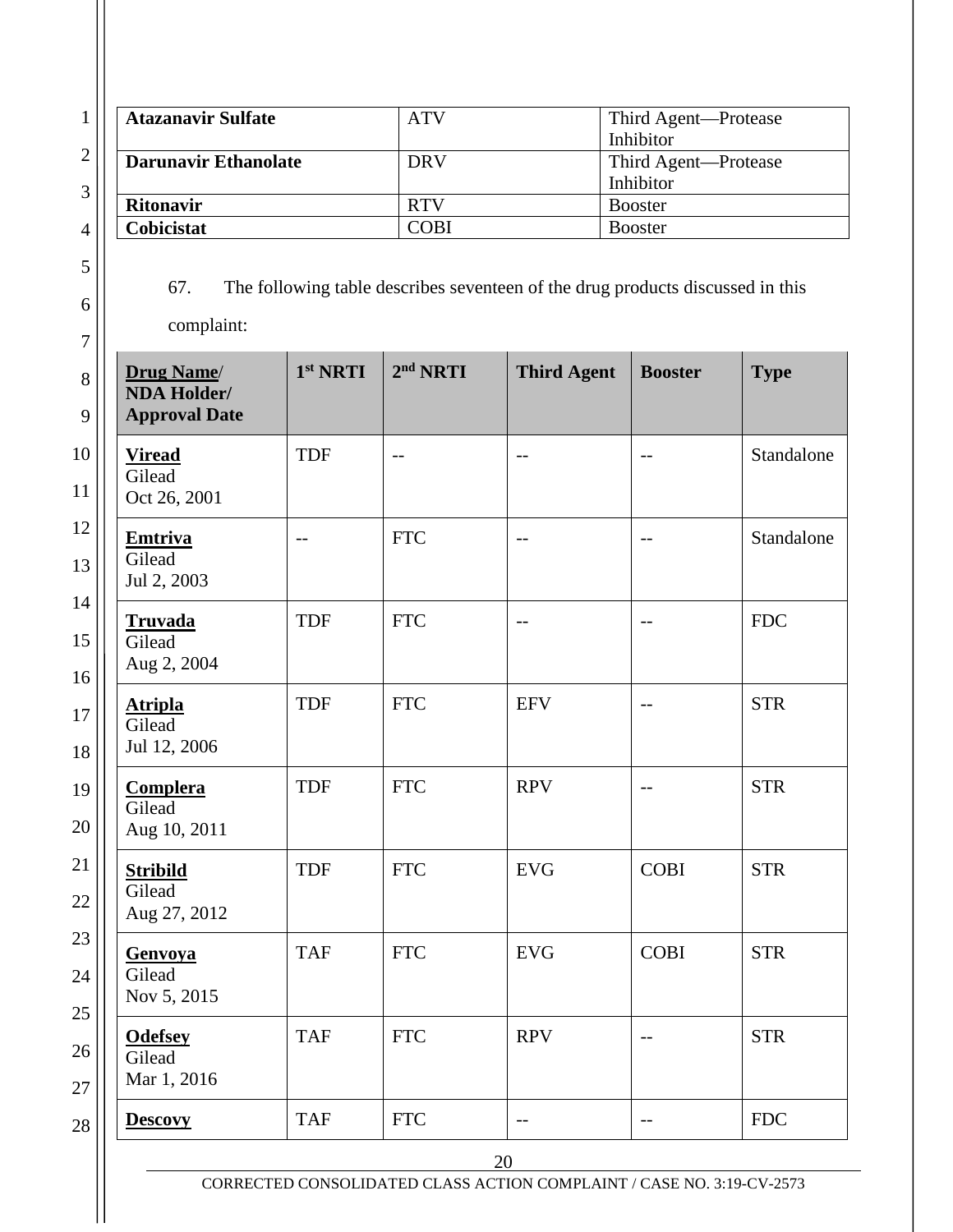| Gilead<br>Apr 4, 2016                         |                   |            |                       |             |             |
|-----------------------------------------------|-------------------|------------|-----------------------|-------------|-------------|
| <b>Vemlidy</b><br>Gilead<br>Nov 10,<br>2016   | <b>TAF</b>        | $-$        | $-$                   | $-$         | Standalone  |
| <b>Prezista</b><br>Janssen<br>Jun 23, 2006    | $-$               | $-$        | <b>DRV</b>            |             | Standalone  |
| <b>Revataz</b><br><b>BMS</b><br>Jun 20, 2003  | $\qquad \qquad -$ | $-$        | <b>ATV</b>            | $-$         | Standalone  |
| <b>Evotaz</b><br><b>BMS</b><br>Jan 29, 2015   | $-$               | --         | <b>ATV</b>            | <b>COBI</b> | <b>FDC</b>  |
| <b>Prezcobix</b><br>Janssen<br>Jan 29, 2015   | $- -$             | --         | <b>DRV</b>            | <b>COBI</b> | ${\rm FDC}$ |
| <b>Edurant</b><br>Janssen<br>May 20,<br>2011  | $- -$             | $-$        | <b>RPV</b>            | $-$         | Standalone  |
| <b>Symtuza</b><br>Janssen<br>July 17,<br>2018 | <b>TAF</b>        | <b>FTC</b> | <b>DRV</b>            | <b>COBI</b> | <b>STR</b>  |
| <b>Tybost</b><br>Gilead<br>Sep 24, 2014       | $- -$             | --         | $ -$                  | <b>COBI</b> | Standalone  |
|                                               |                   |            |                       |             |             |
|                                               |                   |            |                       |             |             |
|                                               | VI.               |            | REGULATORY BACKGROUND |             |             |

68. Under the Federal Food, Drug, and Cosmetic Act ("FD&C Act"), manufacturers that want

to sell a new drug product must file a New Drug Application ("NDA") in order to obtain approval from

<span id="page-21-1"></span><span id="page-21-0"></span>27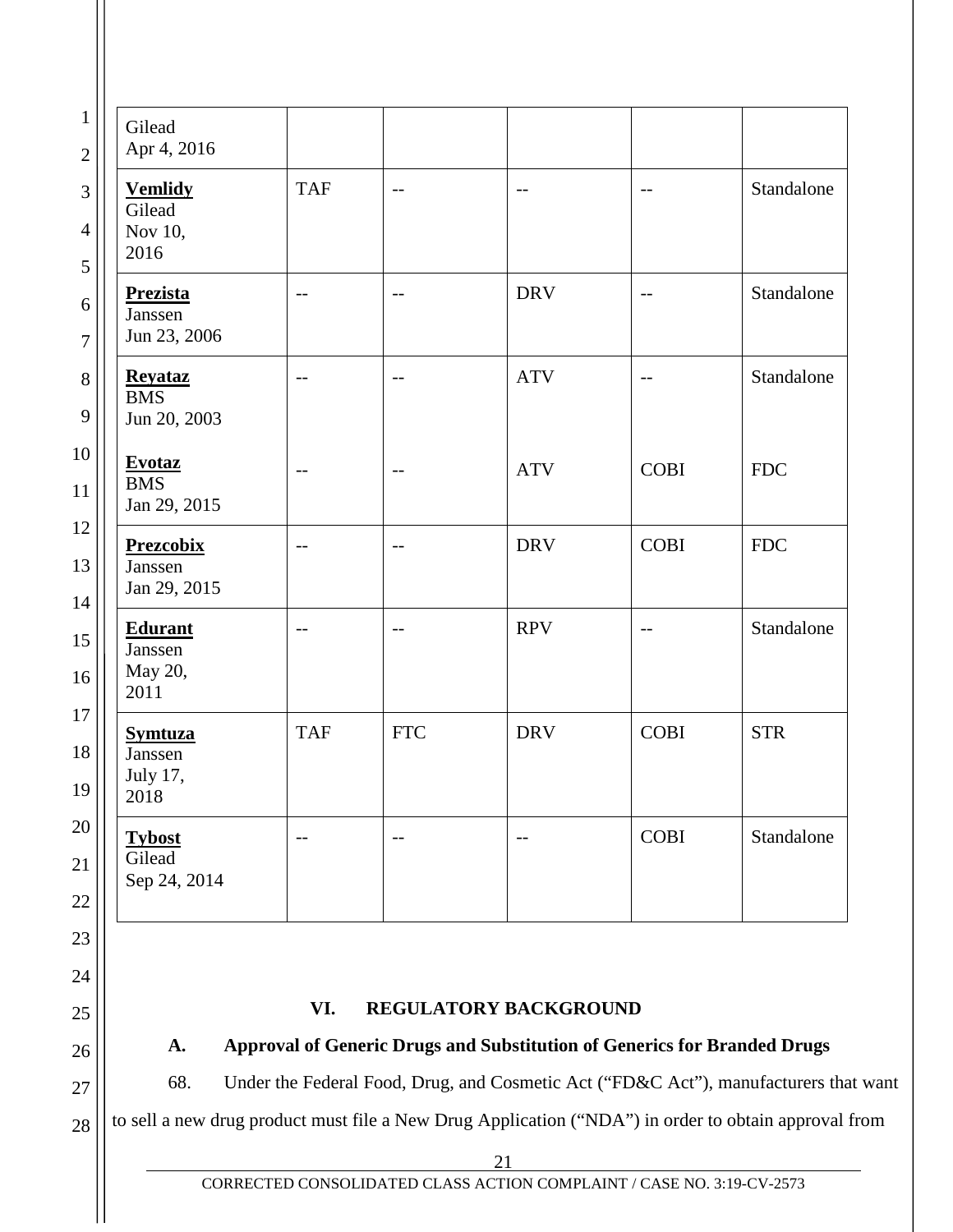the Food and Drug Administration ("FDA"). 21 U.S.C. §§ 301–392. An NDA must include specific data concerning the safety and effectiveness of the drug, as well as any information on applicable patents. 21 U.S.C. §§ 355(a) & (b).

69. When the FDA approves a brand manufacturer's NDA, that manufacturer may list in the FDA's book of Approved Drug Products with Therapeutic Equivalence Evaluations (commonly referred to as the "Orange Book") any patents that the manufacturer believes it could reasonably assert against a generic manufacturer that makes, uses, or sells a generic version of the brand drug before the listed patents expire. The manufacturer may list in the Orange Book within 30 days of issuance any such patents issued after NDA approval. 21 U.S.C.  $\S\S 355$  (b)(1) & (c)(2).

70. The FDA relies completely on the brand manufacturer's truthfulness about a patent's validity and applicability; the FDA has neither the authority nor the resources to check the manufacturer's representations for accuracy or trustworthiness.

<span id="page-22-0"></span>

1

2

3

4

5

6

7

8

9

10

11

12

13

14

## **B. The Hatch-Waxman Amendments**

15 16 17 18 19 20 21 22 23 71. The Hatch-Waxman Amendments, enacted in 1984, simplified the regulatory hurdles for prospective generic manufacturers by eliminating the need for them to file lengthy and costly NDAs. *See* Drug Price Competition and Patent Term Restoration Act, Pub. L. No. 98-417, 98 Stat. 1585 (1984). A manufacturer seeking approval to sell a generic version of a brand drug may file an Abbreviated New Drug Application ("ANDA"). An ANDA relies on the scientific findings of safety and effectiveness included in the brand manufacturer's original NDA, but must show that the generic drug contains the same active ingredient(s), dosage form, route of administration, and strength as the brand drug—that is, that the generic drug is the pharmaceutical equivalent of the brand drug. The FDA assigns generic drugs that are pharmaceutical equivalents of branded drugs an "AB" rating.

24 25 26 27 28 72. The FD&C Act and Hatch-Waxman Amendments operate on the presumption that bioequivalent drug products containing identical amounts of the same active ingredients in the same route of administration and dosage form, and meeting applicable standards of strength, quality, purity and identity, are therapeutically equivalent and may be substituted for one another. Thus, bioequivalence demonstrates that the active ingredient of the proposed generic drug would be present in the patient's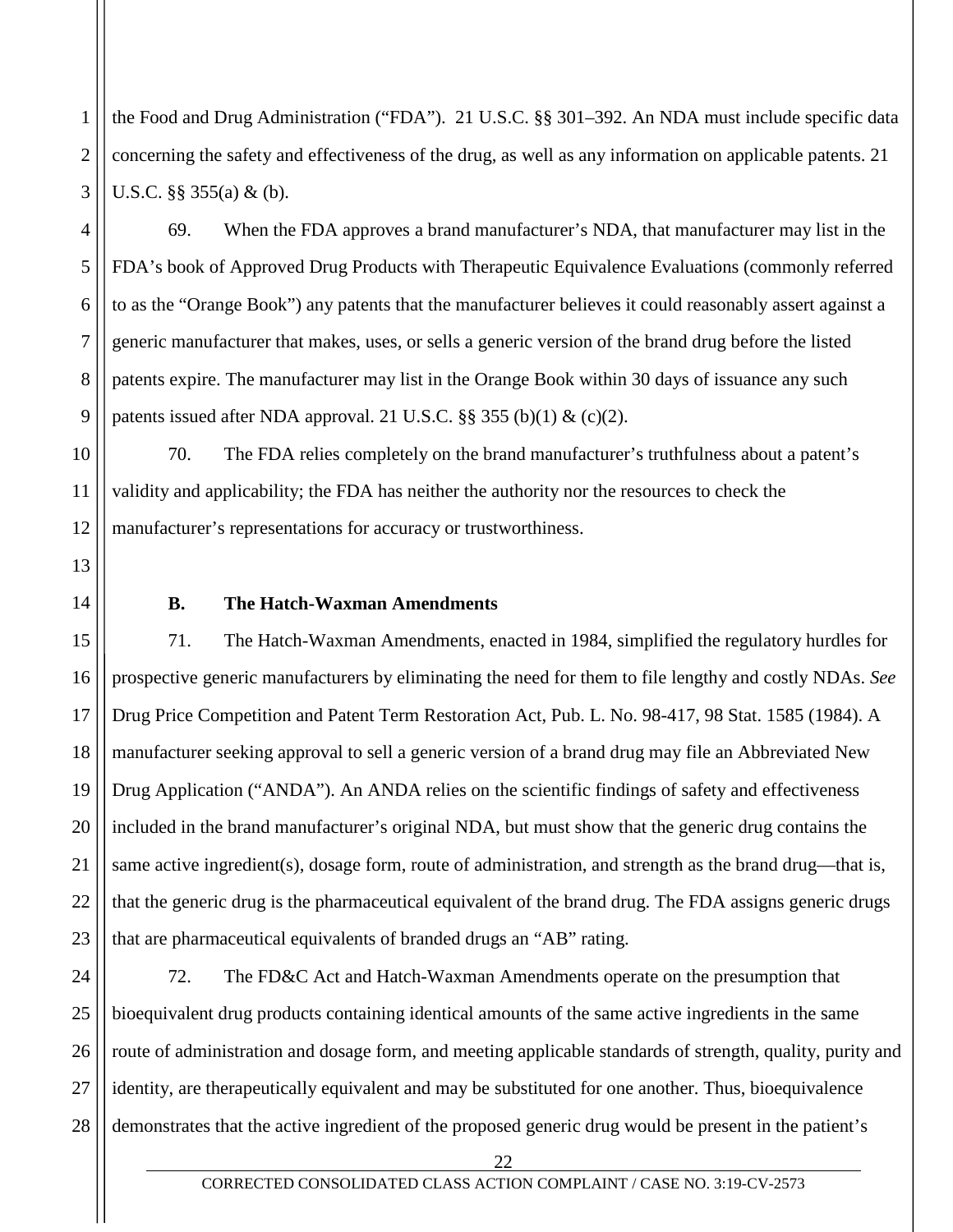1 2 blood to the same extent and for the same amount of time as the branded counterpart. 21 U.S.C. §  $355(i)(8)(B)$ .

#### 3 4 6 73. Through the Hatch-Waxman Amendments, Congress sought to expedite the entry of generic drugs into the marketplace, thereby reducing healthcare expenses nationwide. Congress also wanted to maintain and refine pharmaceutical manufacturers' incentives to create new and innovative products.

7 8 9 10 11 12 13 74. The Hatch-Waxman Amendments achieved both goals, substantially increasing the rate of generic entry into the marketplace and ushering in an era of historic high profits for brand manufacturers. In 1983, before the Hatch-Waxman Amendments, only 35% of the top-selling drugs with expired patents had generic versions available; by 1998 nearly all did. In 1984, prescription drug revenue for brand and generic drugs totaled \$21.6 billion, and generic drugs accounted for 18.6% of prescriptions. By 2009, total prescription drug revenue had soared to \$300 billion and generic drugs accounted for 75% of all prescriptions.

<span id="page-23-0"></span>

14

15

16

17

18

19

20

21

22

23

24

5

## **C. Paragraph IV Certifications**

75. To obtain FDA approval of an ANDA, a manufacturer must certify that the generic drug will not infringe any patents listed in the Orange Book. Under Hatch-Waxman, a generic manufacturer's ANDA must contain one of four certifications, that:

- i. no patent for the brand drug has been filed with the FDA (a "Paragraph I certification");
- ii. the patent for the brand drug has expired (a "Paragraph II certification");
- iii. the patent for the brand drug will expire on a particular date and the generic manufacturer does not seek to market its generic product before that date (a "Paragraph III certification"); or
- iv. the patent for the brand drug is invalid or will not be infringed by the generic manufacturer's proposed product (a "Paragraph IV certification").

25 26 27 28 76. If a generic manufacturer files a Paragraph IV certification, a brand manufacturer has the ability to delay FDA approval of an ANDA simply by suing the ANDA applicant for patent infringement. If the brand manufacturer brings a patent infringement action against the generic filer within 45 days of receiving notification of the Paragraph IV certification, the FDA may not grant final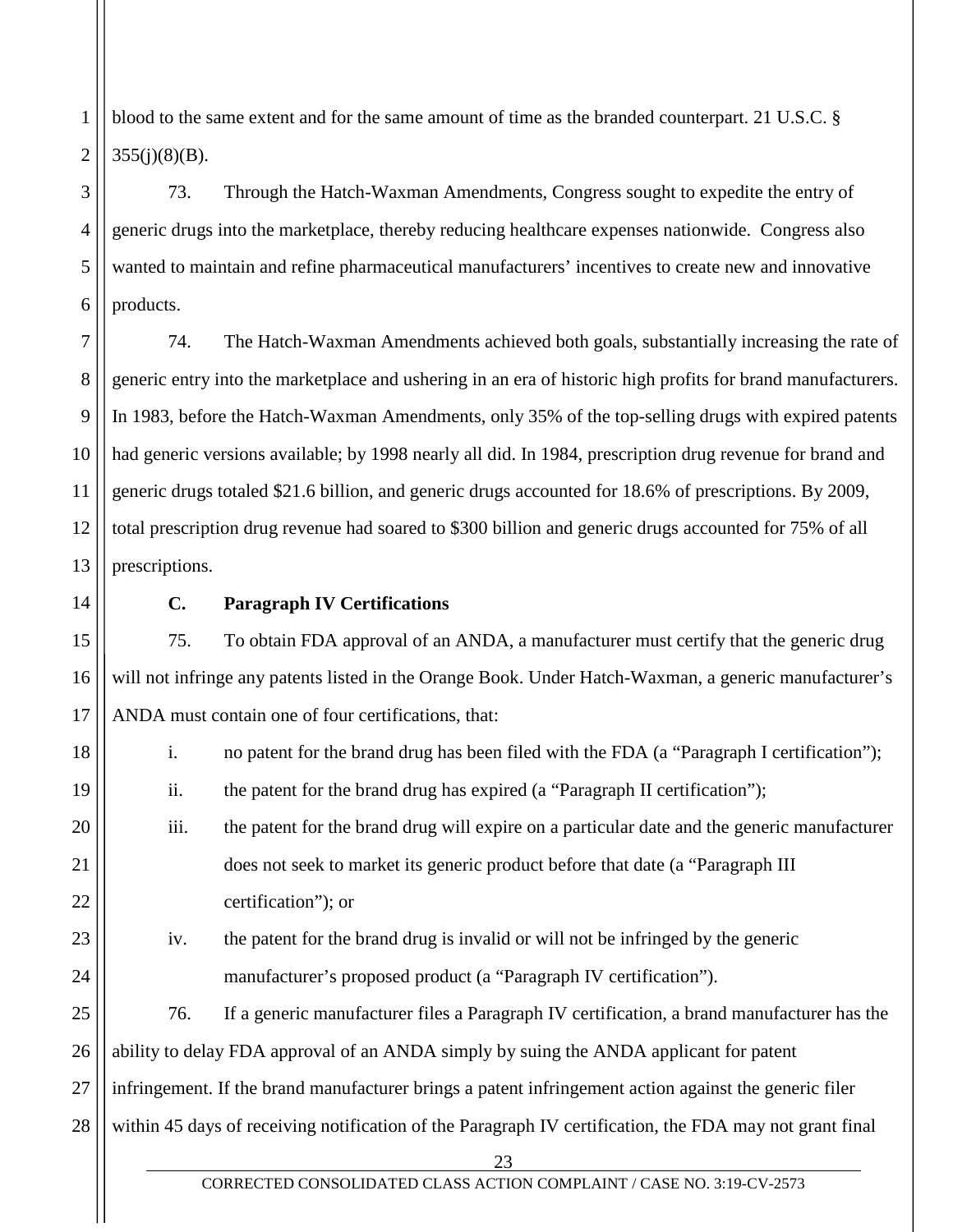1 2 approval to the ANDA until the earlier of (a) the passage of 30 months, or (b) the issuance of a decision by a court that the patent is invalid or not infringed by the generic manufacturer's ANDA product.

3

4

5

6

7

8

9

10

11

12

13

14

77. As an incentive for manufacturers to seek approval of generic alternatives to brand drugs, the first generic manufacturer to file an ANDA containing a Paragraph IV certification gets a period of protection from competition from other generic versions of the drug approved through the ANDA process ("ANDA Exclusivity"). The first generic applicant is entitled to 180 days of ANDA Exclusivity, i.e., subject to certain limitations the FDA is precluded from approving any other generic version of the product through the ANDA process until 180 days after the first-filer enters the market.

78. An applicant that is otherwise eligible for the 180-day ANDA Exclusivity forfeits it by failing to obtain tentative FDA approval for the product within 30 months of filing the application. 21 U.S.C. 355 § (j)(5)(D)(i)(I)(aa)(BB). And under the "failure to market" provision, a first-filer forfeits its 180-day ANDA Exclusivity if (among other grounds for forfeiture) it fails to market its generic drug within 75 days after another manufacturer obtains a final decision that the brand manufacturer's patents are invalid or not infringed. 21 U.S.C. 355  $\S$  (j)(5)(D)(i)(I)(bb).

15 16 17 79. Moreover, as noted in detail below (see Section VII(H)), the 180-day ANDA Exclusivity does not prevent a brand manufacturer from marketing as an "authorized generic" the product for which it got approval through the NDA process.

18 19 20 21 22 23 80. The high profit margins on brand drugs and the predictable effects of generic entry—sales switch quickly from the brand to the generic—create powerful financial incentives for brand manufacturers to sue any generic competitor that files an ANDA with a Paragraph IV certification, even if the competitor's product does not actually infringe the listed patent(s) and/or the patent is invalid and unenforceable. Simply by listing the patents in the Orange Book and filing the lawsuit the brand manufacturer can delay final FDA approval of an ANDA for up to 30 months.

24 25 26 27 28 81. By creating a statutory mechanism to enable early infringement litigation following Paragraph IV certifications, the Hatch-Waxman Amendments encourage generic manufacturers to test the validity of pharmaceutical patents and invent around them. The notion is that *bona fide* litigation will result in rulings that either confirm legitimate patent protection or ferret out invalid, unenforceable, or narrow drug patents.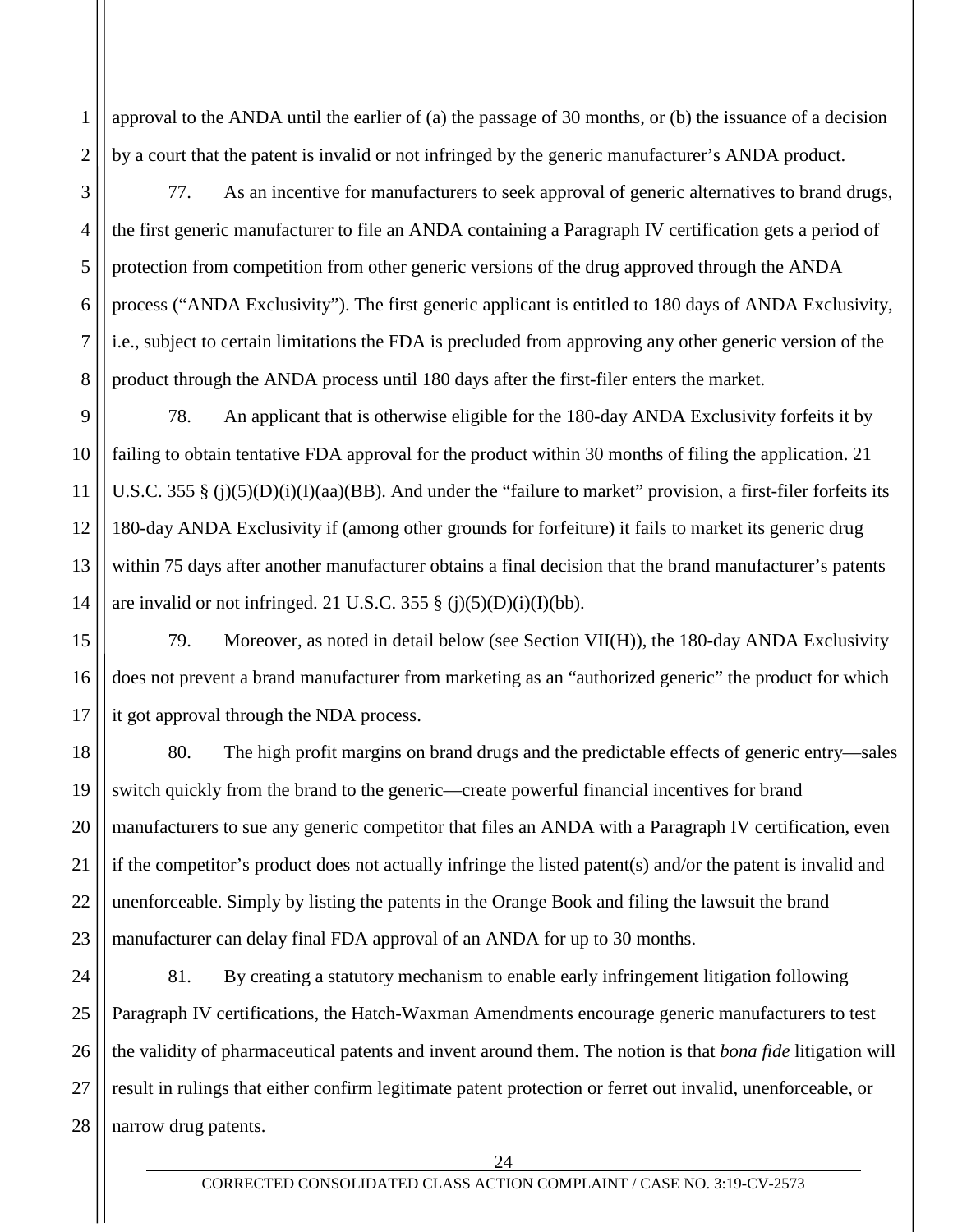1

<span id="page-25-0"></span>2

3

4

5

6

7

8

## **D. Approvals Under 21 U.S.C. § 355(b)(2)**

82. In addition to allowing drug manufacturers to seek expedited FDA approval under the ANDA process, the Hatch-Waxman Amendments permit streamlined approval under Section 505(b)(2) of the FD&C Act, 21 U.S.C. § 355(b)(2). In contrast to an ANDA, a Section 505(b)(2) application allows greater flexibility as to the characteristics of the proposed product, relaxing the otherwise applicable requirements that the product be in the same route of administration, dosage form, and strength as the referenced brand drug.

9 10 11 12 83. Consequently, a drug approved through the Section 505(b)(2) process will not necessarily be rated therapeutically equivalent to the referenced brand drug, and thus might not be automatically substitutable for it at the pharmacy counter. In some circumstances, however, the FDA will designate a drug approved through the Section 505(b)(2) process as AB-rated to the brand drug.

13 14 15 16 17 18 19 84. Like an NDA, an application under Section 505(b)(2) contains full reports of investigations of the drug's safety and effectiveness. Unlike in an NDA, however, some of the required information to establish safety and effectiveness in a Section 505(b)(2) application may come from studies not conducted by the applicant. Instead, that information may come, for example, from the FDA's finding of safety and effectiveness of the referenced brand drug or from published literature. This can result in a much less expensive and much faster route to FDA approval, compared with submitting a full NDA. In essence, an application under Section 505(b)(2) is a hybrid between an NDA and an ANDA.

85. In addition to new indications and different dosage forms, routes of administration, or salts of chemical compositions, Section 505(b)(2) can be used to seek approval of new combinations of existing drugs. On a case-by-case basis, the FDA determines which clinical trials or other data the applicant will need to submit in order to get approval to market the drug.

<span id="page-25-1"></span>

20

21

22

23

24

25

# **E. New Chemical Entity Exclusivity**

26 27 28 86. The Hatch-Waxman Amendments provide periods of exclusivity that benefit branded pharmaceutical manufacturers, one of which is a 5-year new chemical entity ("NCE") exclusivity. The NCE exclusivity provision states that, where the FDA has approved a new chemical entity (a drug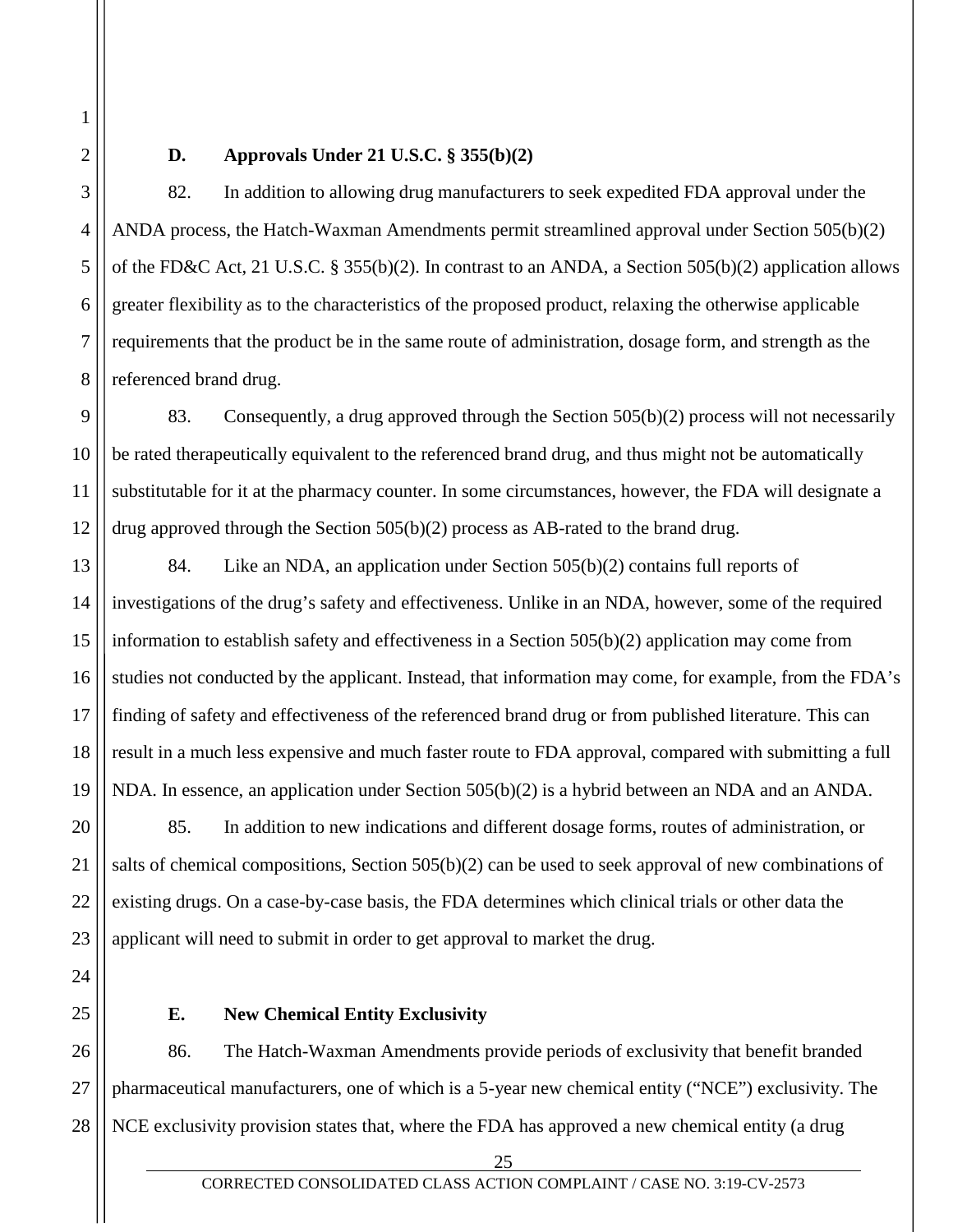1 2 3 substance that the FDA had not previously approved), no other manufacturer may seek FDA approval for a product containing that drug substance until five years after the FDA first approved it. 21 U.S.C. § 355  $(i)(5)(F)(ii) & (c)(3)(E)(ii).$ 

87. Under the FDA's implementing regulations, if a drug product contains a new chemical entity, the FDA is precluded from accepting any ANDA or application under 21 U.S.C. § 355(b)(2), for a drug product that contains the same chemical entity until the 5-year NCE exclusivity period has expired. 21 C.F.R. § 314.108(b)(2).

8 9 10 12 13 88. Pursuant to the FDA's "umbrella policy," after a drug substance becomes eligible for 5 year NCE exclusivity, products subsequently developed that contain the same drug substance also benefit from the original 5-year NCE exclusivity until the original exclusivity period has expired. For example, the FDA might in year 1 approve standalone drug X, which contains new drug substance A, and grant it NCE exclusivity that expires in year 6. If the FDA later, in year 4, approves an FDC that contains composition A, then the existing NCE exclusivity also applies to the FDC and also runs until year 6.

14 15 16 17 18 19 20 89. An NCE exclusivity has a profound impact on the timing of generic approvals, generally precluding an applicant from even filing an ANDA for the entire 5-year NCE exclusivity life span. As an exception, the applicant may file an ANDA after the first four years of the 5-year exclusivity if the ANDA contains a Paragraph IV certification. But filing a Paragraph IV certification also subjects the ANDA to a 30-month stay of FDA approval, which does not commence until the 5-year NCE exclusivity expires. Thus, obtaining NCE exclusivity over a patent-protected drug may prevent the FDA from approving a generic applicant for as long as 7.5 years from the start the of NCE exclusivity.

<span id="page-26-0"></span>

21

22

4

5

6

7

11

# **F. Effects of AB-Rated Generic Competition**

23 24 25 26 90. Typically, AB-rated generics cost much less than their branded counterparts. Over time, as more generic equivalents enter the marketplace for a drug and compete with each other, prices decline rapidly. Because generic products are commodities that cannot be differentiated, the primary basis for generic competition is price.

27 28 91. Since passage of the Hatch-Waxman Amendments, every State has adopted substitution laws that either require or permit pharmacies to substitute AB-rated generic equivalents for branded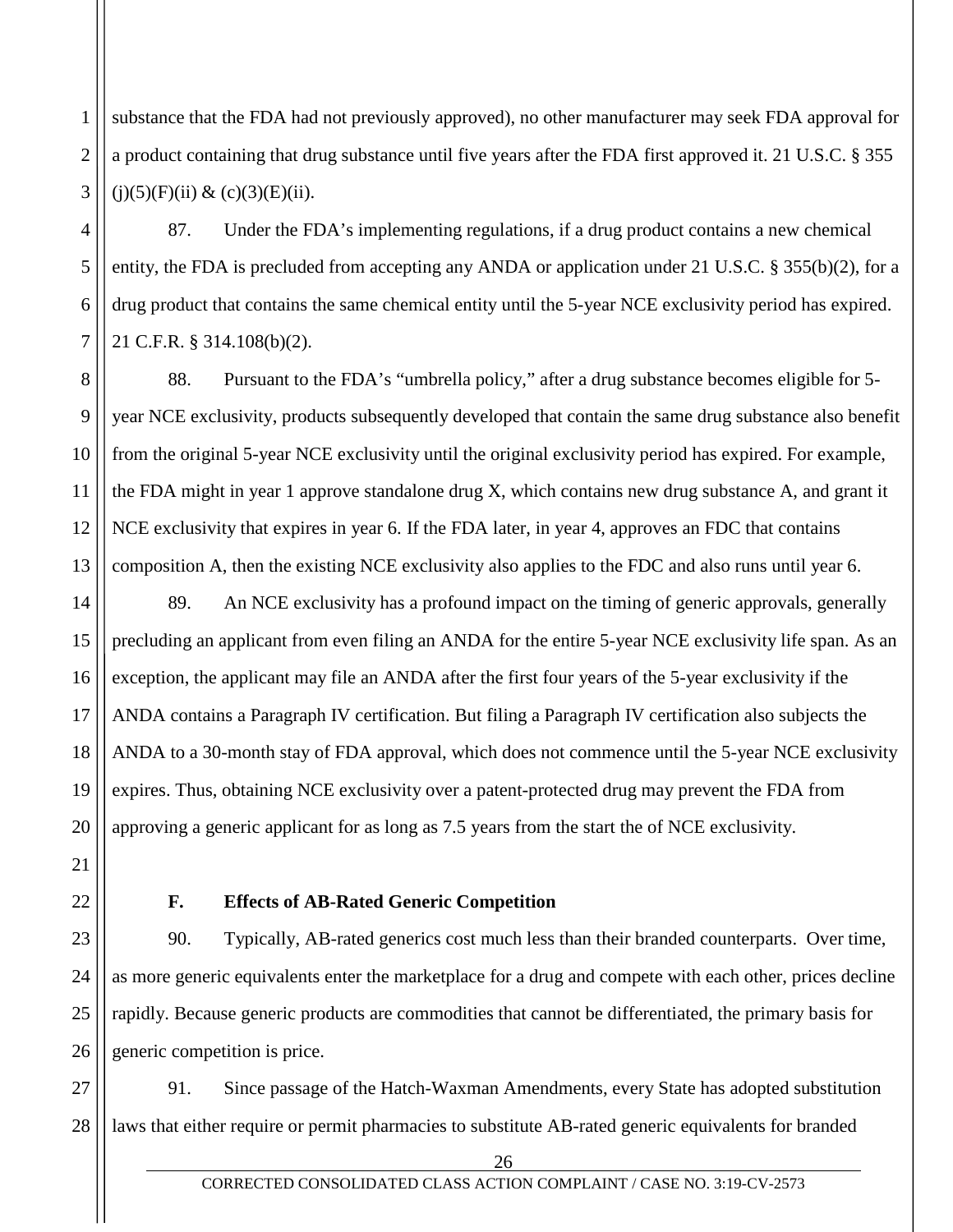1 2 3 4 5 6 7 8 9 prescriptions (unless the prescribing doctor has specifically ordered otherwise). As a result of substitution laws and other institutional features of the pharmaceutical marketplace, the marketing of AB-rated generics results both in rapid price decline and rapid sales shift from the brand to the generic product. Once a generic equivalent enters the marketplace, the generic quickly captures sales of the branded drug, often garnering 80% or more of unit sales within the first six months. The Federal Trade Commission ("Commission") found that on average, within a year of generic entry, generics had captured 90% of brand unit sales and (with multiple generics in the marketplace) prices had dropped 85%. *See* Staff Study, Pay-for-Delay: How Drug Company Pay-Offs Cost Consumers Billions, January 2010 at [http://www.ftc.gov/os/2010/01/100112payfordelayrpt.pdf.](http://www.ftc.gov/os/2010/01/100112payfordelayrpt.pdf)

10 92. Brand manufacturers are well aware of the generics' rapid erosion of their sales. Brand manufacturers thus seek to extend their exclusivity for as long as possible, sometimes resorting to unlawful means.

<span id="page-27-0"></span>13

14

15

17

11

12

# **VII. DEFENDANTS' ANTICOMPETITIVE CONDUCT**

16 93. FDCs can reduce the number of pills that patients must take, thereby possibly improving patients' compliance with their drug regimens. Plaintiffs do not contend that creating or marketing FDCs, as such, is anticompetitive. Nor do Plaintiffs contend that any statutory or regulatory exclusivity that FDCs may enjoy is anticompetitive; Plaintiffs' claims take those exclusivities as a given.

18 19 20 21 94. But Gilead and its coconspirators entered into a series of agreements that preclude the use of generic components instead of Gilead's products *even after its patents and regulatory exclusivities have expired*. The coconspirators created a private hiatus from competition that the public law does not provide. Those agreements are illegal per se.

22 23 24 25 26 27 95. Anticipating the possibility of imminent generic competition to its NRTIs—Viread (TDF), Emtriva (FTC), and Truvada (TDF/FTC)—Gilead agreed with each of BMS, Janssen, and Japan Tobacco to create and market FDCs that combined their third agents with Gilead's NRTIs. Each agreement included a No-Generics Restraint by which BMS, Janssen, and Japan Tobacco agreed not to create or market a competing FDC made with generic or comparable versions of Gilead's NRTIs even after the patents on them expired.

28

96. Gilead's patents on TDF, FTC, and TDF/FTC were weak, and as of 2004 Gilead expected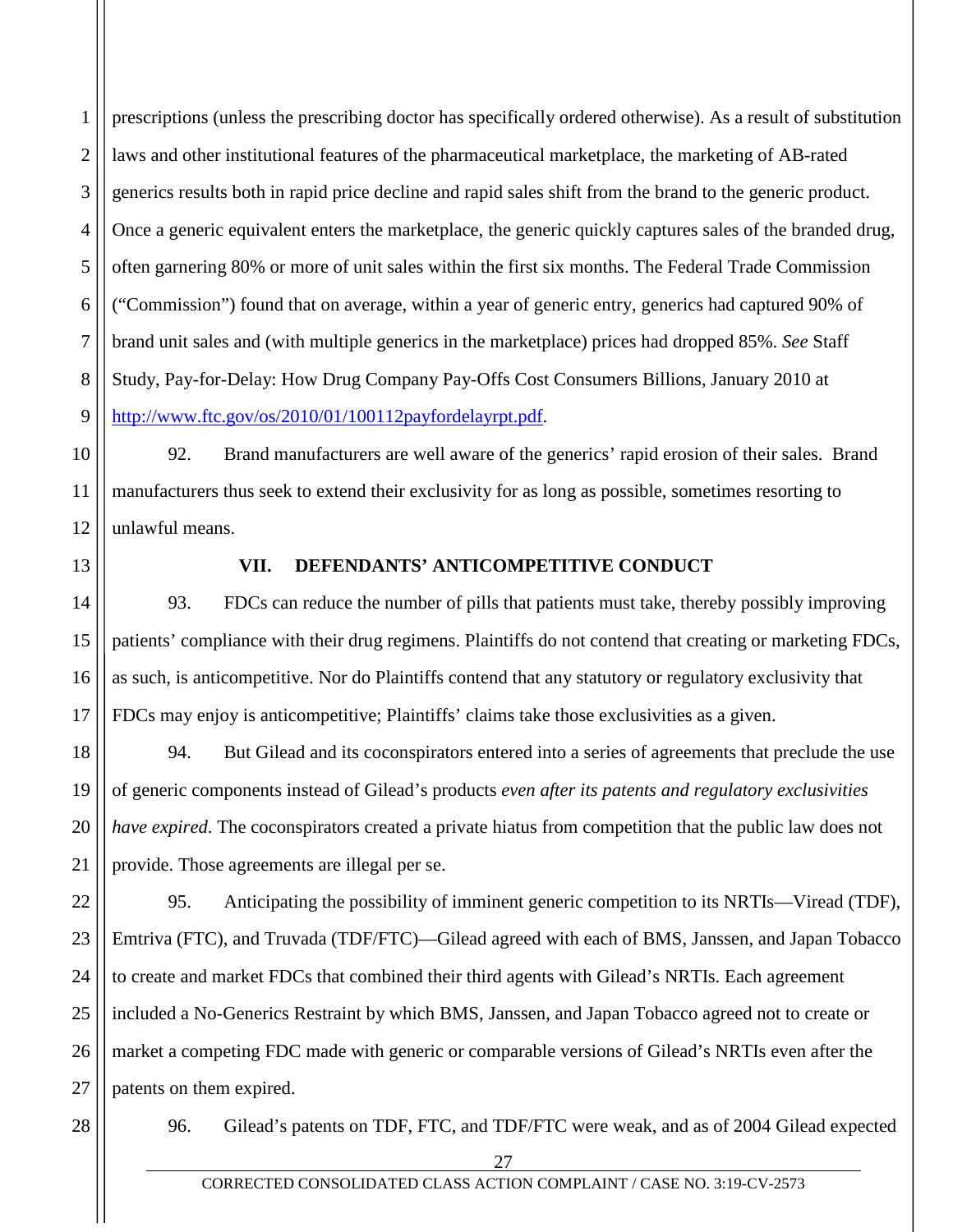1 2 3 4 5 6 7 8 to encounter generic competition to Viread (TDF), Emtriva (FTC), and Truvada (TDF/FTC) as early as 2009, 2011, and 2011, respectively, if generic manufacturers successfully challenged the patents. The Viread NCE exclusivity expired on October 26, 2006, so any 30-month stay blocking FDA approval of competing generics could have expired as early as April 26, 2009. The Emtriva and Truvada NCE exclusivities expired on July 2, 2008, so any 30-month stay blocking FDA approval of competing generics could have expired as early as January 2, 2011. Even in the best of circumstances for Gilead, the Orange-Book-listed patents would expire by their own terms in January 2018 as to Viread, September 2021 as to Emtriva, and January 2024 as to Truvada.

9 10 11 12 13 14 15 16 17 97. Absent the unlawful No-Generics Restraints, untainted competitors in the position of BMS, Janssen, and Japan Tobacco would have competed against Gilead by making competing, genericcontaining versions of the FDCs as soon as generic TDF was available, regardless of whether generic FTC was also available. The HHS and the WHO have concluded that a very closely related drug, lamuvidine (3TC), may be substituted for FTC, and vice-versa, when used for HIV treatment. *See, e.g.*, HHS, "Guidelines for the Use of Antiretroviral Agents in Adults and Adolescents Living with HIV" at F-1, [https://aidsinfo.nih.gov/contentfiles/lvguidelines/adultandadolescentgl.pdf;](https://aidsinfo.nih.gov/contentfiles/lvguidelines/adultandadolescentgl.pdf) WHO, "Technical Update on Treatment Optimization -- Pharmacological Equivalence and Clinical Interchangeability of Lamivudine and Emtricitabine: A Review of Current Literature,"

18 [https://apps.who.int/iris/bitstream/handle/10665/70936/9789241503815\\_eng.pdf?sequence=1.](https://apps.who.int/iris/bitstream/handle/10665/70936/9789241503815_eng.pdf?sequence=1)

21

19 20 22 98. Generic 3TC became available in 2012. As described in detail below, generic TDF became available in December 2017 and, absent Defendants' unlawful conduct, would have become available much earlier than that. Thus, untainted competitors in the position of BMS, Japan Tobacco, and Janssen would have begun making competing versions of the FDCs in December 2017 at the latest.

23 24 25 99. Instead of competing, each of BMS, Japan Tobacco, and Janssen helped Gilead protect its drugs from generic competition. In exchange, they each shared in the supracompetitive profits that the impairment of competition made possible.

26 27 28 100. Recognizing these anticompetitive schemes, an industry analyst invoked the term "lifecycle management," a euphemism for a scheme designed to extend an older product's market exclusivity beyond its patent term. In impairing generic competition, the schemes provided Gilead "a very neat get-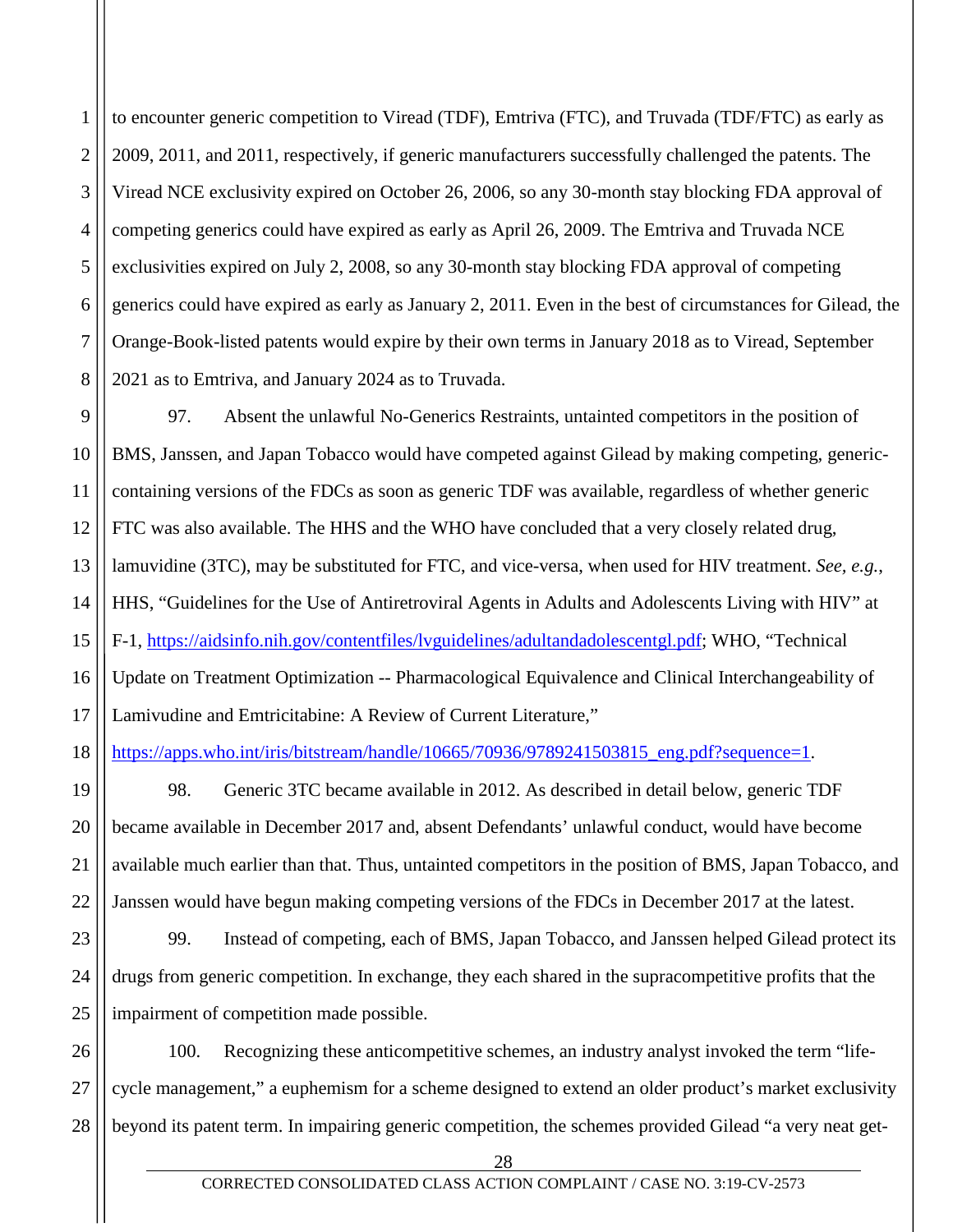1 2 3 out-of-jail card." Seeking Alpha, "Johnson & Johnson / Gilead Deal Could Yield More Combinations in HIV," [https://seekingalpha.com/article/277464-johnson-and-johnson-gilead-deal-could-yield-more](https://seekingalpha.com/article/277464-johnson-and-johnson-gilead-deal-could-yield-more-combinations-in-hiv)[combinations-in-hiv.](https://seekingalpha.com/article/277464-johnson-and-johnson-gilead-deal-could-yield-more-combinations-in-hiv)

101. Gilead and each of Janssen and Japan Tobacco renewed and extended the unlawful No-Generics Restraints when Gilead reformulated many of the FDCs to include TAF rather than TDF. And when Janssen and BMS had standalone products that faced imminent generic competition, Gilead assisted them by creating more FDCs, this time with Gilead providing No-Generics Restraints.

<span id="page-29-0"></span>

4

5

6

7

8

9

10

11

12

13

# **A. Unlawful No-Generics Restraints: Gilead and Japan Tobacco**

102. On October 26, 2001, Gilead received FDA approval for Viread, which contains only one active pharmaceutical ingredient, TDF; on July 2, 2003 received approval for Emtriva, which contains only one active pharmaceutical ingredient, FTC; and on August 2, 2004 received approval for Truvada, an FDC containing only two active pharmaceutical ingredients, TDF and FTC.

14 15 16 17 18 19 20 21 103. In March 2005, Gilead and Japan Tobacco entered into a No-Generics Restraint pursuant to which Japan Tobacco granted to Gilead exclusive rights—exclusive even as to Japan Tobacco—to develop and commercialize elvitegravir ("EVG") in all countries of the world, excluding Japan (where Japan Tobacco retained such rights). This included an exclusive right for Gilead to make and sell in the United States any product containing EVG in combination with any other HIV drug. The agreement prevents Japan Tobacco or its licensees (except Gilead) from making and selling an EVG-containing FDC with generic TDF or generic FTC (or comparable compositions such as generic 3TC) even after the patents on TDF and/or FTC expire.

22 23 24 25 26 27 104. Under the agreement, Gilead was responsible for seeking regulatory approval in the United States and was required to use diligent efforts to commercialize a product for the treatment of HIV. Gilead bore all costs and expenses associated with the commercialization efforts. In addition, Gilead paid to Japan Tobacco an up-front license fee of \$15 million and was obligated to make total potential milestone payments of up to \$90 million upon the achievement of certain clinical, regulatory, and commercial objectives. Gilead was also obligated to pay royalties based on net sales.

28

105. Under the agreement, Gilead sets the price in the United States for products that contain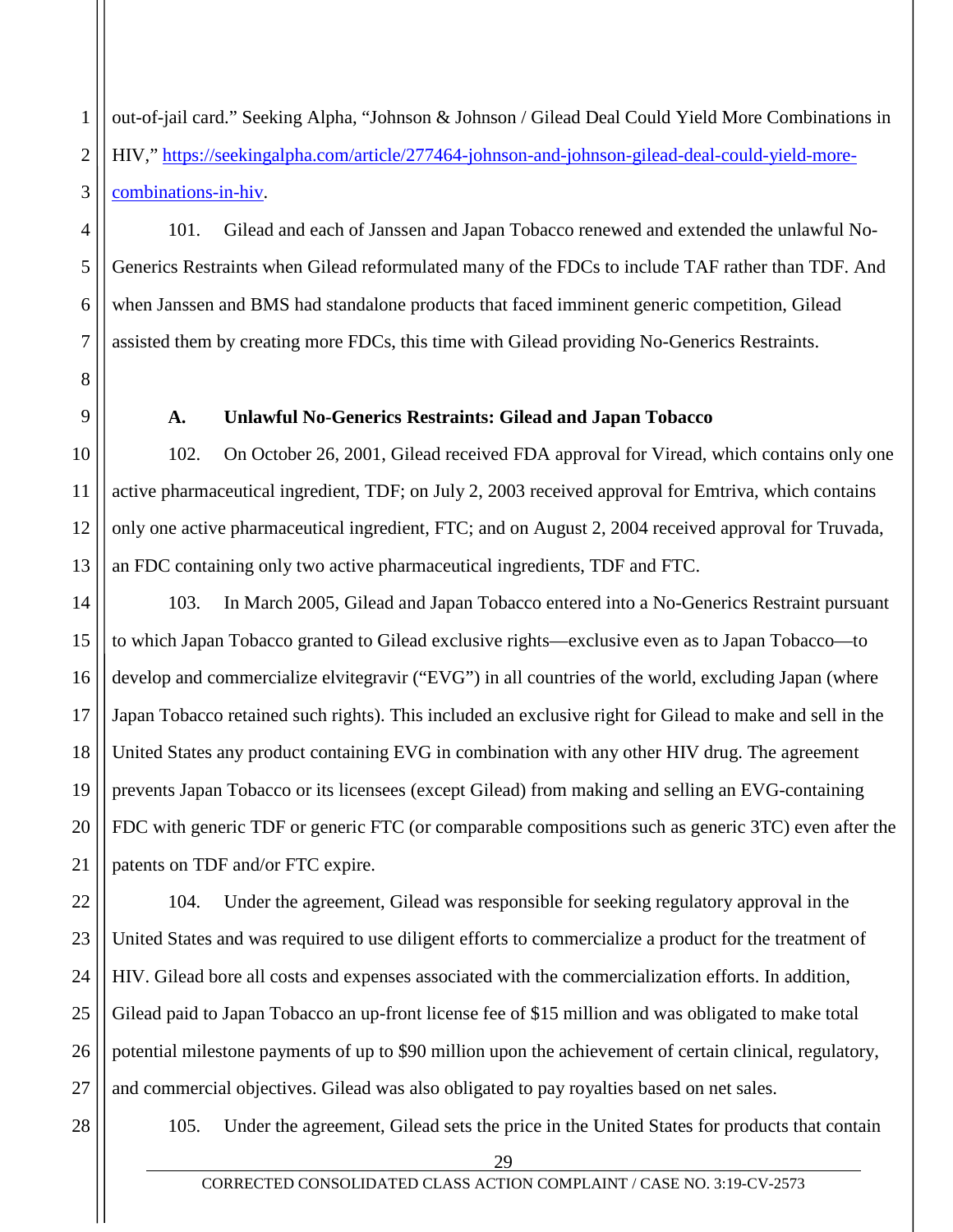EVG.

1

2

3

4

5

6

7

8

10

11

106. The agreement, including the No-Generics Restraint and obligation to pay royalties, expires on a product-by-product basis, at the later of (1) the expiration of the last of Japan Tobacco's patents providing exclusivity for the product or (2) the ten-year anniversary of marketing the product.

107. On August 27, 2012, Gilead received FDA approval for Stribild, an FDC containing TDF, FTC, cobicistat ("COBI"), and EVG. On September 24, 2014, Gilead received FDA approval for both Vitekta, a drug whose only active ingredient is EVG, and Tybost, a drug whose only active ingredient is COBI.

9 12 108. When Gilead and Japan Tobacco entered into their No-Generics Restraint in early 2005, Gilead expected to encounter competition from generic TDF as early as 2009. The principal patents that protected EVG, however, were not scheduled to expire until October 26, 2026. Japan Tobacco's patent claiming an FDC comprising TDF, FTC, and EVG is not scheduled to expire until April 24, 2030.

13 14 15 16 109. As contemplated by the unlawful No-Generics pact, in or about August 2012 Gilead began to cannibalize TDF and/or FTC sales, encouraging doctors to switch their prescribing from those products to Stribild. Defendants had unlawfully used the No-Generics Restraint to protect Stribild from competition.

17 18 19 20 21 110. On November 5, 2015, Gilead received FDA approval for Genvoya, an FDC containing TAF (rather than TDF), FTC, COBI, and EVG. Gilead listed a number of patents in the Orange Book for Genvoya, including two that cover a hemifumarate form of TAF. These ostensibly expire on August 15, 2032, but they are invalid because they claim only the hemifumarate form of TAF, which is obvious in light of the prior art, and in any event generic manufacturers can easily design around them.

22 23 24 25 26 111. By the time the FDA approved Genvoya for sale, the scheduled expiration of Gilead's patents on TDF was less than 25 months away. As alleged in detail below (see Sections VII(E) $\&$ (F)), Gilead used anticompetitive tactics, including making Stribild even less safe than its other TDFcontaining drugs, to cannibalize sales from Stribild to Genvoya. The unlawful No-Generics Restraint protecting Genvoya from competition will not expire until April 2030.

27 28 112. After generic TDF became available in December 2017, purchasers and patients should have benefitted because an untainted competitor in Japan Tobacco's position would have competed with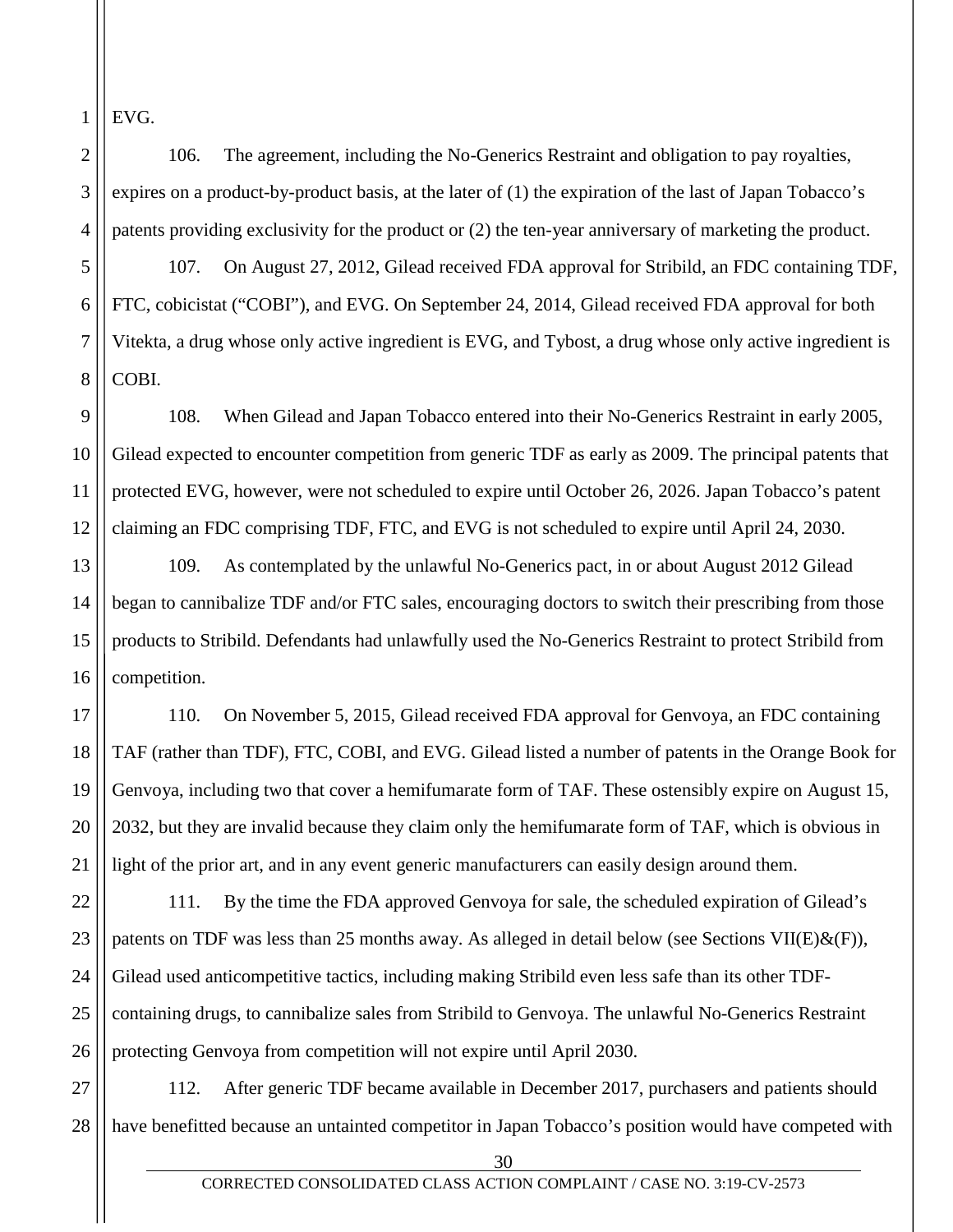1 2 3 4 5 Gilead by marketing an FDC comprising EVG, generic TDF, generic 3TC, and generic RTV. The combined price of those products would have plummeted due to competition that should have ensued with the availability of generic TDF. That FDC would not have been subject to any NCE exclusivity, and an untainted competitor in Japan Tobacco's position would have begun marketing it immediately upon the availability of generic RTV in March 2018.

6 7 8 9 10 11 12 13 14 113. An untainted competitor in Japan Tobacco's position also would have offered a competing FDC comprising EVG and generic RTV. Such an FDC is both technologically and commercially feasible. Other manufacturers have successfully made FDCs comprising RTV and other third agents such as lopinavir and atazanavir, and Gilead's own researchers concluded that using RTV to boost EVG results in pharmacokinetic parameters similar to those observed with COBI boosting. Such an RTVcontaining FDC would not have been subject to any NCE exclusivity. This product would have competed against both Stribild and Genvoya, because patients could have taken it together with Truvada (TDF/FTC) or Descovy (TAF/FTC). An untainted competitor in Japan Tobacco's position would have begun marketing that product immediately upon the availability of generic RTV in March 2018.

15 16 17 18 19 20 21 22 114. Moreover, an untainted competitor in Japan Tobacco's position would have challenged Gilead's patents and entered the market with competing products even before March 2018. The NCE exclusivity on Stribild expired on August 27, 2017. Absent the No-Generics Restraint, an untainted competitor in Japan Tobacco's position would have challenged Gilead's patents, and it would have avoided any exclusivity by obtaining from Gilead a waiver of any NCE exclusivity that Gilead might have. Japan Tobacco's leverage to obtain such a contractual avoidance of any exclusivity is illustrated by, among other indicia, its having obtained ownership of the patents on an FDC comprising TDF/FTC/EVG.

23 24 25 26 27 115. Thus, an untainted competitor in Japan Tobacco's position would have submitted an application for an FDC containing EVG and generic versions of TDF, FTC, and COBI as soon as the FDA approved the NDA for Stribild. After waiting out the 30-month stay, an untainted competitor in Japan Tobacco's position would have entered the market with an FDC comprising EVG and those generic compositions as early as February 2015, on a date to be determined by the jury.

28

116. As a result of the unlawful No-Generics Restraint, however, drug purchasers will continue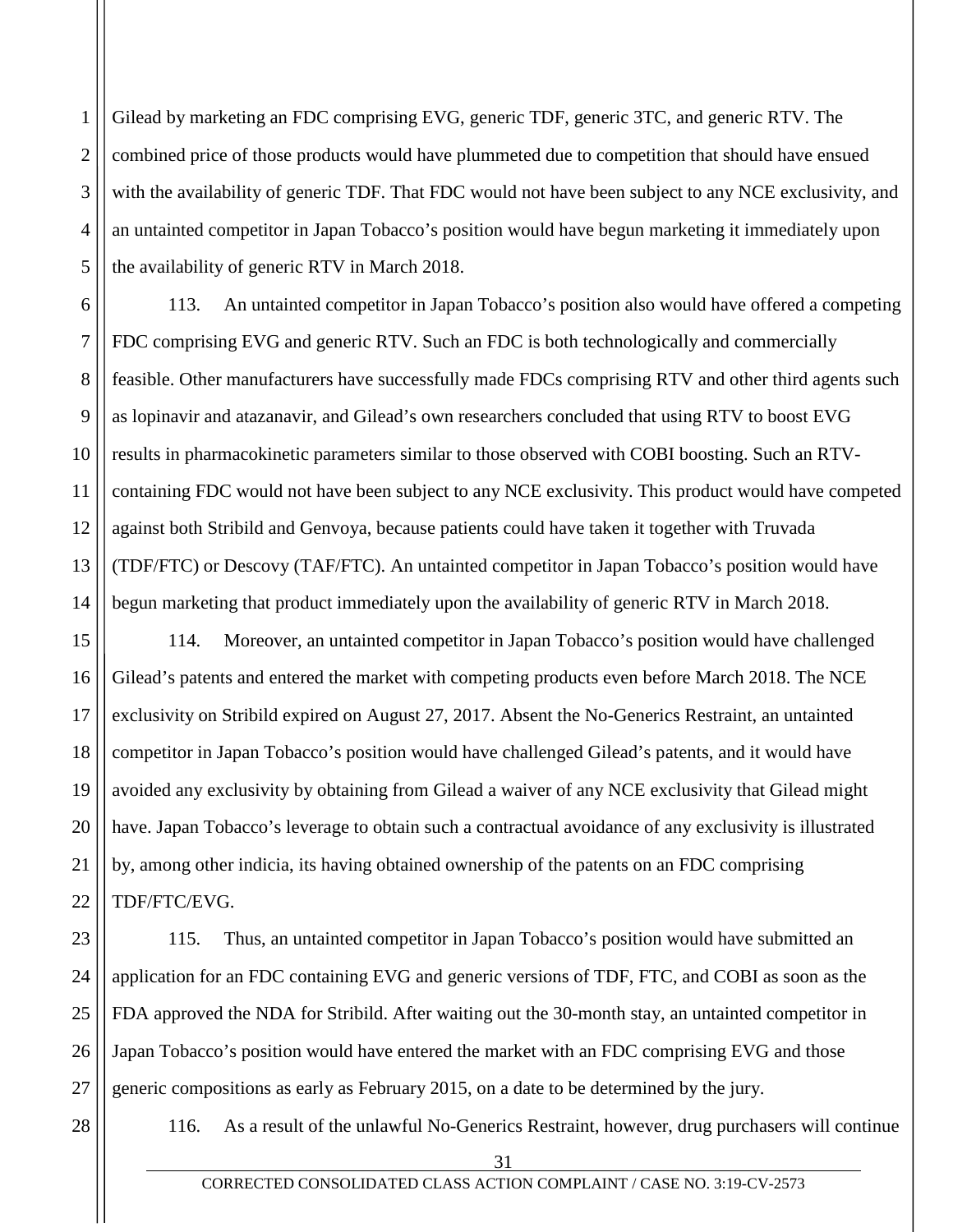to be deprived of competing versions of Stribild until at least April 24, 2030 when the parties' unlawful No-Generics Restraint expires.

117. Unless enjoined by this Court, Gilead and Japan Tobacco's unlawful No-Generics Restraint will have additional anticompetitive effects when generic versions of any of FTC, TAF, or COBI become available. An untainted competitor in Japan Tobacco's position would make additional FDCs that are substitutable for, or comparable to, Stribild and Genvoya. These additional anticompetitive effects, and the need for injunctive relief to avoid them, are discussed below in Section XII.

<span id="page-32-0"></span>

1

2

3

4

5

6

7

8

9

10

11

14

## **B. Unlawful No-Generics Restraints: Gilead and BMS**

12 13 118. In December 2004 Gilead and BMS entered into an agreement to develop and commercialize a three-active-pharmaceutical-ingredient FDC comprising Gilead's TDF and FTC, and BMS's efavirenz ("EFV"). BMS marketed EFV as a standalone product under the brand name Sustiva. At that time, Gilead expected to encounter generic competition to Viread (TDF) as early as 2009, and to Emtriva (FTC) and Truvada (TDF/FTC) as early as 2011.

15 16 17 18 19 20 119. Gilead and BMS structured the collaboration as a joint venture that operated as a limited liability company named Bristol-Myers Squibb & Gilead Sciences, LLC. Gilead and BMS granted royalty-free sublicenses to the joint venture for the use of the companies' respective technologies and, in return, were granted a license by the joint venture to use intellectual property that results from the collaboration. In 2006, the FDA approved the FDC, which Gilead and BMS marketed under the brand name Atripla.

21 22 23 120. Gilead and BMS initially shared marketing and sales efforts, jointly marketing the product in the United States from July 2006 through 2010. In 2011, except for a limited number of activities that were jointly managed, the parties stopped coordinating detailing and promotional activities.

24 25 26 27 121. A Joint Pricing Committee, comprising representatives of Gilead and BMS, determined the selling price of Atripla. In 2017 (before generic entry for Sustiva), the price for a 30-day supply of Truvada was approximately \$1,600; the price of Sustiva was approximately \$1,010; and the price of Atripla was approximately \$2,600.

28

122. The economic interests of the joint venture held by Gilead and BMS (including share of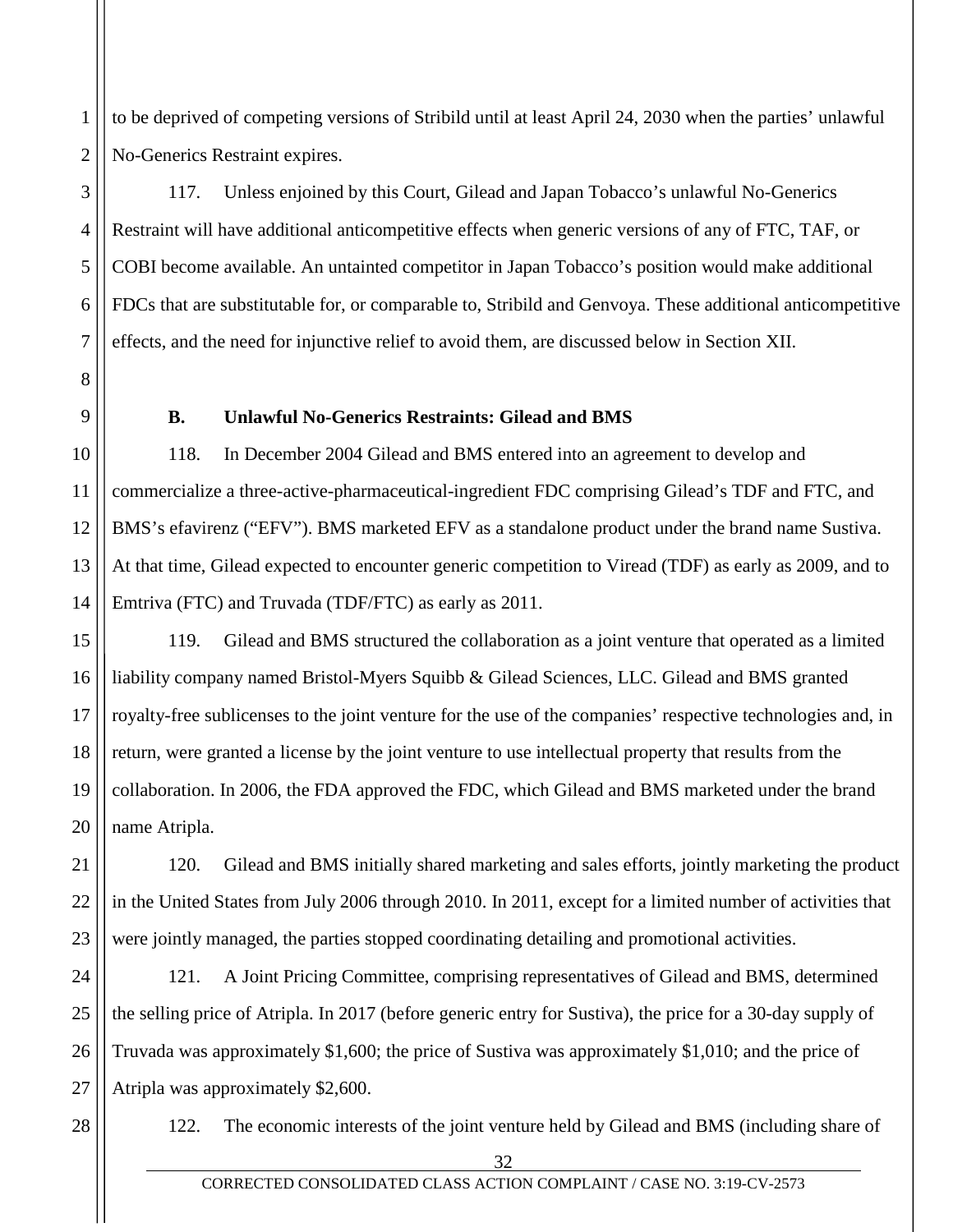1 2 revenues and out-of-pocket expenses) were based on the portion of the net selling price of Atripla attributable to Sustiva and Truvada.

3

4

5

6

7

8

123. The Gilead/BMS agreement provided that BMS would supply its EFV exclusively to the Gilead/BMS joint venture for use in an FDC with Gilead's TDF and FTC. The agreement thus prevented BMS and every other manufacturer from competing against Atripla with an FDC comprising EFV and generic TDF and/or FTC, even after Gilead's patents expired. Moreover, the agreement provided that the only way for BMS to avoid this exclusivity was to terminate Gilead's participation in the joint venture and thereby have BMS become the sole entity in the venture.

9 10 11 12 13 14 15 124. The conspirators provided that BMS could terminate Gilead's participation in the joint venture if generic versions of both TDF and FTC became available. The agreement further provided, however, that if BMS elected to terminate Gilead's interest on that ground, BMS would be required to pay a substantial penalty to Gilead, comprising three years of additional royalty payments, at declining percentages over the three years. The purpose and effect of the penalty provision was to dissuade BMS from terminating Gilead's participation in the joint venture even after its patents on TDF and/or FTC expired.

16 17 18 125. The coconspirators provided to Gilead a similar right of termination, with a similar termination-penalty provision, permitting it to terminate the joint venture if a generic version of Sustiva became available.

19 20 21 22 23 24 25 26 126. In addition, either party's terminating the joint venture would terminate the other's ability to continue making and selling Atripla. Gilead and BMS thus conspired to arrange that, regardless of whether or not one of the coconspirators terminated the agreement once generic versions of the other's composition(s) became available, purchasers would never benefit from a marketplace in which two versions of the Atripla FDC compete against each other. If neither party terminated the agreement, both would continue to be bound by the exclusivity provision and could not make a competing *generic*composition-based version of the FDC; if a party did terminate, then the other would no longer have access to the continuing party's composition(s) and could no longer make a version of Atripla.

27 28 127. When Gilead and BMS entered into their No-Generics Restraint in 2004, Gilead expected to encounter competition from generic TDF and generic TDF/FTC as early as 2009 and 2011,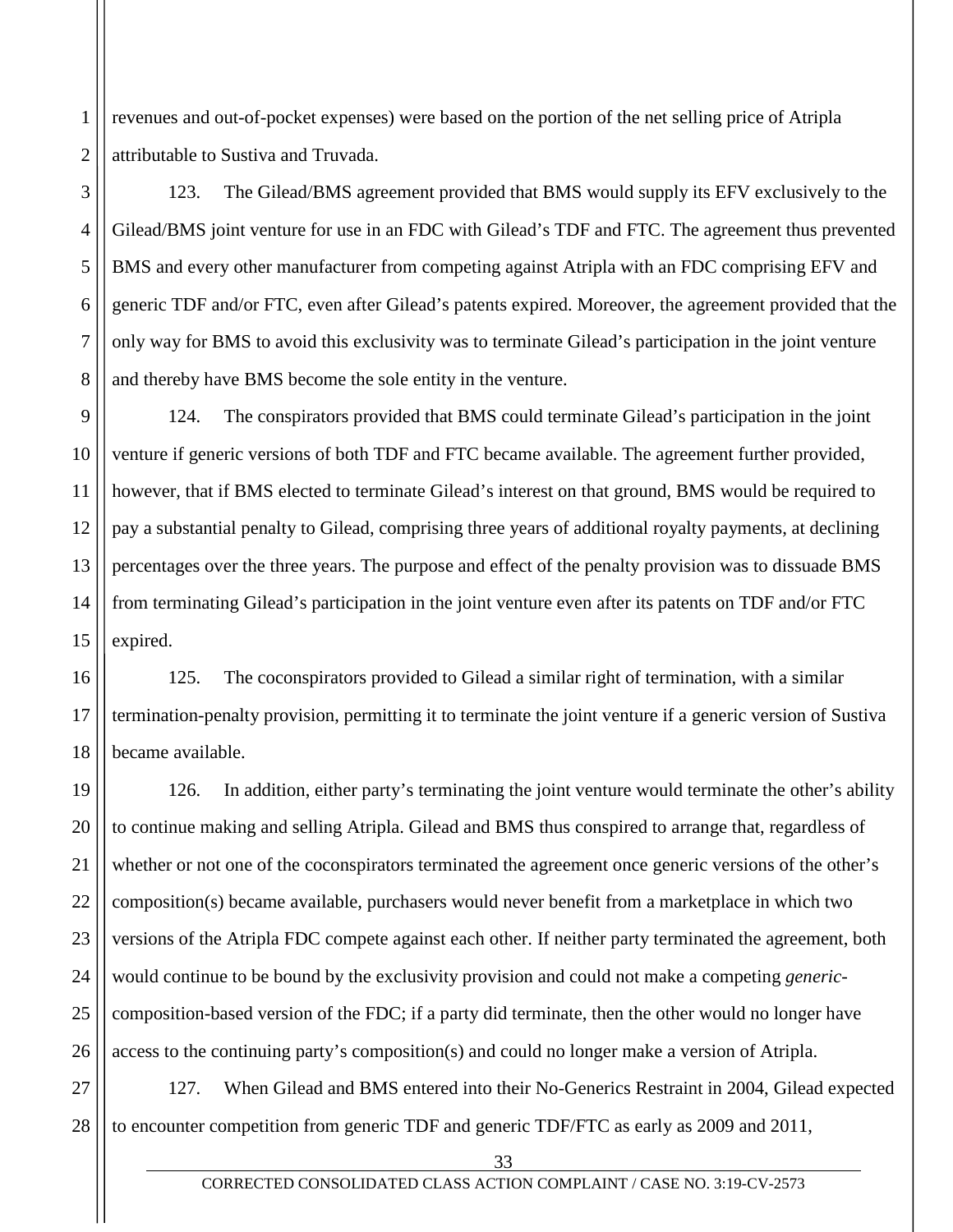2 3 4 respectively. The principal patents that protected BMS's EFV, however, were not scheduled to expire until 2018. Although it was possible that EFV would also encounter generic competition before its patents' scheduled expiration dates, Gilead's combining its TDF/FTC with EFV substantially increased the probability that it could shield those products from generic competition.

1

5

6

7

8

128. As contemplated by the coconspirators' No-Generics scheme, Gilead cannibalized TDF and/or FTC sales, encouraging doctors to switch their prescribing from those products to Atripla. As described in detail below (see Section VII(D)(1)), this cannibalizing had significant anticompetitive effects.

9 10 11 12 13 14 15 129. When generic TDF became available, purchasers and patients should have benefitted because an untainted competitor in BMS's position would market a competing version of the FDC, with Gilead selling the original version of Atripla, and the untainted competitor selling an FDC comprising generic TDF, generic FTC (once it becomes available), and EFV. The combined price of those three products would plummet due to competition that should have ensued with the availability of generic TDF. The Gilead/BMS noncompete scheme prevents purchasers from obtaining those competitive benefits.

16 17 18 19 20 21 22 130. Absent the No-Generics Restraint, moreover, an untainted competitor in BMS's position would have challenged Gilead's patents and entered the market with a competing FDC even before the expiration of the FTC patents in 2021. The NCE exclusivity protecting Atripla expired on July 2, 2008. Assuming that BMS were subject to that exclusivity, an untainted competitor in its position would have challenged Gilead's patents one year before expiration of the NCE exclusivity. If Gilead timely sued BMS for patent infringement, an untainted competitor in its position would have entered the market as early as the expiration of the 30-month stay in January 2011, on a date to be determined by the jury.

23 24 25 26 27 28 131. Gilead and BMS broadened the scope of their unlawful collusion to include protecting from imminent generic competition a BMS product, atazanavir sulfate ("ATV"). ATV is a third agent—a protease inhibitor—that BMS markets as Reyataz. Just as the scheme used some of BMS's patents to protect Gilead's products from generic competition, so the conspirators also used some Gilead patents to protect BMS's ATV from generic competition. Gilead provided an exclusive license to BMS—exclusive even as to Gilead—to use Gilead's then-investigational new drug cobicistat (COBI) in combination with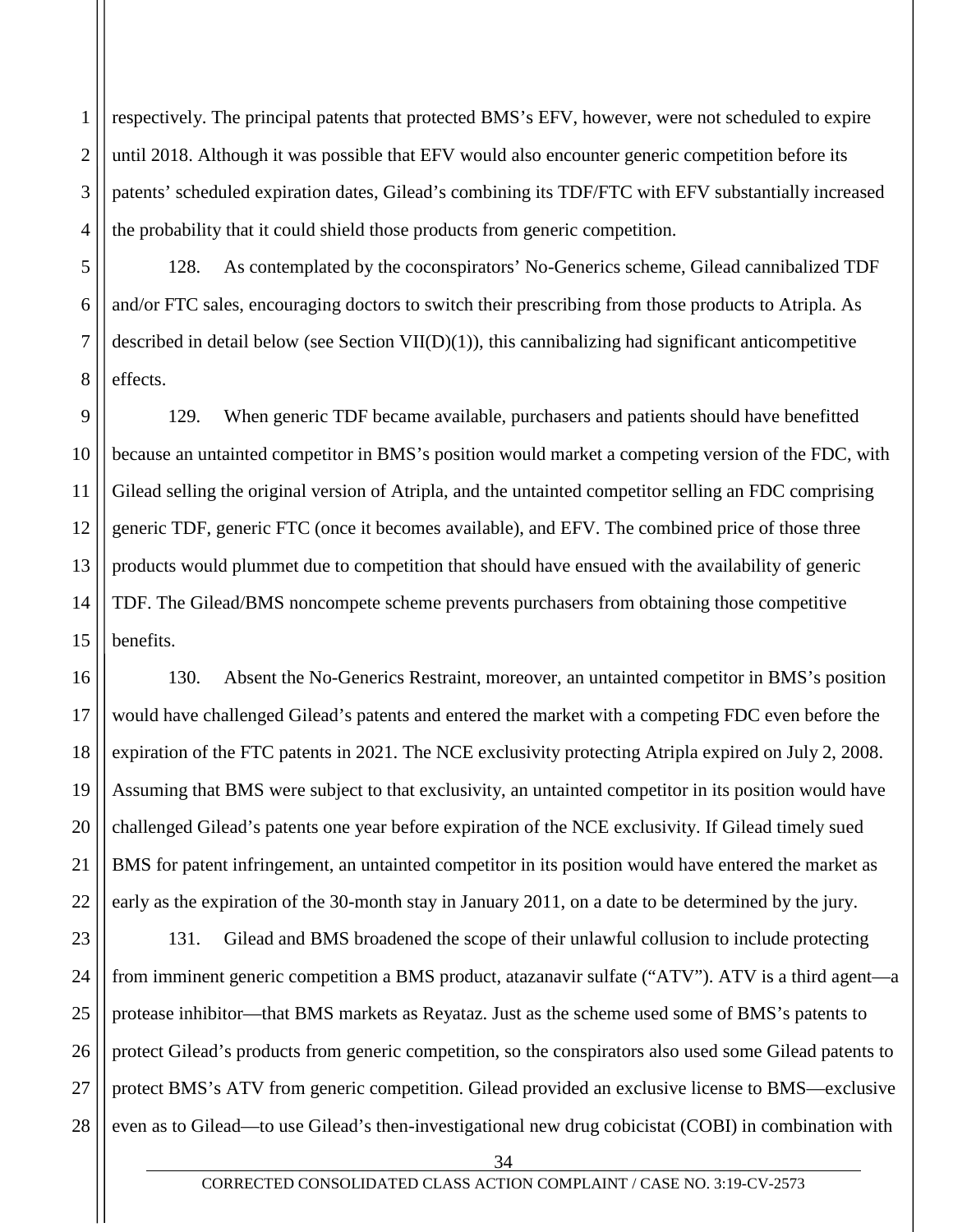BMS's ATV.

1

2 3 4 5 132. On February 17, 2010, BMS received notice that generic manufacturer Teva Pharmaceuticals had submitted an ANDA with a Paragraph IV certification that the patents purportedly covering BMS's ATV were invalid and not infringed. BMS could expect to encounter generic competition to ATV (Reyataz) as early as August 17, 2012.

6 7 8 9 10 11 133. After BMS received notice of that challenge to its ATV patents, but before the generic manufacturer could enter the market, BMS and Gilead announced a deal (on October 26, 2011) to jointly develop an FDC that would combine BMS's vulnerable ATV with Gilead's COBI. Gilead and BMS expected that, as a potential new drug, COBI's patents would extend far into the future; in fact, the latest of them does not expire until September 3, 2029. On January 29, 2015, the FDA approved that FDC, which BMS markets as Evotaz.

12 13 14 15 16 17 134. This deal was meant to protect BMS's product, not Gilead's, from generic competition. So, the parties provided that BMS would be responsible for commercializing the FDC, and Gilead provided a No-Generics Restraint to BMS. The license from Gilead to BMS for use of COBI in the FDC is exclusive even as to Gilead, i.e., it prohibits Gilead from commercializing its own FDC that contains a generic version of ATV. Gilead is prohibited from marketing an FDC with ATV even after generic versions of it become available.

18 19 20 21 135. Under the agreement, BMS sets the price of the FDC for sales in the United States and pays a royalty to Gilead based on sales. The agreement, including the No-Generics Restraint and obligation to pay royalties, terminates after the expiration of the last of Gilead's patents providing exclusivity for COBI.

22 23 24 136. As contemplated by the No-Generics scheme between BMS and Gilead with respect to ATV, BMS cannibalized the sales of Reyataz, encouraging doctors to switch their prescribing from Reyataz to Evotaz.

25 26 27 28 137. Generic ATV became available in the United States in December 2017. At that time, purchasers and patients should have benefitted because: (1) doctors and patients could use generic ATV in combination with Gilead's COBI or another booster, such as generic RTV; and (2) an untainted competitor in Gilead's position would have competed with BMS by marketing an FDC comprising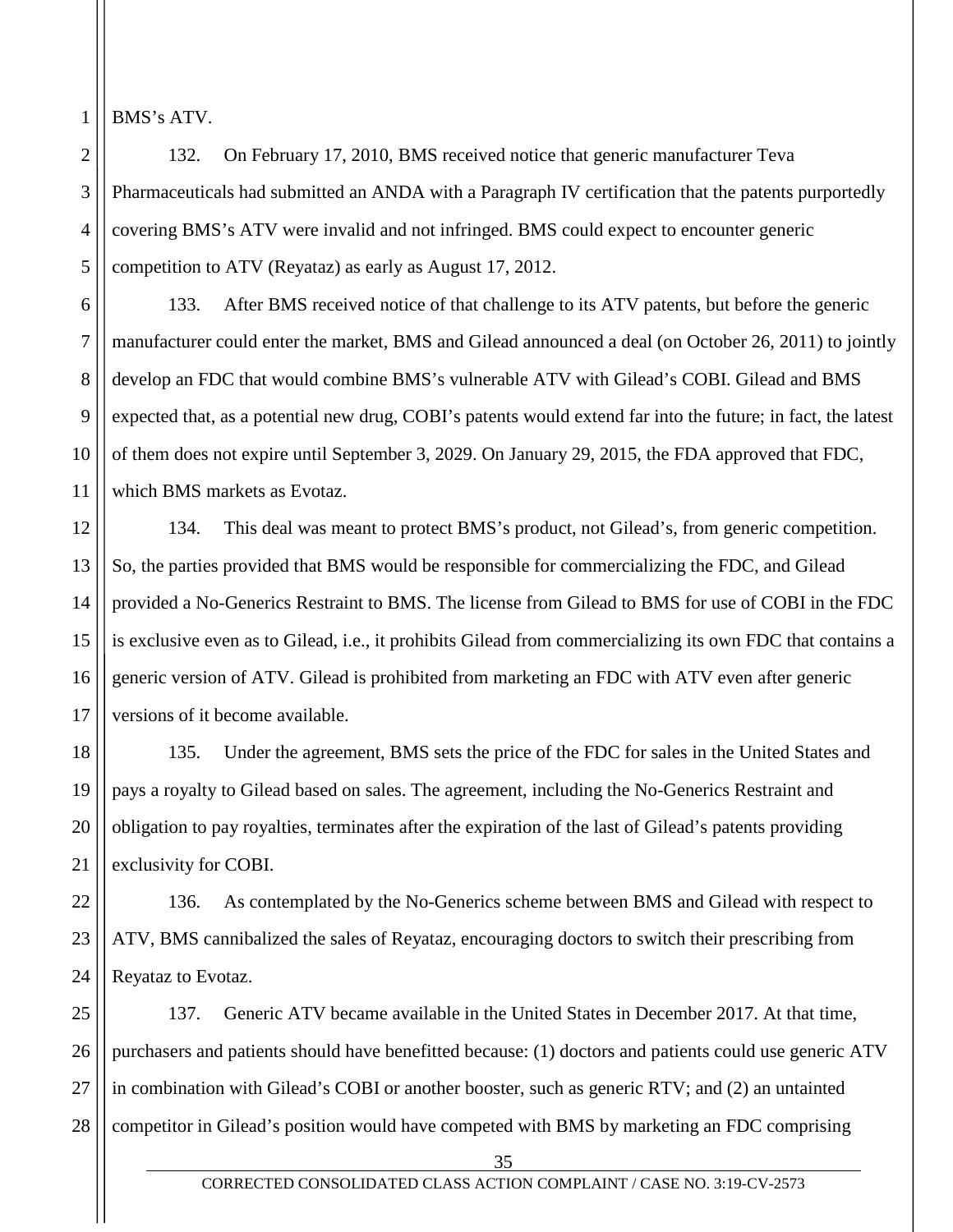1 2 3 4 generic ATV and COBI. The combined price of those products would have plummeted due to competition that should have ensued with the availability of generic ATV. The BMS/Gilead No-Generics Restraint was intended to prevent, and did in fact prevent, purchasers from obtaining those competitive benefits.

138. Absent the No-Generics Restraint, an untainted competitor in Gilead's position would have competed with an FDC containing COBI and generic ATV as soon as possible, and it would have done so by December 2017. Under the unlawful No-Generics Restraint, however, drug purchasers will continue to be deprived of a substitutable version of Evotaz until September 2029.

139. Gilead began in August 2011 to market an FDC, Complera (see Section VII(C)) below), and began in August 2012 to market another FDC, Stribild (see Section VII(A) above), that compete against Atripla. Gilead thereafter concentrated its marketing efforts in promoting those products rather than Atripla. And when Gilead began developing its line of TAF-based FDCs to replace the TDF-based FDCs, it did not amend the joint venture agreement with BMS to provide for the parties to commercialize a TAF-based successor to Atripla. Nor did Gilead file an application for an NDA for such a TAF-based successor product to Atripla.

140. The BMS/Gilead No-Generics Restraint with respect to Atripla prohibited BMS from making a *generic* version of Atripla when generic TDF and generic FTC became available, but did *not*  prohibit BMS from making a *comparable* version comprising generic TDF, 3TC (instead of Gilead's FTC), and EFV. When generic TDF became available, BMS licensed Mylan Pharmaceuticals to produce that comparable version, which the FDA approved in February 2018. Mylan sells the generic TDF/3TC/EFV version of the product at a 40% discount to the price of branded Atripla.

141. Gilead recently terminated BMS's participation in the Atripla joint venture, triggering Gilead's obligation to make the penalty payments described above.

5

6

7

8

9

10

11

12

13

14

15

16

17

18

19

20

21

22

23

24

25

## **C. Unlawful No-Generics Restraints: Gilead and Janssen**

26 27 28 142. On July 16, 2009, Gilead and Janssen entered into a collaboration agreement to develop and commercialize an FDC whose active pharmaceutical ingredients would be those of Gilead's Truvada (TDF/FTC) and Janssen's rilpivirine ("RPV").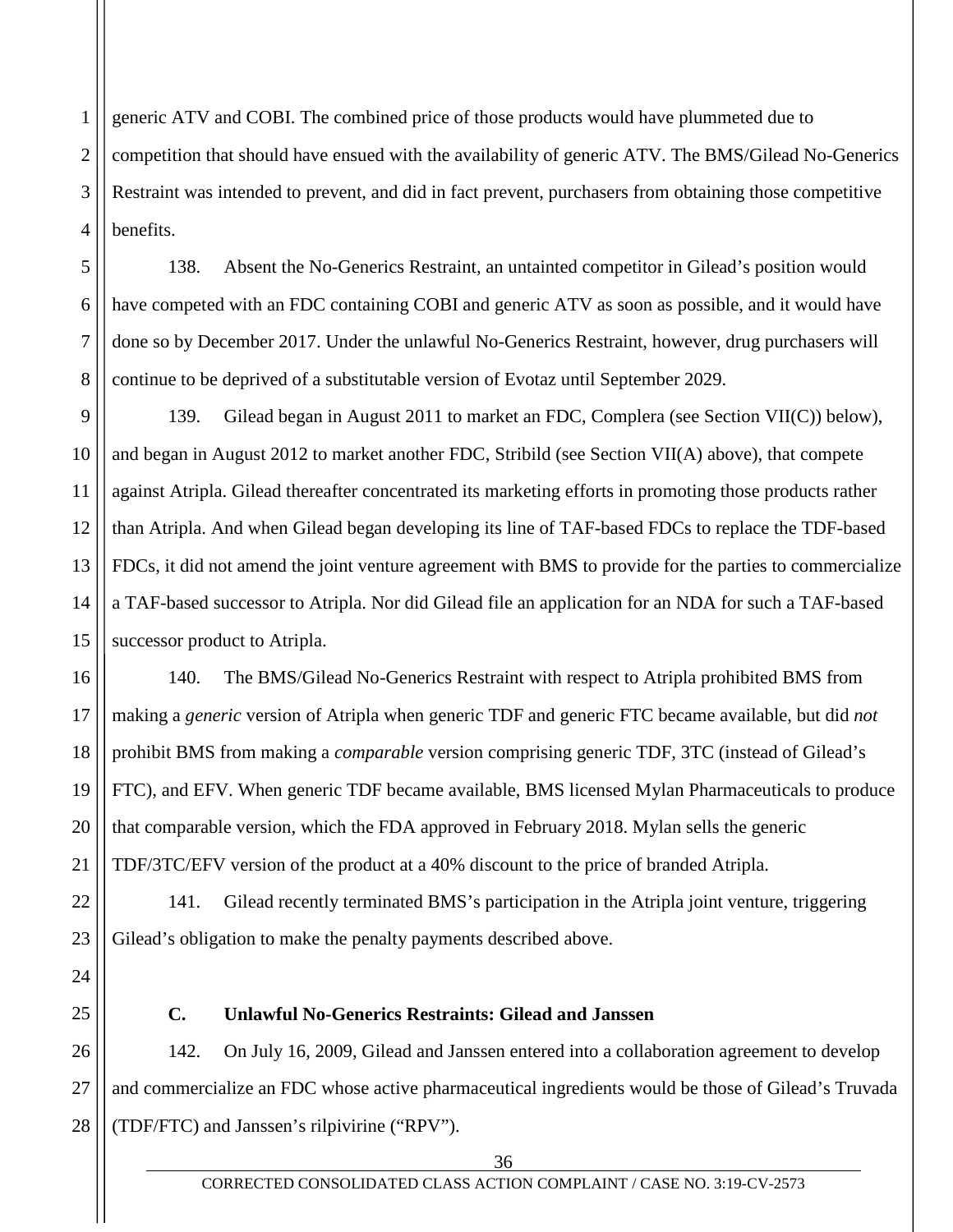1 2 143. Gilead submitted an NDA for the product on February 10, 2011. On August 10, 2011, the FDA approved the NDA for Complera, the FDC containing TDF/FTC/RPV.

3 4 144. The FDA approved Janssen's Edurant, whose only active pharmaceutical ingredient is RPV, on May 20, 2011.

145. Under the parties' agreement, with amendments through 2013, Janssen granted to Gilead a No-Generics Restraint for use of RPV in an FDC comprising TDF/FTC/RPV. The agreement prevents Janssen from marketing an FDC comprising generic TDF, generic FTC, and RPV. The agreement also prohibits Janssen from selling any "Other Combination Product" comparable to TDF/FTC/RPV, which precludes Janssen from selling a product made with generic TDF, 3TC (rather than FTC), and RPV.

10 11 12 146. The agreement provides that Gilead is responsible for manufacturing Complera and distributing and commercializing it in the United States as well as in much of the rest of the world. Janssen has the right to distribute it in other regions, including Japan and Russia.

13 14 15 16 17 18 147. Under the agreement, Gilead sets the price of Complera and the parties share revenues based on the ratio of the net selling prices of the party's component(s), subject to certain restrictions and adjustments. The coconspirators agreed that in the United States the selling price of Complera would be the combined prices of Truvada (TDF/FTC) and Edurant (RPV) when sold separately. Gilead purchases RPV from Janssen for use in Complera at approximately the market price of RPV, less a specified percentage of up to 30%.

19 20 148. Janssen could not terminate the agreement until after the expiration of the last-to-expire patent for RPV.

22 149. Through 2011, Gilead reimbursed Janssen approximately \$100 million in research and development expenses, which was the maximum amount allowed under the agreement.

23 24 25 26 27 150. When Gilead and Janssen entered into their No-Generics Restraint in 2009, Gilead which had recently sued Teva in connection with Teva's first-to-file ANDA for Truvada—expected to encounter generic competition as early as May 2011, the end of Teva's 30-month stay. The principal patents that protected RPV, however, were not scheduled to expire until dates ranging from 2019 to 2025.

28

21

5

6

7

8

9

151. As contemplated by the No-Generics scheme, Gilead cannibalized TDF and/or FTC sales,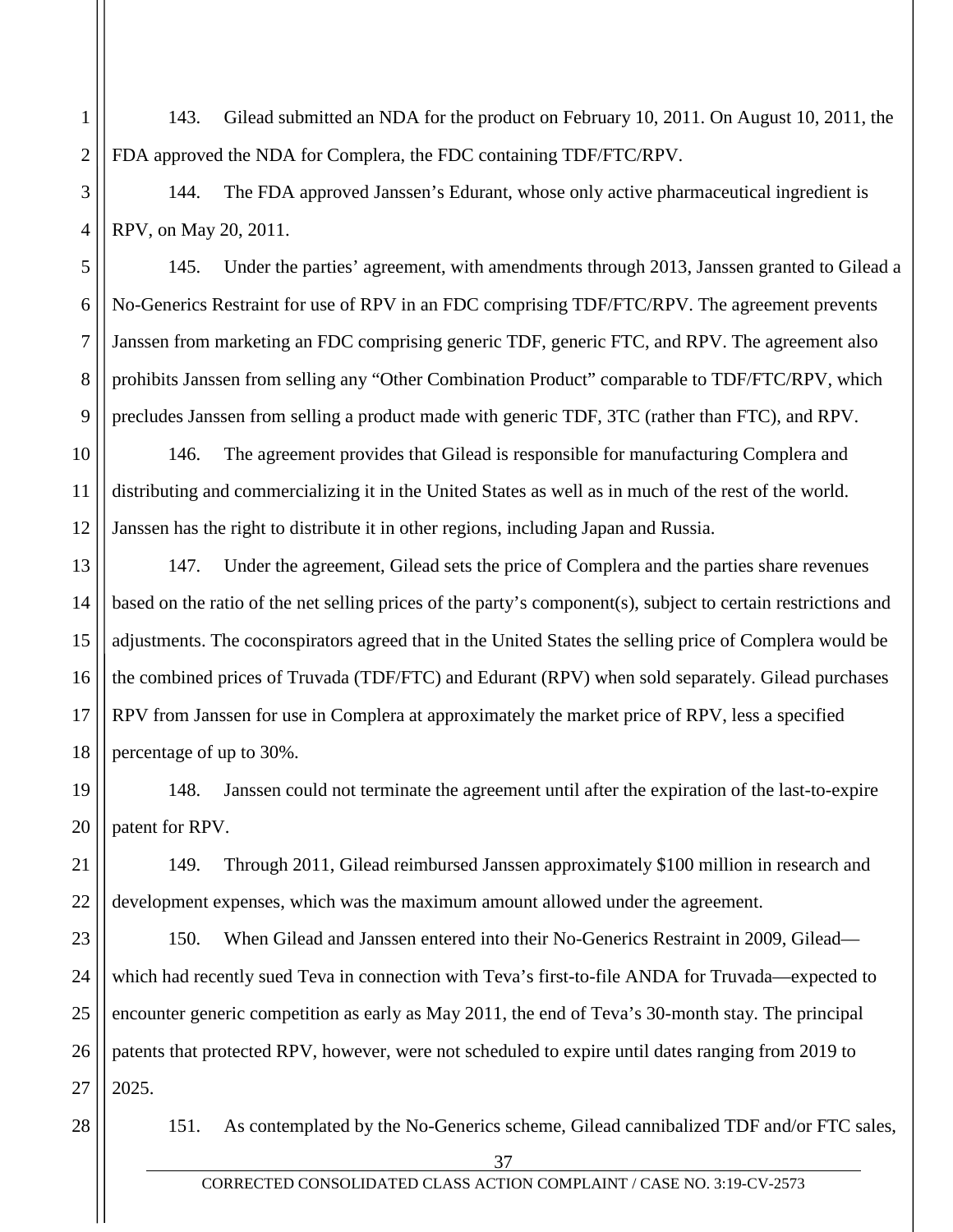1 2 encouraging doctors to switch their patients from those products to Complera. Defendants had unlawfully used the No-Generics Restraint to protect Complera from competition.

3

4

5

6

19

20

21

152. On December 23, 2014, Gilead and Janssen executed a restated and amended agreement. The restated agreement expanded the parties' collaboration to include another FDC, which contains TAF (instead of TDF), FTC, and Janssen's RPV. The FDA subsequently approved that product, marketed as Odefsey, on March 1, 2016.

7 8 9 10 11 12 13 153. The restated agreement also confirmed that the license from Janssen to Gilead was "exclusive" even as to Janssen, i.e., it prohibits Janssen from commercializing its own FDC that contains either (1) generic versions of TDF and FTC and its own RPV or (2) generic versions of TAF and FTC and its own RPV; only Gilead has the rights to FDCs with those ingredients, even after generic versions of TDF, FTC and/or TAF become available. And again, the restated agreement further prohibits Janssen from marketing any comparable product, including one made with TAF (or TDF), 3TC (rather than FTC), and RPV.

14 15 16 17 18 154. Gilead is responsible for manufacturing Odefsey and has the lead role in registration, distribution, and commercialization of it in the United States. Gilead sets the price of Odefsey, and the parties share revenues based on the ratio of the net selling prices of the party's component(s), subject to certain restrictions and adjustments. Gilead continues to retain a specified percentage of Janssen's share of revenues, up to 30%.

155. The agreement, including the No-Generics Restraint and the obligation to pay royalties, expires on a product-by-product basis, at the later of (1) the expiration of the last of Janssen's patents providing exclusivity for the product or (2) the ten-year anniversary of marketing the product.

22 23 24 25 26 156. By the time the FDA approved Odefsey for sale in March 2016, the scheduled expiration of Gilead's patents on TDF was less than 22 months away. As alleged in detail below (see Section VII(F)), Gilead used anticompetitive tactics—including making standalone TAF less safe—to drive patients to Odefsey, which the unlawful No-Generics Restraint protects from competition until March 2026.

27 28 157. When generic versions of TDF became available in 2017, purchasers and patients should have benefitted because an untainted competitor in Janssen's position would have competed with Gilead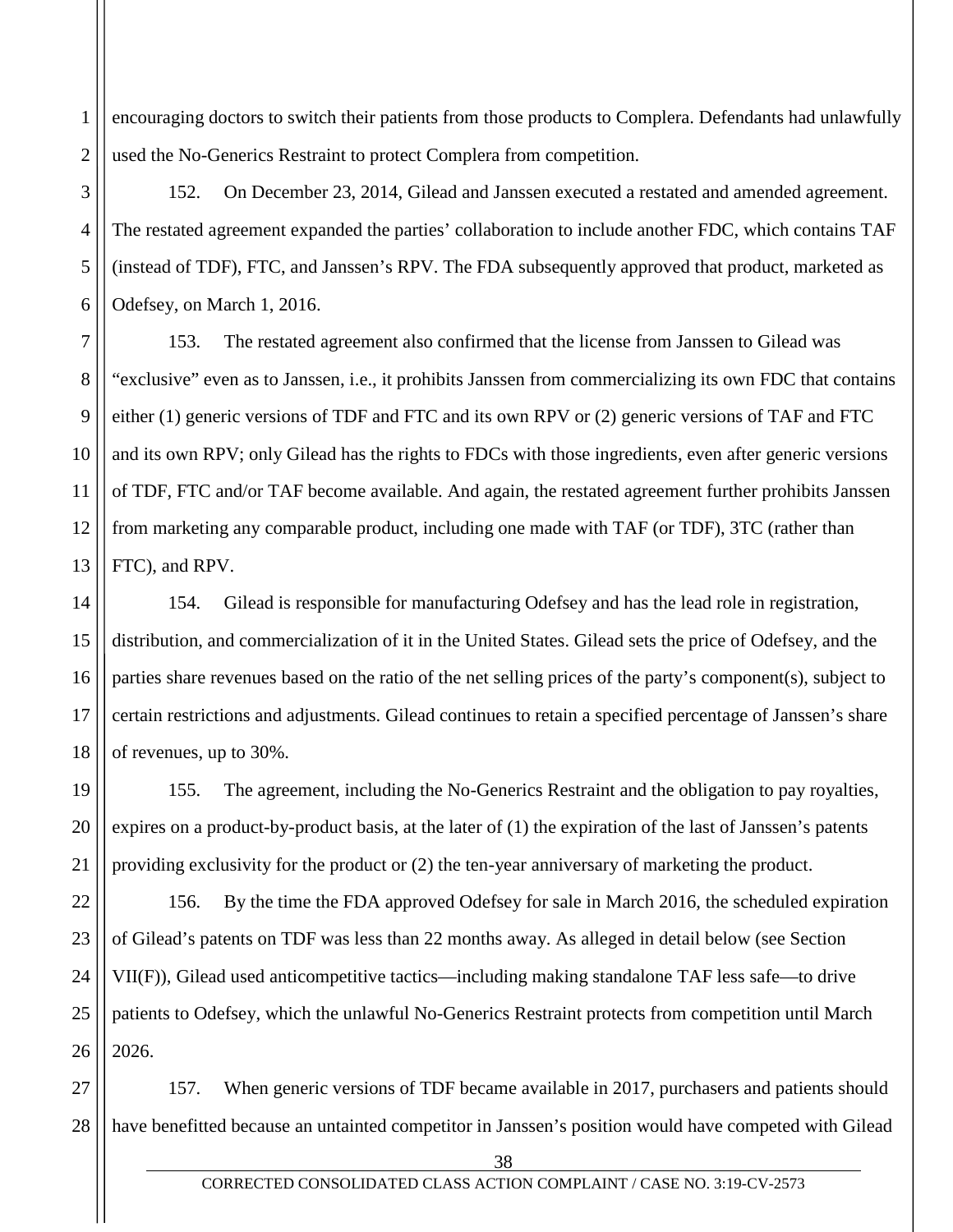2 3 4 by marketing a competing version of Complera comprising generic TDF, 3TC, and RPV. The combined price of those products would have plummeted due to the competition that should have ensued with the availability of generic TDF. The Gilead/Janssen No-Generics Restraint prevented purchasers from obtaining those competitive benefits.

1

5

6

7

8

9

10

11

158. Moreover, absent the No-Generics Restraint, an untainted competitor in Janssen's position would have offered a competing product long before December 2017. Such a competitor would have challenged Gilead's patents. No NCE exclusivity applicable to Complera would have barred Janssen from timely seeking FDA approval for a competing FDC because Janssen controlled the NCE exclusivity. The only NCE-protected ingredient in Complera at the time of its approval was Janssen's RPV. And Janssen, not Gilead, owns the patents covering an FDC comprising TDF/FTC/RPV.

12 13 14 15 159. Accordingly, an untainted competitor in Janssen's position would have submitted its own application for a product containing TDF/FTC/RPV as early as August 2011, and any 30-month stay would have expired in February 2014. Thus, an untainted competitor in Janssen's position would have competed against Gilead with an FDC comprising RPV and generic versions of TDF and FTC as early as February 2014, on a date to be determined by the jury.

16 17 160. But the unlawful No-Generics Restraint resulted in Janssen's agreeing not to compete until at least December 9, 2025, when the No-Generics Restraint expires.

18 19 20 21 22 23 24 25 26 161. Likewise, absent the No-Generics Restraint, an untainted competitor in Janssen's position would have produced and marketed a substitutable version of Odefsey as soon as possible. The NCE exclusivity that attached to TAF, and that protects Odefsey, does not expire until November 5, 2020. But an untainted competitor in Janssen's position would have obtained from Gilead a contractual waiver of that exclusivity (Janssen's leverage to do so is illustrated by, among other things, its having obtained coownership of the patents on an FDC comprising TAF/FTC/RPV). Thus, an untainted competitor in Janssen's position would have submitted its own application for a product containing RPV, generic TAF, and generic FTC as soon as the FDA approved the NDA for Odefsey. After waiting out the 30-month stay, such a competitor would have entered the market as early as September 2018.

27 28 162. In addition to their unlawful No-Generics Restraint involving RPV, Gilead and Janssen entered into mutual No-Generics promises involving Janssen's product, darunavir ("DRV"), which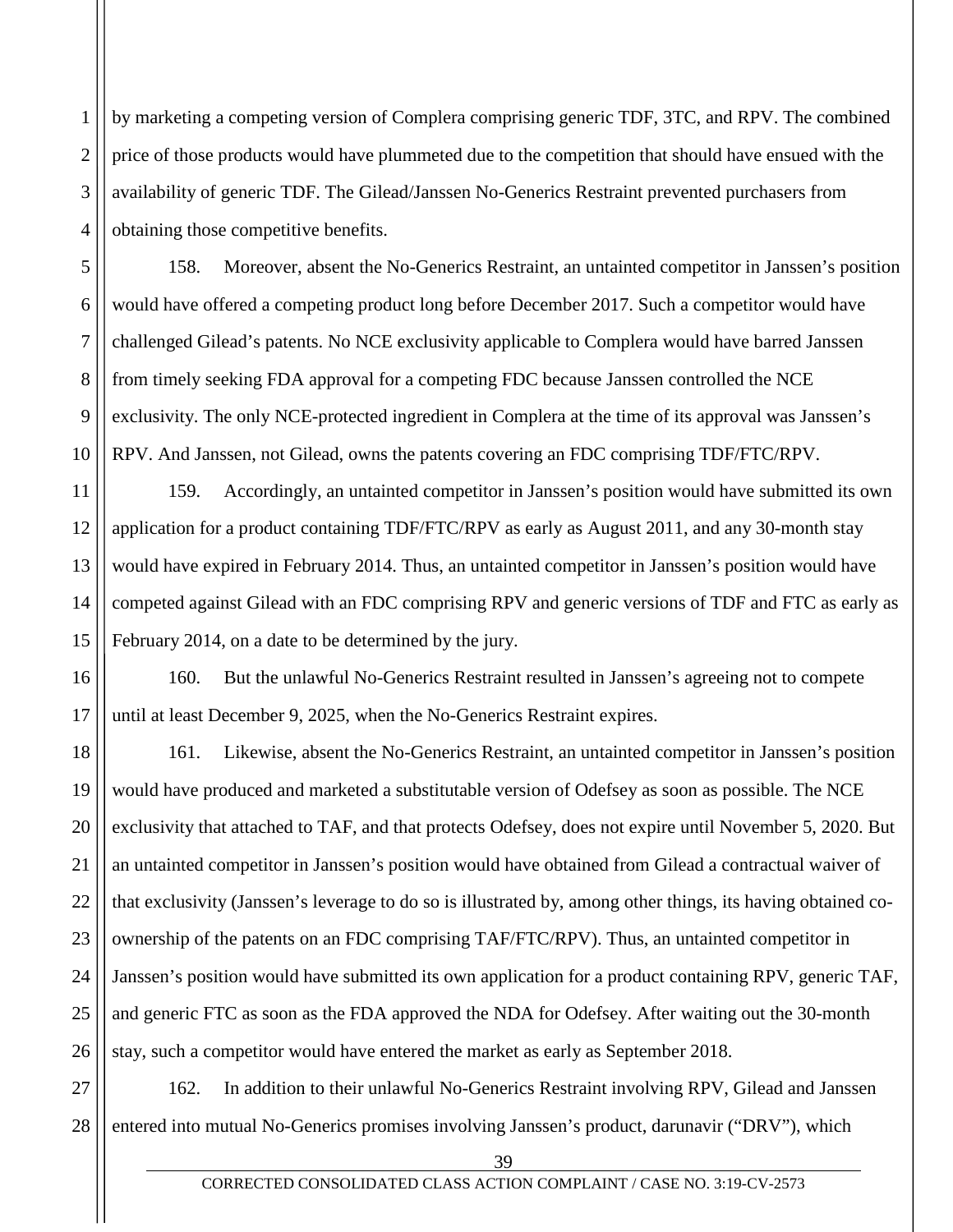2 3 Janssen markets as Prezista. The agreements concerning DRV amount to a mutual nonaggression pact in which both parties could have made the FDC with generic versions of the other's compositions, but both agreed not to do so even after the relevant patents expired.

1

4

5

6

7

163. In October 2010, a year after the announcement of the Complera deal, Janssen received notice that generic manufacturer Mylan Pharmaceuticals had submitted an ANDA with a Paragraph IV certification that the patents purportedly covering Janssen's Prezista (DRV) were invalid and not infringed. Janssen could expect to encounter generic competition to DRV as early as April 2013.

8 9 10 11 12 13 14 164. On June 28, 2011—less than nine months after receiving Mylan's notice of intention to challenge the Prezista patents—Janssen and Gilead announced a tentative deal to jointly develop an FDC that would combine Janssen's vulnerable Prezista (DRV) with Gilead's then-investigational new drug cobicistat (COBI). Gilead and Janssen expected that, as a potential new drug, COBI's patents would extend far into the future; in fact, the latest of them does not expire until September 3, 2029. The FDA ultimately approved the DRV/COBI FDC on January 29, 2015, and Janssen now markets the product as "Prezcobix."

15 16 17 18 19 165. Gilead and Janssen, however, had made a *definitive* agreement as to Prezcobix subject to reaching an even broader deal involving DRV. Their finalizing a Prezcobix deal was expressly contingent on concluding a further agreement to coformulate Janssen's DRV with Gilead's TAF, FTC, and COBI. The FDA ultimately approved that product on July 17, 2018, and Janssen now markets it as "Symtuza."

20 21 22 23 24 25 166. Without *mutual* No-Generics Restraints with respect to Symtuza, both Gilead and Janssen were vulnerable to generic-composition-based competition from the other. Janssen's DRV patents are weak and can easily be designed around (see Section XII below). Thus, absent Gilead's giving a No-Generics Restraint to Janssen, an untainted competitor in Gilead's position would begin in 2021 (at the latest) to market a competing version of Symtuza comprising generic DRV and Gilead's TAF, FTC, and COBI.

26 27 28 167. On the other hand, absent Janssen's giving a No-Generics Restraint to Gilead, Janssen could have begun in July 2018 marketing an FDC that would compete with Symtuza, comprising DRV and generic RTV. Patients could take that DRV/generic RTV pill together with an FDC comprising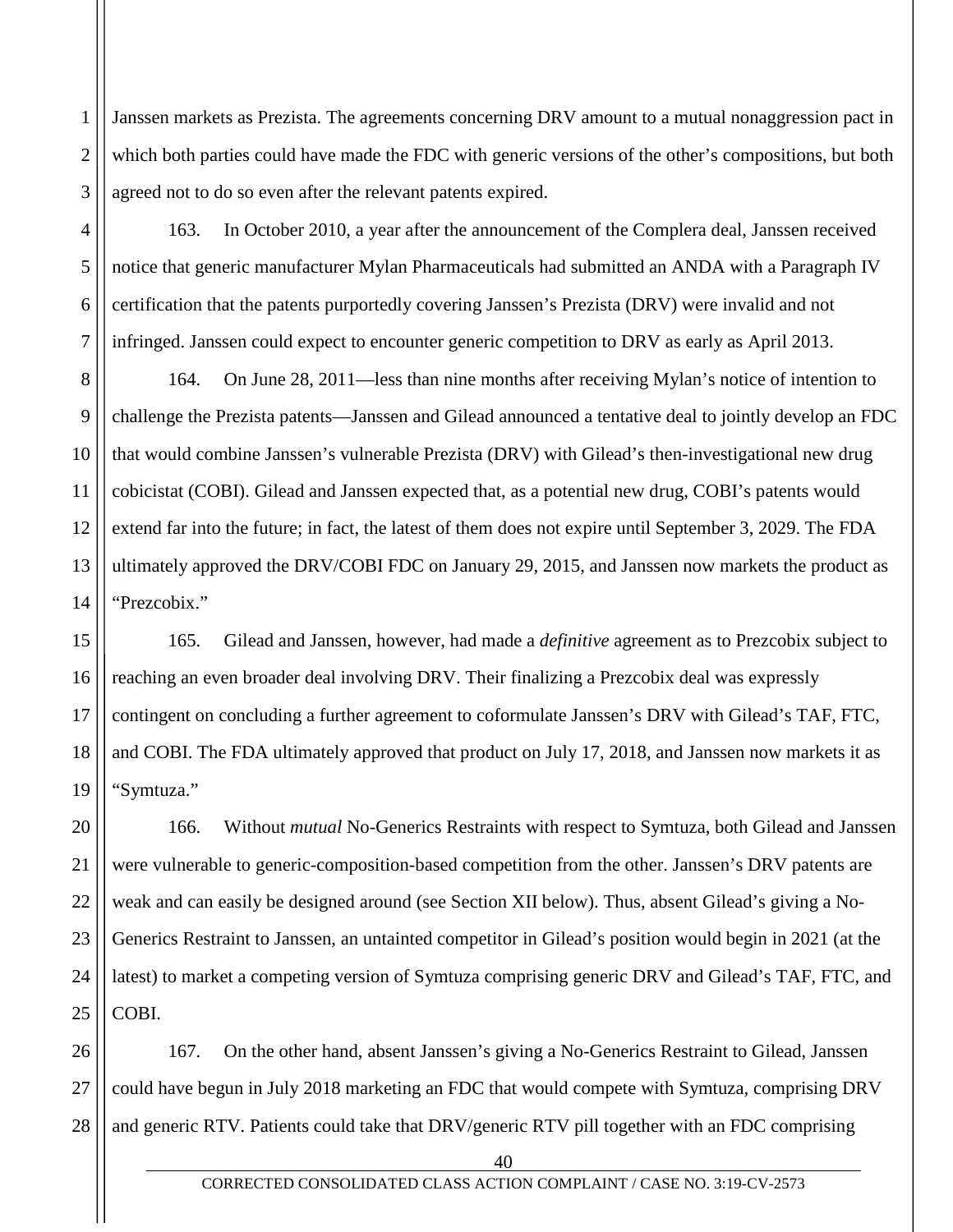1 2 generic TDF/3TC. Janssen could also begin competing in May 2023 with an additional comparable FDC, comprising generic TAF, generic 3TC, generic RTV, and DRV.

3

4

5

6

7

8

9

168. Rather than face the competition to which consumers are entitled under the antitrust laws, Gilead and Janssen entered into their mutual nonaggression pact in which each provided a No-Generics Restraint to the other. Janssen agreed with respect to DRV, just as it had with respect to RPV, not to produce or market a competing version of the FDC with compositions that were either generic versions of, or comparable to, Gilead's compositions even after the relevant Gilead patents have expired. Likewise, Gilead agreed that it would not produce a competing FDC comprising generic DRV and Gilead's TAF, FTC, and COBI, even after Janssen's patents on DRV expired.

10 11 12 13 14 15 169. Gilead and Janssen entered into the Symtuza deal on December 29, 2014. The same day, and in the same document, Gilead and Janssen finalized their agreement regarding Prezcobix. Also, on the same day, Gilead and Janssen amended their Complera agreement to include Odefsey. All three deals—for Complera/Odefsey, Prezcobix, and Symtuza—are part of a single conspiracy in which both Janssen and Gilead unlawfully refrain from competing against the other's vulnerable-to-competition compositions, even after the relevant patents expire.

16 17 18 19 20 21 22 170. The agreement regarding Prezcobix and Symtuza provides that Janssen is responsible for marketing the products in the United States. The agreement also provides that: (1) Janssen sets the price of Prezcobix and Symtuza; (2) the price will be the combined price of each of the separate compositions; (3) the parties split the revenues based on the ratio of the net selling prices of the party's component(s); and (4) the agreement, including the No-Generics Restraints, terminates at the later of the expiration of the last of either party's patents providing exclusivity for the product or the ten-year anniversary of marketing the product.

23 24 25 26 171. As contemplated by the No-Generics scheme, Janssen began in the first quarter of 2015 to cannibalize the sales of Prezista, encouraging doctors to switch their prescribing from Prezista to Prezcobix and, later, to Symtuza. As of 2017, Janssen had succeeded in shifting at least 40% of Prezista prescriptions to Prezcobix.

27 28 172. After generic TDF became available (December 2017), generic RTV became available (March 2018), and the FDA approved Symtuza (July 2018), purchasers and patients should have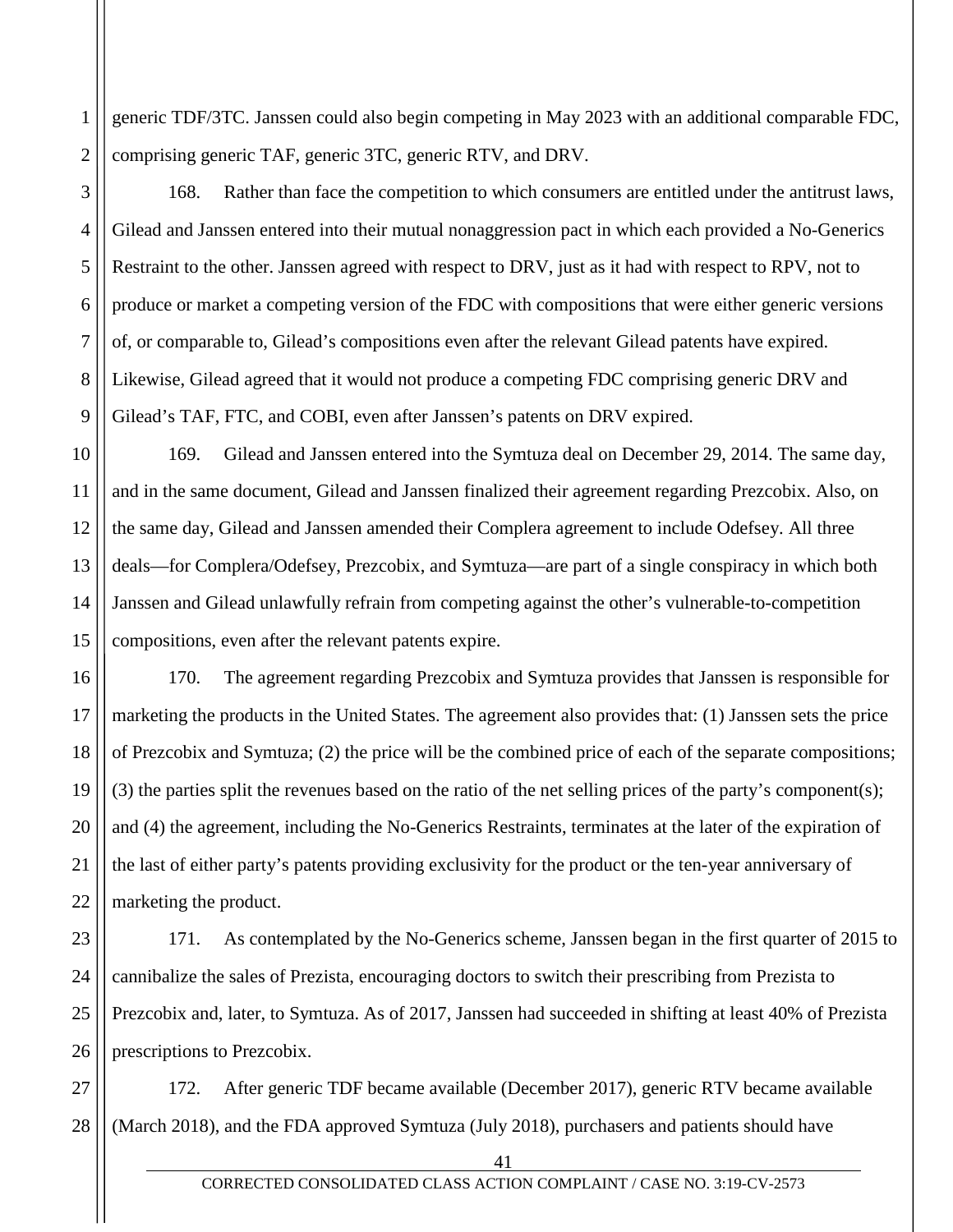1 2 3 4 5 6 7 benefitted because an untainted competitor in Janssen's position would have competed with Symtuza by marketing an FDC comprising DRV and generic RTV, which patients could take together with a pill comprising generic TDF/3TC. Alternatively, patients could have taken the DRV/generic RTV pill together with Descovy (TAF/FTC). The combined price of those products would have plummeted due to competition that should have ensued with the availability of generic TDF and generic RTV. The Janssen/Gilead No-Generics Restraints have prevented purchasers from obtaining those competitive benefits.

8 9 10 11 12 13 14 15 173. Absent the No-Generics Restraint, an untainted competitor in Gilead's position would have competed with a substitutable version of Prezcobix as soon as possible. No unexpired NCE exclusivity protected Prezcobix from competition from Gilead. An untainted competitor in Gilead's position would have filed an application for such a product by January 2015, and, after waiting out the 30-month stay, would have begun marketing it by July 2017. By that date, the only non-expired Orange Book patents owned by Janssen were those covering certain pseudopolymorphic forms of DRV, which expire on February 16, 2024 and December 26, 2026 (assuming no pediatric exclusivity is later awarded). Those patents are invalid and can easily be designed around.

16 17 18 174. Absent this Court's intervention, drug purchasers will continue to be deprived of a substitutable version of Prezcobix until at least January 2025 when the parties' unlawful No-Generics Restraint with respect to Prezcobix expires.

19 20 21 22 23 24 25 26 175. Unless enjoined by this Court, Gilead and Janssen's unlawful No-Generics Restraints will have additional anticompetitive effects when generic versions of the following become available: FTC, DRV, TAF, or COBI. Unrestrained by the unlawful No-Generics Restraints, an untainted competitor in Janssen's position would produce and market FDCs that are substitutable for, or comparable to, Complera, Odefsey, and Symtuza. Unrestrained by the unlawful No-Generics Restraints, an untainted competitor in Gilead's position would produce and market FDCs that are substitutable for, or comparable to, Prezcobix and Symtuza. These additional anticompetitive effects, and the need for injunctive relief to avoid them, are discussed below in Section XII.

28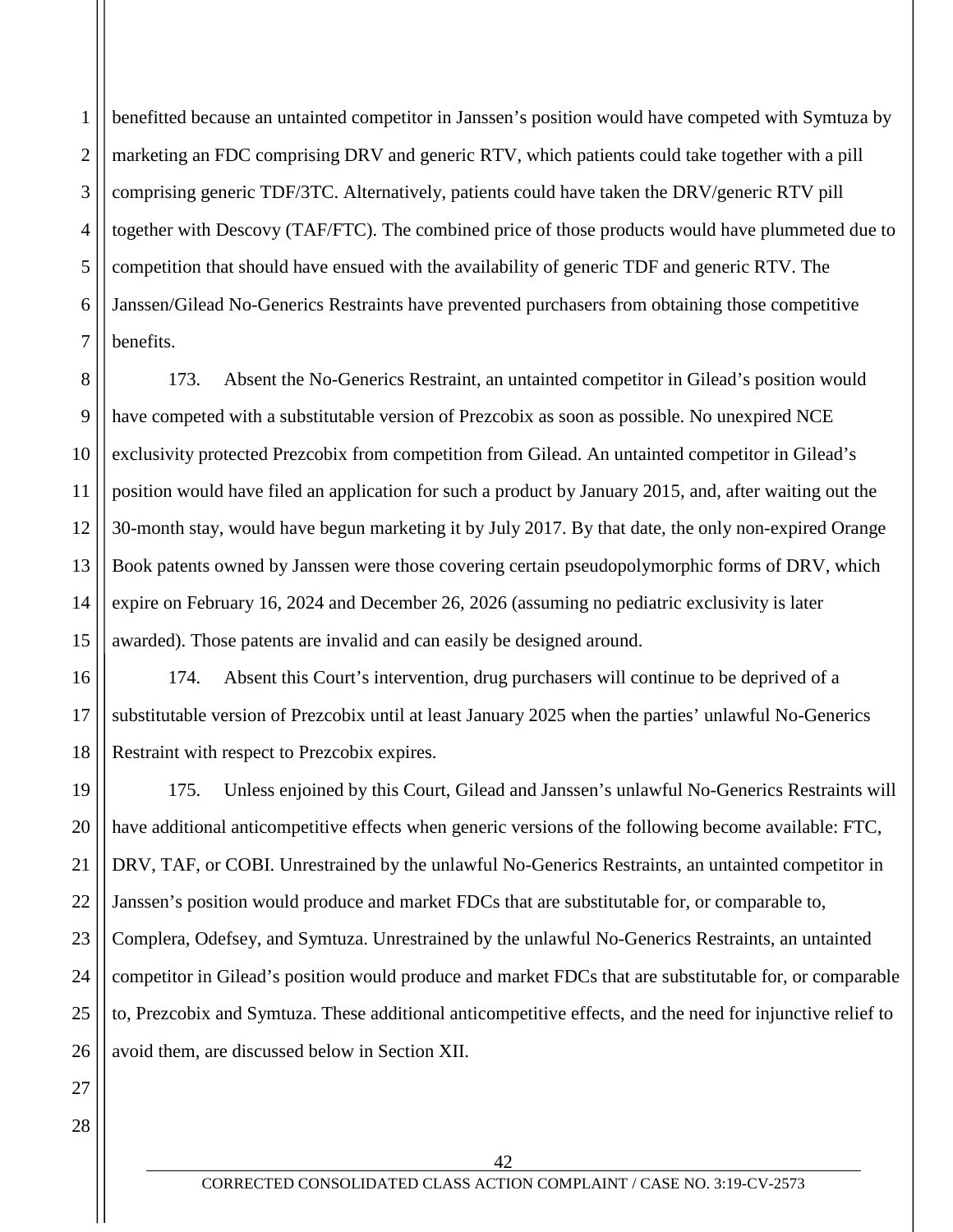#### **D. Increased Prices and Reduced Innovation**

176. Gilead and its coconspirators' use of No-Generics Restraints, as alleged above, has had myriad and very substantial anticompetitive effects.

#### **1. The No-Generics Restraints increased prices.**

177. For each of BMS, Janssen, and Japan Tobacco, agreeing not to market a competing, generic-based FDC after Gilead's patents expired made no business sense unless: (a) the No-Generics Restraints impaired competition; and (b) Gilead allowed the coconspirators to share in the supracompetitive profits that the impairment produced. Unless the restraints generated supracompetitive profits that the coconspirators got to share in, their economic interests would have been to market generic-drug-based FDCs as soon as possible.

178. The agreements provided several means for Gilead's coconspirators to share in the supracompetitive profits that the unlawful No-Generics Restraints generated. The restraints substantially increased Gilead's incentive to move sales from TDF and/or FTC to the TDF-based FDCs. Those switched sales resulted in the coconspirators' selling significantly more of their third agents than they otherwise would have. The restraints also significantly dampened competition in the cART Market, generating higher prices for the FDCs and therefore for the conspirators' third agents. And Gilead directly paid the coconspirators through the royalty and other provisions of the joint-development agreements. For example, Gilead paid Janssen a \$100 million fee under their original agreement.

179. Likewise, the No-Generics Restraints made no economic sense for Gilead unless they impaired competition. Those restraints did not benefit Gilead in the period of time before it lost statutory exclusivity (exclusivity from its patents or from NCE exclusivity); during that time Gilead already had exclusivity and no one could make a competing FDC that contained Gilead's exclusivity-protected products. Gilead benefitted from the No-Generics Restraints *only* during the period *after* its statutory exclusivity expired. And that is precisely the period in which Gilead could not legitimately obtain private, contractual relief from competition.

28 180. Gilead and the coconspirators win. Drug purchasers lose, in three principal ways (even more ways are detailed below): Defendants' anticompetitive conduct (1) artificially reduced the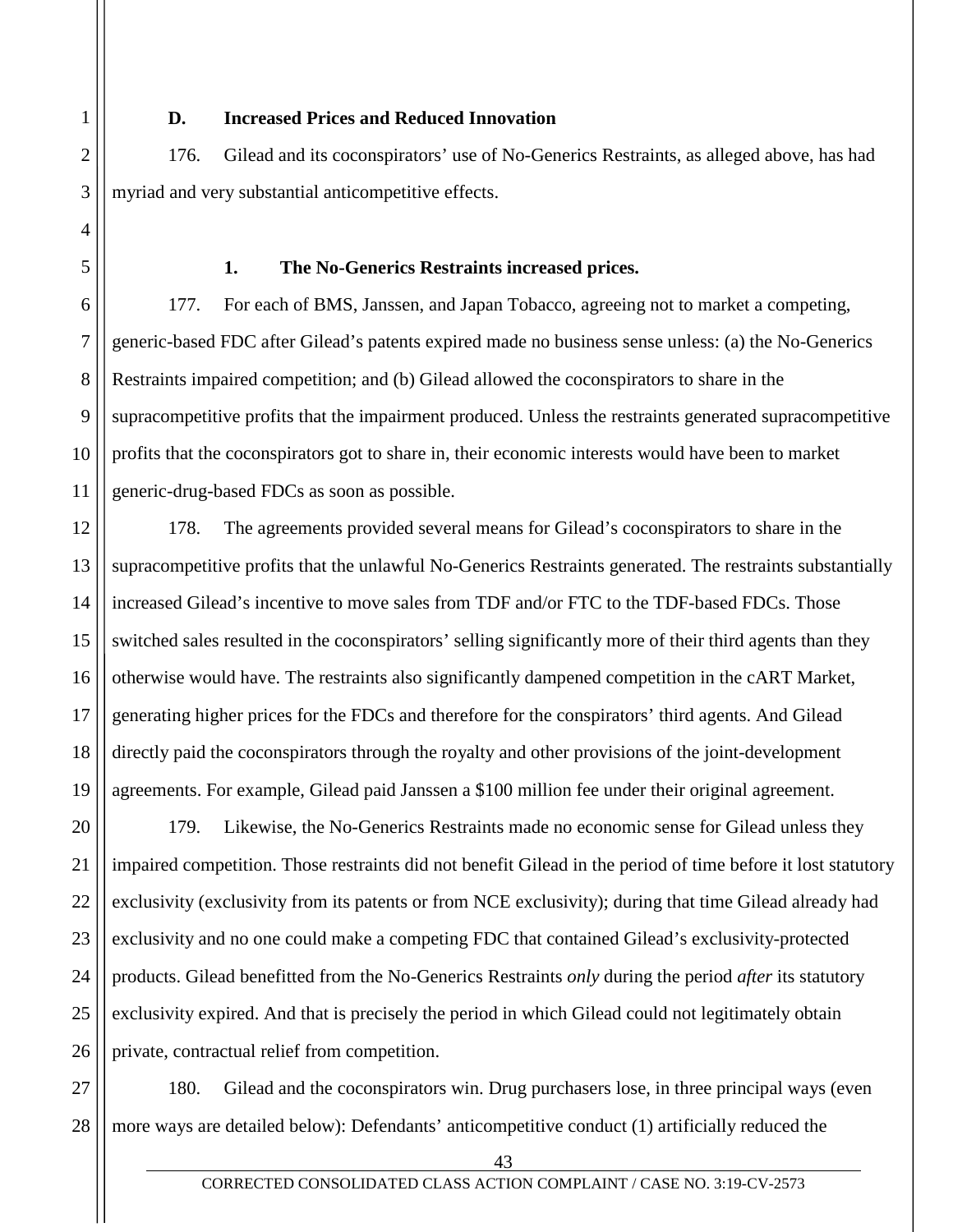prescription base of Gilead's Viread (TDF), Emtriva (FTC), and/or Truvada (TDF/FTC) available for automatic generic substitution, much of that prescription base having been cannibalized to the TDFbased FDCs; (2) robbed purchasers of competing FDCs made with generic or comparable versions of those products; and (3) impaired price competition in the cART Market.

181. Defendants' anticompetitive schemes exploited a substantial imperfection in the prescription pharmaceuticals marketplace. Doctors who have switched patients from one HIV product or HIV drug regimen to another are very reluctant to switch patients back to the original product or regimen, even if a generic version of the original product becomes available at a much lower price. Switching costs (e.g., the need for another visit to the doctor for a new prescription) impair a move back to the original product. And pharmaceuticals are "experience" goods that consumers and physicians are hesitant to change if they are working.

182. These and other factors make prescription pharmaceutical sales, especially of HIV drugs, "sticky"—doctors and patients are much less likely than in fully competitive markets to switch prescriptions back to the original product. Brand manufacturers can impair imminent generic competition by using their sales force to cannibalize the sales of the brand drug—to move the prescription base from the original product to one that does not face imminent generic competition—before the generic enters the market. Once the generic becomes available, doctors might in theory begin prescribing it rather than the new brand product. But having switched the patient from the old to the new product, the "stickiness" in these markets means that doctors are unlikely to change the patient's regimen back again. The timing is critical. If the new product beats the generic onto the market, it makes as much as 10 times more sales than it otherwise would have made.

183. Gilead's No-Generics Restraint schemes exploited this market defect. Gilead and its coconspirators switched much of the prescription base from TDF and/or FTC to the TDF-based FDCs (Atripla, Stribild, and Complera). This scheme fundamentally impaired competition. Generic versions of TDF and/or FTC are not AB-rated to, and therefore not automatically substitutable for, the TDF-based FDCs. Automatic substitution at the pharmacy counter is a generic product's most efficient means of competing. Gilead and the coconspirators' switching of the prescription base from TDF and/or FTC to the TDF-based FDCs thus impaired the only effective means for standalone generic products to compete.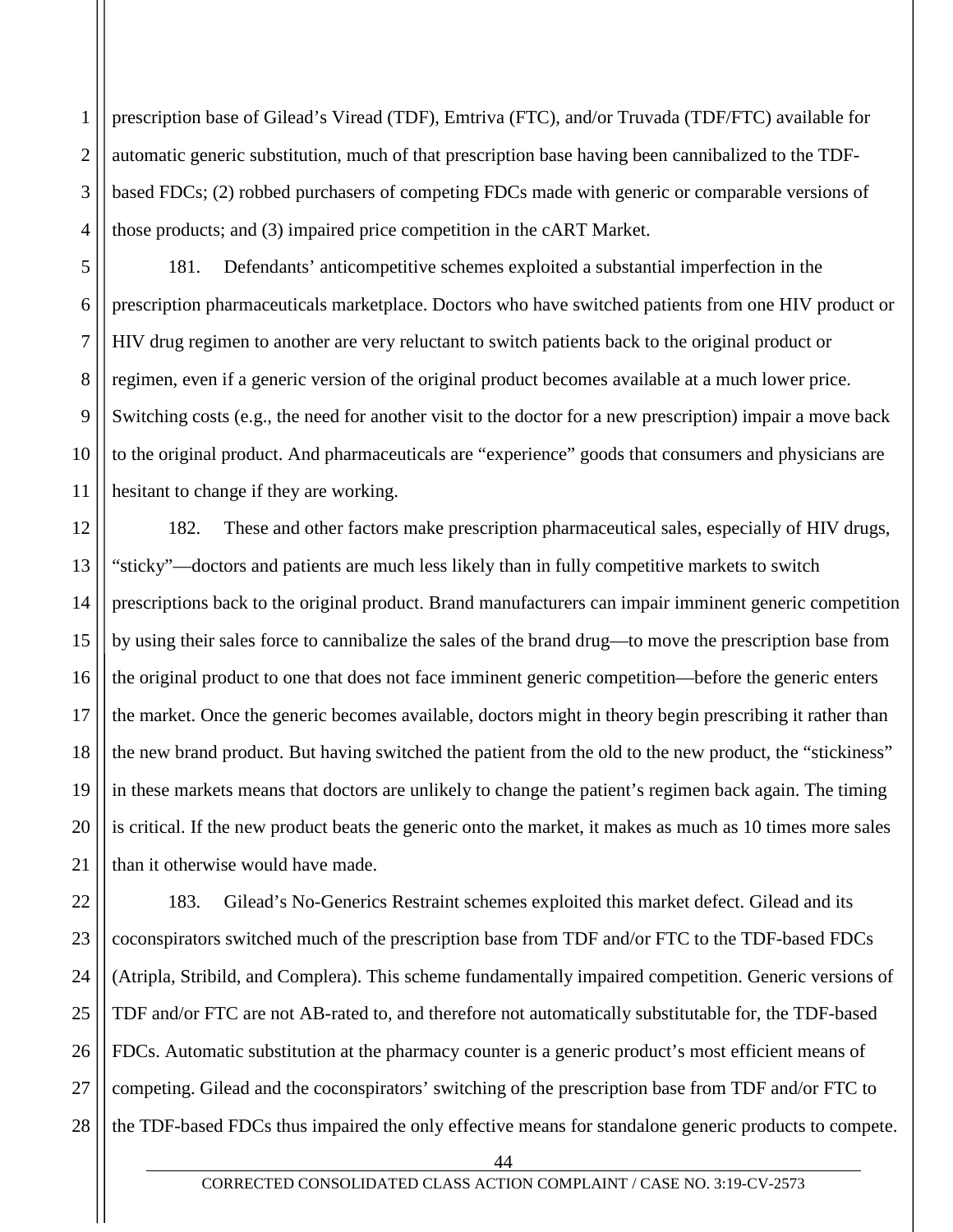184. Moreover, the No-Generics Restraints—express non-competition pacts—prevent Gilead's coconspirators from making competing versions of the FDCs with generic or comparable versions of TDF and/or FTC. The restraints thus ensured that Gilead and the coconspirators would not compete their supracompetitive profits back to consumers through price competition on sales of the FDC.

1

2

3

4

5

6

7

8

9

10

11

12

13

14

15

185. Depending on the competing manufacturer's regulatory strategy, generic-drug-containing versions of the FDCs could be approved under the ANDA process of Section 505(j) of the FD&C Act (21 U.S.C. § 355(j)), and the resulting product would be automatically substitutable at the pharmacy counter for the original version of the FDC. Or the competing manufacturer could gain approval under Section 505(b)(2) of the FD&C Act (21 U.S.C. § 355(b)(2)). Under either regulatory strategy, the competing generic-drug-containing versions of the FDCs would sell at very substantial discounts to the price of the original FDC.

16 186. Absent the No-Generics Restraints' anticompetitive effects, untainted competitors in the position of BMS, Janssen, and Japan Tobacco would have begun making the FDC with generic or comparable versions of TDF and/or FTC as soon as they became available. Making the FDCs with lowcost generic ingredients would have resulted in those manufacturers' lowering the price of the FDC and thereby increasing sales, while still maintaining at least the same profit margin.

17 18 19 20 21 22 23 187. The No-Generics Restraints thus artificially prop up the prices of those standalone components, of the FDCs, and of other products in the cART Market that Gilead and its coconspirators have unlawfully monopolized. FDCs that are originally formulated with a generic composition and a brand composition sell for about 40% - 50% less than the combined prices of the brand versions of the two compositions. As a result of the No-Generics Restraints, the Defendants' FDCs continue to sell for about 100% of the combined prices of the brand components, even after the relevant patents expire and generic components are available.

24 25 26 27 28 188. Similarly, when an FDC made with comparable (but not substitutable) compositions enters the market and competes against the incumbent FDC, the competitor's price is about 40% - 50% less than the incumbent's price. As a result of the No-Generics Restraints, however, comparable versions of all but one of the affected FDCs here (Atripla being the exception) are not available. For example, the Gilead/Janssen FDC Complera (TDF/FTC/RPV) sells for \$35,000 for a yearly course of treatment. A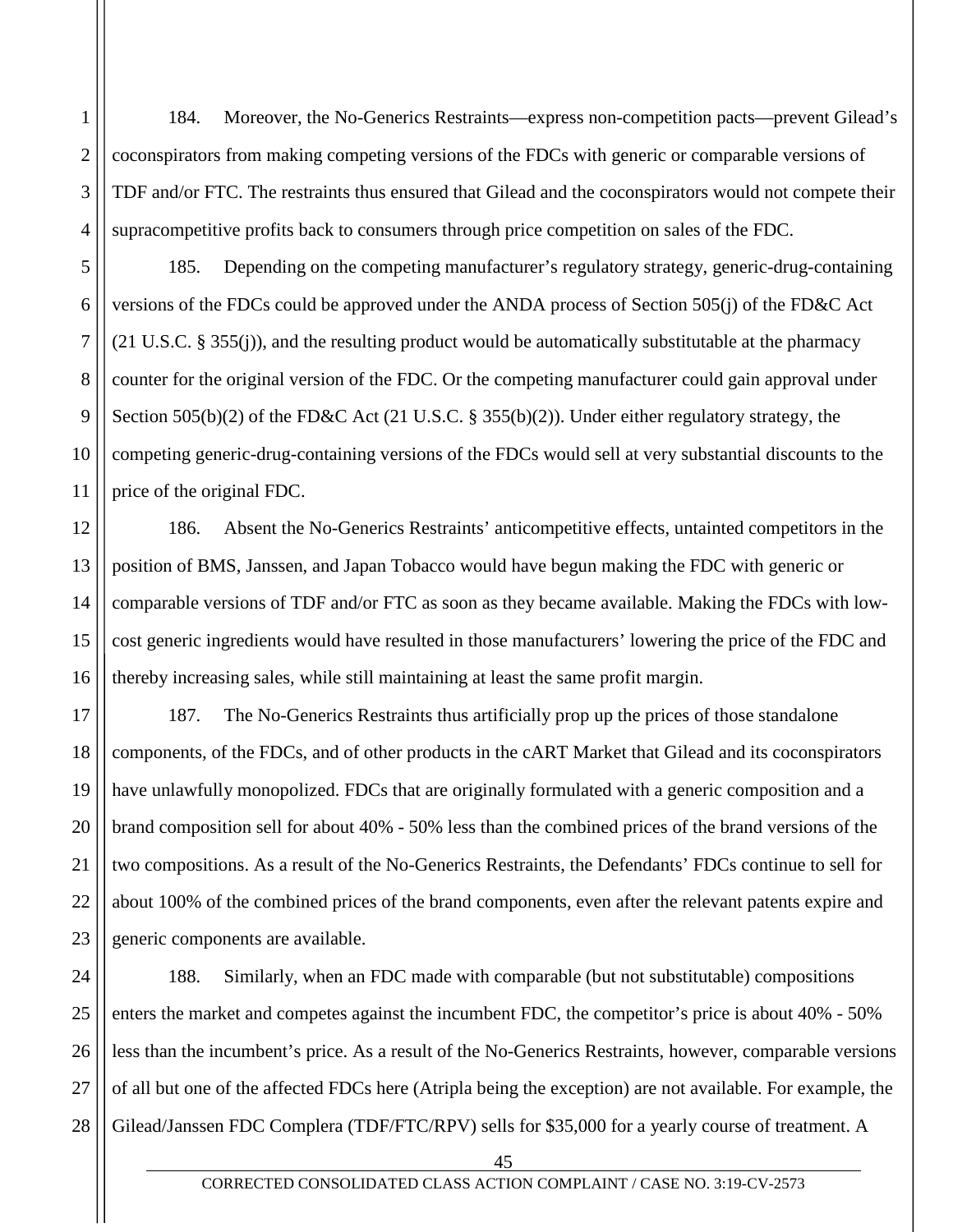1 2 comparable version made with generic or comparable versions of Gilead's components (generic TDF and generic 3TC) and Janssen's RPV would sell for half that amount.

3

4

5

6

7

189. Gilead, Janssen, and BMS moved sales from their standalone products to the FDCs that they had unlawfully protected with No-Generics Restraints. Those switches ensured that drug purchasers would not get the typical 80% price discounts on generic versions of the standalone products. And the No-Generics Restraints ensured that purchasers would not get those price discounts indirectly through lower pricing of generic-drug-based versions of the FDCs.

8 9 10 11 12 13 14 15 16 17 190. The No-Generics Restraints also delayed the dates that generic drugs became available. The restraints anticompetitively reduced the incentives of generic manufacturers to challenge the patents protecting the FDCs (including those protecting the individual components). Absent the No-Generics Restraints, a generic manufacturer could assemble a substitutable version of the FDC by: (1) successfully challenging the patents on one of the coconspirator's compositions and obtaining a license from the other coconspirator to use its product in the FDC; or (2) successfully challenging the patents on both of the coconspirators' compositions. The No-Generics Restraints eliminated the first possibility, forcing generic manufacturers into an all-or-nothing venture to succeed against the patents on all of the compositions. The No-Generics Restraints thus created formidable entry barriers to those seeking to compete against the FDCs.

18 19 20 21 22 23 24 191. The No-Generics Restraints also incapacitated the manufacturers that were best situated to challenge Gilead's patents—its coconspirators. Absent the No-Generics Restraints, untainted competitors in the position of Japan Tobacco, BMS, and Janssen (either directly themselves or through a collaboration with a generic manufacturer) would have challenged Gilead's patents in order to make generic-drug-containing versions of the FDCs. The No-Generics Restraints sidelined the competitors best able to challenge the patents. The same is true when Gilead granted No-Generics Restraints covering the coconspirators' vulnerable drugs.

25 26 27 28 192. As described in Section XII below, Defendants are repeating this anticompetitive cycle again with respect to the TAF-based FDCs. The revised No-Generic Restraints prevent Japan Tobacco and Janssen from making generic-TAF-containing versions of the TAF-based FDCs. Those amended unlawful restraints extend to as late as 2032.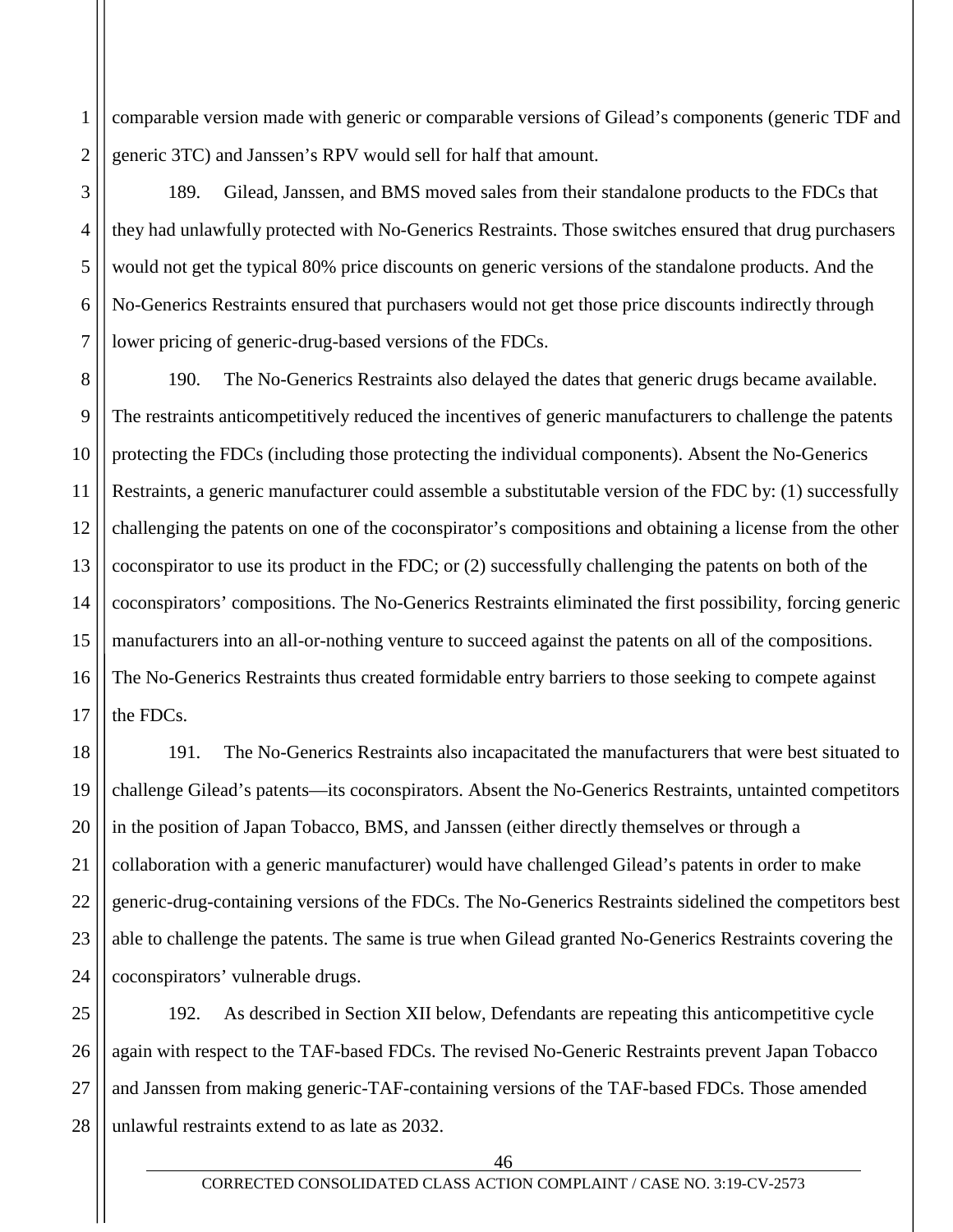1

2

3

4

5

6

7

8

9

11

12

13

14

### **2. The No-Generics Restraints reduced innovation.**

193. Among the most pernicious of the unlawful pacts' anticompetitive consequences are their devastating effects on innovation. In this vitally important market, where innovation is necessary to save lives and allow them to flourish, the No-Generics Restraints directly prohibit competitors from developing and marketing more than two dozen identifiable FDCs. And rather than spurring innovation, the No-Generics Restraints caused Gilead to intentionally delay developing products and deliberately degrade the safety and efficacy of the products that it did develop.

10

#### **a. Reduced innovation by Gilead's competitors**

194. Reducing "pill burden" is an important goal in cART regimens. Those regimens, by definition, require patients to take multiple drugs to treat HIV, and before the development of FDCs required patients to take a separate pill for each drug in their regimens. FDCs reduced this pill burden significantly, often allowing a patient to take just a single pill once a day to effectively treat HIV.

15 16 17 18 19 195. Gilead and its coconspirators' No-Generics Restraints, together with the additional unlawful conduct detailed further below (see Sections  $VII(E)-(H)$ ), have had a disastrous effect on innovation in this vitally important market. That unlawful conduct has suppressed innovation by Gilead's competitors, directly and expressly prohibiting them from producing and marketing FDCs that would enhance the lives of patients on cART regimens.

20 21 22 196. Defendants' conduct has prevented competitors from developing at least 28 specifically identifiable FDCs. Absent Defendants' unlawful conduct, *the cART Market would have about twice as many FDCs as are now available.* 

23 24 25 26 27 197. Defendants' unlawful conduct has delayed or prevented the development and marketing of at least the following FDCs and other HIV drugs: genericTDF/genericFTC/RPV; genericTAF/genericFTC/RPV; TAF/FTC/COBI/genericDRV; COBI/genericDRV; genericTDF/3TC/genericCOBI/DRV; genericTDF/genericFTC/genericCOBI/DRV; genericTAF/3TC/RTV/DRV; genericTAF/genericFTC/genericCOBI/RTV;

28 genericTAF/genericFTC/genericCOBI/genericRTV; DRV/genericRTV; TDF(reduced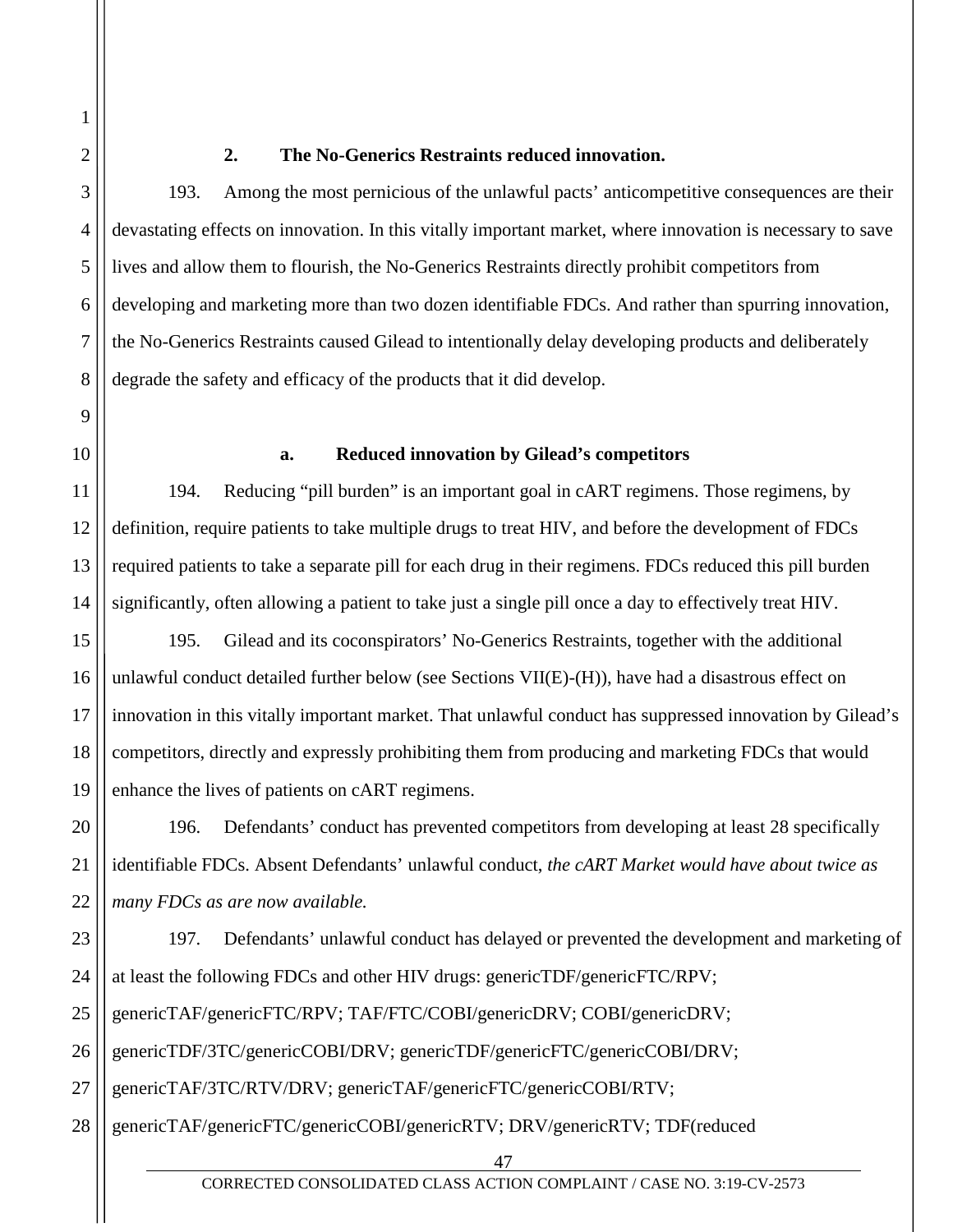1 2 3 4 5 6 7 dosage)/FTC/COBI/EVG; genericTDF(reduced dosage)/genericFTC/genericCOBI/EVG; genericTDF/genericFTC/genericCOBI/EVG; genericTAF/genericFTC/genericCOBI/EVG; genericTDF/genericFTC/EFV; COBI/genericATV; genericTDF/3TC/RPV; genericTAF/3TC/RPV; genericRTV/EVG; genericTDF/3TC/EVG; genericTAF/3TC/EVG; TDF/FTC/Dolutegravir; TDF/3TC/Dolutegravir; TAF/FTC/Dolutegravir; TAF/3TC/Dolutegravir; genericTDF/genericFTC; genericTDF/genericFTC/genericATV; TAF/FTC; TAF 10mg; generic TAF 10mg; TAF indicated for HIV treatment; generic TAF indicated for HIV treatment; generic TDF; generic FTC.

198. Unleashing this competition would have spurred competitors to innovate by creating even more and better FDCs. Defendants' conduct instead stifled that competition, to the great detriment of those living with HIV.

#### **b. Reduced innovation by Gilead**

8

9

10

11

12

13 14 15 16 17 18 19 199. Gilead and its coconspirators' conduct also dampened Gilead's own incentive to innovate. The unlawful conduct substantially diminished the competitive pressures that force manufacturers to introduce better products sooner. The No-Generics Restraints shielded Gilead from those competitive pressures, with predictable consequences: Gilead produced markedly inferior products and chose to delay introducing improved products until it had wrung as much profit as possible out of the substandard ones. The No-Generics Restraints prevented the market from forcing Gilead to do what suppliers in competitive markets must do in order to thrive—market better products as soon as possible.

20 21 22 23 24 25 26 27 28 200. Defendants' No-Generics Restraints allowed Gilead to make profits not principally by innovating, but by impairing competition. This reality is seen in two stark facts: (1) from 2004 through 2017 Gilead generated more than \$59 billion in revenue from its HIV franchise in the United States; (2) in that same timeframe, Gilead developed exactly one new pharmaceutical compound—COBI. And even COBI did not debut until 2014, is merely a booster, and has a close substitute in RTV. Gilead has one of the worst innovation track records of any major pharmaceutical manufacturer anywhere in the world. Rather than innovate, Gilead used the No-Generics Restraints and other anticompetitive tactics to continually wring profits out of the two compositions—TDF and TAF—that it developed more than 15 years ago.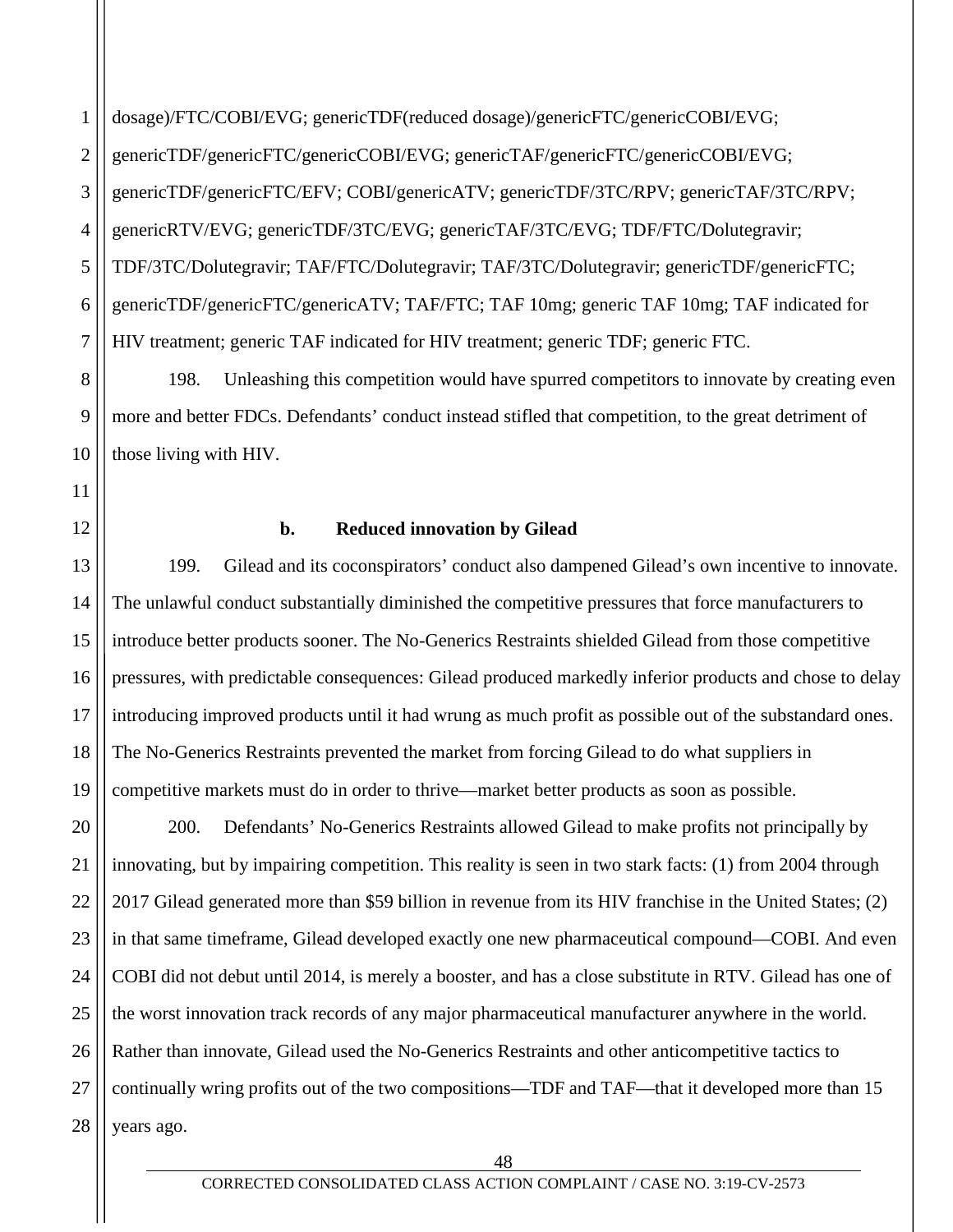1 2 201. A few examples demonstrate that the anticompetitive schemes created perverse incentives for Gilead, with grievous consequences for cART patients.

**i. Delaying TAF in 2003-2004**

3

4

5

6

7

202. One of the most severe anticompetitive effects of the No-Generics Restraints was that they created the incentive and ability for Gilead to delay introducing the improved TAF products much earlier than 2015.

8 9 10 11 12 13 14 15 203. No later than 2003–2004 Gilead faced the decision whether to make profits by marketing an improved product—TAF—or to instead make profits by using anticompetitive No-Generics Restraints to impair competition and thereby allow Gilead to reserve TAF to use as a "line extension" in the future. The No-Generics Restraints and other anticompetitive tactics allowed Gilead to choose the latter. If Gilead could relieve the competitive pressures that it would otherwise face, it could withhold TAF from the market for use only later as the foundation for a line extension, transitioning the TDF-based prescription bases to TAF-based products. That is exactly what the No-Generics Restraints allowed Gilead to do.

16 17 204. The timeline unmistakably shows that the No-Generics Restraints caused the delay in introducing TAF.

18 19 20 21 22 205. Gilead knew at least by 2001 that TAF created significantly less risk of side effects. Compared to TDF, far smaller doses of TAF deliver equal or greater concentrations of Tenofovir in the cells that HIV targets. A 25mg dose of TAF has the same therapeutic effect as a 300mg dose of TDF. TAF therefore has far less risk of toxicity and side effects, especially kidney toxicity and bone-density loss.

23 24 25 206. TDF and TAF are two different prodrugs of Tenofovir. Gilead scientists began research on TAF—specifically as a potential avenue for reducing kidney and bone side effects—as early as 2000. Early Gilead studies in animals showed that TAF had 1,000-fold greater activity than TDF against HIV.

26 27 28 207. In 2002 Gilead conducted clinical trials of TAF in humans, with the explicit goal, as articulated by Gilead's senior executive, of "deliver[ing] a more potent version of tenofovir that can be taken in lower doses, resulting in better antiviral activity and fewer side effects…."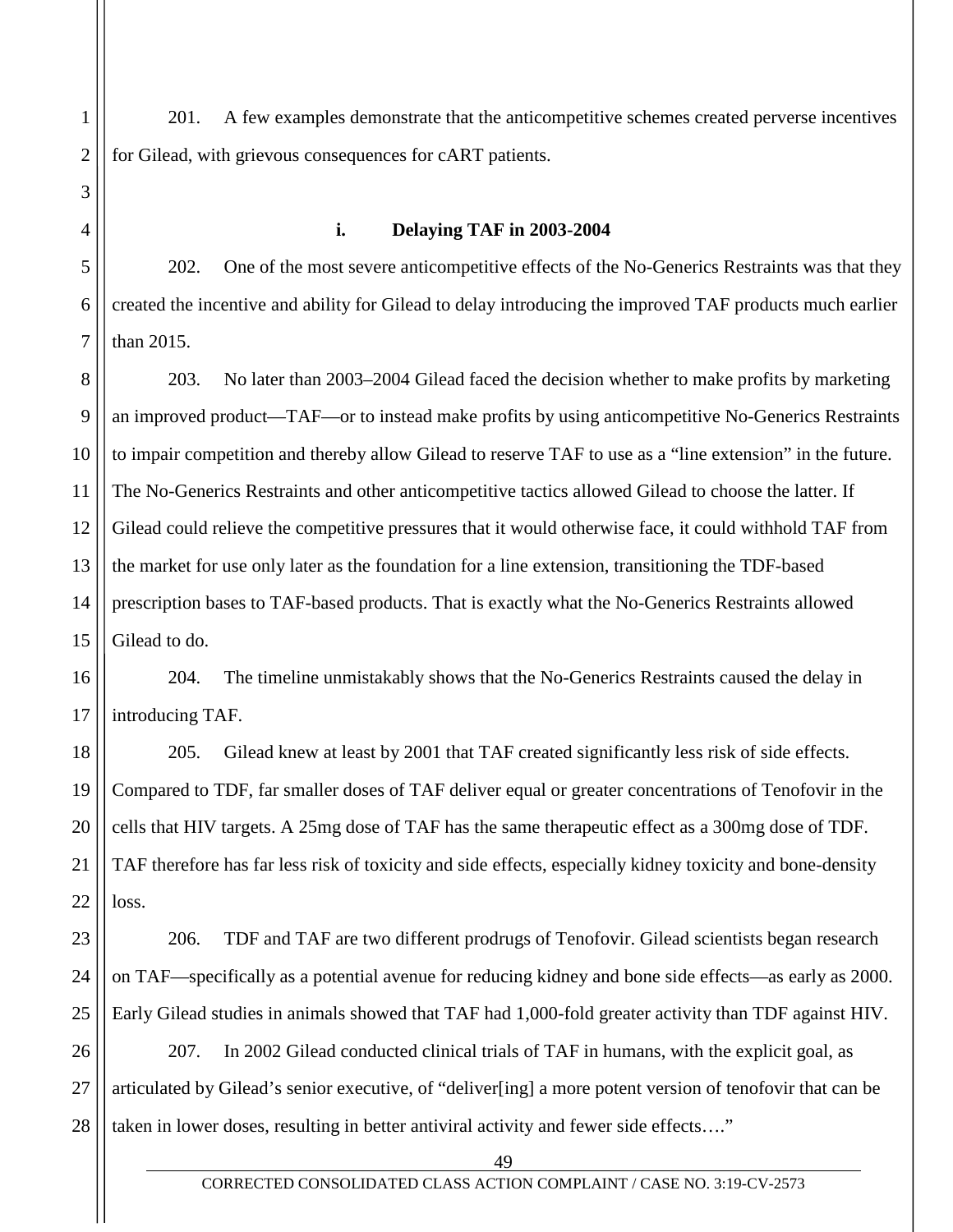1 2 3 4 5 6 208. In 2003 Gilead reported to investors regarding the TAF clinical trials that the "[i]nitial data look promising," and that Gilead was "excited" about TAF's prospects. In January 2004 Gilead again reported to investors that the TAF results were "promising," and that it was "continuing the clinical development of [TAF] … based on favorable Phase I/II results." In March 2004 Gilead reported that "[b]ased on data from our Phase 1/2 clinical trials of [TAF], we have begun developing a Phase 2 program for the treatment of HIV infection…."

209. In May 2004 Gilead reported that the TAF clinical studies had confirmed that TAF gets higher concentrations of Tenofovir into the blood than does TDF, thus allowing the patient to take a far smaller dose, thereby significantly reducing the risk of negative side effects. Gilead told investors that "we know that doses of [TAF], which are 1/6 or 1/2 of the [TDF] dose, can give greater antiviral response. So, the theory holds that you can target and treat HIV differently using these kinds of prodrug and targeting technologies."

7

8

9

10

11

12

13

14

17

210. Gilead continued to praise TAF to investors through at least June 2004.

15 16 18 211. On October 21, 2004, however, Gilead abruptly announced that it had changed course and decided to shelve further development of TAF. The announcement attributed the decision to "an internal business review." In fact, Gilead had concluded that it could use No-Generics Restraints in FDCs to shield TDF and TDF-based products from competition and therefore could safely shelve the TAF project to use much later as part of an anti-generic strategy once competition from generic TDF was imminent.

19 20 21 22 23 212. On December 17, 2004, Gilead formally entered into the unlawful No-Generics Restraint with BMS for Atripla. Gilead's December 2004 Press Release noted that Gilead and BMS's joint work on developing the project had "been ongoing throughout most of 2004." Notably, in October 2004—the same month that Gilead announced the shelving of its TAF project—the coconspirators announced favorable results from an ongoing clinical trial of Atripla.

24 25 26 213. Throughout 2004 Gilead had also been negotiating and finalizing a No-Generics Restraint with Japan Tobacco. Three months after signing the unlawful BMS pact, Gilead concluded the one with Japan Tobacco. The prospect of that anticompetitive deal also led Gilead to shelve the TAF project.

27 28 214. These No-Generics Restraints fundamentally altered the competitive landscape that Gilead faced. They gave Gilead the means to protect TDF from prospective generic competition, even if generic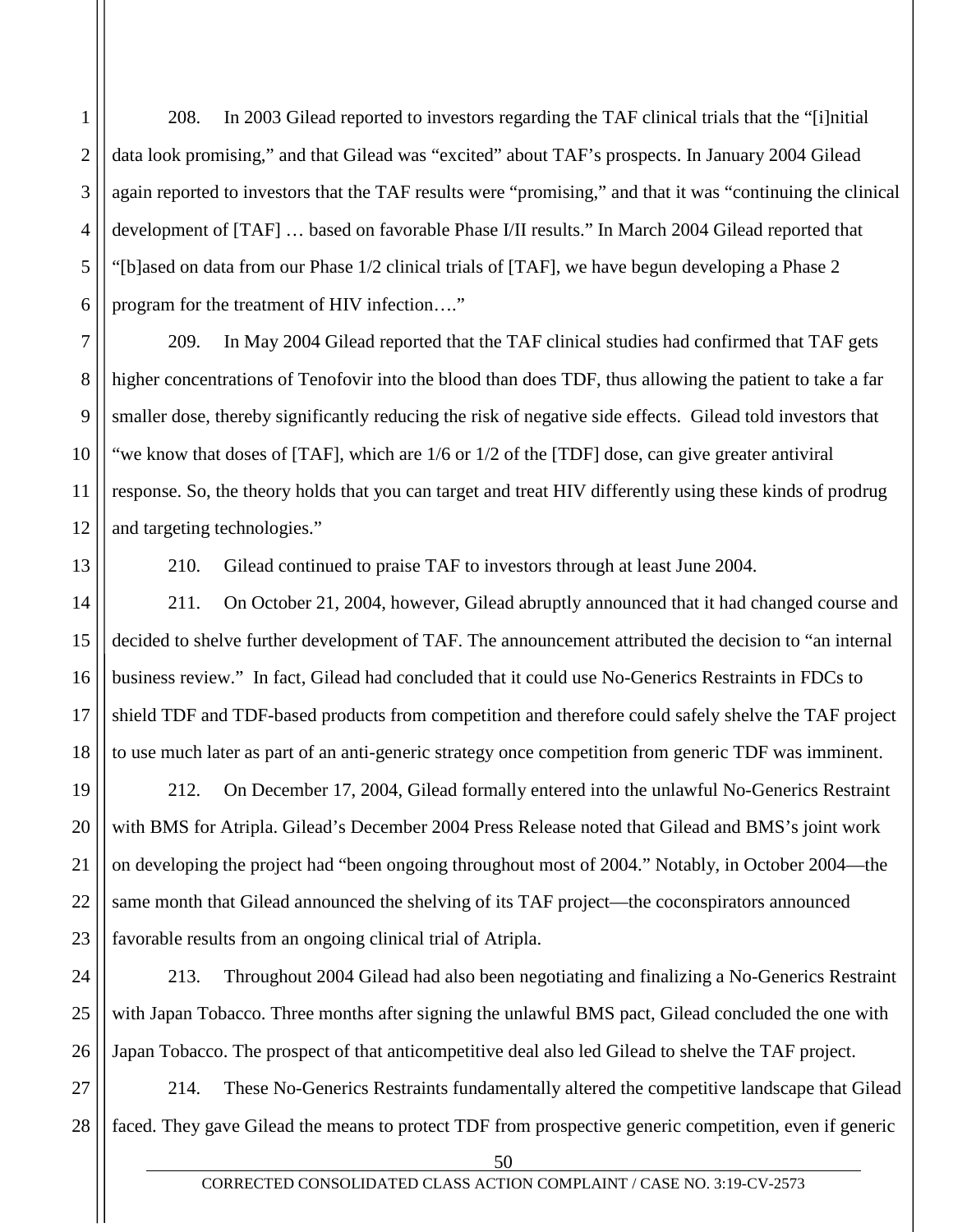1 2 3 4 5 manufacturers were to successfully challenge the TDF patents. Thus, it no longer made economic sense for Gilead to do what competition would otherwise have forced it to do—to bring out TAF as soon as possible in order to take sales from its rivals in the antiretroviral class. With the No-Generics Restraints in place, the economic calculus changed: Gilead could make more profits by defeating generic competition to TDF and then rolling out TAF much later as part of a line extension.

215. Gilead itself eventually made explicit the connection between the anticompetitive BMS deal and the shelving of TAF. At an investor conference in March 2011, Kevin Young, the executive vice president of Gilead's commercial operations, admitted that in 2004 Gilead "didn't bring TAF through development because at the time we were launching Truvada, launching Atripla…."

6

7

8

9

10 11 12 13 14 15 16 216. Gilead's patenting strategy also reveals its anticompetitive scheme. Despite having allegedly abandoned TAF research in 2004, Gilead in fact filed seven applications for patents on TAF from 2004 to 2005. Six years later, when it was finally time to prepare for the TAF-based line extension, Gilead told investors in 2010 that "a new molecule" would replace its TDF-based sales and add "a great deal of longevity" to its HIV franchise. In fact, the "new molecule" wasn't new at all—it was the TAF molecule that had been sitting on Gilead's shelf, having been held in reserve to roll out later when needed in the line extension.

17 18 19 20 21 217. As part of the line extension, Gilead told investors, doctors, and patients that TAF was superior to TDF. In October 2010, Gilead told investors that "you can take a lower dose [of TAF], and actually our clinical study would indicate 1/6th to 1/10th the Viread dose and you would actually get higher efficacy with less exposure." But this was not new information: Gilead's statements were based on the 2003 clinical study, not any new study or data.

22 23 24 25 218. Similarly, in March 2011 Gilead's then-COO, John Milligan, told investors that "even at low doses of 50 milligram, [TAF] is a more potent antiviral than Viread." TAF provided "lower exposure [of Tenofovir] to the rest of the body. So, the therapeutic index goes up by about 34, which is pretty dramatic." But again, this was not new information: Gilead's statements were based on the 2003 studies.

26 27 28 219. And on May 3, 2011, Milligan confirmed why Gilead had sat on TAF for more than 10 years. Holding TAF in reserve to later reformulate the TDF-based FDCs would "bring quite a bit of longevity to the Gilead portfolio," securing an "important opportunity for Gilead long-term." It allowed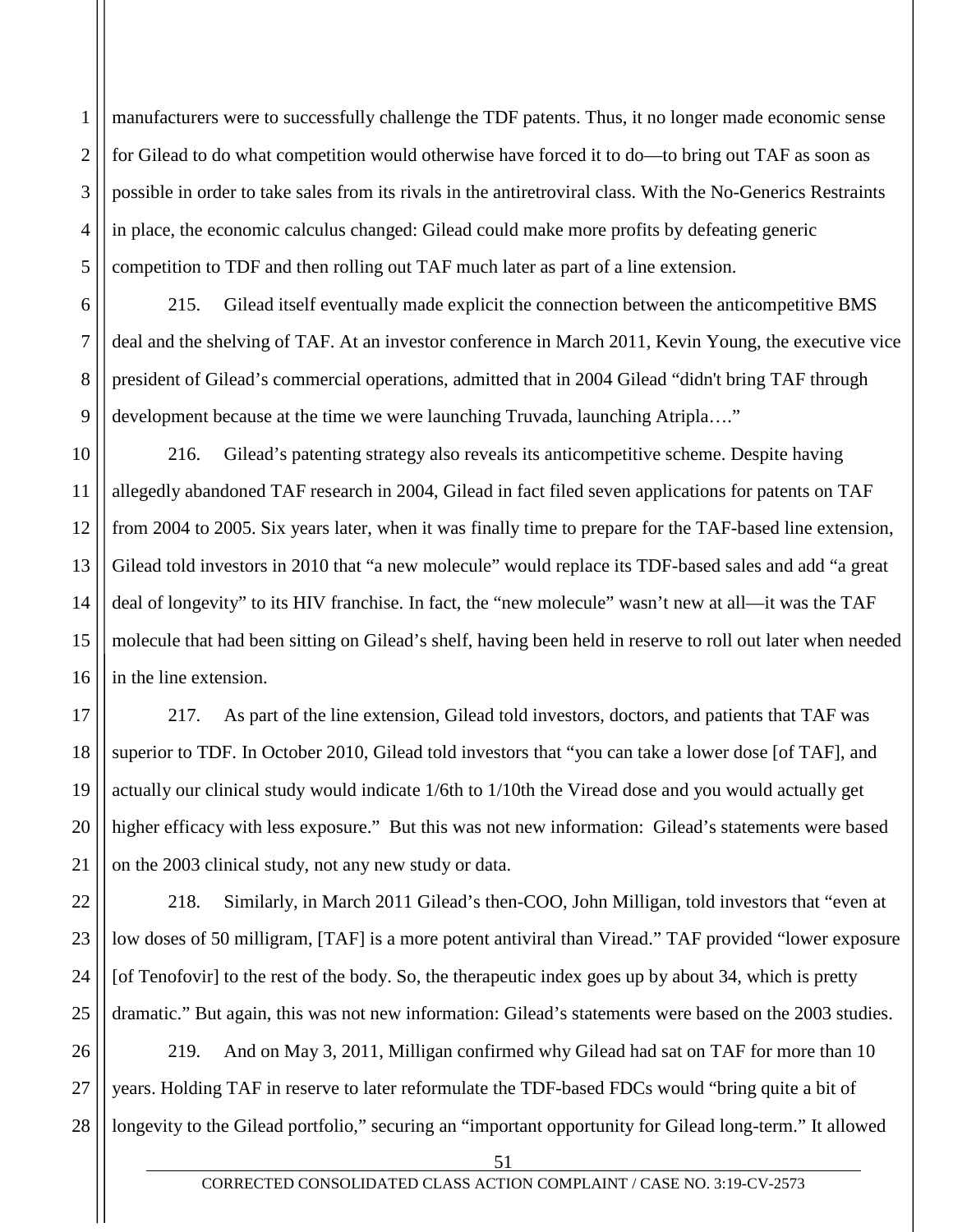1 Gilead to "have another wave of single tablets."

220. COO Milligan admitted to analysts and others in June 2011 that the plan was to transition the TDF-based franchise to a "new" TAF-based franchise. Gilead was specifically using the switch to defeat generic competition: "our ability to develop and get [the TAF-based products] onto the market prior to patent expiration will be key to us, to maintain the longevity."

6 7 8 9 10 11 12 13 14 15 16 221. Gilead actively and effectively used TAF's more favorable risk profile to encourage doctors to switch their prescribing from the TDF-based to the TAF-based products. Gilead consistently and aggressively presented doctors with head-to-head comparisons of TDF versus TAF with respect to kidney function and bone density. Gilead then followed the presentations with direct appeals for doctors to switch to the TAF-based products. For example, Gilead stated at a major doctors' conference that TDF "has been associated with an increased risk of [chronic kidney disease]," whereas "[d]ue to a 91% lower plasma tenofovir level, [TAF] relative to TDF has demonstrated a significantly better renal safety profile …." At another major conference Gilead told the assembled doctors that "[s]witching from TDF to TAF may be an important treatment strategy to increase bone mineral density in those at the highest fracture risk." Gilead instructed its "detailers"—the sales force that calls on individual doctors—to make the same pitch regarding the "new" TAF.

17 18 19 222. Gilead also used the TAF-is-superior sales message when marketing the TAF-based products directly to patients. Gilead made the same case to clinical investigators and to the FDA itself when Gilead sought approval of the TAF-based products.

20 21 22 23 223. Advising its investors of its marketing message, Gilead neatly summed it up: "if you're a new patient, start with a TAF-based single-tablet regimen, because that's going to be highly efficacious and very safe and very tolerable for long-term usage. And if you're on a Viread-based regimen, it's a great idea to convert, switch, upgrade to a TAF-based regimen as soon as possible."

24 25 26 27 224. Mr. Milligan characterized the switch of prescriptions to its TAF-based FDC, Genvoya, as the most successful launch of an HIV product in history. And he concluded that the success resulted from the "very strong medical rationale for TAF versus [TDF]," and doctors' consequent "desire to move patients from a TDF containing regimen to a TAF containing regimen."

28

2

3

4

5

225. The problem is that TAF was not new. As a result of the No-Generics Restraints, Gilead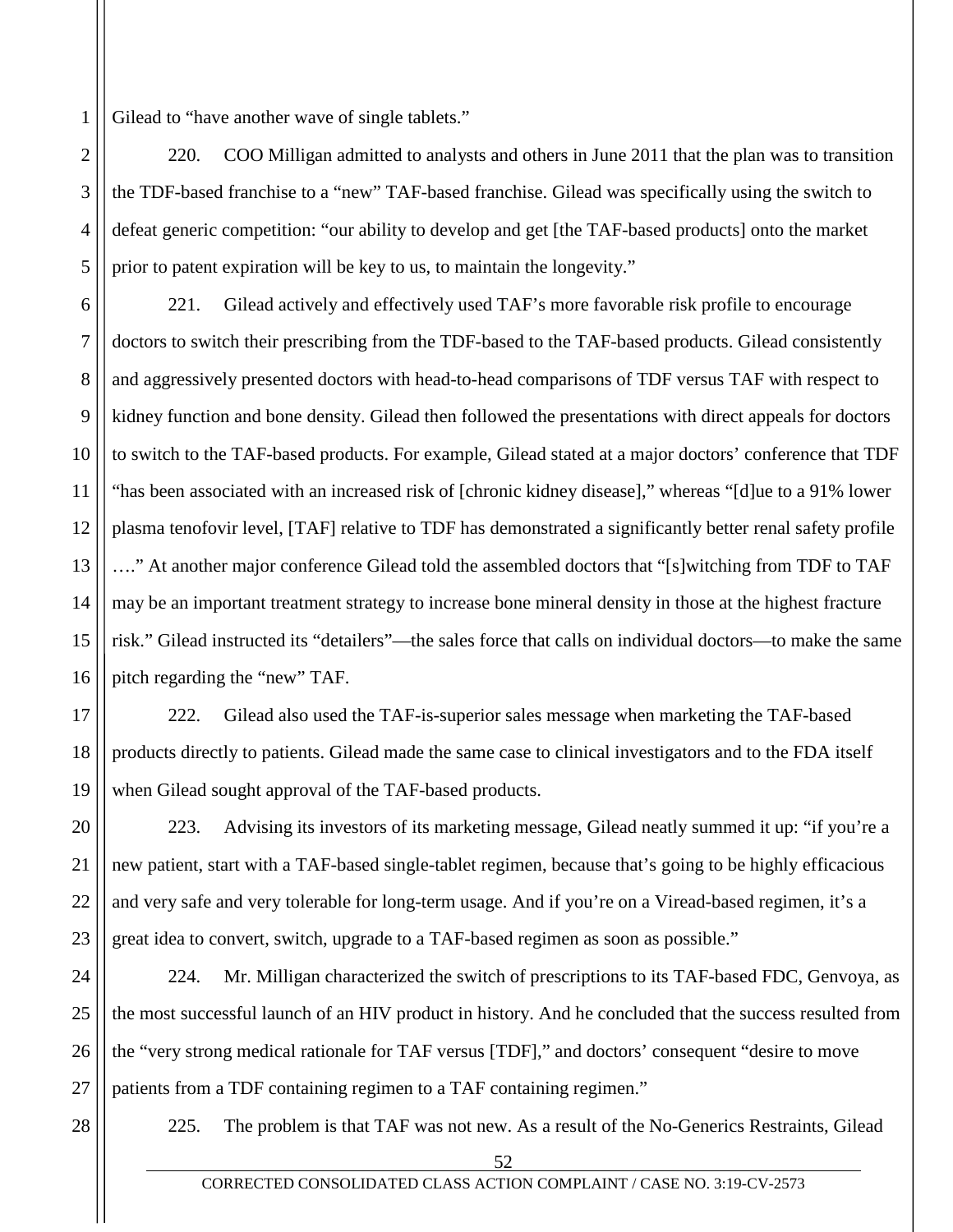1 2 3 4 5 6 had been sitting on TAF for more than a decade, at enormous human cost to many HIV patients. From 2006 to 2015 tens of thousands of HIV patients using Gilead's TDF-based products unnecessarily suffered life-impairing kidney and bone side effects. Gilead itself later sponsored research that concluded that forcing patients to take TDF-based rather than TAF-based products could result in more than 16,000 excess deaths and 150,000 excess kidney, bone, and renal injuries over a nine-year period. *See Am J Manag Care.* 2018;24 (Spec. Issue No. 8): SP322-SP328.

7 8 9 10 11 12 13 14 226. In addition to causing enormous, immediate human suffering, Defendants' unlawful conduct also caused a delay in the ability of generic manufacturers and other competitors to challenge Gilead's TAF-related patents. As noted in detail above, NCE exclusivity prohibits a generic manufacturer from even filing an ANDA with respect to the branded product until a year before the end of the NCE exclusivity. Moreover, the Hatch-Waxman automatic 30-month stay does not commence until after the five-year NCE exclusivity expires. So, a generic version of an NCE-protected drug cannot realistically launch until at least 7.5 years after the brand manufacturer first receives approval of the NCE-protected drug.

15 16 17 18 19 20 227. Accordingly, Gilead's delay in marketing its TAF-based FDCs dramatically delayed the date on which generic manufacturers can challenge those products' patents. For example, the NCE exclusivity on Genvoya prohibits a generic manufacturer from filing an ANDA until November 5, 2019, one year before the expiration of the NCE exclusivity. Gilead will timely sue the generic manufacturers, with the result that the Hatch-Waxman automatic 30-month stay will prevent generic entry until May 5, 2023 at the earliest.

21 22 23 24 228. If Defendants' No-Generics Restraints had not resulted in Gilead's delay in marketing TAF, these dates would have been much earlier. If Gilead had not shelved TAF development, an untainted manufacturer in its position would have begun marketing TAF and TAF-based FDCs not later than 2007.

25 26 27 28 229. Thus, instead of the NCE protection for the TAF-based products (Vimlidy, Descovy, Genvoya, Odefsey, and Symtuza) expiring in November 2020, and the Hatch-Waxman 30-month stays expiring in May 2023, the NCE exclusivity protecting those products would have expired in November 2011, and the Hatch-Waxman 30-month stays would have expired in May 2013. Those living with HIV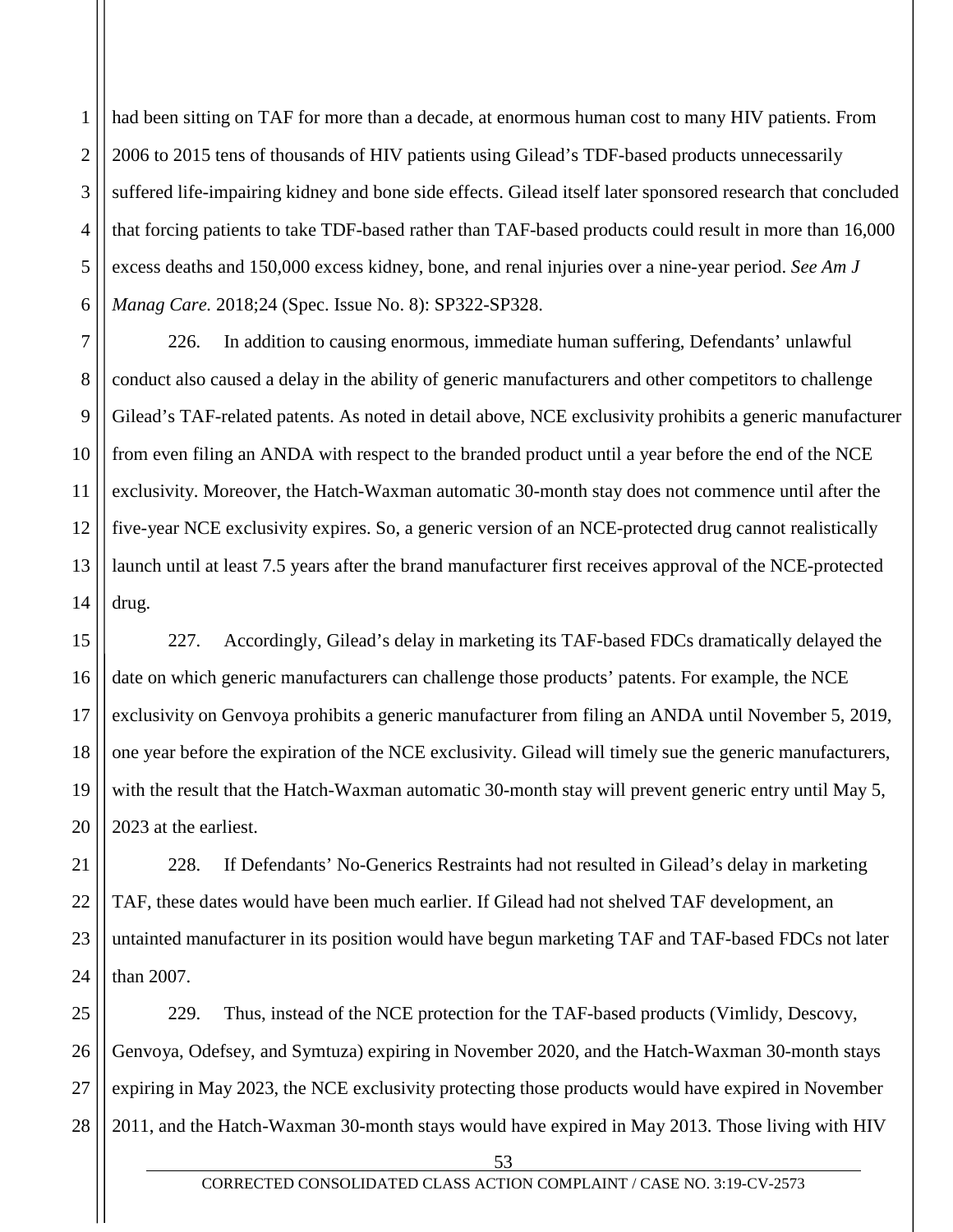would already have generic versions of the TAF-based FDCs.

#### **ii. Forgoing Dolutegravir**

4 5 6 7 8 230. A second example confirms the No-Generics Restraints' innovation-killing effects. Dolutegravir is a third agent—an integrase inhibitor—originally owned by Shionogi Inc. and later by ViiV Healthcare. In 2012 an FDC comprising TDF (and, later, TAF), FTC, and Dolutegravir would have been state-of-the-art, far and away the best available single-tablet regimen for HIV patients in that timeframe.

9 10 11 12 13 14 15 16 231. Rather than create this much-needed FDC, however, Gilead was satisfied instead to obtain FDA approval to market an FDC using TDF, FTC, COBI, and Japan Tobacco's EVG—what became known as Stribild. An FDC comprising TDF/FTC/Dolutegravir would have been markedly superior to Stribild. Among other things, Stribild requires a booster, COBI, in order to make EVG effective in a single dose. Gilead knew at the time, however, that COBI also has the effect of boosting TDF and thereby intensifying its risk of negative side effects, including kidney toxicity and loss of bone density. Dolutegravir does not require a boosting agent, and an FDC made with it rather than EVG would not have had the magnitude of side effects caused by Stribild.

17 18 19 20 232. Even disregarding negative side effects, Dolutegravir has a significant advantage as a third agent as compared to EVG, because it has a higher genetic barrier to resistance. Thus, Dolutegravir's efficacy is preserved for some strains of HIV that are resistant to EVG, and HIV has more difficulty evolving resistance to Dolutegravir compared to EVG.

21 22 23 24 25 26 27 233. The anticompetitive incentives created by the No-Generics Restraints nevertheless prompted Gilead to create an FDC formulated with the inferior third agent, EVG. Absent the No-Generics Restraint, the only way for an FDC to make profits is by being substantially better than the alternative therapies. But with a No-Generics Restraint and consequent impairment of generic competition, an FDC can make profits by simply being employed to impair generic competition. With the No-Generics Restraint covering Stribild, Gilead would make a substantial portion of profits simply by impairing generic competition *regardless of the relative efficacy of EVG as compared to Dolutegravir.*

28

1

2

3

234. Moreover, unlike Japan Tobacco, ViiV would not have given Gilead a No-Generics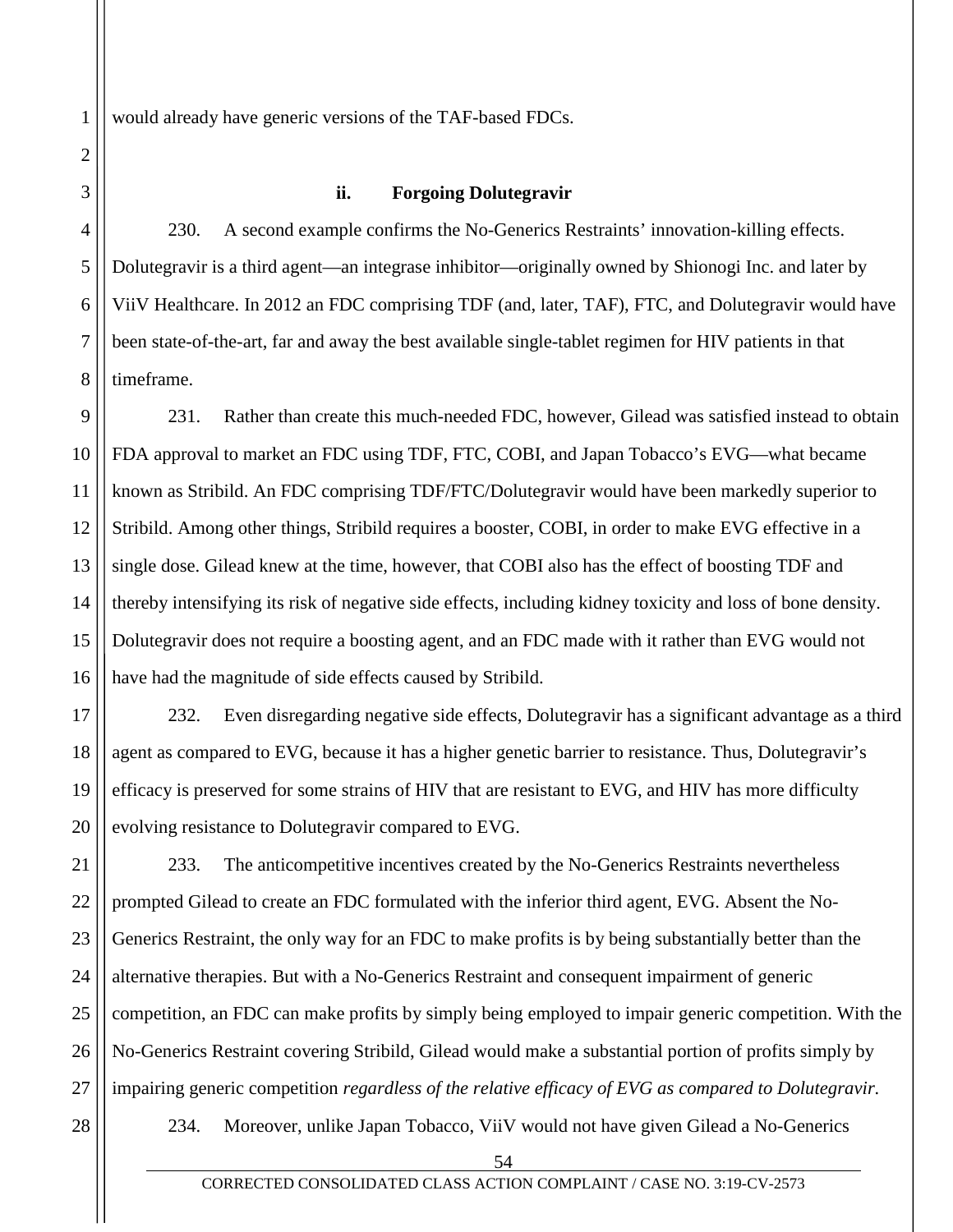1 2 Restraint. ViiV owned 3TC as well as Dolutegravir, so it would be able to make a competing version of the FDC as soon as generic TDF became available.

235. Creating a TDF/FTC/Dolutegravir in 2012 would have made good economic sense for Gilead if its goal was to do what manufacturers in competitive markets must do: make the best possible products as soon as possible. That FDC would have been state-of-the-art and would have been a boon to patients living with HIV. But the No-Generics Restraint with Japan Tobacco ensured that Gilead was not operating in a competitive market. Gilead's goal was not to make the best possible product, but only one protected by a No-Generics Restraint that would impair competition. So Gilead chose to make the inferior Stribild.

10 11 12 236. ViiV ultimately created its own FDC using Dolutegravir as the third agent, without access to Gilead's TDF (and, later TAF) and FTC. ViiV now markets that product as Triumeq, comprising abacavir, 3TC, and Dolutegravir.

13 14 15 16 17 18 237. Recognizing the medical superiority of Dolutegravir, Gilead searched for a manufacturer of Dolutegravir who would not make a Tenofovir/3TC/Dolutegravir FDC with generic Tenofovir once it became available. Gilead eventually found such a manufacturer: itself. On February 7, 2018, the FDA approved a Gilead FDC comprising TAF, FTC, and *Bictegravir*, an integrase inhibitor that Gilead produces itself. In an ongoing patent-infringement lawsuit, ViiV alleges that Bictegravir is merely a copy of Dolutegravir—essentially, that Gilead simply stole Dolutegravir.

20

19

3

4

5

6

7

8

9

# **iii. Degrading Products**

21 22 23 24 25 26 238. Gilead's delay in marketing TAF until 2015 illustrates that the No-Generics Restraints incentivized and enabled it to intentionally delay introducing any innovations. Gilead's conduct when it finally did make TAF-based products available illustrates that the pacts incentivized and enabled Gilead to actually *degrade* the safety and efficacy of its products rather than improve them. The pacts allowed Gilead to generate profits by impairing competition rather than creating the best possible products as soon as possible.

27 28 239. As set forth in detail below (see Section VII(E)), Gilead intentionally degraded Stribild. Gilead knew when seeking FDA approval of Stribild that Tenofovir in a regimen boosted with COBI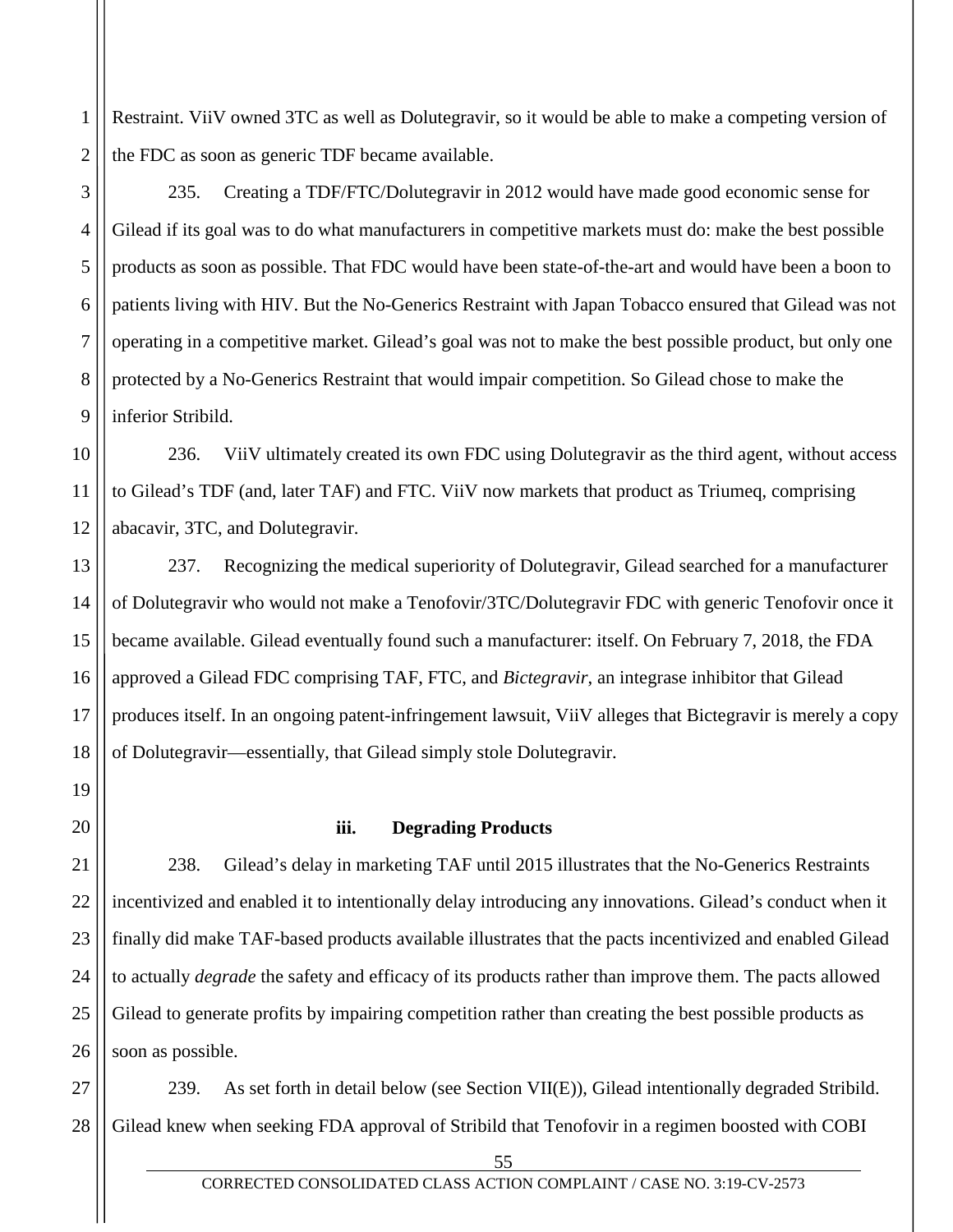1 2 3 4 increased the probability of adverse side effects. Yet Gilead refused to reduce the strength of TDF in Stribild to account for the booster. Gilead did so in order to magnify the safety differences between TDFbased Stribild and its anticipated replacement product, TAF-based Genvoya. When formulating Genvoya, Gilead *did* reduce the strength of TAF to account for the booster.

240. Similarly, as set forth in detail below (see Section VII(F)), Gilead intentionally delayed seeking FDA approval to market standalone TAF (Vemlidy), altogether withholding it from the market from November 2015 to November 2016. In addition, Gilead intentionally did not seek FDA approval to market standalone TAF in a safer milligram strength (10mg), while seeking and receiving that approval only for TAF used in Gilead's FDCs. Gilead likewise intentionally did not seek FDA approval for use of standalone TAF in the treatment of HIV (instead getting only an indication for treatment of Hepatitis B), while seeking and obtaining an HIV indication for all of the TAF-based FDCs.

12 13 14 15 16 17 241. Intentionally and substantially degrading Stribild and standalone TAF made economic sense for Gilead only because doing so helped it to impair competition in the cART Market. The No-Generics Restraints incentivized and enabled that anticompetitive conduct. Gilead's conduct in degrading these products is discussed further below because it not only illustrates the No-Generics Restraints' anticompetitive effects on innovation, but is also itself exclusionary conduct in furtherance of Gilead's scheme to monopolize the cART Market.

18

19

5

6

7

8

9

10

11

## **E. Gilead's Unlawful Degrading of Stribild**

20 21 22 23 242. As part of its scheme to move its TDF-based FDCs to TAF-based FDCs, Gilead intentionally refused to reduce the toxicity of TDF-based Stribild. Making Stribild less safe than even the other TDF products would help Gilead to later move prescriptions from TDF-based Stribild to TAFbased Genvoya.

24 25 26 27 243. Gilead knew before it ever began marketing Viread that co-administering TDF with a pharmacokinetic "booster" such as RTV very substantially increased the concentrations of Tenofovir in the patient's blood. Gilead also knew that this increased exposure to Tenofovir concomitantly increased the patient's risk of severe side effects, including kidney disorders and bone-density loss.

28

244. Stribild is EVG, FTC, and TDF, plus the booster COBI. Gilead's own clinical trials on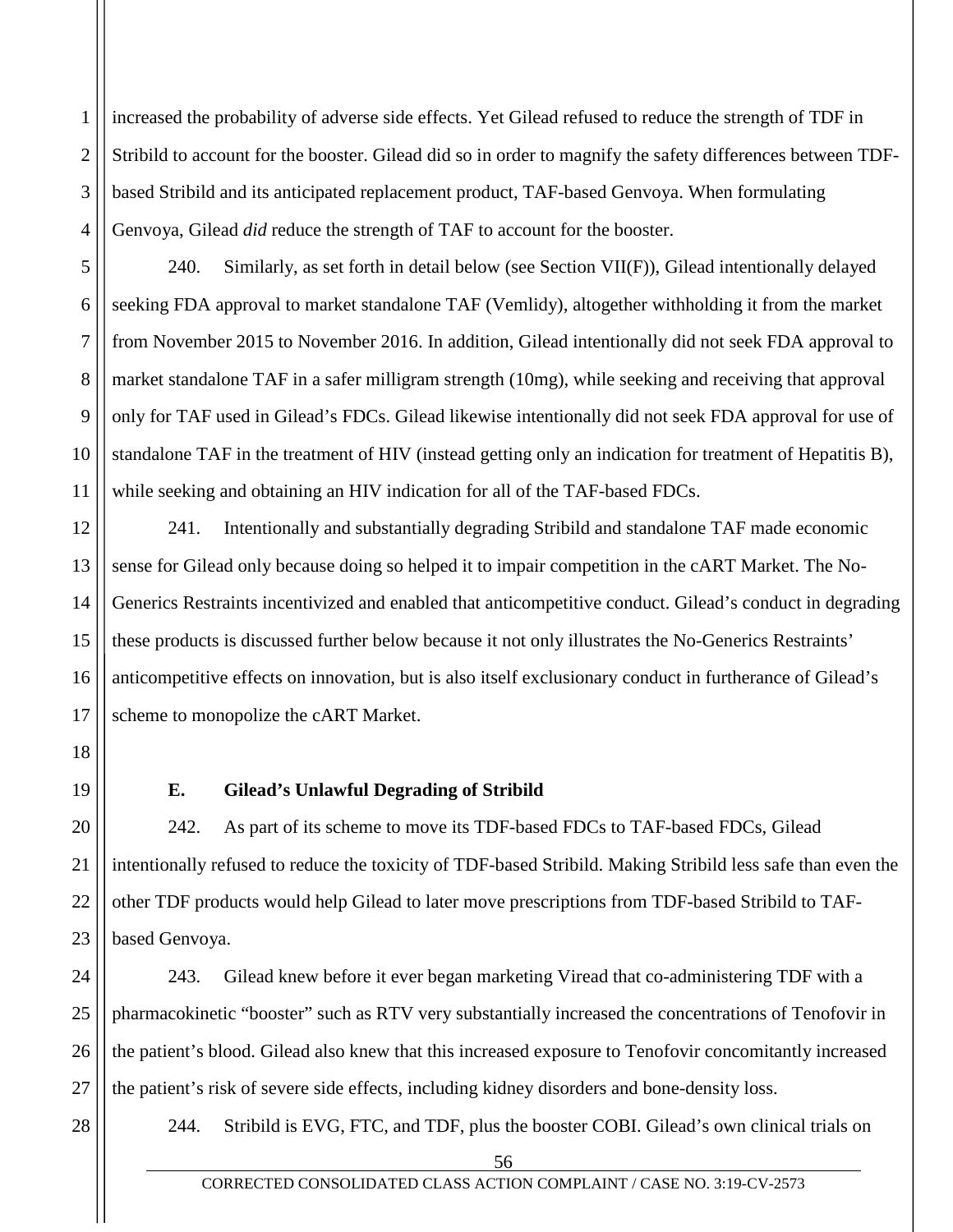1 2 3 4 Stribild showed that it was even more toxic than unboosted TDF, resulting in more adverse events and treatment discontinuations. Gilead nevertheless formulated Stribild with 300mg of TDF together with the pharmacokinetic booster COBI. This is the same dosage in which Gilead sold TDF as a standalone product, i.e., for use *without* a booster.

245. At the same time that Gilead was formulating TDF-based Stribild, Gilead was conducting Phase I studies of TAF. Gilead knew from those studies that COBI, like RTV, significantly increased the patient's exposure to Tenofovir and thereby substantially increased the risk of significant kidney and bone side effects. A Phase I TAF dosing trial showed that TAF 25mg was the optimal dose to achieve activity similar to a 300mg dose of TDF.

10 11 12 13 246. Based on that study and others, when formulating Genvoya—the TAF-based version of Stribild—Gilead significantly reduced the dosage of TAF, from 25mg for standalone TAF to only 10mg in the COBI-boosted Genvoya. Likewise, when later formulating COBI-boosted Symtuza, Gilead again used TAF 10mg rather than TAF 25mg.

14 15 16 17 18 19 247. Despite already having the results of the TAF studies, Gilead sought FDA approval of COBI-boosted Stribild with 300mg of TDF—the equivalent of 25mg of TAF—instead of reducing the dose of TDF. With the No-Generics Restraints with Japan Tobacco in place, Gilead intended, when the time was ripe, to transition the Stribild prescription base to Genvoya. Making Stribild even less safe than its other TDF drugs would *help* Gilead transition the prescription base from Stribild to Genvoya, which was protected by the longer No-Generics Restraint.

20 21 22 23 24 25 26 27 248. Gilead compounded the injury to Stribild purchasers by artificially raising Stribild's price. Since first marketing Stribild in 2012, Gilead had consistently taken price increases on the drug once a year, in the range of 5% to 7%. That was the product's profit-maximizing price level. In connection with the switch to TAF-based Genvoya in 2016, however, Gilead took its usual annual price increase on Stribild *plus* another mid-year price increase of an additional 7%. That increase boosted the wholesale price of a 12-month supply of Stribild to \$34,686, substantially higher than the \$30,930 price of Genvoya. Having withheld TAF from the market for a decade, Gilead now punished consumers who stuck with TDF-based Stribild, making them pay even higher supracompetitive prices.

28

5

6

7

8

9

249. Gilead's intentional degradation of Stribild, and raising its price above the historical and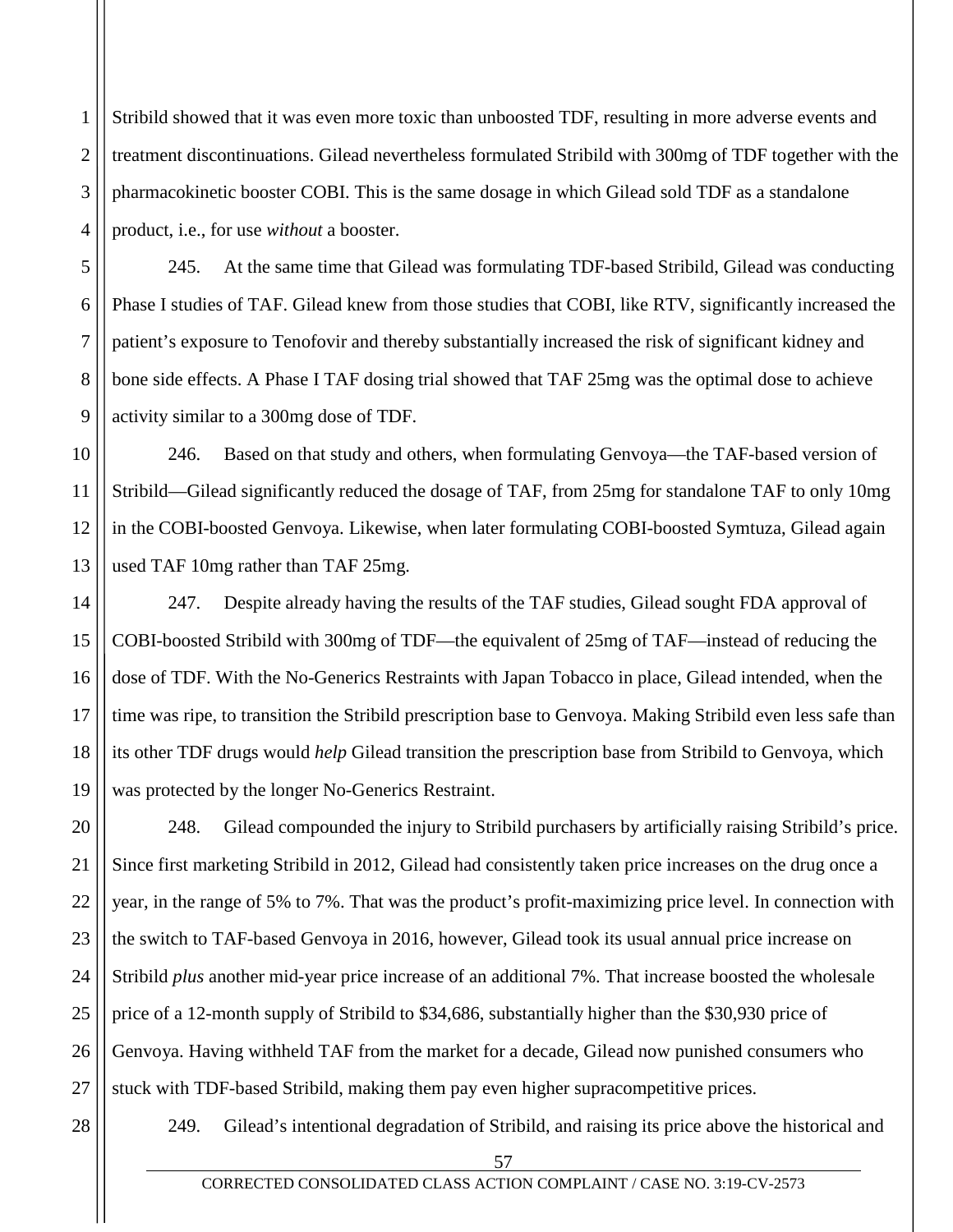1 2 3 4 profit-maximizing level, made economic sense for Gilead only because that conduct was part of an anticompetitive scheme to impair competition. Absent a purpose and effect of impairing competition, Gilead's economic incentive would have been to produce the best possible products as soon as possible, and to sell them at the profit-maximizing price.

5

6

#### **F. Gilead's Unlawful Degrading of Standalone TAF**

7 8 9 10 11 12 13 14 250. As part of its unlawful scheme, Gilead also intentionally degraded another product standalone TAF. From November 2015 to November 2016 Gilead made TAF available *only* as a component of its FDCs, not as a standalone product. Thus, during that critical year, when Gilead was aggressively moving prescriptions from the TDF-based products to its new line of TAF-based products, doctors could not prescribe standalone TAF together with HIV drugs manufactured by Gilead's competitors in the cART Market. Any patient who wanted TAF could get it only by buying a Gilead FDC. Gilead thus used its control over Tenofovir to impair competition from suppliers of 3TC, RTV, substitute third agents, and substitute FDCs.

15 16 17 18 19 20 251. Even after it belatedly made standalone TAF available, Gilead sold it only in 25mg strength while making TAF available in 10mg strength when purchased as part of a Gilead FDC. When TAF is taken concurrently with a "booster" drug (such as COBI or RTV), it is safer to take only 10mg rather than 25mg of TAF. By refusing to make TAF 10mg available as a standalone product, Gilead forced the many patients who need a booster drug to buy Gilead FDCs rather than TAF plus a competing third agent.

21 22 23 24 25 26 252. Gilead achieved the same anticompetitive result by refusing to seek from the FDA approval of standalone TAF for use in the treatment of HIV. Gilead instead sought approval of the standalone drug for use only in the treatment of chronic Hepatitis B. Thus, any patients who want to use TAF in an approved regimen for treatment of HIV can obtain it only by purchasing one of Gilead's FDCs. Gilead has deprived patients of the choice of using standalone TAF as part of an FDA-approved HIV treatment together with a competing HIV drug.

28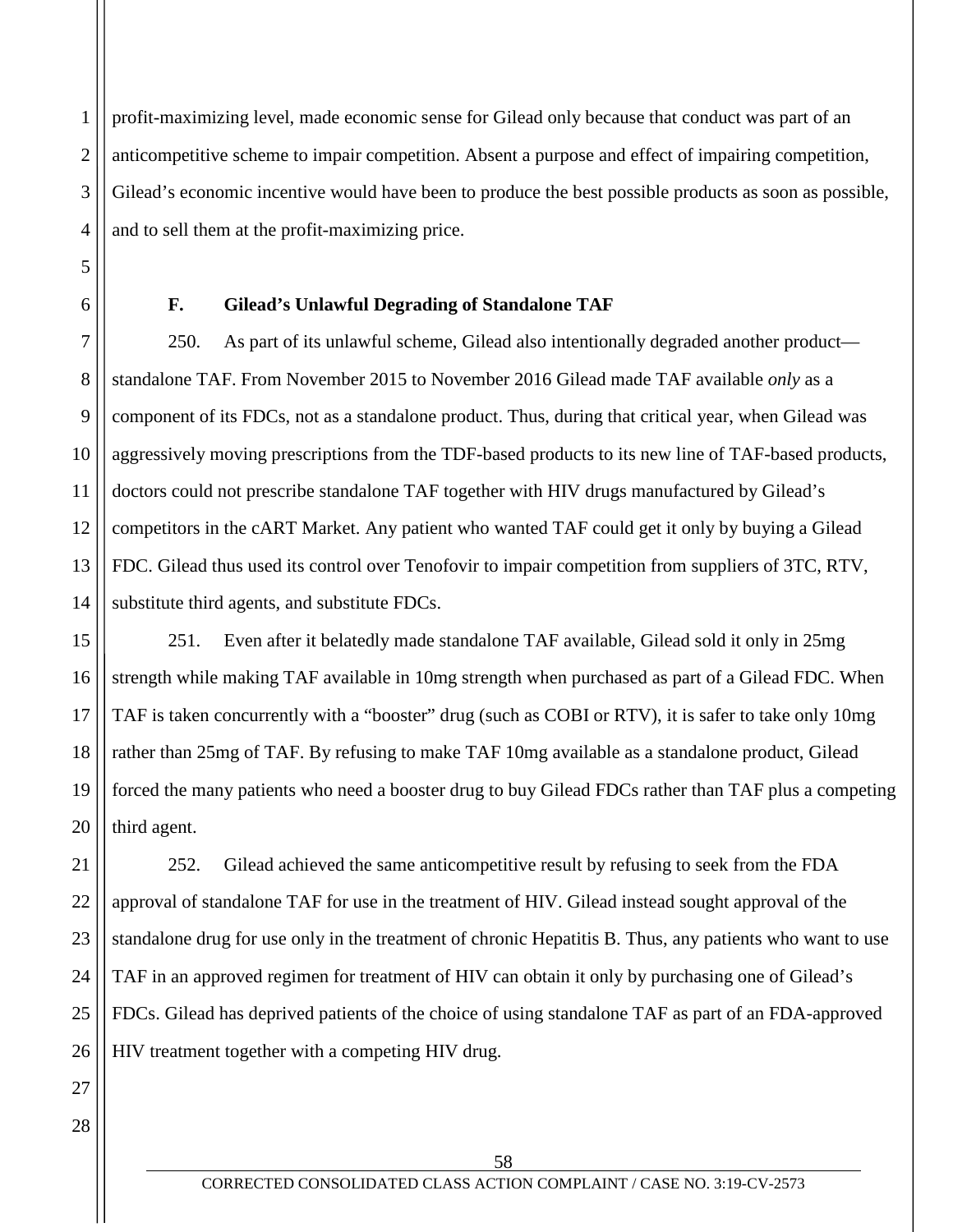### **1. Gilead anticompetitively withheld standalone TAF in 2015-2016.**

253. Tenofovir is an essential input in a cART regimen, and Gilead has control over Tenofovir. And as described in detail above (see Section VII(D)(2)(b)), TDF carries a substantial risk of severe side effects such as kidney toxicity and bone-density loss. TAF has a significantly better side-effects profile.

254. In 2014, Gilead began applying for FDA approval for TAF-based FDCs. On November 5, 2014, Gilead filed NDA 207561 for Genvoya (TAF/FTC/EVG/COBI); on June 1, 2015 filed NDA 208351 for Odefsey (TAF/FTC/RPV); and on April 7, 2015 filed NDA 208215 for Descovy (TAF/FTC).

255. At that time, Gilead did not, however, apply for FDA approval of a standalone TAF product. Instead, Gilead intentionally delayed filing its application for that FDA approval, withholding the application until January 11, 2016. Gilead knew and intended that in intentionally delaying the application for standalone TAF by one year, the FDA would not grant approval to market standalone TAF until about a year after approving Gilead's TAF-based FDCs.

256. The FDA approved Genvoya, the TAF-based analogue to Gilead's TDF-based FDC Stribild, on November 5, 2015. Gilead then immediately began marketing Genvoya and cannibalizing the sales of Stribild (as well as Viread, Truvada, and Atripla) to Genvoya.

257. The FDA approved Odefsey, the TAF-based analogue to Gilead's TDF-based FDC Complera, on March 1, 2016. Gilead then immediately began marketing Odefsey and cannibalizing the sales of Complera (as well as Viread, Truvada, and Atripla) to Odefsey.

258. The FDA approved Descovy, the TAF-based analogue to Gilead's TDF-based FDC Truvada, on April 4, 2016. Gilead then immediately began marketing Descovy and cannibalizing the sales of Truvada and Viread to Descovy.

259. As Gilead knew and intended, the FDA did not approve Vemlidy, Gilead's TAF standalone pill, until November 10, 2016, just over a year after approving Genvoya. By then Gilead had succeeded in converting more than half of all Stribild prescriptions to Genvoya, and of Complera prescriptions to Odefsey. That pattern of rapid cannibalization continued through 2018.

28 260. Gilead intentionally withheld standalone TAF from the market in the critical timeframe of November 2015 to November 2016. Had Gilead not done so, doctors and patients could have begun using standalone TAF in combination with other HIV drugs marketed by Gilead's competitors, rather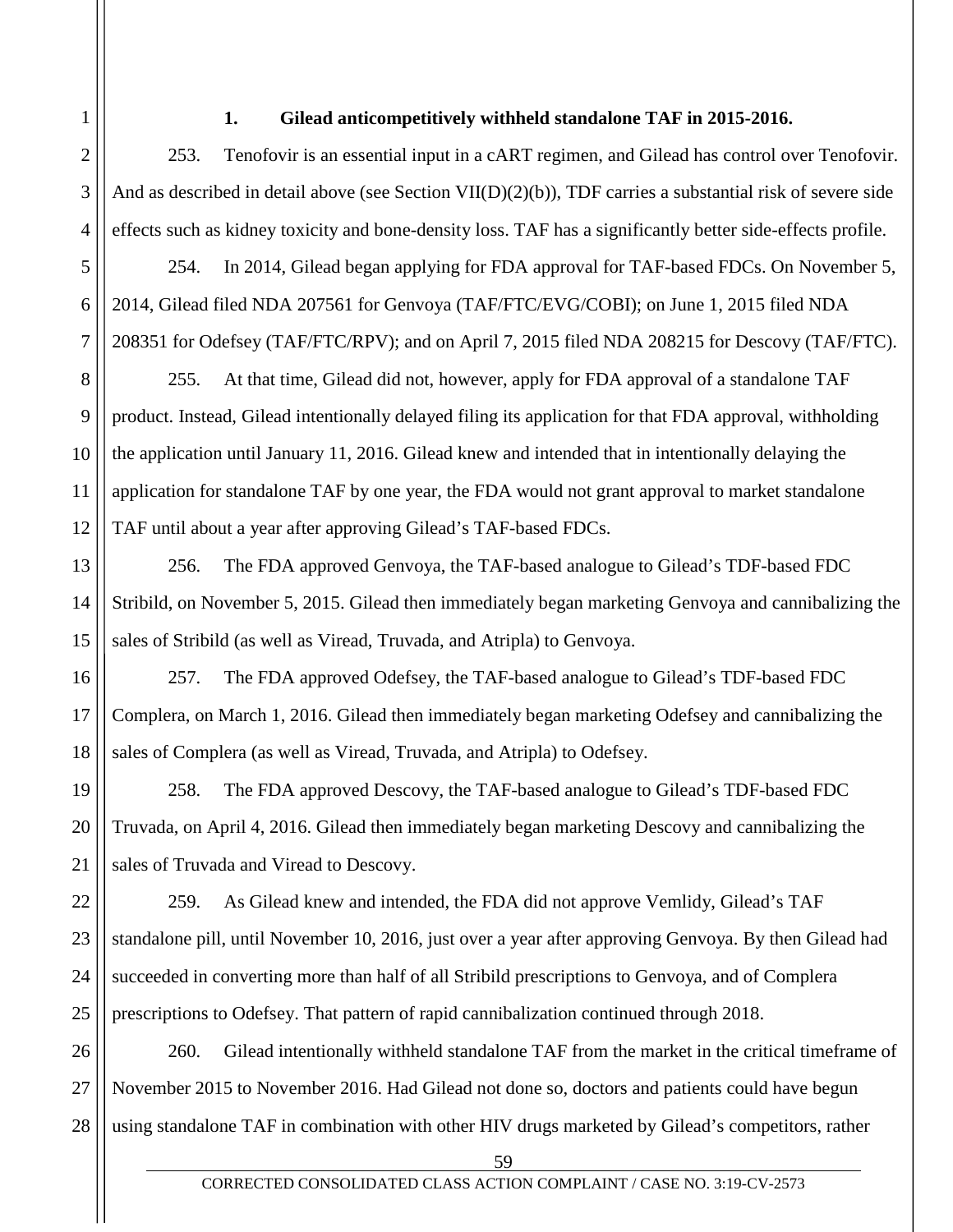1 2 3 4 than getting switched from their existing regimens to a Gilead TAF-based FDC. For example, widely used prescribing guidelines suggest that doctors and patients use Tenofovir in combination with (1) Gilead's FTC *or* generic 3TC; and (2) Japan Tobacco's EVG *or* ViiV's dolutegravir or Merck's raltegravir.

261. By withholding Vemlidy from the market while moving the TDF-based prescription bases to the TAF-based FDCs, Gilead used its control over Tenofovir to impair competition and maintain a dominant position in the cART Market. Without a standalone TAF on the market, Gilead forced anyone who wanted to buy TAF to also buy a Gilead TAF-based FDC. Those FDCs were unlawfully protected from competition by the amended—broader and lengthier—No-Generics Restraints.

5

6

7

8

9

10

11

12

13

14

15

### **2. Gilead anticompetitively withheld standalone TAF 10mg.**

262. As part of the same anticompetitive scheme, Gilead also refused to make TAF available in 10mg strength—continuing to the present day—as either a standalone product or an FDC coformulated with FTC. In the United States, Gilead makes both standalone TAF and Descovy (TAF/FTC) only formulated with 25mg of TAF rather than 10mg.

16 17 18 19 20 263. As noted in detail above, Genvoya and Stribild contain three of the same active ingredients (FTC, COBI, and EVG), while Stribild contains TDF and Genvoya contains TAF. COBI, a pharmacokinetic "booster" drug, increases the time that a component, EVG, stays in a patient's system (i.e., the drug's pharmacokinetic "half-life"). This allows patients to take Stribild or Genvoya once a day, rather than twice a day.

21 22 23 24 264. COBI, however, also increases the concentration of Tenofovir in the patient's blood. Thus, a patient taking Tenofovir with COBI will have a higher plasma concentration of Tenofovir than a patient who takes an equal dose of Tenofovir without COBI. This is true regardless of whether the Tenofovir is TDF or TAF.

25 26 27 28 265. Gilead knew from its long experience with Stribild that the presence of a booster drug such as COBI significantly increases the probability that Tenofovir will be more toxic to the patient's kidneys and bones. Gilead knew when formulating its TAF-based products that: (1) TAF, like TDF, has higher levels of toxicity when used together with a booster; and (2) when used together with a booster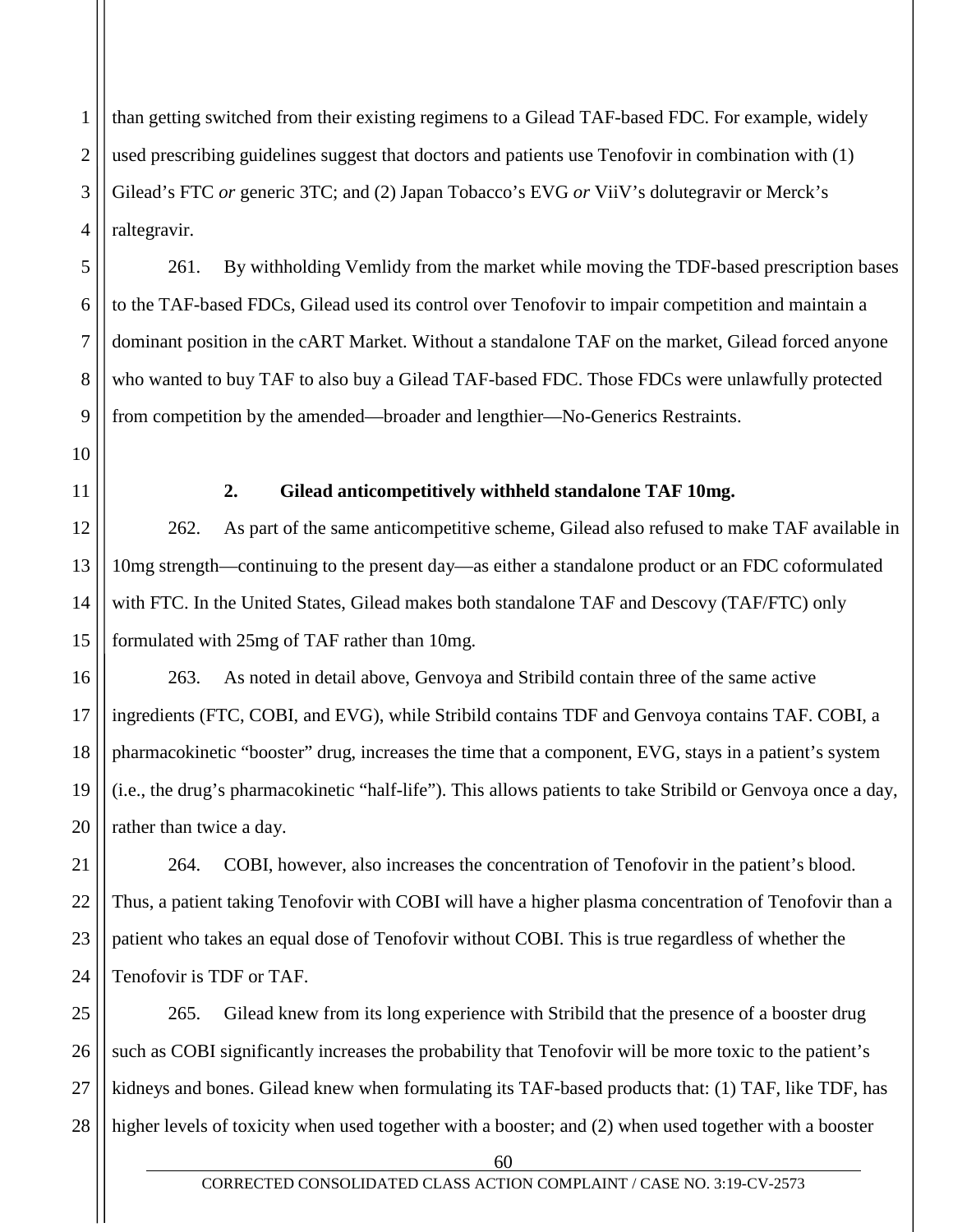1 2 3 4 5 TAF would be effective at a dosage of just 10mg. Thus, when formulating its new line of TAF-based products, Gilead included only 10mg of TAF in its FDC, Genvoya, that contains COBI. Similarly, when coformulating TAF, FTC, and COBI together with Janssen's DRV (marketed as Symtuza beginning in July 2018), Gilead also used 10mg rather than 25mg of TAF. Gilead formulated all of its other TAFbased products—those without a booster—with 25mg of TAF.

6 9 10 266. Despite this knowledge, Gilead chose to make both Vemlidy (standalone TAF) and Descovy (TAF plus FTC) available only with 25mg of TAF. Gilead knew that, if Vemlidy and Descovy were available with a dosage of 10mg of TAF, many doctors and patients would prefer to prescribe or take Vemlidy or Descovy together with a booster other than Gilead's COBI and a non-Gilead third agent, rather than Gilead's Genvoya (and, later, Symtuza).

11 12 13 14 15 16 267. The purpose and effect of Gilead's making 10mg TAF available only in its own boosted FDCs was to force patients who want to avoid the increased risk of TAF when used with a booster to purchase the Gilead FDCs. For example, such a patient must purchase Genvoya rather than Descovy plus generic ATV plus generic RTV. Gilead is unlawfully putting patients who need to use boosters to an untenable choice: either purchase Gilead's boosted FDCs or be forced to use an unnecessarily high dose of TAF, with the accompanying risk of toxicity.

17 18 19 20 21 22 23 268. Notably, in other parts of the developed world—including Europe, Japan, and Canada— Gilead makes available two versions of Descovy, one with 25mg of TAF and another with 10mg. The official prescribing information for Descovy from the European Medicines Agency—the regulatory agency covering all European Union countries, where the 10mg dose is available—makes clear that the doctor should prescribe the 10mg version, rather than the 25mg version, when also prescribing a booster. Authorities in these nations recommend that patients take the TAF 10mg version of Descovy as part of a boosted regimen, and take the TAF 25mg version when not used as part of a boosted regimen.

24 25 26 27 269. As part of its scheme to impair competition in the cART Market in the United States, Gilead has deprived American patients of that choice. Gilead has required American patients who want to avoid the risk of kidney and bone toxicity from a boosted TAF-based regimen to purchase Gilead's boosted FDCs.

28

7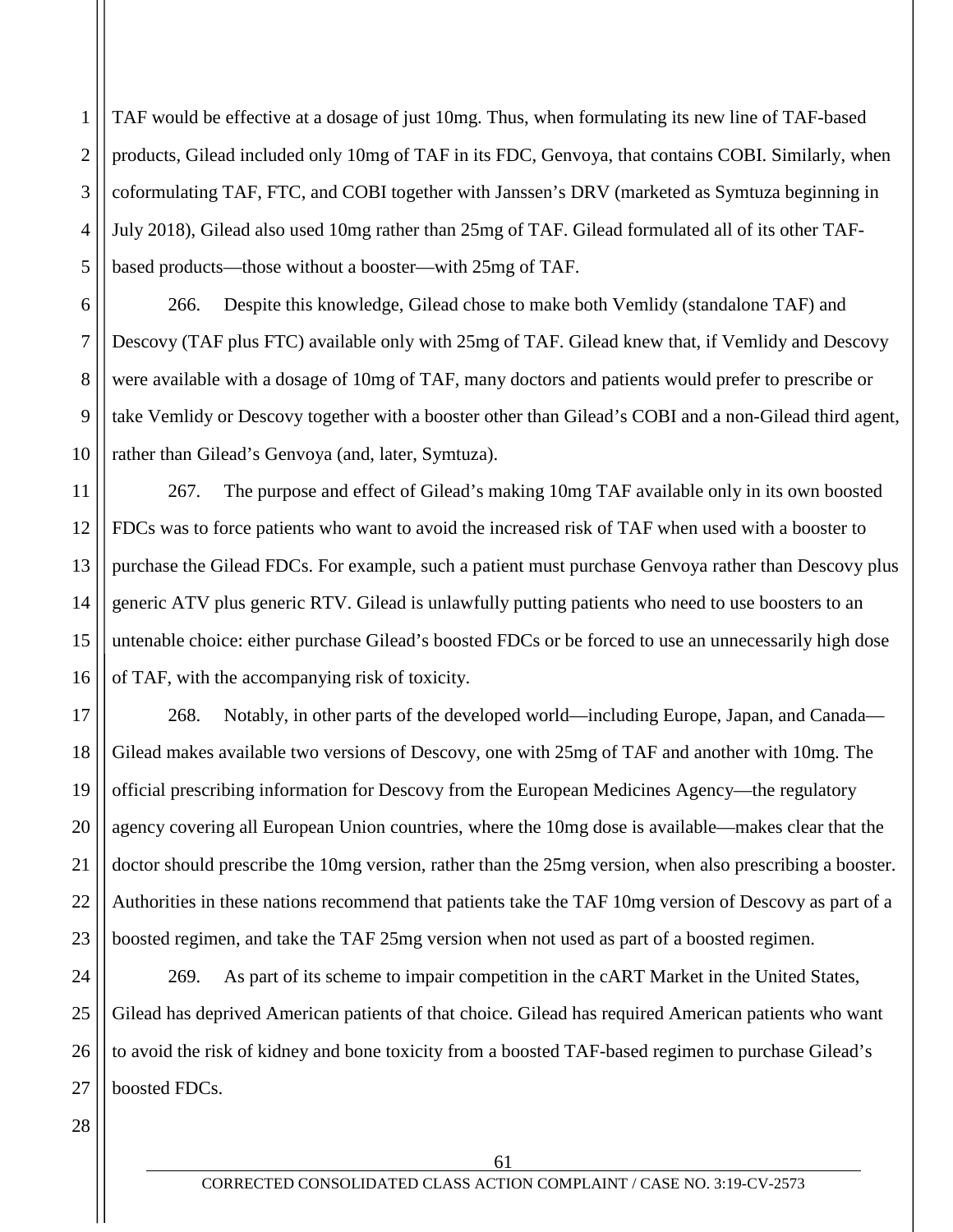#### **3. Gilead anticompetitively withheld an HIV indication for standalone TAF.**

270. Gilead similarly used its control over Tenofovir to impair competition in the cART Market by refusing to seek from the FDA an indication for use of standalone TAF in the treatment of HIV. Instead, Gilead sought FDA approval only for use in treatment of chronic Hepatitis B.

271. Gilead obviously knew that standalone TAF was active against HIV, as demonstrated by, among many other facts, Gilead's having sought FDA approval of HIV indications for numerous TAFcontaining FDCs. Obtaining FDA approval of an HIV indication for standalone TAF would have been a trivial undertaking for Gilead. In connection with its November 5, 2014 application for approval of Genvoya, Gilead performed and submitted to FDA studies demonstrating the efficacy of both standalone TAF and TAF/FTC in the treatment of HIV. FDA approval of standalone TAF for treatment of HIV would have required, at most, that Gilead submit some bioequivalence data that would have been trivial and inexpensive for Gilead to obtain.

272. Gilead nevertheless chose not to seek an HIV indication for standalone TAF. As in Gilead's intentional delay in marketing TAF as a standalone product at all, and in its intentional refusal to make TAF available as a 10mg pill, the purpose and effect of Gilead's continuing refusal to seek and obtain FDA approval for use of standalone TAF in the treatment of HIV is to force patients to purchase Gilead's FDCs rather than standalone TAF plus a competing HIV drug.

273. Gilead knew that if standalone TAF (Vemlidy) were indicated for use in treatment of HIV, many doctors and patients would prefer Vemlidy together with other competing HIV drugs, rather than Gilead's TAF-based FDCs. Those TAF-based FDCs are indicated for use in the treatment of HIV. So, if doctors or patients want to use TAF that is indicated for use in the treatment of HIV, they must purchase one of Gilead's TAF-based FDCs. (In theory, doctors could prescribe Vemlidy "off-label" for use in the treatment of HIV, but in fact most doctors will not do so.)

274. Gilead's Descovy (TAF/FTC) has an HIV indication, so doctors can and do prescribe Descovy together with non-Gilead third agents. That circumstance does not negate the anticompetitive effect of Gilead's forcing patients who want TAF to take a Gilead TAF-based FDC (including Descovy). The patents protecting the TAF molecule are set to expire in 2022. But Gilead has applied for patents that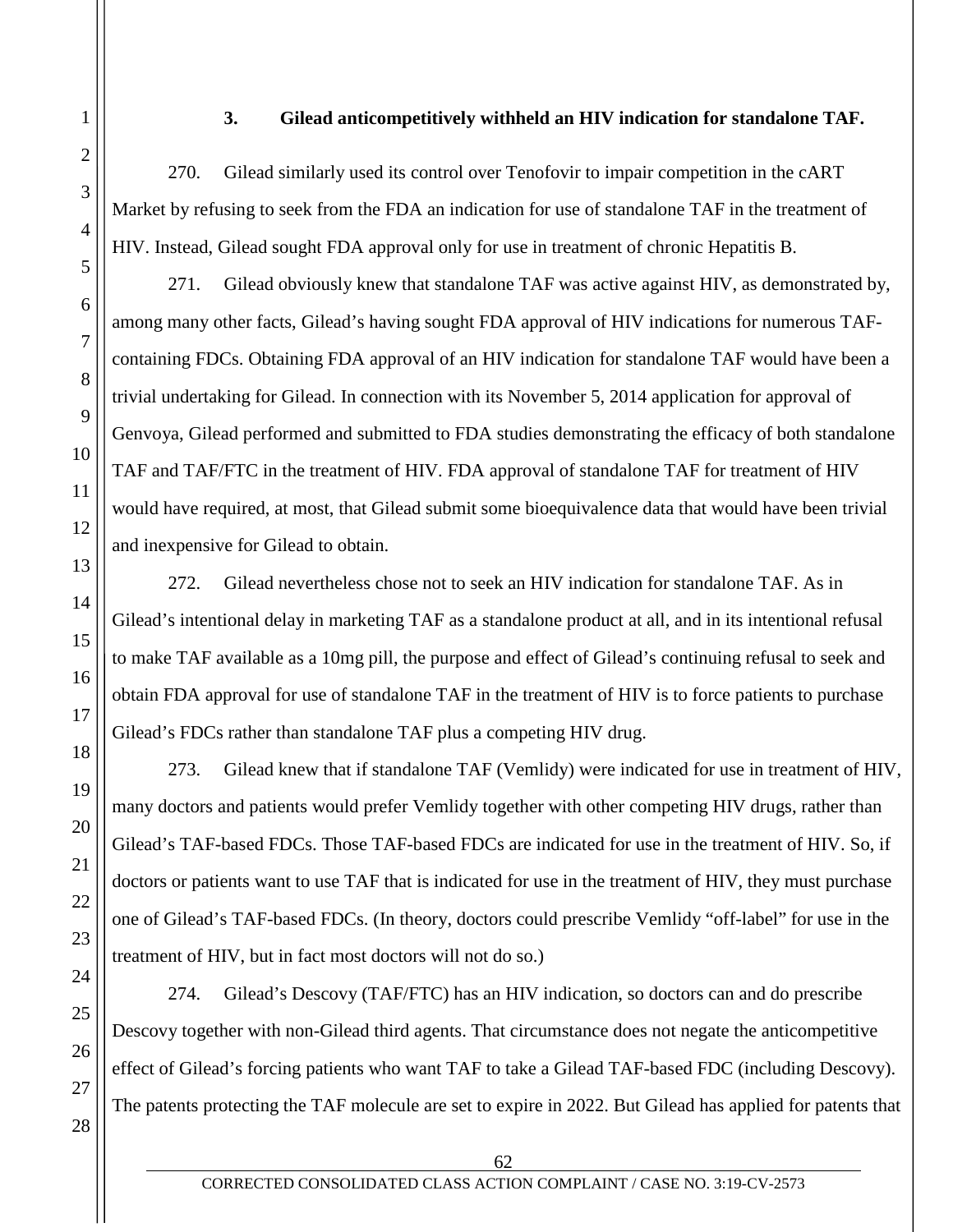claim the formulation of TAF with FTC. *See, e.g*., United States Patent Application Publication 2018/0177734 A1. When granted, those patents will extend far beyond 2022.

275. Withholding an HIV indication made economic sense for Gilead only because it impaired competition. Gilead in fact had already conducted the clinical trials necessary to get FDA approval for use of standalone TAF in treating HIV.

**4. Gilead degraded standalone TAF with anticompetitive purpose and effect.**

276. Basic economic facts demonstrate that Gilead's conduct had anticompetitive purpose and effect. Absent the intended effect of impairing and delaying competition, degrading standalone TAF would have been economically irrational for Gilead. Notably, Gilead marketed other TAF-containing products in 2015-2016, made TAF 10mg strength available in its FDCs that were to be boosted, and obtained an HIV indication for *all* of its other five TAF-containing products.

277. If Gilead had not degraded standalone TAF, Gilead would have made more than an additional \$200 million in standalone TAF sales annually. Gilead's forgoing more than \$200 million in additional annual TAF sales makes economic sense for Gilead solely because that conduct impairs competition. The \$200 million in annual lost standalone TAF sales is Gilead's investment in impairing and delaying competition in the cART Market.

278. Competition in the cART Maket was insufficient to mute the anticompetitive effects of Gilead's degrading standalone TAF (i.e., Gilead's refusal to make available standalone TAF in 2015- 2016, to make it available in 10mg strength, and to make it available with an HIV indication).

279. Gilead's degrading of the product was a significant departure from Gilead's longstanding practice. Gilead first acquired the rights to Tenofovir in the early 1990s. As explained above, however, Tenofovir alone cannot be taken orally. To allow oral administration, Gilead formulated prodrugs of Tenofovir, thus allowing it to be marketed in the form of a pill that patients can swallow. Immediately upon marketing that form of Tenofovir—TDF—in 2001, Gilead made it available as a standalone product and obtained FDA approval for its use in treatment of HIV.

280. Gilead continued this pattern when it began marketing Tenofovir-based FDCs, beginning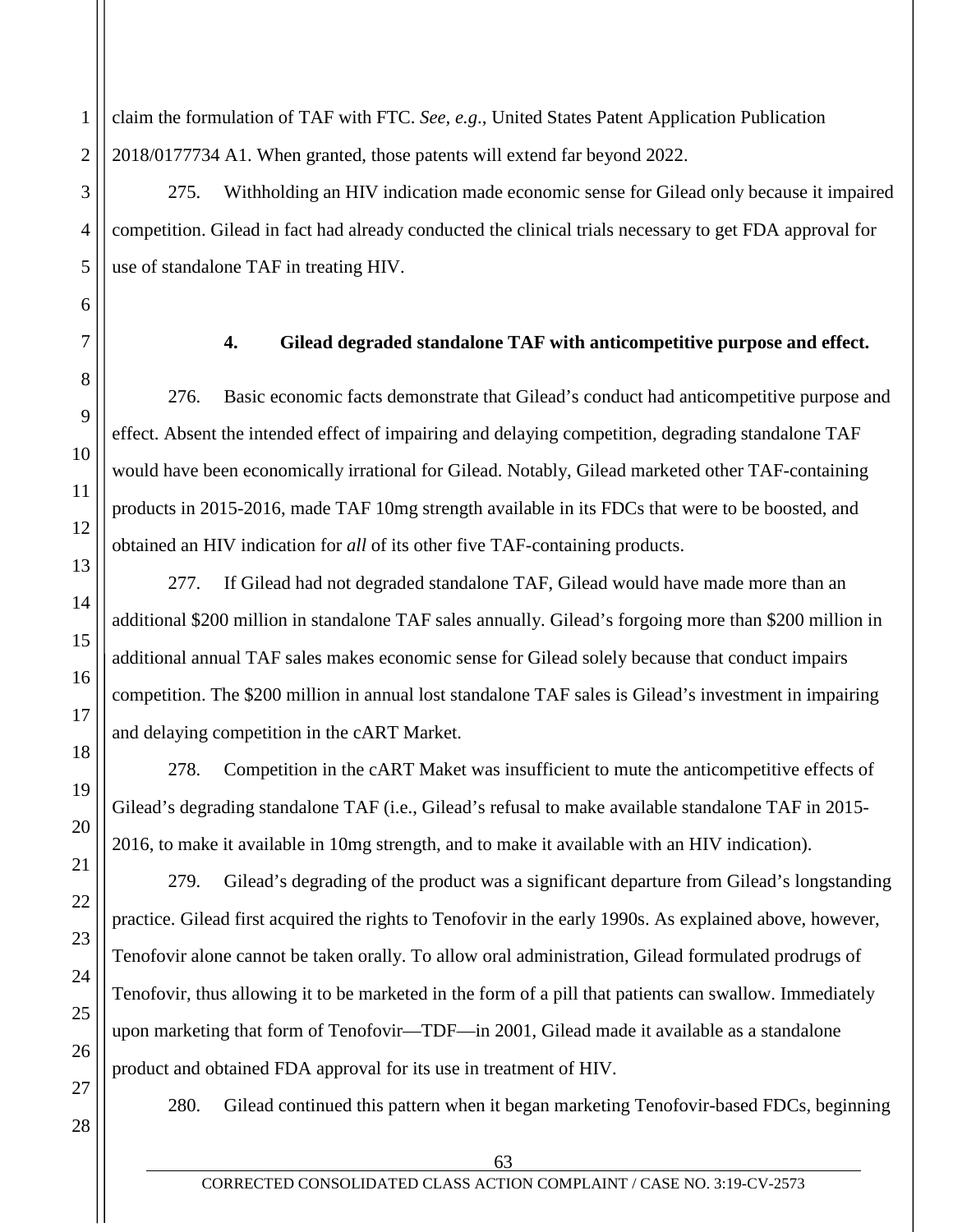1 2 3 4 5 with Truvada in August 2004. At that time, TDF was the form of Tenofovir that Gilead used in its own FDCs; it used the same milligram strength in Truvada that it made available in its standalone Tenofovir (Viread); and it continued to make available for use in the treatment of HIV the same form of Tenofovir that it used in its FDCs. Gilead continued this pattern without interruption throughout the introduction and marketing of all of its other FDCs from 2004 through 2014.

6 7 8 9 10 11 12 13 14 15 281. Gilead had consistently and insistently cannibalized the sales of Viread (TDF) to the unlawfully protected TDF-based FDCs, but at least Gilead had made available for purchase as a standalone drug the same TDF that it used in its FDCs. Shortly after Gilead began marketing Tenofovir as a standalone product (Viread), doctors began to co-prescribe and co-administer it as a "backbone" drug for use with third agents. When developing and designing their third agents, Gilead's competitors relied on reasonable access to the best available form of Tenofovir as a backbone drug—with the same form, strength, and indications as the Tenofovir that Gilead used in its own FDCs. Gilead thus profited from Tenofovir's use both by selling it as an ingredient in its FDCs and by permitting competitors to market their third agents to be co-administered with the same form, strength, and indications of Tenofovir that Gilead used in its FDCs.

16 17 18 19 20 21 282. In order to even further impair competition in the cART Market—beyond the impairment wrought by the No-Generics Restraints—Gilead began degrading standalone TAF in 2015. This marked an important change in Gilead's prior, voluntary pattern of conduct that had persisted for more than a decade. Gilead made a conscious choice to change this established pattern in order to impair competition. Gilead has never offered a public justification for its conduct in degrading standalone TAF, and it has no legitimate justification.

22 23 24 25 26 27 283. Competition within the cART Market has not been able to counter Gilead's anticompetitive conduct. Competitors had sunk substantial resources into promoting their third agents to be co-administered with Tenofovir. It is not feasible for them to start over from scratch and develop their own substitutes for Tenofovir. The high barriers to entry in the prescription pharmaceutical marketplace mean that the market is locked into Tenofovir as a principal backbone drug in the cART regimen for the foreseeable future.

28

284. Through its long-standing, voluntary course of dealing with its competitors, Gilead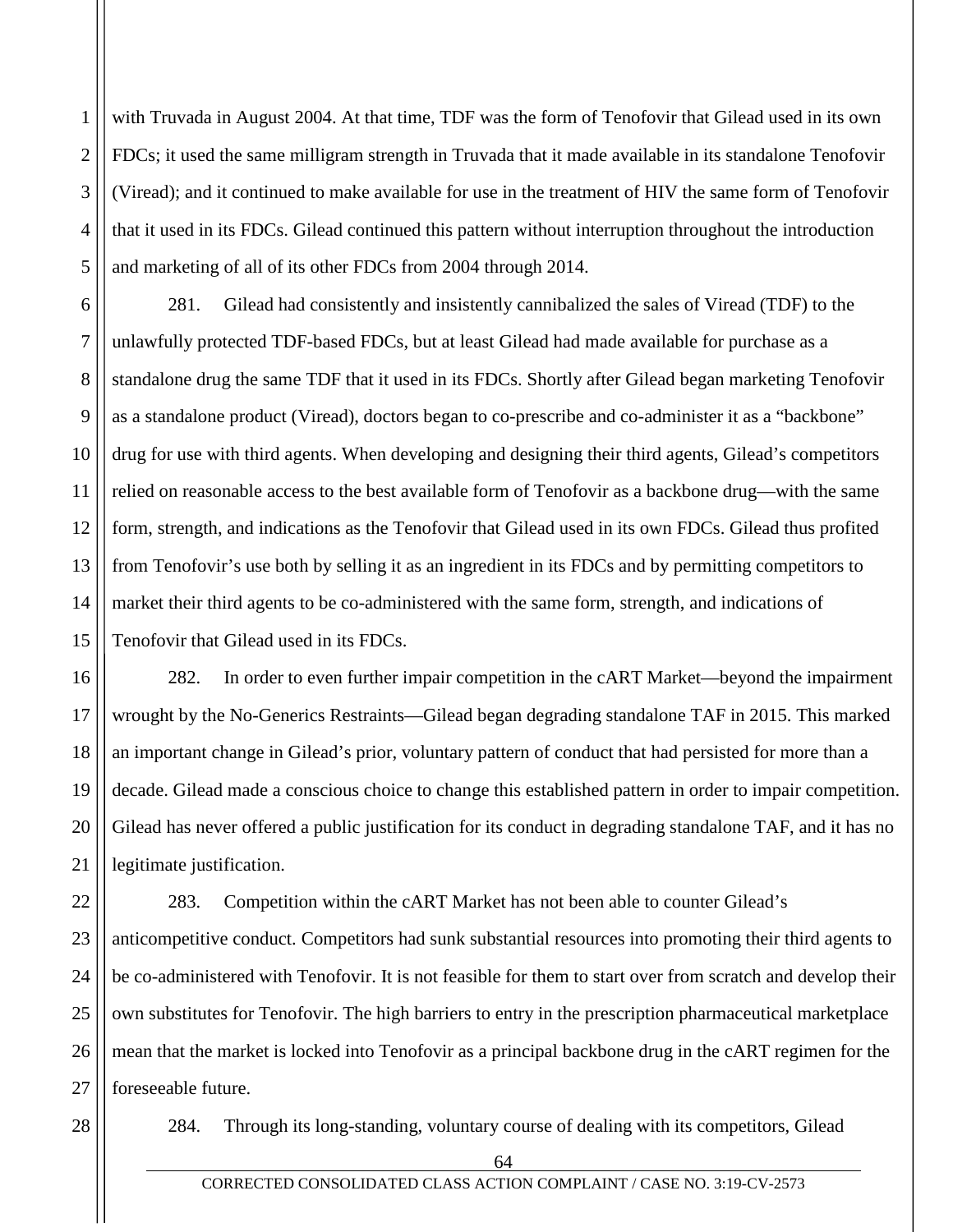1 2 3 4 5 6 permitted and facilitated the use of Tenofovir as a principal component of the cART regimen and caused its competitors to anticipate and rely upon access to the best available form of Tenofovir, and the form that Gilead uses in its own FDCs, just as those competitors made the best forms of their third agents available for co-administration with Tenofovir. As a result, Gilead has a duty not to degrade standalone TAF for the purpose of denying its rivals the ability to continue to "interoperate" practically with Tenofovir.

7 8 9 10 11 285. Gilead refused to sell standalone TAF in 2015-16 and continues to refuse to sell standalone TAF in 10mg strength and with an HIV indication not because of any lack of consumer demand for that product, but precisely because there is a consumer demand for it. Gilead degraded standalone TAF in order to shift the undeniable consumer demand for that product to Gilead's TAFbased FDCs.

12 13 14 15 286. In degrading standalone TAF while making non-degraded TAF available as a component of Gilead FDCs, Gilead granted to purchasers of those FDCs a bundled discount that its rivals cannot match. Gilead's conduct impaired competition from equally efficient rivals who make less than all of the components in Gilead's exclusionary bundles, i.e., its TAF-based FDCs.

16 17 18 19 20 21 22 23 287. Gilead's degrading TAF has also artificially reduced the prescription base of Vemlidy (standalone TAF) and Descovy (TAF plus FTC) that will be available for generic substitution when the principal patents on TAF and FTC expire in May 2022 and September 2023, respectively. Those artificial reductions in the prescription bases will: (1) dramatically increase the prices that patients will pay for TAF; and (2) reduce the pricing pressure that Gilead's TAF-based FDCs would otherwise face in the cART Market. Gilead has harmed the competitive process without a legitimate business justification. Gilead's conduct harmed competition on the merits, increased prices, limited the quality and availability of products, and increased costs.

25

24

# **G. Gilead's Unlawful Regulatory Gaming**

26 27 28 288. Gilead's intentionally withholding an HIV indication from standalone TAF has another anticompetitive purpose and effect. That withholding triggers regulatory barriers to the timely and effective entry into the market of generic standalone TAF with an HIV indication ("TAF-HIV") and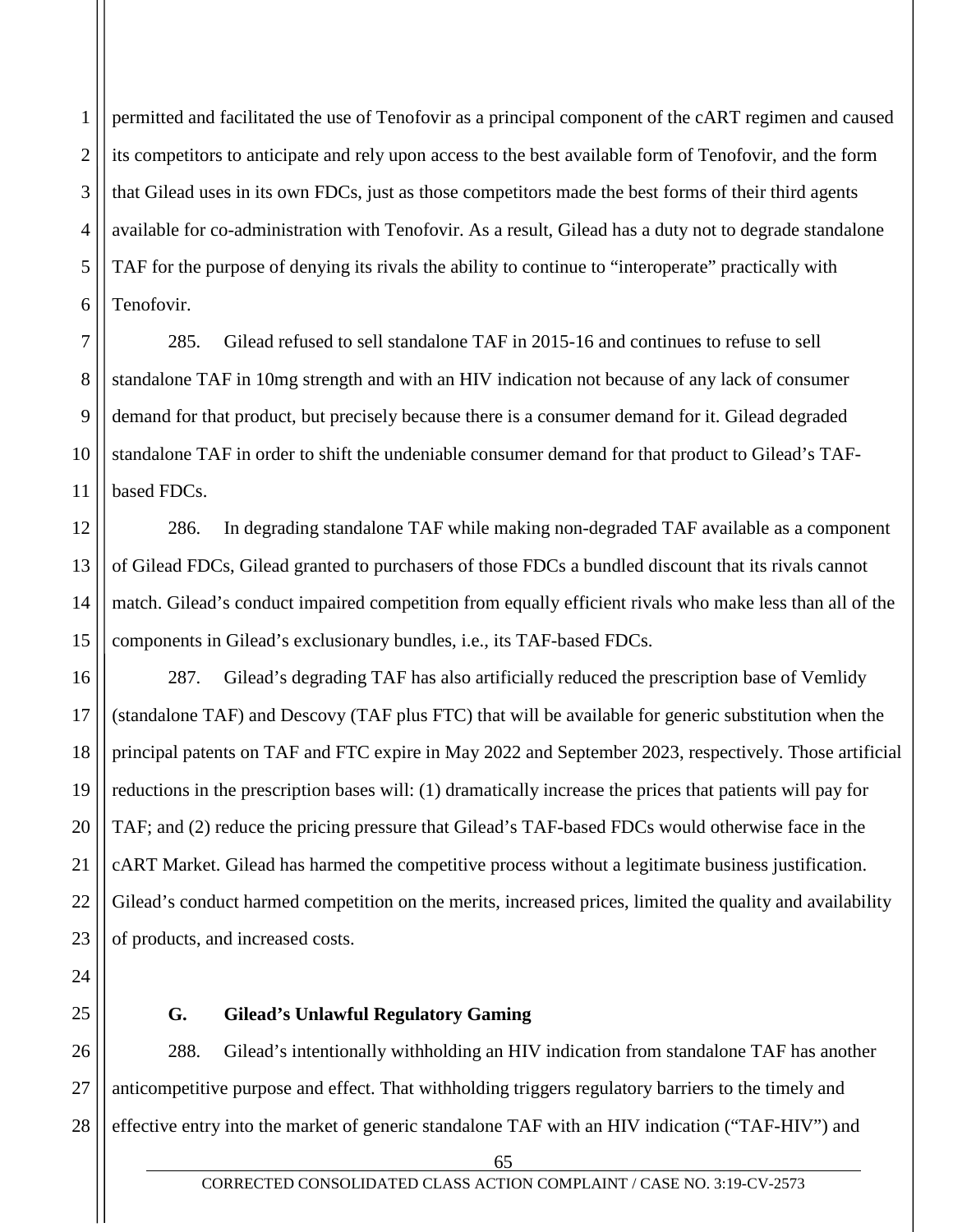generic-TAF-based FDCs.

1

2

3

4

5

6

7

23

24

25

26

27

28

289. With the fair and open competition that the antitrust laws provide, beginning (at the latest) with the availability of generic TAF in May 2023, doctors and patients would have important competitive alternatives to Gilead's TAF-based FDCs. For example, doctors could begin prescribing generic TAF-HIV together with another NRTI (e.g., 3TC), and a third agent. And competing manufacturers could coformulate generic TAF-HIV with a large variety of antiretroviral agents to make FDCs for use in the treatment of HIV.

8 9 10 11 12 290. Gilead has unlawfully manipulated the regulatory framework in order to impair and delay that generic-TAF-based competition. Gilead is unlawfully maintaining its monopoly by refusing to get an HIV indication for Vemlidy (standalone TAF). Gilead's purpose in withholding an HIV indication is to force competitors—those seeking to market generic TAF-HIV and those seeking to use it as a component of competing FDCs—to conduct time-consuming and expensive clinical trials.

13 14 15 16 17 291. But for Gilead's gaming of the regulatory system, it would be entirely unnecessary for competitors to conduct those expensive and delay-inducing trials. Gilead in fact already conducted the clinical trials that are necessary for FDA approval of use of Vemlidy in treating HIV. Gilead nevertheless refused to ask the FDA for that indication, with a purpose of invoking this regulatory barrier to competitors' entry.

18 19 20 21 22 292. Forgoing the HIV indication causes Gilead to lose more than \$200 million in Vemlidy sales every year. But impairing competitors' entry into the marketplace is even more valuable to Gilead. Withholding an HIV indication for Vemlidy makes economic sense for Gilead only because of its anticompetitive effects, including impairing and delaying competition from generic-TAF-based competitors.

293. This regulatory gaming will help Gilead to maintain its monopoly in the cART Market. Unless enjoined by this Court, Gilead will succeed in preventing until as late as 2032 the flourishing of price competition and FDC innovation that should begin no later than May 2023.

## **1. TAF is vulnerable to generic competition in May 2023.**

294. Absent Gilead's unlawful manipulation of the regulatory framework, generic TAF-HIV

<sup>66</sup>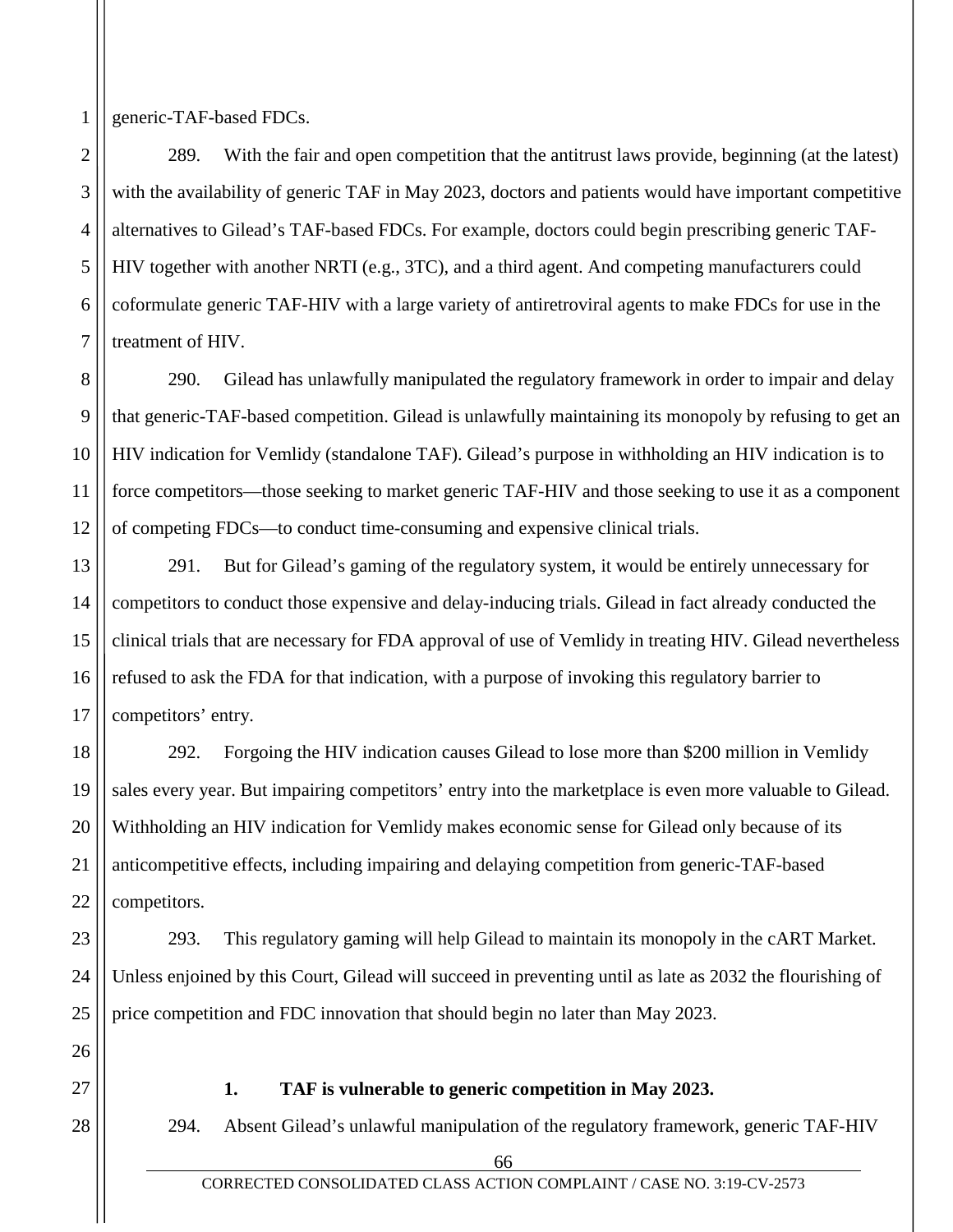2 3 4 5 6 7 8 could enter the market by May 2023 at the latest. Gilead has NCE exclusivity for standalone TAF, which expires on November 5, 2020. That exclusivity prevents any manufacturer from filing an application with the FDA to make generic TAF until November 5, 2019. When manufacturers file such an application, Gilead will sue them for patent infringement, eliciting the 30-month stay under the Hatch-Waxman Act. That stay will not begin to run until November 5, 2020 and will expire 30 months later, in or about May 2023. Absent Gilead's unlawful manipulation described below, manufacturers could easily "design around" Gilead's patents, get FDA approval, and begin marketing generic TAF-HIV, and use generic TAF as a component of a competing FDC, no later than May 2023.

295. Gilead's patents protecting TAF can be divided into two groups:

| Group        | <b>Patent</b><br>No. | <b>Patent Name</b>                                             | <b>Patent</b><br><b>Expiry</b> | <b>Description</b>                   |
|--------------|----------------------|----------------------------------------------------------------|--------------------------------|--------------------------------------|
| Group<br>One | 7,390,791            | "Prodrugs of 7 May"<br>phosphonate<br>nucleotide<br>analogues" | 2022                           | Tenofovir<br>Alafenamide<br>Molecule |
|              | 7,803,789            | "Prodrugs of<br>phosphonate<br>nucleotide<br>analogues"        | 2 Feb<br>2022                  | Tenofovir<br>Alafenamide<br>Molecule |
| Group<br>Two | 8,754,065            | "Tenofovir"<br>alafenamide<br>hemifumarate"                    | 15<br>Aug<br>2032              | Hemifumarate<br>Salt                 |
|              | 9,296,769            | "Tenofovir<br>alafenamide<br>hemifumarate"                     | 15<br>Aug<br>2031              | Hemifumarate<br>Salt                 |

296. The first group consists of United States Patents Nos. 7,390,791 and 7,803,788. Those two patents protect the basic prodrug molecule design—the drug composition and drug product—and expire in 2022.

297. The second group consists of United States Patents Nos. 8,754,065 and 9,296,769. Those two patents claim the hemifumarate salt of tenofovir alafenamide, i.e. the salt in which the ratio of fumaric acid to tenofovir alafenamide is approximately 0.5, and protect its use in pharmaceutical

26 27 28

1

9

10

11

12

13

14

15

16

17

18

19

20

21

22

23

24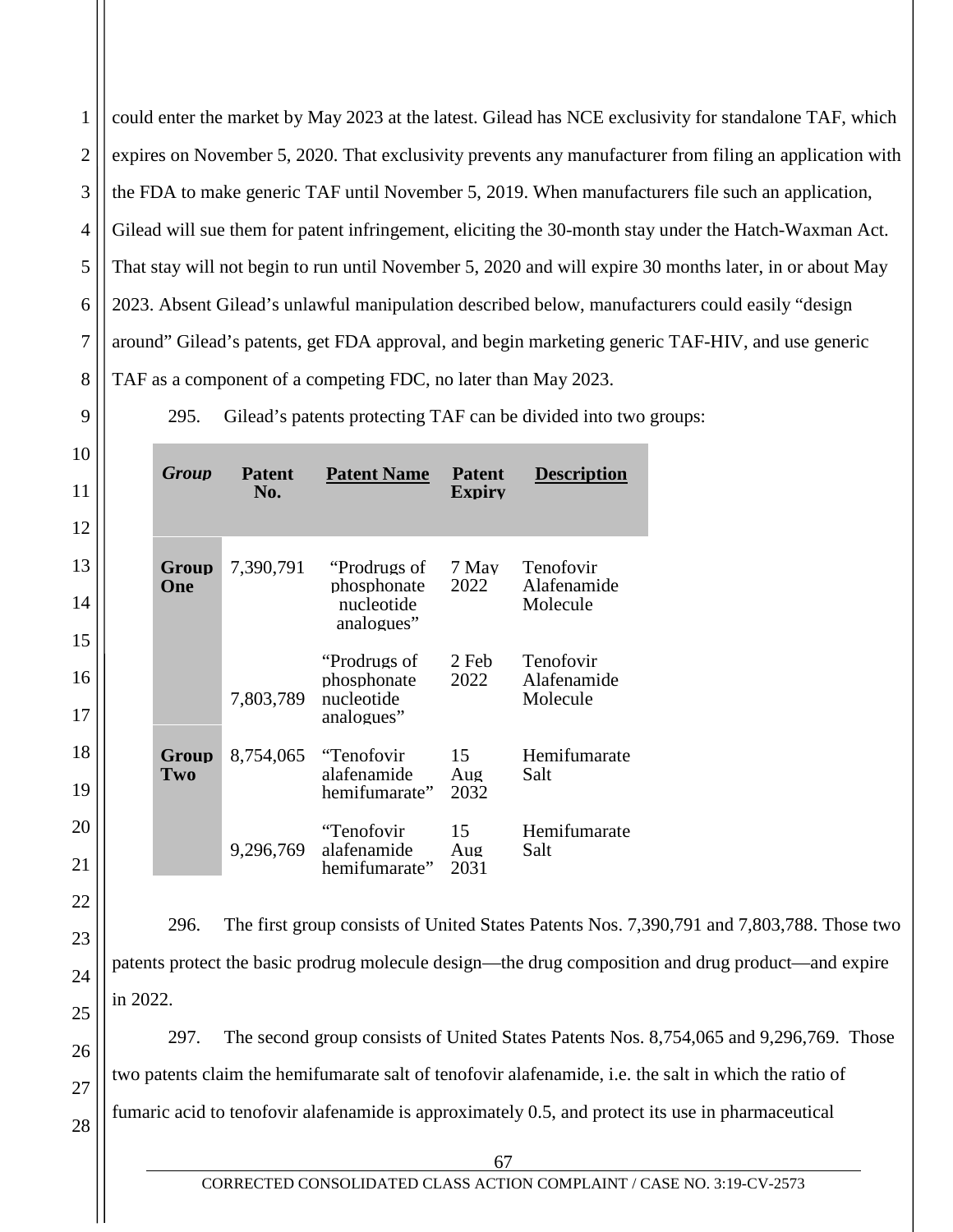compositions. The hemifumarate salt is variously referred to as "GS-7340-03" or "TAF fumarate." These patents expire in 2032.

298. Manufacturers commonly use salts of pharmaceutical compositions to increase oral solubility, thereby improving manufacturability and stability. When a soluble salt dissolves in water, the positively charged component (e.g., tenofovir alafenamide) and the negatively charged component (the fumarate) separate.

299. As long as the pharmacokinetics and safety profile of two different salts of the same therapeutic moiety (e.g., tenofovir alafenamide) are bioequivalent, the different salts' clinical efficacy is identical. The FDA therefore permits manufacturers to use a streamlined process, under Section 505(b)(2) of the FD&C Act (21 U.S.C. § 355(b)(2)), to get approval for a drug that uses a salt different than that used by the reference drug. (See Section VI(D) above.) The manufacturer usually need not conduct any clinical trials, but must merely show that the salt that it proposes to use results in the same safety profile as, and is bioequivalent to, the reference drug. The FDA may also assign an AB-rating to the product, making it automatically substitutable for the reference drug at the pharmacy counter.

300. Thus, by making the drug with a different salt than the one used by the brand manufacturer, other manufacturers can get FDA approval while avoiding infringing the brand manufacturer's patents. This is known as "designing around" the patents. Designing around a brand manufacturer's patents on particular salts prevents those manufacturers from using secondary patents to extend their monopolies beyond the expiration of the basic patents that claim the therapeutic moiety itself.

301. Manufacturers could easily design around Gilead's later-expiring Group Two patents (i.e., the patents on the hemifumarate salt). That would allow generic entry in 2023 (when the NCE exclusivity, plus the 30-month stay expire), not 2032.

302. All of Gilead's current TAF-containing products use the hemifumarate salt of tenofovir alafenamide. But Gilead originally started clinical development of its TAF product line with the *mono*fumarate salt where the ratio of fumaric acid to tenofovir alafenamide is approximately 1. The monofumarate salt is variously referred to as "GS-7340-02" or "TAF monofumarate." Gilead transitioned to using the hemifumarate salt only during phase II and phase III development of many of its products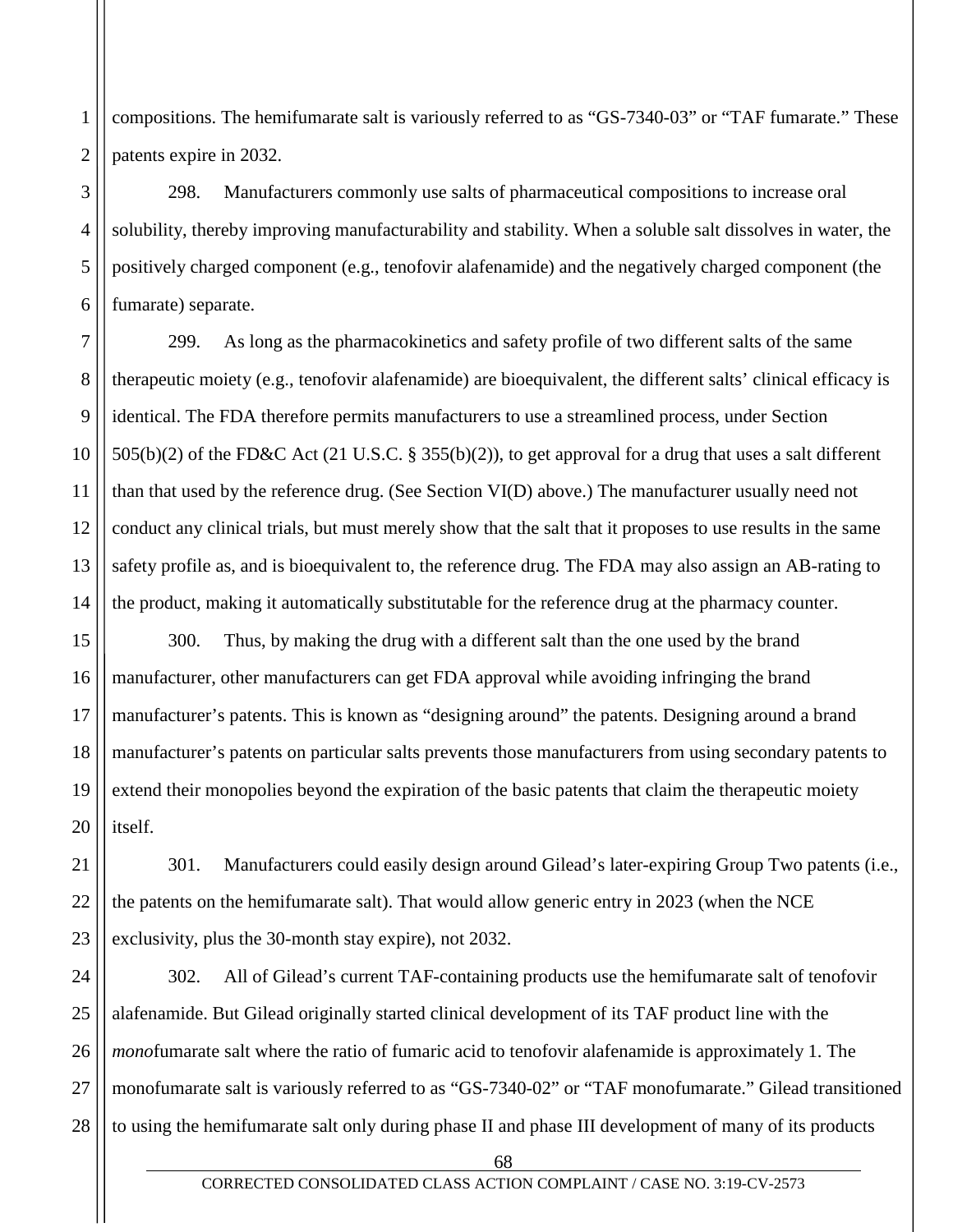1 and for final development.

2 3 4 5 6 7 303. Gilead used the monofumarate salt in some of its own phase II clinical trials, and used those studies to get FDA approval of the hemifumarate-containing final products. Based on Gilead's own data, the FDA concluded that "[the hemifumarate salt] is considered comparable to [the monofumarate salt] based on physical/chemical properties and pharmacokinetic data." FDA, "Pharmacology Review for NDA 207-561," [https://www.accessdata.fda.gov/drugsatfda\\_docs/nda/2015/207561Orig1s000PharmR](https://www.accessdata.fda.gov/drugsatfda_docs/nda/2015/207561Orig1s000PharmR%20.pdf) [.pdf,](https://www.accessdata.fda.gov/drugsatfda_docs/nda/2015/207561Orig1s000PharmR%20.pdf) at 12.

8 9 10 11 304. In fact, at least three of the initial clinical trials performed by Gilead to evaluate TAF, the GS-120-1101, GS-US-120-0104, and GS-US-292-0101 trials, used the monofumarate rather than hemifumarte salt. Gilead Sciences, Inc., "Protocol GS-US-320-0108, Amendment 2.1," [https://clinicaltrials.gov/ProvidedDocs/36/NCT02836236/Prot\\_000.pdf,](https://clinicaltrials.gov/ProvidedDocs/36/NCT02836236/Prot_000.pdf) at 31.

12 13

14

17

19

# **2. Gilead withheld an HIV indication in order to impair competition.**

15 16 18 305. Gilead's intentional withholding of the HIV indication impaired the sale of generic TAF-HIV for use in combination with other standalone NRTIs and third agents, in competition with Gilead's TAF-based FDCs. In order to obtain from the FDA an AB-rating to the reference drug, and thus to be automatically substitutable at the pharmacy counter, the applicant must show that the proposed generic drug is bioequivalent to the reference drug and has, among other requirements, the same *labeling* as the reference drug.

20 21 22 23 24 306. Accordingly, a proposed generic TAF-HIV must have the same label as Vemlidy. Gilead intentionally withheld an HIV indication from Vemlidy, so a manufacturer seeking an AB-rating for its standalone TAF product must also omit an HIV indication from its label. The only generic standalone TAF ANDA product—the only AB-rated ANDA product that will be automatically substitutable for brand Vemlidy at the pharmacy—is one that is *not* indicated for use in the treatment of HIV.

25 26 27 28 307. When a generic Vemlidy—*without* an HIV indication—becomes available, doctors could in theory prescribe it for "off-label" use. But, in fact, substantial numbers of doctors will not do so. And federal law (21 C.F.R. § 202.1) makes it unlawful for a pharmaceutical manufacturer to actively encourage doctors to prescribe the product for off-label use. The effect—intended by Gilead—will be to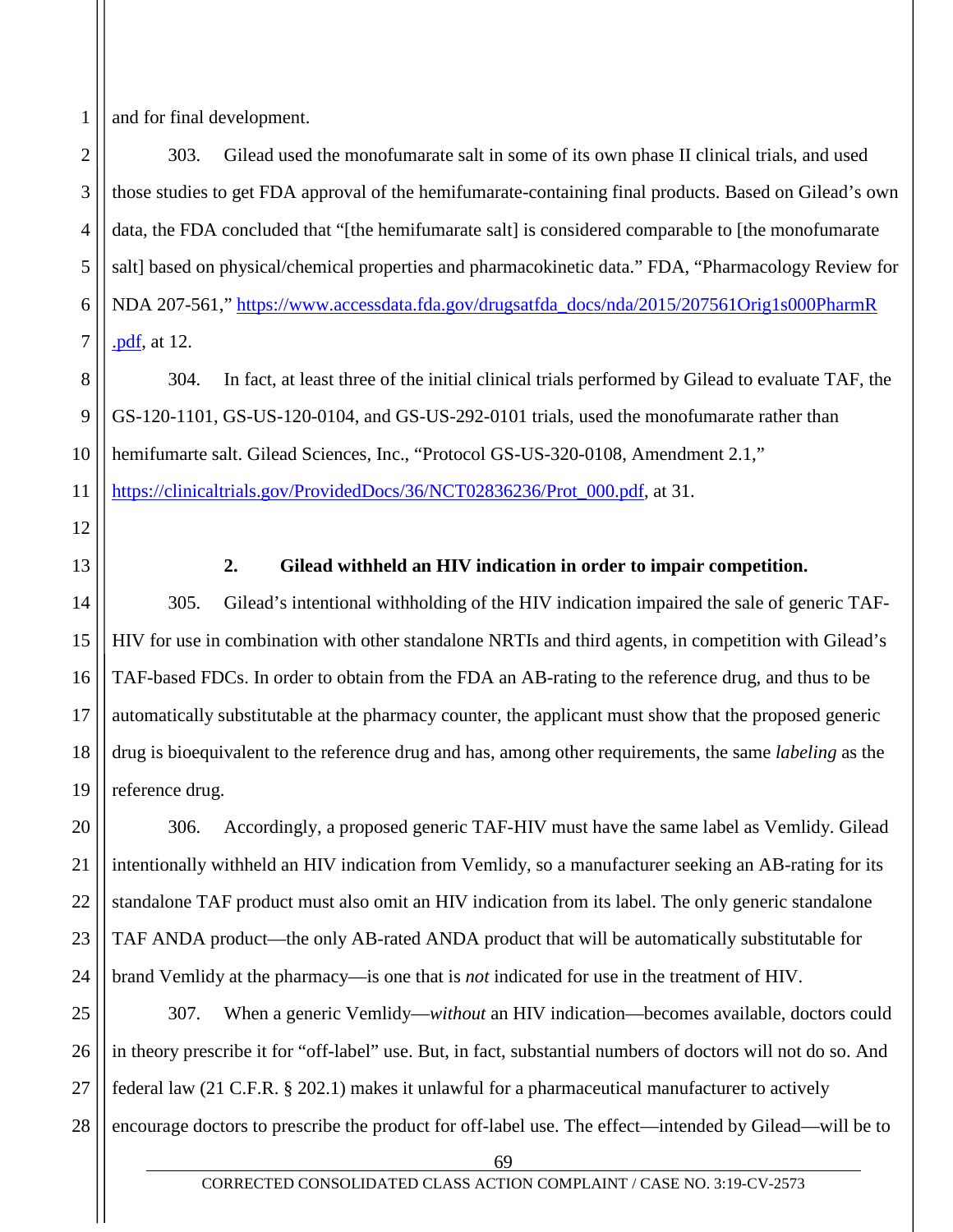1 2 shield Gilead's TAF-based FDCs from competition from combinations of standalone products that include generic standalone TAF.

308. Gilead's conduct will also impair the sale of competing FDCs made with generic TAF. When generic TAF becomes available, competing manufacturers would be able to formulate FDCs with generic TAF and other antiretrovirals. But Gilead's withholding of the HIV indication for standalone TAF will substantially complicate, delay, and increase the expense of the regulatory pathway for competing manufacturers.

8 9 10 11 12 13 309. When all of the components of a proposed FDC have previously received FDA approval for treatment of HIV, an applicant seeking FDA approval need provide only a study showing that the drugs are safe and effective when used together, and some bioavailability data showing that the FDC produces blood levels for each of the active ingredients adequate to achieve efficacy. Importantly, when all of the components of a proposed FDC have previously received FDA approval for treatment of HIV, the applicant need not provide to the FDA any new preclinical or safety and efficacy data.

14 15 16 17 310. In contrast, when all of the components of a proposed FDC have not previously received FDA approval for treatment of HIV, the applicant *must* provide new preclinical and safety and efficacy data. The cost and delays attendant upon obtaining and presenting that data to the FDA are substantial. As intended by Gilead, those costs and delays will impair competition to Gilead's TAF-based FDCs.

311. Moreover, Gilead is currently taking steps to ensure that competitors cannot avoid these costs and delays by formulating their FDCs with generic TAF/FTC once the FTC patents expire. As noted above, Gilead is already in the process of patenting the formulation of any salt of tenofovir alafenamide with FTC.

23 24 312. Absent the intended effect of impairing and delaying competition, Gilead's withholding of an HIV indication for TAF made no economic sense for Gilead. Gilead's motive in withholding an HIV indication from TAF was to impair and delay competition. Gilead's forgoing more than \$200 million in annual standalone TAF sales is an investment in impairing and delaying competition.

18

19

20

21

22

25

26

27

3

4

5

6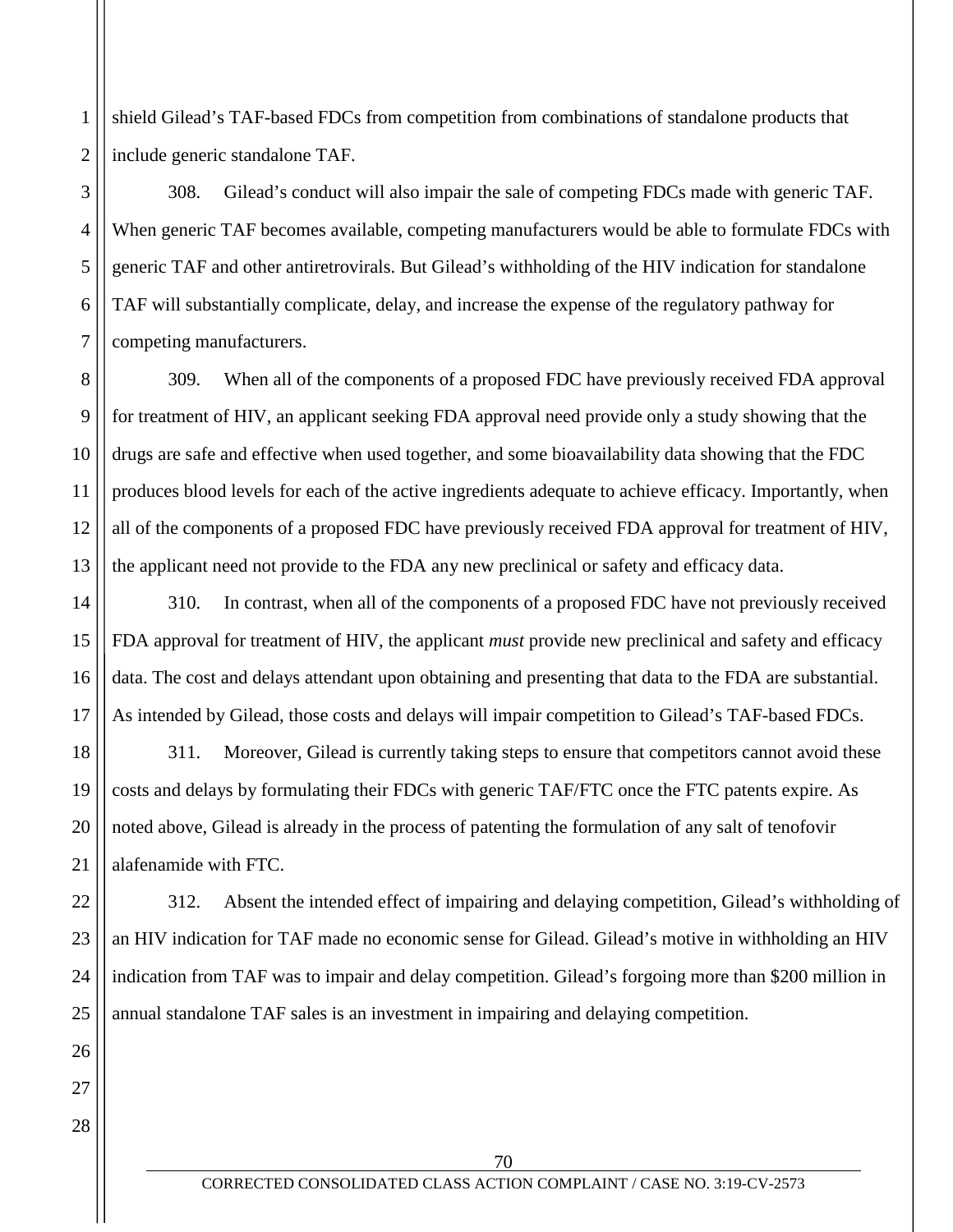## **H. Gilead's Anticompetitive Conduct to Delay Entry of Generic Viread, Truvada, and Atripla**

313. Beginning in 2008, generic-drug manufacturer Teva Pharmaceuticals challenged the patents on Gilead's Viread, Truvada, and Atripla. Other generics manufacturers, including Mylan Pharmaceuticals, Lupin Pharmaceuticals, Cipla Ltd., Hetero Drugs Ltd., Amneal Pharmaceuticals, and Aurobindo Pharma, ultimately also challenged the patents on one or more of those products.

314. Viread, Truvada, and Atripla are formulated with TDF and/or FTC. Gilead had been sitting on TAF, the successor product to TDF, since at least 2004. These challenges to the TDF and FTC patents prompted Gilead to finally dust TAF off and prepare to switch all of its TDF-based franchise to a TAF-based franchise.

315. Gilead's plan to transition the TDF franchise to a TAF franchise would be disrupted, however, if generic versions of Viread, Truvada, or Atripla entered the market before Gilead accomplished the switch to TAF-based products, which were protected by the broader and longer No-Generics Restraints. Gilead prevented the disruption of its anticompetitive schemes by enticing Teva and the other generic manufacturers to delay entry into the market with their generic TDF-based products.

## **1. Most-Favored-Entry and Most-Favored-Entry-Plus clauses delay generic entry.**

19 20 22 23 316. Gilead compounded the anticompetitive effects of the No-Generics Restraints by including Most-Favored-Entry ("MFE") and Most-Favored-Entry-Plus ("MFEP") clauses in patentsettlement agreements with Teva and the other generics manufacturers. Gilead used these clauses to entice Teva to delay entry into the market in return for assurance that no other generic manufacturer would enter the market before Teva.

24 25 26 27 28 317. An agreement with an MFE clause arises when the brand manufacturer and the "firstfiler"—the generic manufacturer that filed the first ANDA with a Paragraph IV certification—settle the patent litigation, with the generic manufacturer agreeing to delay entering the market until a specified date. The MFE clause provides that if any other generic manufacturer (a "second-filer") succeeds in entering the market before that date, the first-filer may enter at the same time. An MFE can delay generic

17

18

21

1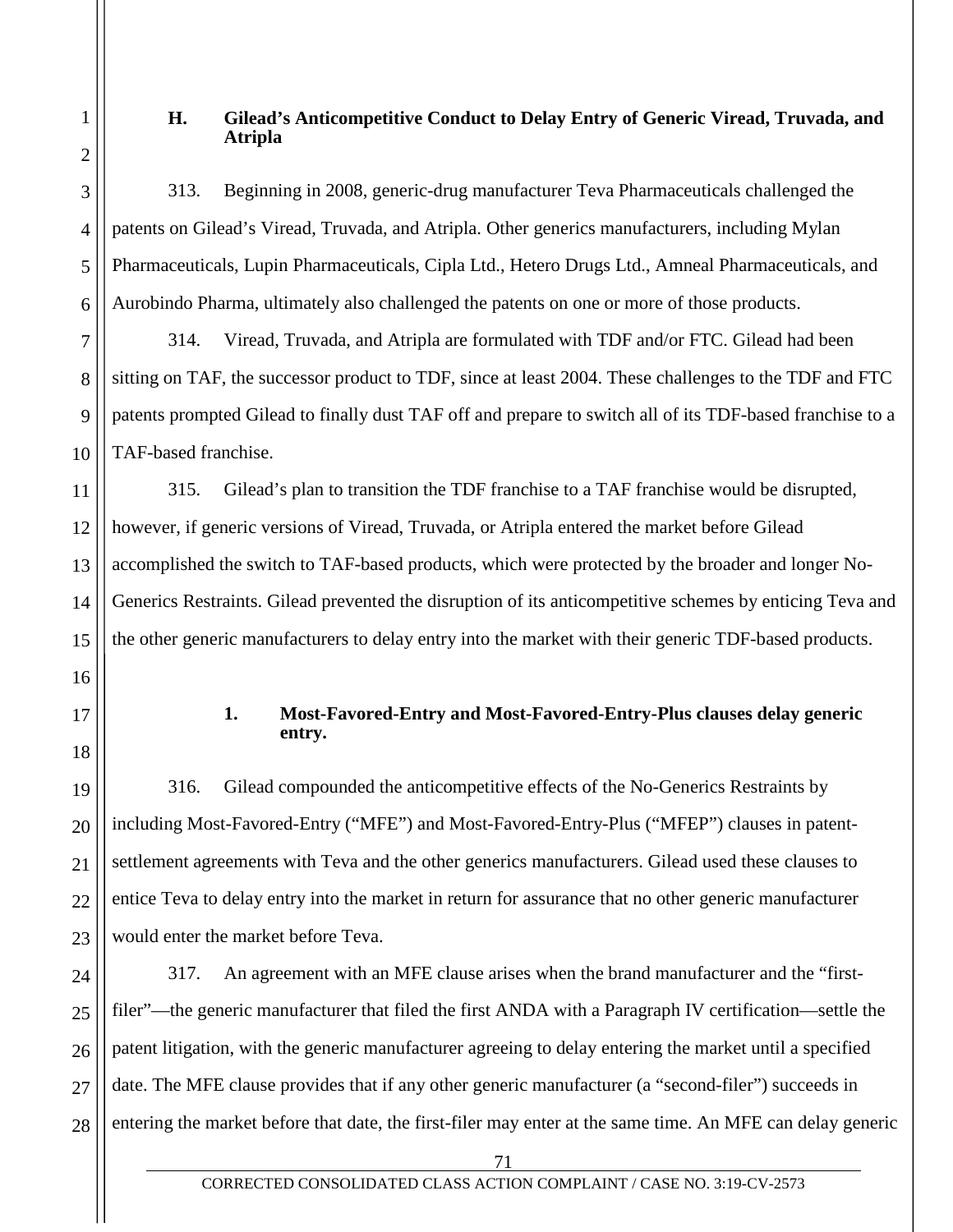entry by reducing a second-filer's incentive to try to enter the market before the first-filer.

1

2

3

4

5

6

7

8

9

318. A first-filer that is otherwise entitled to a 180-day period of ANDA Exclusivity can forfeit it. When a second-filer gets a final court decision that the brand manufacturer's patents are invalid or not infringed, the first-filer forfeits its ANDA Exclusivity if it does not enter the market within 75 days of the court decision. 21 U.S.C. § 355 (j)(5)(D)(i)(I)(bb). The first-filer would forfeit the statutory exclusivity, for example, if it agreed to delay entry until Year 7 and a second-filer got a final court decision of patent invalidity in Year 5. Having agreed not to begin marketing until Year 7, the first-filer could not enter the market within 75 days of the second-filer's favorable court decision in Year 5. So the first-filer would forfeit its ANDA Exclusivity. The MFE allows the first-filer to circumvent this statutory provision.

10 11 12 13 14 15 16 319. Absent an MFE clause, a second-filer could enter in Year 5 and get a substantial period of de facto (non-statutory) exclusivity in the generics sector of the market. The first-filer would be stuck on the sidelines while the second-filer enjoyed de facto exclusivity. Because it is the prospect of obtaining that period of de facto exclusivity that motivates a second-filer to incur the substantial costs and burdens of trying to enter the market before the entry date to which the first-filer agreed, and because an MFE would eliminate that possibility, an MFE would reduce the incentive for second-filers to try to enter the market before the first-filer.

17 18 19 20 21 320. Like an MFE, an MFE-*Plus* (MFEP) dramatically reduces a second-filer's incentive to try to enter the market before the first-filer. An MFEP provides that the brand manufacturer will not grant a license to any second-filer to enter the market until a defined period of time after the first-filer enters. The clause might provide, for example, that the brand manufacturer will not grant a license to any second-filer to enter the market until 180 days after the first-filer enters.

22 23 24 25 26 27 28 321. Absent the MFEP, a second-filer could use its challenge to the patents as leverage to negotiate from the brand manufacturer a license to enter the market before the first-filer. And the firstfiler's statutory ANDA Exclusivity would not prohibit that earlier entry if, for example, the first-filer forfeited the ANDA Exclusivity by having failed to get tentative FDA approval within 30 months. 21 U.S.C. 355 § (j)(5)(D)(i)(I)(aa)(BB). The second-filer could thereby enjoy a substantial period of de facto exclusivity in the generic sector of the market. An MFEP would eliminate that possibility by ensuring that the second-filer could not successfully negotiate for an earlier licensed entry date.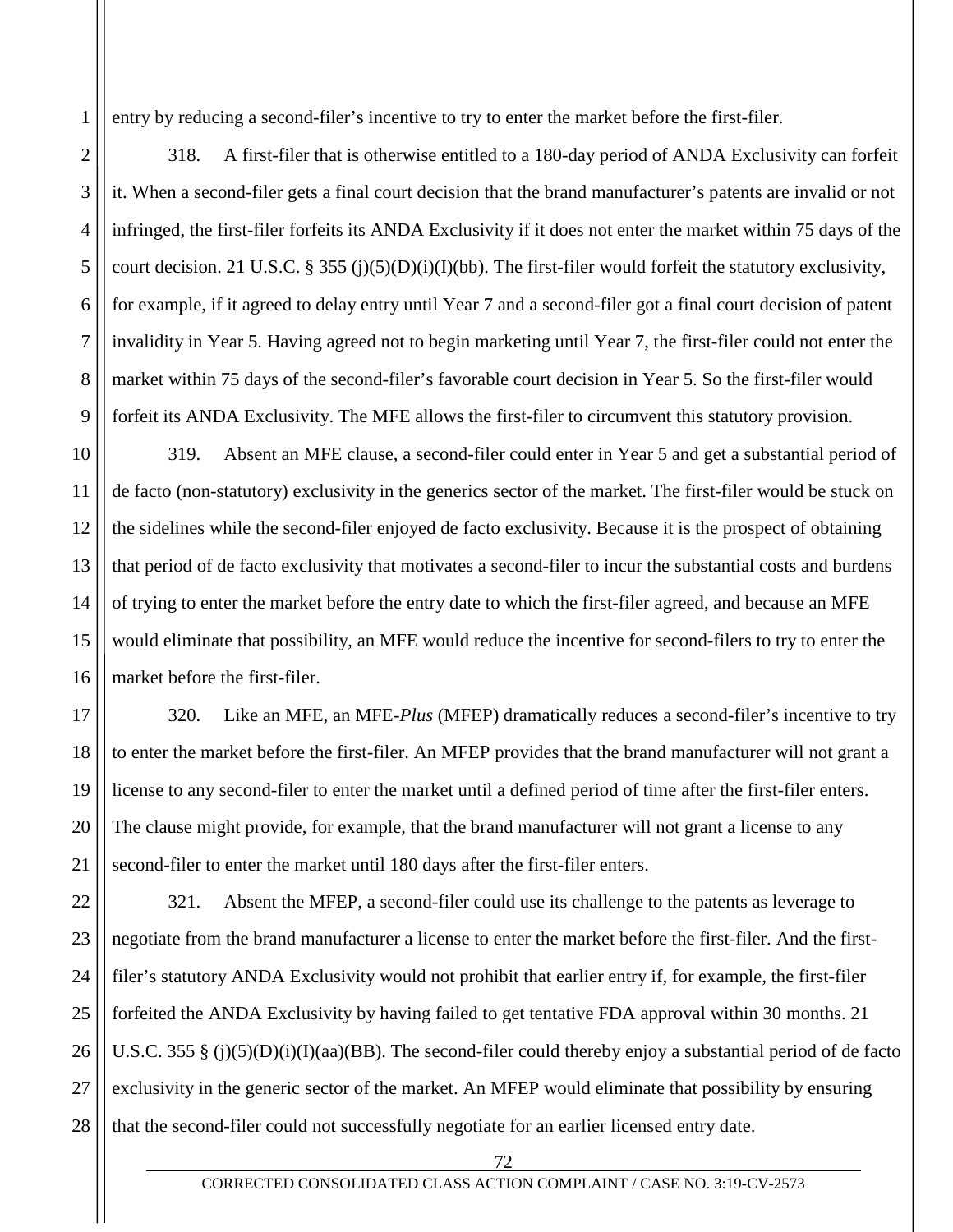322. In short, the Hatch-Waxman Amendments leave open at least two pathways for secondfilers to enter the market before a first-filer that has agreed to delay entry into the market. The secondfiler could win the patent litigation and trigger forfeiture of the first-filer's ANDA Exclusivity when it fails to enter the market within 75 days of the court decision; and the second-filer could negotiate an earlier entry date from the brand manufacturer and enter the market if the first-filer has forfeited statutory exclusivity by having failed to get FDA approval within 30 months. A brand manufacturer could use MFEs and MFEPs to close the two pathways to earlier generic entry that Congress left open.

8 9 10 11 12 13 323. The anticompetitive effects of MFEs and MFEPs may be compounded by increasing the number of generic manufacturers to which the clauses apply. When one second-filer is deciding whether to initiate or continue a patent challenge, four other generic manufacturers might also have already started a patent challenge or be poised to do so. Knowing that the brand manufacturer has already granted an MFE to the first-filer and has offered to grant one to the second-filer himself, the second-filer knows that the brand manufacturer will also likely grant one to the third, fourth, fifth, and sixth filers.

14 15 16 17 18 324. In these circumstances, the second-filer faces the prospect that, even if it expends substantial resources to win the patent case, its "victory" would trigger simultaneous entry into the market by the first-filer, possibly an "authorized generic" marketed by the brand manufacturer, and four other generics. As shown in detail below, entry by that number of manufacturers would quickly compete prices down to near marginal cost.

325. The use of MFEs and MFEPs may therefore mean that no other generic manufacturer can profitably invest in using its patent challenge to try to get earlier entry than the first-filer.

19

20

21

22

1

2

3

4

5

6

7

# **2. Gilead used MFEs and MFEPs to delay generic entry.**

23 24 25 26 27 28 326. Gilead used MFEPs and MFEs to delay the onset of generic competition to Viread, Truvada, and Atripla. The MFE agreements set a date for initial generic entry and provided that the firstfiler, Teva, could enter sooner should a second-filer gain entry into the market by, for example, proving the Gilead patents invalid. The MFEP clauses compounded the anticompetitive effects of these provisions by promising that Gilead would not authorize further generic entry for a defined period after the initial entry. These anticompetitive clauses, together with the unlawful No-Generics Restraints that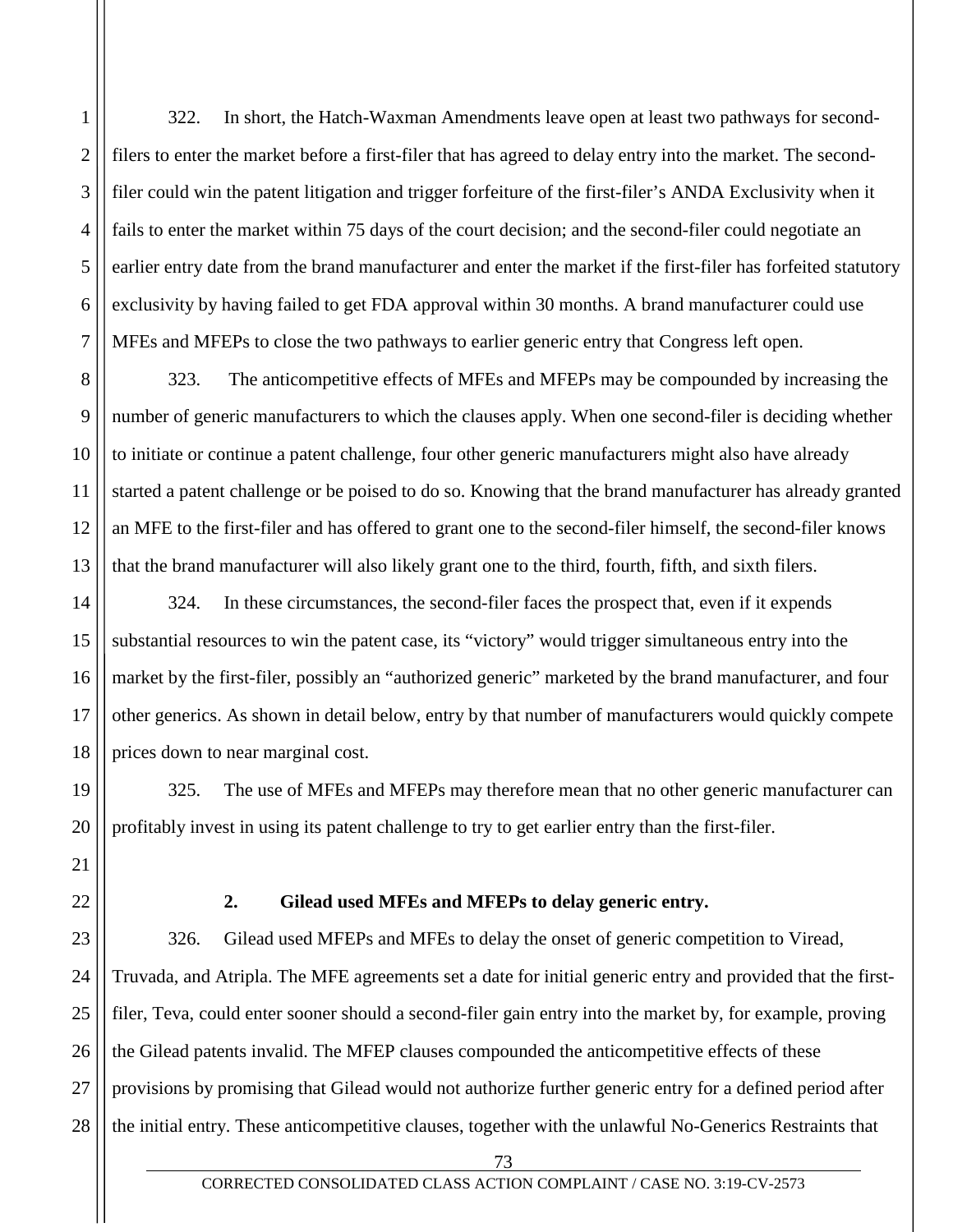Gilead had already used, worked. All generic manufacturers agreed to stay out of the market for the period of time that Gilead granted to Teva in the MFEP, and Teva agreed to delay entry into the market.

1

2

3

4

5

6

7

8

9

#### **a. Teva filed the first ANDAs with Paragraph IV certifications.**

327. On September 26, 2008, Teva filed the first ANDA seeking FDA approval to sell generic Truvada. Teva's ANDA, which was assigned ANDA No. 90894, contained a Paragraph IV certification as to Gilead's patents 6,642,245 and 6,703,396 that claim the FTC composition (the "FTC Enantiomer Patents"), which were set to expire on May 4, 2021 and September 9, 2021, respectively. Teva asserted that the patents were invalid, unenforceable, or not infringed by its proposed generic version of Truvada.

10 11 12 13 14 15 328. On the same day, Teva also filed the first ANDA seeking FDA approval to sell generic Atripla. Teva's ANDA, which was assigned ANDA No. 91215, contained a Paragraph IV certification as to the FTC Enantiomer Patents and to BMS's patents covering EFV. Teva also provided a Paragraph IV certification as to Gilead's basic patents claiming TDF and certain methods of using it—patents 5,922,695; 5,935,946; 5,977,089; and 6,043,230 (the "TDF Patents"). Teva asserted that the TDF patents were invalid, unenforceable, or not infringed.

16 17 329. On or about November 3, 2008, Teva notified Gilead that Teva had filed the ANDAs and explained in detail why the patents were invalid and not infringed by Teva's ANDA products.

18 19 20 21 22 23 330. On December 12, 2008, Gilead filed suit in the United States District Court for the Southern District of New York (No. 08-cv-10838), alleging that Teva's generic Truvada would infringe the FTC Enantiomer Patents. On September 25, 2009, Gilead filed an amended complaint, adding allegations that Teva's generic Atripla would infringe the FTC Enantiomer Patents. Gilead filed the patent infringement lawsuit without regard to its merits. In fact, Gilead knew that there was a substantial risk that it would lose the patent litigation.

24 25 26 27 28 331. On July 1, 2009, Teva filed the first ANDA seeking FDA approval to sell generic Viread. Teva's ANDA, which was assigned ANDA No. 91692, contained a Paragraph IV certification as to the TDF Patents, claiming that they were invalid, unenforceable, or not infringed. On or about January 25, 2010, Teva notified Gilead that Teva had filed ANDA No. 91692, detailing why the TDF Patents were invalid and not infringed by Teva's ANDA product.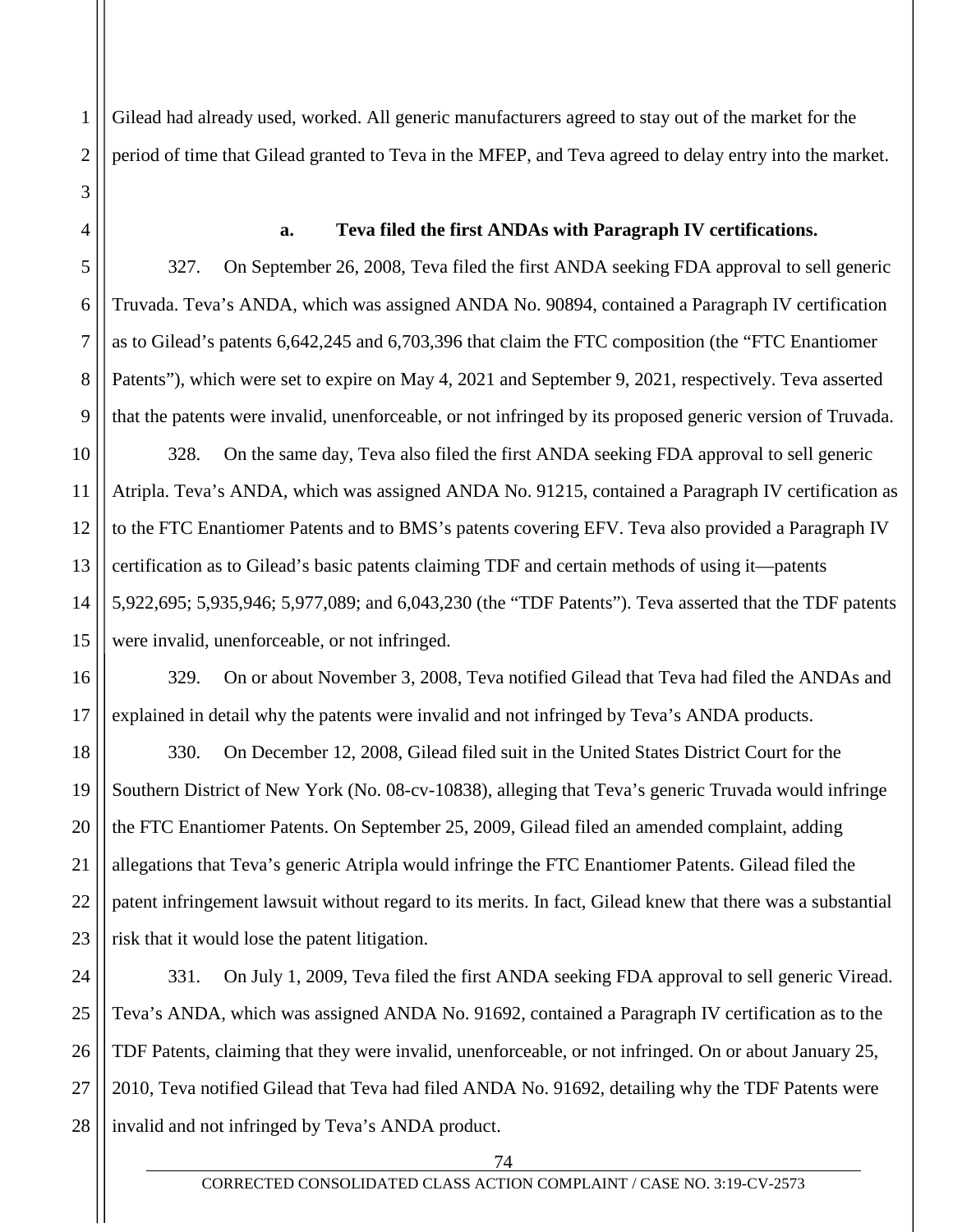332. On March 5, 2010, Gilead filed suit in the United States District Court for the Southern District of New York (No. 10-cv-01796) alleging that Teva's generic Viread would infringe the TDF Patents. Gilead filed the patent infringement lawsuit against Teva without regard to the lawsuit's merits. In fact, Gilead knew that there was a substantial risk that it would lose the patent litigation.

333. Thereafter, the litigation of the TDF patents, which affected Teva's applications for Viread, Truvada, and Atripla (all of which contain TDF) was conducted in Southern District of New York (No. 10-cv-01796). The litigation of the FTC Enantiomer Patents, which affected Teva's applications for Truvada and Atripla (both of which contain FTC), was conducted in Southern District of New York (No. 08-cv-10838).

10 11 12 334. Subsequent events set the stage for Gilead to use MFEPs and MFEs to elicit delayed entry from Teva and all other generic manufacturers that sought to market generic Viread, Truvada, and Atripla.

13 14

15

17

18

19

20

21

1

2

3

4

5

6

7

8

9

#### **b. Second-filers posed a threat to Teva.**

16 335. From March 2010 to February 2013 (when Gilead enticed Teva into a settlement on Viread), six more generic-drug manufacturers—Lupin, Cipla, Hetero, Aurobindo, Strides Pharma, and Macleods Pharmaceuticals—filed ANDAs seeking FDA approval to sell generic Viread. The first two of those six manufacturers included Paragraph IV certifications with respect to the TDF Patents. Gilead and Teva knew and understood that the other four of those six intended to enter the market as soon as possible and would amend their ANDAs to include Paragraph IV certifications (as is common in the industry) if it appeared that they had an opportunity for a period of de facto exclusivity.

22 23 24 25 26 27 28 336. These competitors posed a significant threat to Teva. The FD&C Act's forfeiture provisions (see Section VI(C) above) created the prospect that, if Teva agreed to a long delay in entry, without the protection of an MFEP and MFE, a second-filer would: (a) obtain a judgment of invalidity or noninfringement and enter the market years before Teva; or (b) would use the leverage of its patent challenge to negotiate a better licensed-entry date from Gilead. Without those clauses, Teva faced a substantial risk that it would be stuck on the sidelines while second-filers entered the market years in advance and reaped the corresponding gains of being the first ANDA entrants.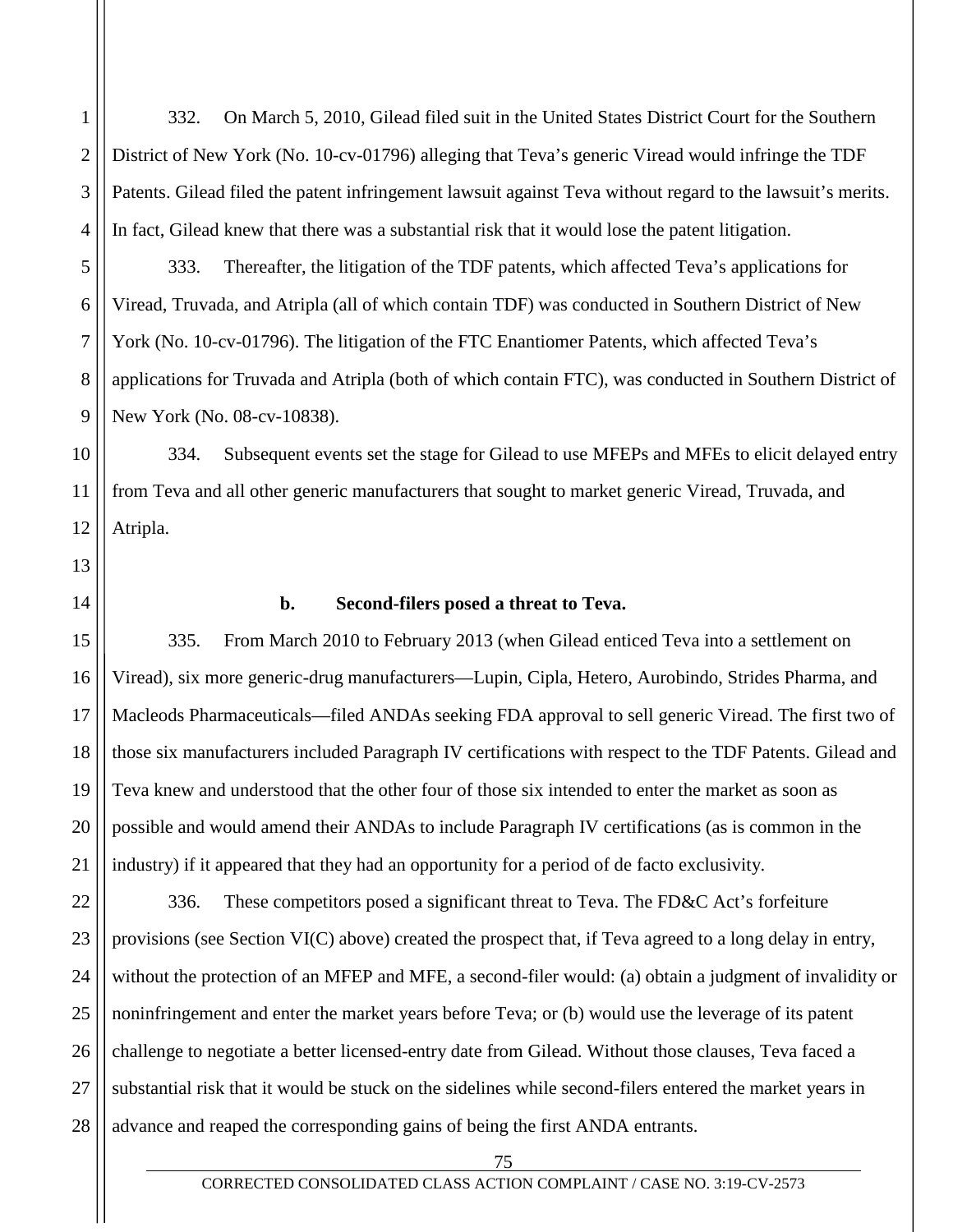1 2 3 4 5 6 337. Gilead enticed Teva to enter into the settlement for Viread in part by using MFE and MFEP clauses to forestall generic competition to Teva after it entered the market. This reduction in generic competition was enormously valuable to Teva. For every week that Teva was on the market as the only generic manufacturer of a standalone product such as Viread, it could expect to sell all of the generic units at about 90% of the price of branded Viread. Entry of other generics, however, would significantly cut Teva's unit sales and the profits per sale. A third generic version would cut Teva's unit share to a third and permit a price of only 44% of the branded price; entry of a seventh version would cut Teva's unit share to one-seventh and permit a price of only 23% of the brand price.

338. In 2017 (the year that Teva eventually entered the market) Viread had United States sales of \$591 million, or about \$11 million per week. Generics collectively (however many there were) could expect to take 80% of Viread's unit sales. Thus, as the sole generic on the market Teva could expect to make \$7.9 million for every week of sales; with seven generics on the market, Teva could expect to make only \$289,000 for every week of sales.

339. Gilead's efforts to forestall generic competition increased Teva's sales by \$7.6 million for every week in which it was the only generic Viread seller. Moreover, Teva's competitive advantage would not be limited to just the period when no other manufacturer was selling the product. With a datecertain, single-entrant launch date, Teva could ramp up its production and negotiate contracts with its customers to effectively stuff the distribution channel with many more weeks of product before the second-filers entered the market, and to lock in high prices with long-term sales contracts. The difference between the single-generic price and the price with multiple generic competitors would translate into a significant cost to consumers.

# **c. Gilead gave Teva an MFEP and put MFEs in all Viread agreements.**

340. In order to delay entry of generic Viread, Gilead in fact gave Teva an MFEP and put MFE clauses in all of its settlement agreements with the generic manufacturers. Those clauses caused Teva to agree to delay entry, and they prompted all of the second-filers to agree to delay entry until at least six weeks after Teva entered.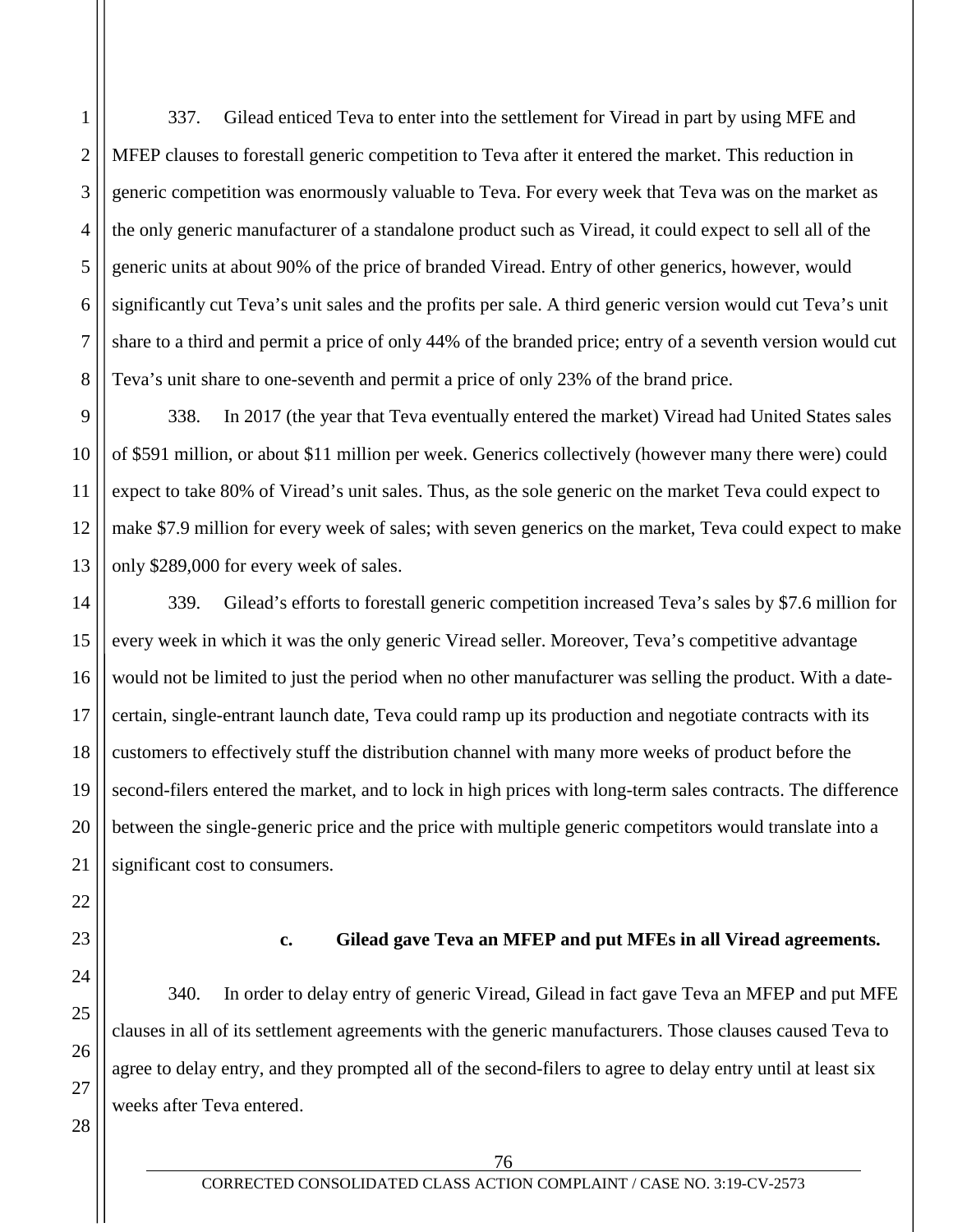341. The first MFE appeared on November 27, 2012 in an interim agreement between Gilead and Teva, in which Teva agreed that it would not enter the market with Viread or Truvada while the TDF patent litigation was pending, until the earlier of (i) various events in the patent litigation (e.g., a finding of invalidity), or (ii) a second-filer entered the market. Gilead and Teva put this MFE in the public record, so all of the second-filers knew that any final agreement between Gilead and Teva was also very likely to include an MFE.

342. In February 2013, Gilead and Teva agreed in principle to settle their litigation over the TDF Patents, and they finalized the agreement in April 2013. Under the agreement, Teva agreed to delay marketing its generic Viread and any TDF-containing product until December 15, 2017.

343. The MFE and MFEP allowed Gilead to extract an exceedingly late entry date—just six weeks before the end of the patent term. The MFE provided that, if any second-filer entered the market before December 15, 2017, Teva's entry date would be moved up accordingly. The MFEP provided that Gilead would not grant any other manufacturer a license to enter the market with generic Viread until at least six weeks after Teva's agreed entry date.

344. The MFE and MFEP caused allowed Gilead to obtain a later entry date than Teva otherwise would have agreed to. Without the clauses, Teva faced the prospect of simultaneous entry by as many as six other generic manufacturers. With the clauses, Teva was nearly guaranteed a period of time as the only generic on the market, and was absolutely guaranteed that no other generic manufacturer would enter before it.

345. When agreeing to the delayed December 15, 2017 entry date, Teva knew that: (1) Gilead was willing to include the anticompetitive MFEs in settlement agreements with second-filers; (2) it was in Gilead's financial interest to include such clauses in agreements with all second-filers; (3) the secondfilers knew that the Gilead/Teva agreement included an MFE; (4) given the MFE and MFEP, it was not in any second-filer's interest to incur the costs of patent litigation to try to enter the market before Teva; and (5) the MFEs' deterrent effect would grow with every additional one that Gilead included in another settlement.

28 346. Upon information and belief, Gilead advised the second-filers of the existence of the MFE and MFEP in the Gilead/Teva agreement.

1

2

3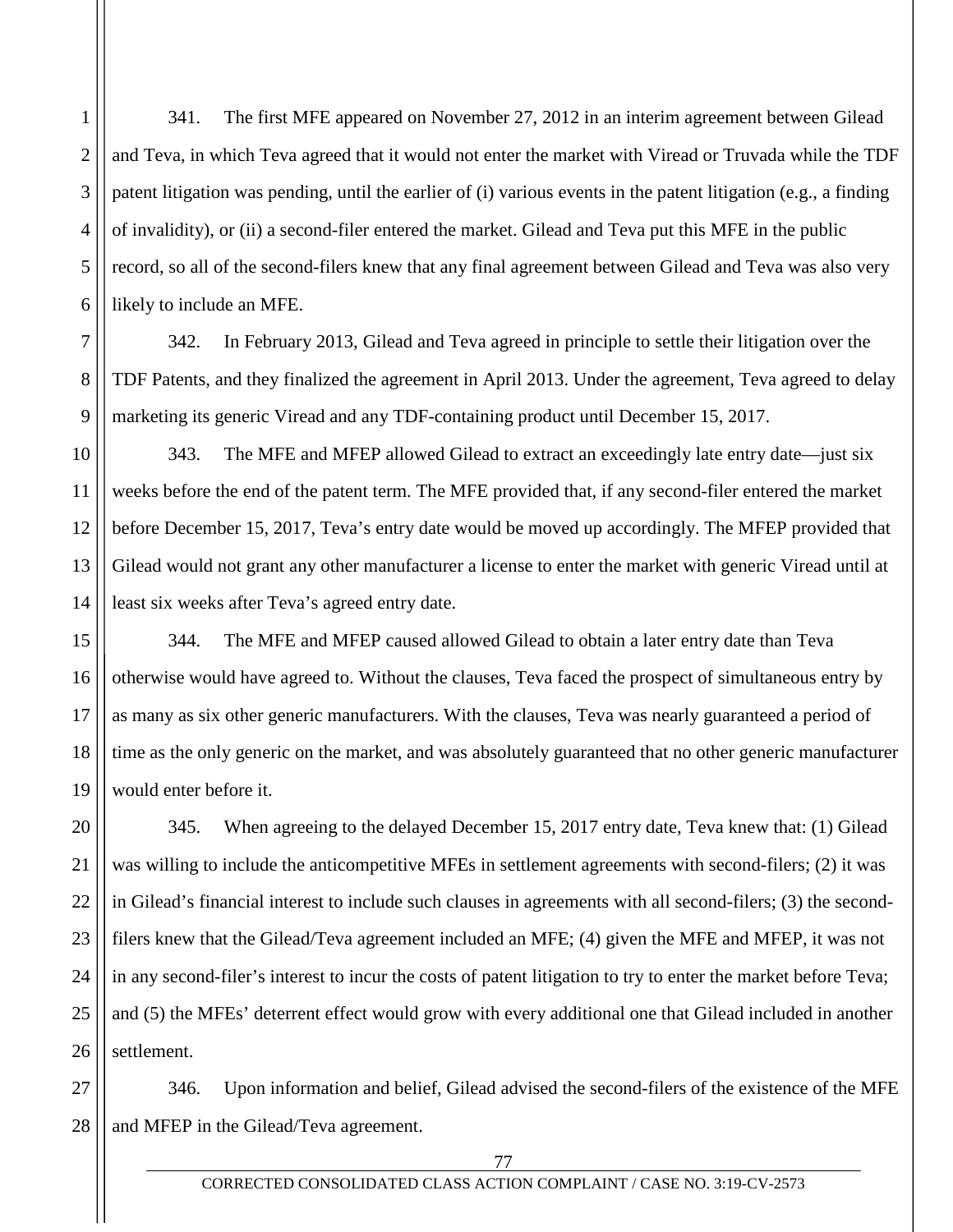347. Teva concluded, correctly, that the MFE and MFEP would protect it from competition from any other generic manufacturer until the end of the TDF Patent terms on January 26, 2018—six weeks after Teva entered.

1

2

3

4

5

6

7

8

9

15

17

348. By the time that Gilead and Teva finalized their agreement in April 2013, Gilead had filed patent infringement lawsuits against Lupin and Cipla, both of which had provided Paragraph IV certifications with respect to the TDF Patents. On May 28, 2014 and July 29, 2014, Gilead settled those patent litigations with Lupin and Cipla, respectively. Both generic manufacturers agreed under their respective settlements not to launch generic Viread until six weeks after Teva. And Gilead included an MFE clause in both of those settlement agreements.

10 11 12 13 14 349. Just as Gilead intended, the MFE and MFEP in the Teva agreement, and the MFEs in the Lupin and Cipla agreements, caused the other ANDA filers—Hetero, Aurobindo, Strides, and Macleods—to not amend their ANDAs to include Paragraph IV certifications. Absent Gilead's anticompetitive conduct, at least Hetero and Aurobindo would have done so; those manufacturers made Paragraph IV certifications with respect to Truvada.

16 350. On January 26, 2018, six weeks to the day after Teva entered the market, five additional generic manufacturers (Cipla, Hetero, Aurobindo, Strides, and Macleods) received final FDA approval, and four of them immediately began marketing their generic Viread.

18 19 20 21 22 23 24 351. During the six weeks it had the only generic Viread on the market, Teva stuffed the supply chain with product, selling at least 14 weeks' supply of product and locking in high prices through longterm sales contracts. Thus, Teva made at least \$106 million more than it would have absent the MFEP and MFEs. Absent the MFEP and MFEs, Teva and the second-filers would have entered the market much sooner than they did, on dates to be determined by the jury. The delay in generic entry protected more than \$2 billion in Gilead's Viread branded sales, all at the expense of Plaintiffs and other class members.

25 26 27 28 352. Gilead's delaying the entry of generic Viread also had the effect of delaying the entry of Gilead's TAF-based line of products. Gilead withheld those products from the market until the entry of generic TDF was imminent. The delay in that generic entry caused Gilead to delay the introduction of its TAF-based products.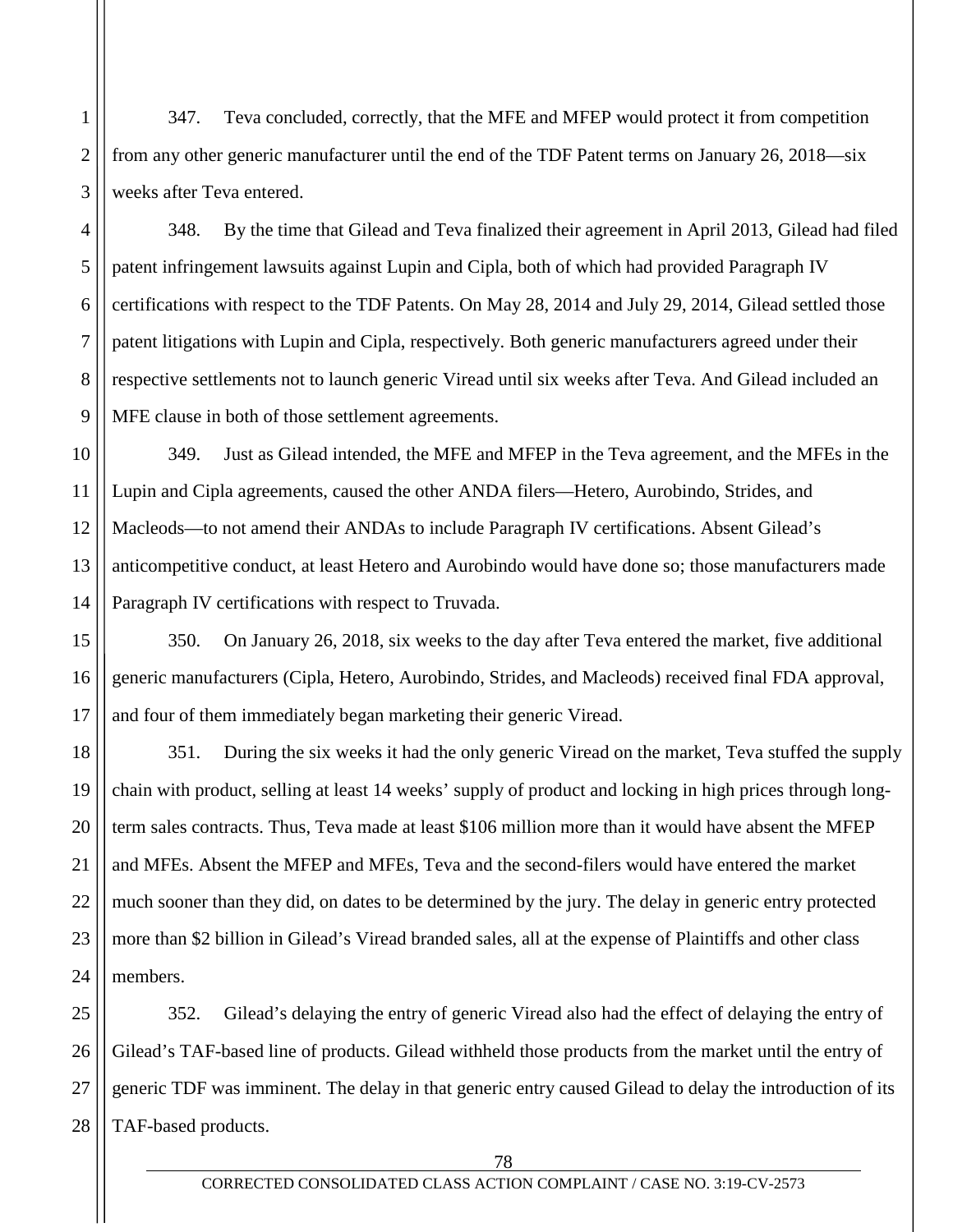### **d. Gilead put MFEPs and MFEs in the Truvada and Atripla agreements.**

353. Having successfully delayed generic entry for Viread, Gilead then also used MFE/MFEP clauses to delay generic entry for Truvada and Atripla.

354. Following various amendments and pretrial proceedings in Gilead's patent litigation against Teva, only the FTC Enantiomer Patents, as they related to both Truvada and Atripla, were left for trial. The trial, which began on October 8, 2013 and concluded on October 28, 2013, focused on Teva's contention that the patents were invalid for obviousness-type double patenting because the (-)-enantiomer "species" patents were anticipated by earlier expiring "genus" patents, which claimed all enantiomeric forms of the FTC compound, and that the claimed (-)-enantiomer was disclosed as part of the genus patents' claims. The parties settled the case in February 2014 while they were awaiting the trial court's decision.

355. The '396 patent (the later of the two FTC Enantiomer Patents) does not expire (with pediatric exclusivity) until September 9, 2021. As with Viread, a number of second-filers had lined up behind Teva; by February 2014 Gilead had filed patent lawsuits on the FTC Enantiomer Patents against Lupin, Mylan, Aurobindo, Hetero, and Amneal, all of which had provided Paragraph IV certifications with respect to Truvada. And Gilead had filed a patent infringement lawsuit against other generic manufacturers, including Lupin, that had provided Paragraph IV certifications with respect to Atripla. (BMS's EFV patents expired before Gilead's FTC Enantiomer Patents, so BMS sued and settled with Teva knowing that the generic entry date would be determined by resolution of Gilead's lawsuit against Teva.)

356. Teva and these second-filers faced much the same economic dynamics that they did regarding Viread: Teva's getting an MFE and MFEP would dissuade the second-filers from continuing to litigate and would provide Teva a period of exclusivity. Moreover, *Teva had forfeited its 180-day ANDA Exclusivity with respect to Truvada,* and may have forfeited it with respect to Atripla, by having failed to obtain tentative FDA approval within 30 months of submitting its application. 21 U.S.C. 355 §  $(j)(5)(D)(i)(I)(aa)(BB)$ . (*See* Section VI(C) above).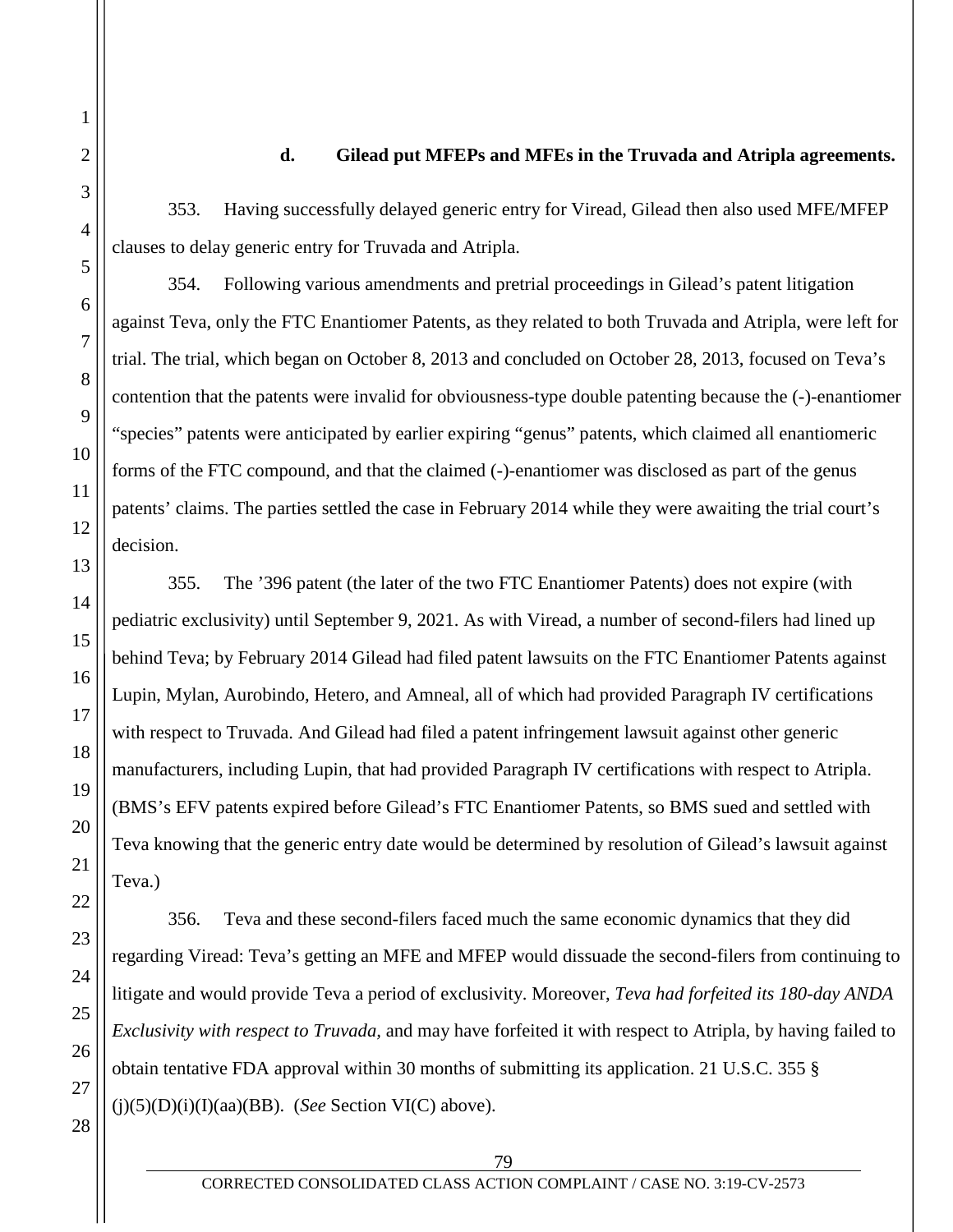357. Under the February 2014 settlement agreement, Teva will not be able to launch generic Truvada and generic Atripla until September 30, 2020. Gilead was able to extract that late entry date just one year before the end of the patent term—by giving Teva an MFE and MFEP. The MFE provided that, if any second-filer entered the market before Teva's agreed entry date, Teva's permitted entry would be moved up accordingly. The MFEP provided that Gilead would not grant a license to any other manufacturer to enter the market with generic Truvada or generic Atripla until at least *six months* after Teva's agreed entry date.

358. Upon information and belief, Gilead advised the second-filers of the existence of the MFE and MFEP in the Gilead/Teva agreement.

359. Gilead succeeded in delaying entry of generic Truvada and Atripla just as it did with respect to Viread. Gilead settled the FTC Enantiomer litigations with Lupin in September 2014; with Mylan in October 2015; with Aurobindo in September 2016; with Hetero in August 2016; and with Amneal in April 2017. Gilead included an MFE in each of those settlement agreements, and all of the manufacturers agreed to delay entering the market until six months after Teva's entry.

360. The MFE and MFEP had very substantial value to Teva. In 2014, combined United States sales for Atripla and Truvada were approximately \$4 billion. Using the methodology described in detail above, six months of exclusive sales of those generic products was worth more than \$1.5 billion to Teva. Absent the MFEP and MFEs, Teva and the second-filers would have entered the market much sooner than they did, on dates to be determined by the jury. The delay in generic entry protected more than \$25 billion in Gilead's Truvada and Gilead/BMS's Atripla branded sales, all at the expense of Plaintiffs and other class members.

#### **VIII. MARKET POWER**

361. At all relevant times, Gilead had market power over each of Viread, Emtriva, Truvada, Vemlidy, Descovy, Tybost, and their generic equivalents; Gilead and BMS had market power over each of Atripla and Evotaz and their generic equivalents; Gilead and Japan Tobacco had market power over each of Stribild and Genvoya and their generic equivalents; Gilead and Janssen had market power over each of Complera, Odefsey, Prezcobix, and Symtuza and their generic equivalents; BMS had market

80

1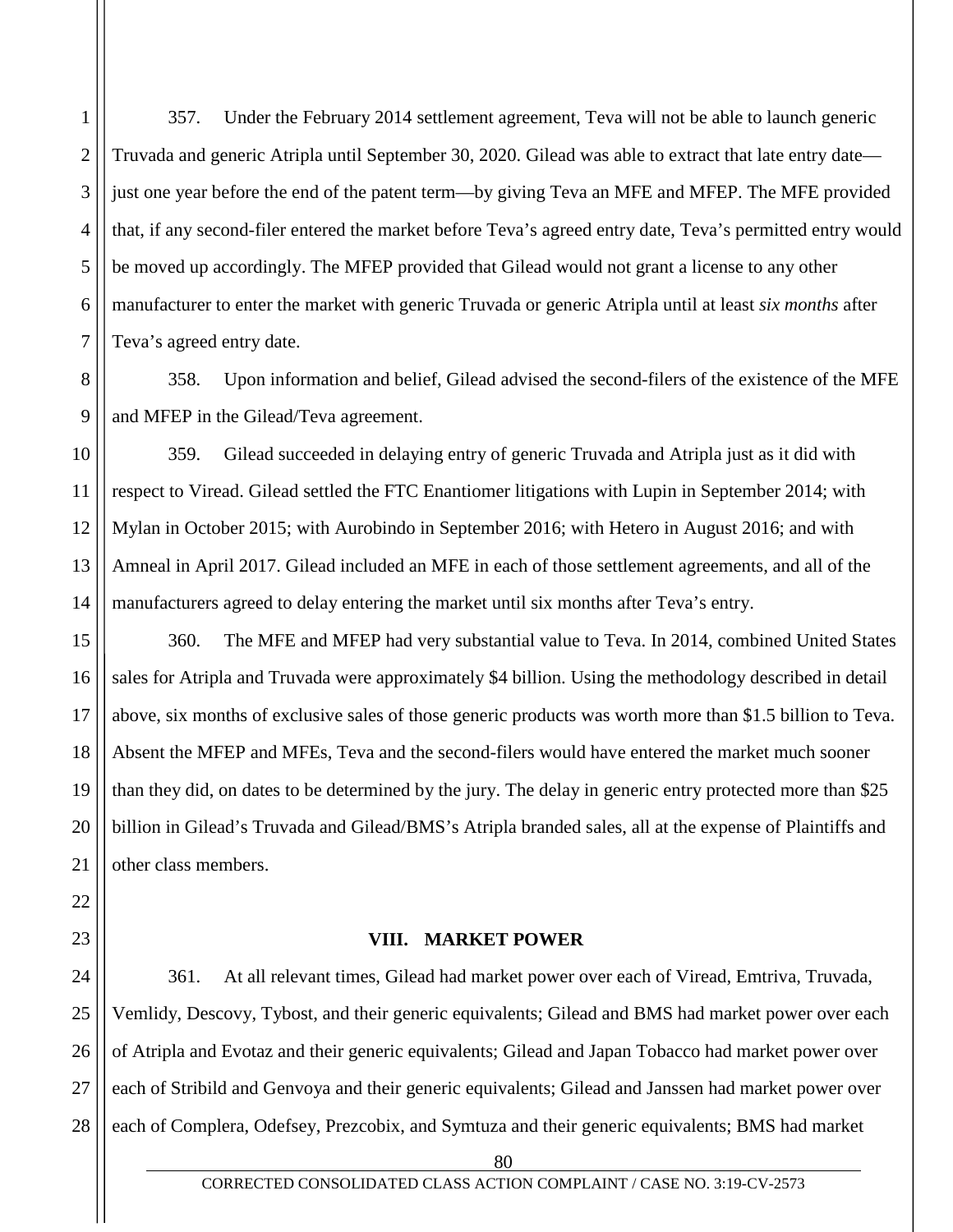2 3 4 power over Reyataz and its generic equivalents; and Janssen had market power over each of Edurant and Prezitsa and their generic equivalents. The Defendants had the power to maintain the price of those brand drugs at supracompetitive levels without losing sufficient sales to other products, except for AB-rated generic versions of those brand drugs, to make the supracompetitive prices unprofitable.

1

5

6

7

8

14

362. A small but significant, non-transitory increase in the brand drugs' price above the competitive level did not cause a loss of sales sufficient to make the price increase unprofitable. At competitive prices, none of the brand drugs exhibits significant, positive cross-elasticity of demand with respect to price with any product other than AB-rated generic versions of the brand drugs.

9 10 11 12 363. Each of the brand drugs is differentiated from all drug products other than AB-rated generic versions. Due to, among other reasons, its use and varying ability to treat the conditions for which it is prescribed, and its side-effects profile, each of the brand drugs is differentiated from all drug products other than AB-rated generic versions.

13 15 364. Additionally, once the physician and patient find that one of these drugs is well tolerated, at competitive prices the doctor and patient are very unlikely to switch to a different HIV drug based on variations of price of 10% or less.

16 17 18 19 365. The Defendants' power to profitably raise these prices to the competitive level results in substantial part from a significant imperfection in the United States marketplace for prescription pharmaceuticals. Branded drug manufacturers can exploit this imperfection in order to obtain or maintain market power.

20 21 22 23 366. Markets function best when the person responsible for paying for a product is also the person who chooses which product to purchase. When the same person has both the product choice and payment obligation, the product's price plays an appropriate role in the person's choice and, consequently, manufacturers have an appropriate incentive to reduce their prices to the competitive level.

24 25 26 27 28 367. The pharmaceutical marketplace, however, is characterized by a "disconnect" between product selection and the payment obligation. State laws prohibit pharmacists from dispensing many pharmaceutical products, including all of those at issue in this complaint, to patients without a prescription. The prohibition on dispensing certain products without a prescription creates this disconnect. The patient's doctor chooses which product the patient will buy while the patient (and in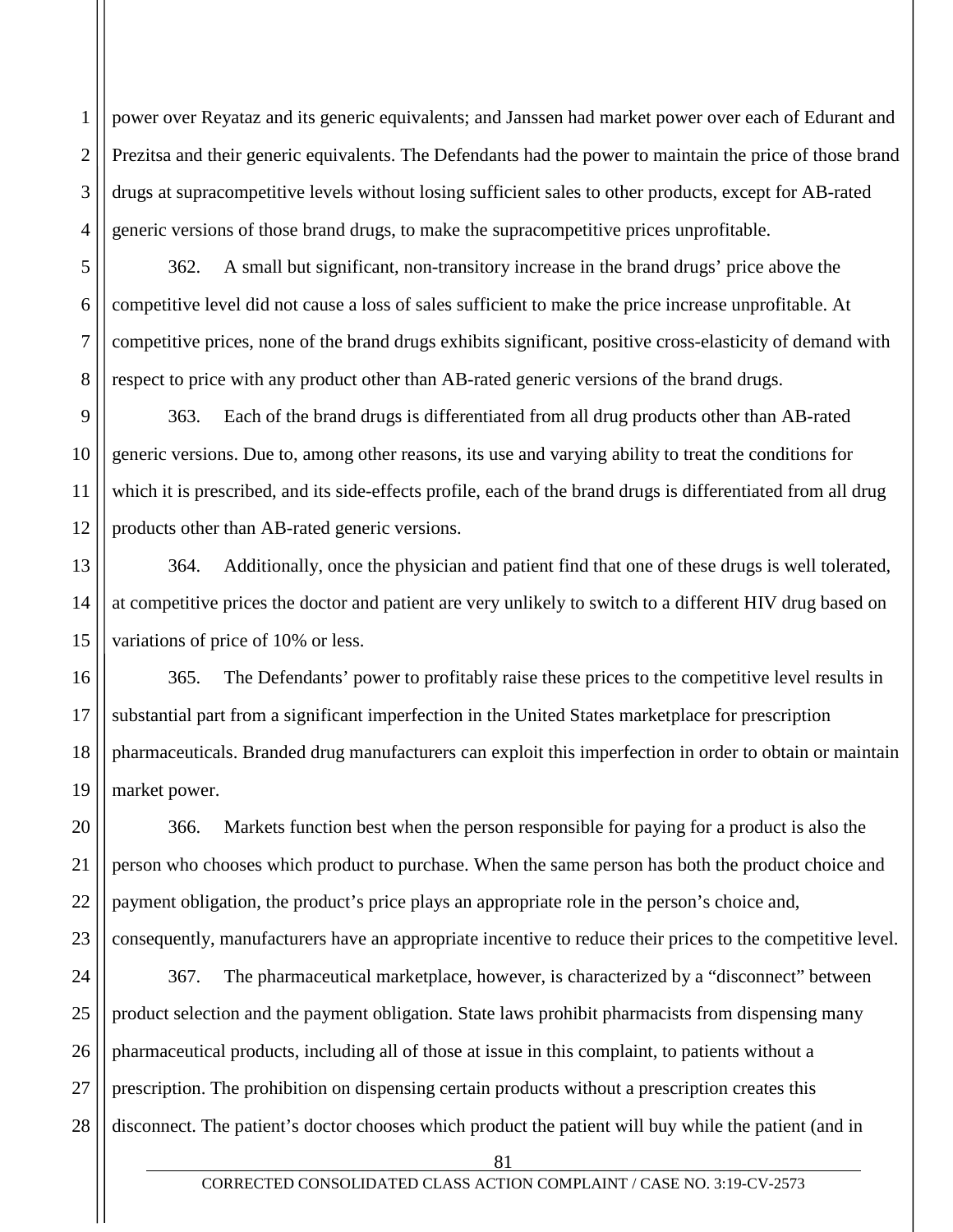1 most cases his or her insurer) has the obligation to pay for it.

2 3 4 5 6 7 8 368. Brand manufacturers, including Gilead, BMS, and Janssen, exploit this price disconnect by employing large sales forces that visit doctors' offices and persuade them to prescribe the brand manufacturers' products. These sales representatives do not advise doctors of the cost of the branded products. Moreover, studies show that doctors typically are not aware of the relative costs of brand pharmaceuticals and, even when they are aware of costs, are largely insensitive to price differences because they do not pay for the products. The result is a marketplace in which price plays a comparatively unimportant role in product selection.

9 10 11 12 13 14 15 16 369. The relative unimportance of price in the pharmaceutical marketplace reduces the price elasticity of demand—the extent to which unit sales go down when price goes up. This reduced priceelasticity, in turn, gives brand manufacturers the ability to raise price substantially above marginal cost without losing so many sales as to make the price increase unprofitable. The ability to profitably raise prices substantially above marginal costs is market power. The result of these pharmaceutical marketplace imperfections and marketing practices is that brand manufacturers gain and maintain market power with respect to many branded prescription pharmaceuticals, including all of those at issue in this complaint.

17 18 19 370. The existence of other branded HIV drugs has not constrained the price of Viread, Emtriva, Tybost, Vemlidy, Truvada, Descovy, Atripla, Complera, Odefsey, Stribild, Genvoya, Reyataz, Evotaz, Prezista, Prezcobix, Edurant, or Symtuza to the competitive level.

20 21 22 23 24 371. Each Defendant needed to control only each of its brand drugs and its AB-rated generic equivalents, and no other products, in order to maintain the price of the brand drug profitably at supracompetitive prices. Only the market entry of a competing, AB-rated version of the brand drug would render the brand manufacturer unable to profitably maintain its brand-drug prices at supracompetitive levels.

25 26 372. Defendants sold these brand drugs at prices well in excess of marginal costs, substantially in excess of the competitive price, and enjoyed unusually high profit margins.

27 28 373. Defendants had the ability to control the prices of these drugs and exclude relevant competitors. Among other things: (a) generic versions of each drug would have entered the market at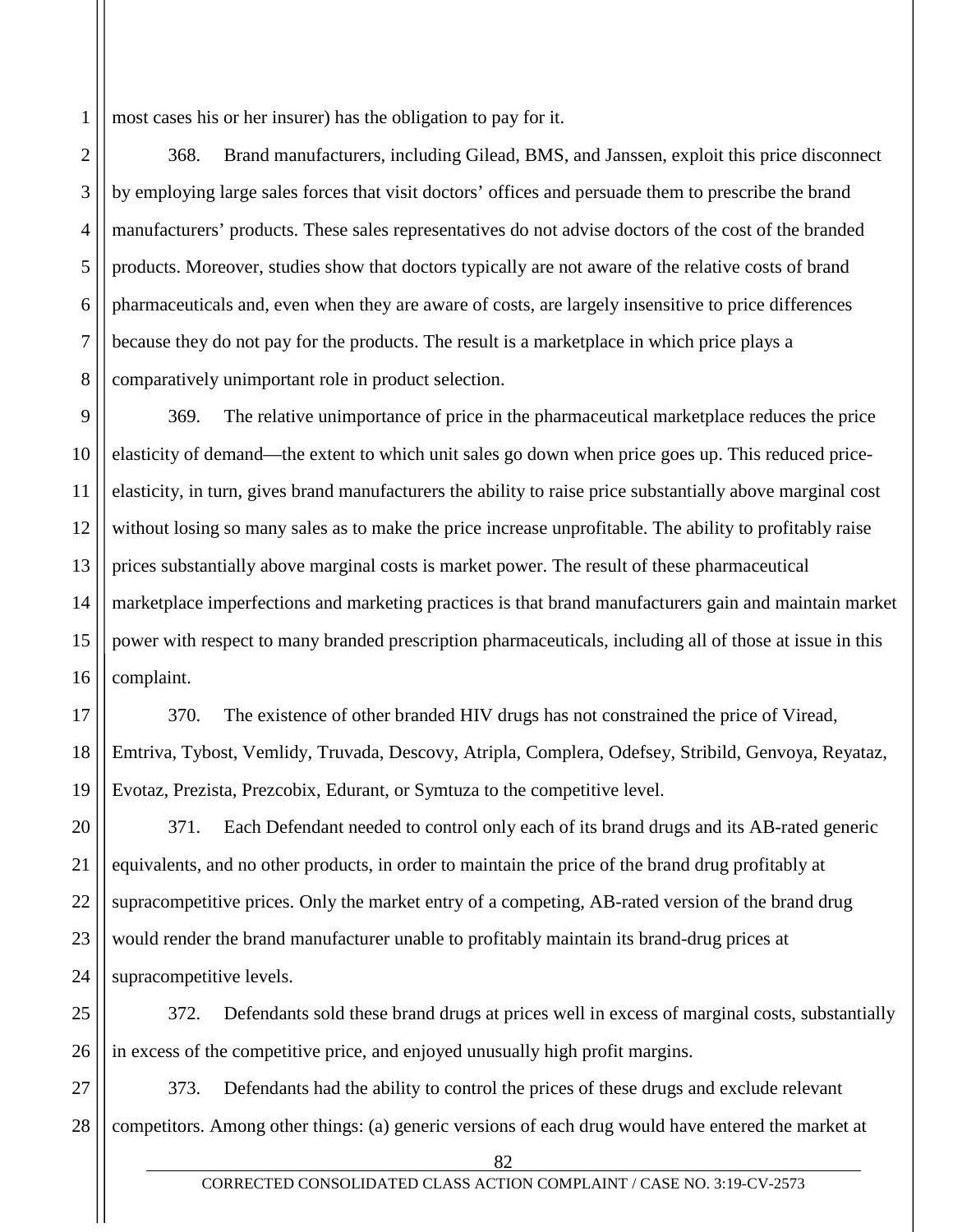1 2 3 substantial discounts to the brands but for the Defendants' anticompetitive conduct; (b) the gross margin on each drug was at all times at least 70%; and (c) Defendants never lowered the price of the drugs to the competitive level in response to the pricing of other branded or generic drugs.

374. At all relevant times, Gilead's gross profit margin on its cART drugs, collectively, has exceeded 75% and has reached as high as 91%. These margins are approximately 15 times those that indicate substantial market power.

4

5

6

7

8

9

22

23

24

25

26

27

28

375. To the extent that Plaintiffs are required to prove market power through circumstantial evidence by first defining a relevant product market, the relevant product market depends on the practice that the court is examining.

10 11 12 13 376. At least two types of markets are relevant here: (a) the market for each of Viread, Emtriva, Tybost, Vemlidy, Truvada, Descovy, Atripla, Complera, Odefsey, Stribild, Genvoya, Reyataz, Evotaz, Prezista, Prezcobix, Edurant, and Symtuza and its AB-rated generic equivalent; and (b) the cART Market.

14 15 16 377. As noted in detail above, the purpose and effect of Defendants' No-Generics Restraints was to impair competition in multiple ways. To the extent that Plaintiffs are required to define a relevant market in which that conduct is evaluated, it is properly evaluated in multiple markets.

17 18 19 20 21 378. One purpose and effect of Defendants' No-Generics Restraints was to impair competition from generic versions of each of Viread, Emtriva, Tybost, Vemlidy, Truvada, Descovy, Atripla, Complera, Odefsey, Stribild, Genvoya, Reyataz, Evotaz, Prezista, Prezcobix, Edurant, and Symtuza. A relevant market for evaluating that conduct is the market for each of those products and its AB-rated generic equivalent. As demonstrated by the indicia noted above:

- from October 2001 to December 17, 2017, Gilead had market power in the market for Viread and its AB-rated generic equivalents, and during that time had 100% of the shares of that market:
- from November 10, 2016 to the present Gilead has had market power in the market for Vemlidy and its AB-rated generic equivalents, and during that time has had 100% of the shares of that market;
- from April 4, 2016 to the present Gilead has had market power in the market for Descovy and its AB-rated generic equivalents, and during that time has had 100% of the shares of that market;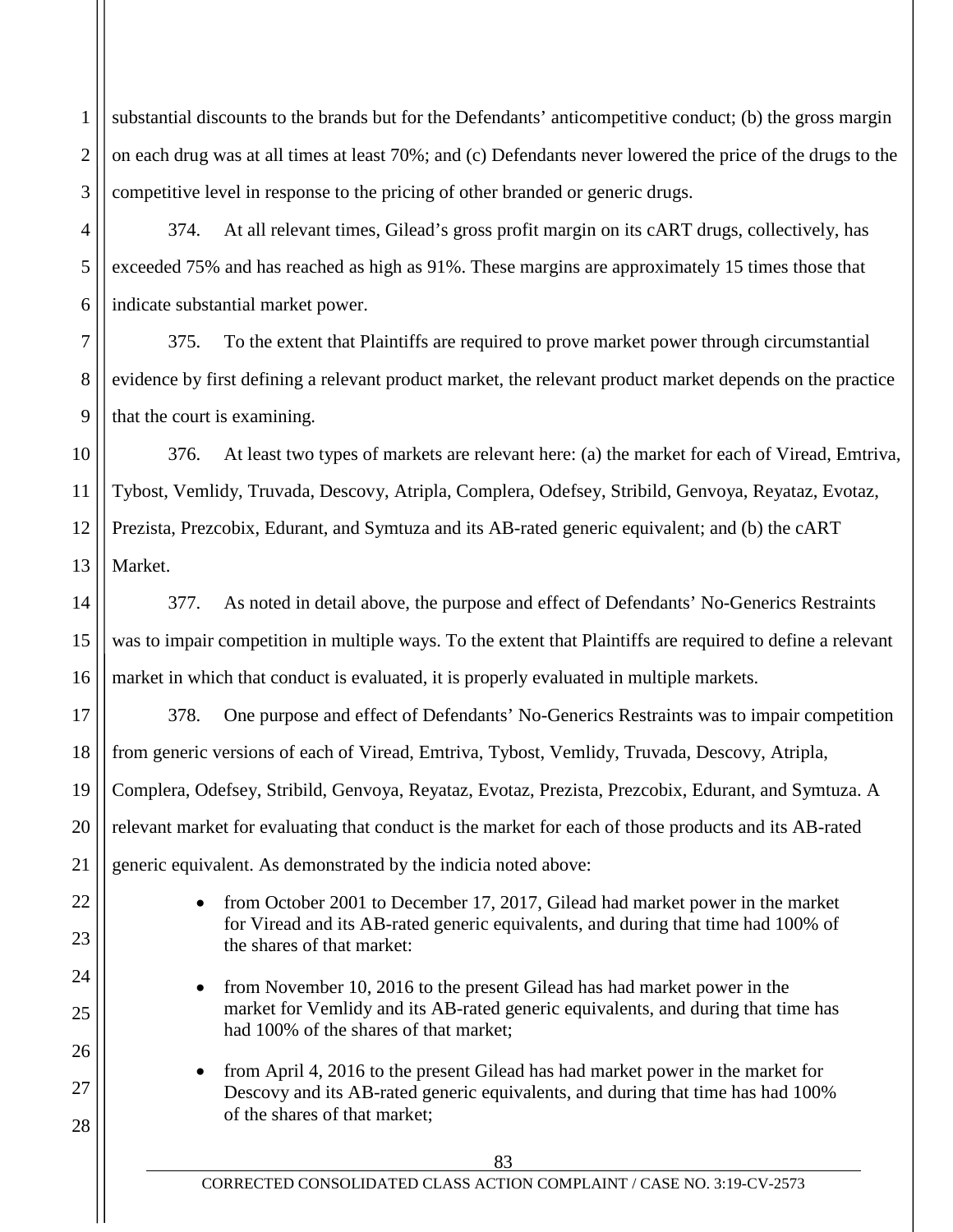| $\mathbf{1}$<br>2   | from July 7, 2003 to the present Gilead has had market power in the market for<br>Emtriva and its AB-rated generic equivalents, and during that time has had 100%<br>of the shares of that market;                                      |
|---------------------|-----------------------------------------------------------------------------------------------------------------------------------------------------------------------------------------------------------------------------------------|
| 3                   | from September 2014 to the present Gilead has had market power in the market<br>$\bullet$<br>for Tybost and its AB-rated generic equivalents, and during that time has had                                                              |
| $\overline{4}$<br>5 | 100% of the shares of that market;                                                                                                                                                                                                      |
| 6<br>7              | from August 2, 2004 to the present Gilead has had market power in the market for<br>$\bullet$<br>Truvada and its AB-rated generic equivalents, and during that time has had 100%<br>of the shares of that market;                       |
| 8<br>9              | from July 12, 2006 to the present Gilead and BMS have had market power in the<br>market for Atripla and its AB-rated generic equivalents, and during that time have<br>had 100% of the shares of that market;                           |
| 10<br>11            | from August 10, 2011 to the present Gilead and Janssen have had market power<br>in the market for Complera and its AB-rated generic equivalents, and during that<br>time have had 100% of the shares of that market;                    |
| 12<br>13            | from March 1, 2016 to the present Gilead and Janssen have had market power in<br>the market for Odefsey and its AB-rated generic equivalents, and during that time<br>have had 100% of the shares of that market;                       |
| 14<br>15<br>16      | from August 27, 2012 to the present Gilead and Japan Tobacco have had market<br>$\bullet$<br>power in the market for Stribild and its AB-rated generic equivalents, and during<br>that time have had 100% of the shares of that market; |
| 17<br>18            | from November 5, 2015 to the present Gilead and Japan Tobacco have had market<br>power in the market for Genvoya and its AB-rated generic equivalents, and during<br>that time have had 100% of the shares of that market;              |
| 19<br>20            | from June 20, 2003 to December 2017 BMS had market power in the market for<br>Reyataz and its AB-rated generic equivalents, and during that time had 100% of<br>the shares of that market;                                              |
| 21<br>22            | from April 4, 2014 to the present Gilead and BMS have had market power in the<br>market for Evotaz and its AB-rated generic equivalents, and during that time have<br>had 100% of the shares of that market;                            |
| 23<br>24            | from June 23, 2006 to the present Janssen has had market power in the market for<br>Prezista and its AB-rated generic equivalents, and during that time has had 100%<br>of the shares of that market;                                   |
| 25<br>26<br>27      | from March 31, 2014 to the present Gilead and Janssen have had market power in<br>the market for Prezcobix and its AB-rated generic equivalents, and during that<br>time have had 100% of the shares of that market;                    |
| 28                  | from May 20, 2011 to the present Janssen has had market power in the market for<br>84                                                                                                                                                   |
|                     | CORRECTED CONSOLIDATED CLASS ACTION COMPLAINT / CASE NO. 3:19-CV-2573                                                                                                                                                                   |
|                     |                                                                                                                                                                                                                                         |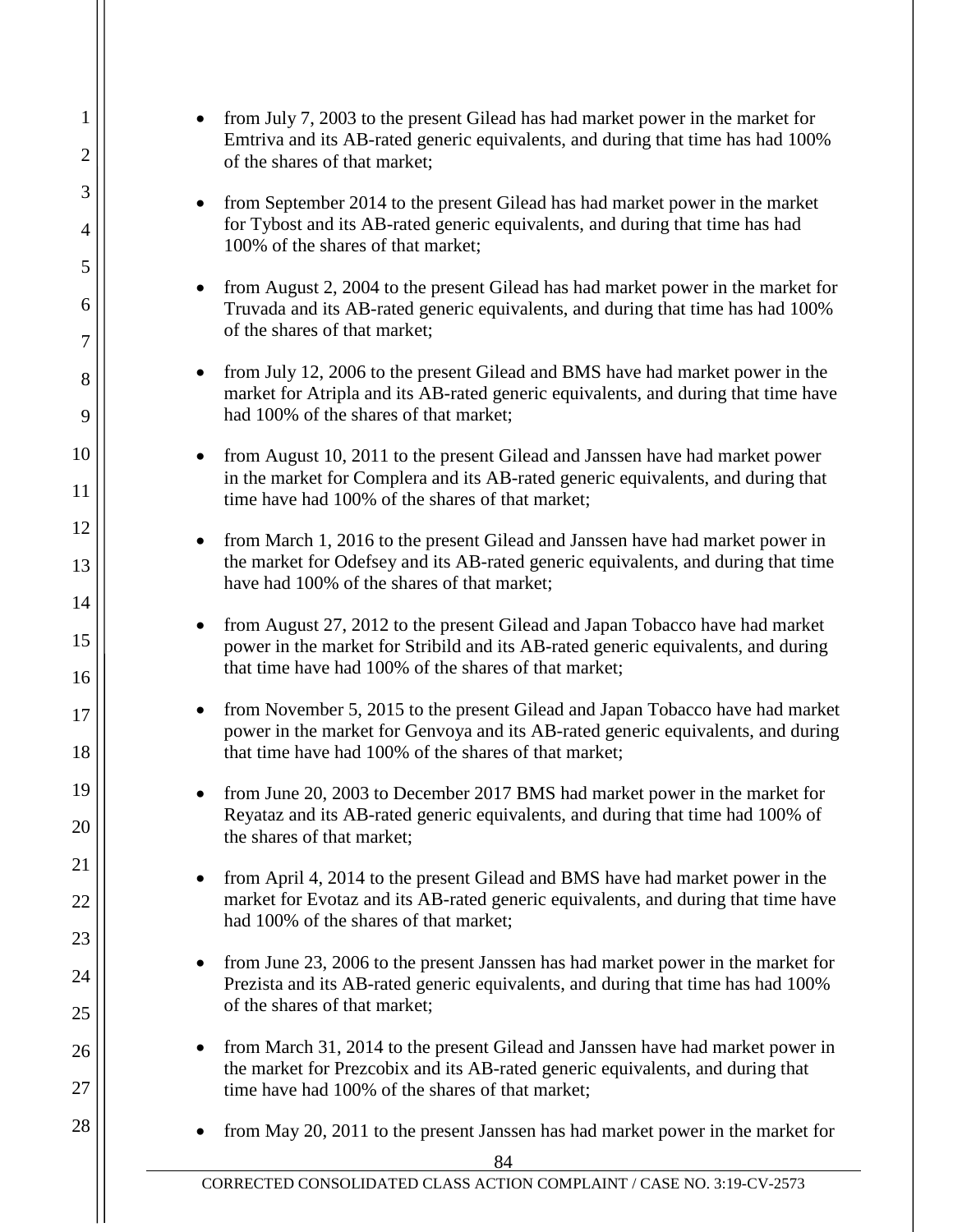Edurant and its AB-rated generic equivalents, and during that time has had 100% of the shares of that market; and

• from September 22, 2017 to the present Gilead and Janssen have had market power in the market for Symtuza and its AB-rated generic equivalents, and during that time have had 100% of the shares of that market.

379. Defendants also had market power during relevant times in broader markets comprising the branded drug and comparable versions of it. For example, Gilead and Janssen have market power in the market for Complera and comparable versions made of genericTDF/3TC/RPV, and have market power in the market for Symtuza and comparable versions made of genericTAF/genericFTC (or 3TC)/RTV/DRV.

380. Another purpose and effect of Defendants' No-Generics Restraints was to impair competition among drugs used in the cART regimen. To the extent that Plaintiffs are required to define a relevant market in which that purpose and effect is evaluated, it is properly evaluated in the market for such drugs, i.e., the cART Market, and narrower markets therein.

381. As noted in detail above, a cART regimen is a course of treatment distinct from other drugs and regimens that might be used to treat HIV. Effective cART reduces the concentration of HIV virus in treated patients to undetectable levels. Patients on effective cART can live healthy lives and have a normal life expectancy. And a patient living with HIV who maintains an undetectable viral load durably cannot transmit the virus to others. Under the guidelines of the HHS, WHO, and all major HIVtreatment organizations, every HIV treatment regimen, with inconsequential exceptions, is a cART regimen.

382. Doctors and patients using a cART regimen almost always choose two NRTIs. For very substantial medical reasons, doctors and patients overwhelmingly choose Tenofovir as one of those two NRTIs. Among other reasons, all other NRTIs are triple phosphorylated by host kinases to be activated. Tenofovir, by contrast, needs to be phosphorylated only twice by host kinases, into its active form, tenofovir diphosphate (TFV-DP). (See Section V above.)

383. The following chart identifies all NRTIs that have been available in the United States since 1987.

1

2

3

4

5

6

7

8

9

10

11

12

13

14

15

16

17

18

19

20

21

22

23

24

25

26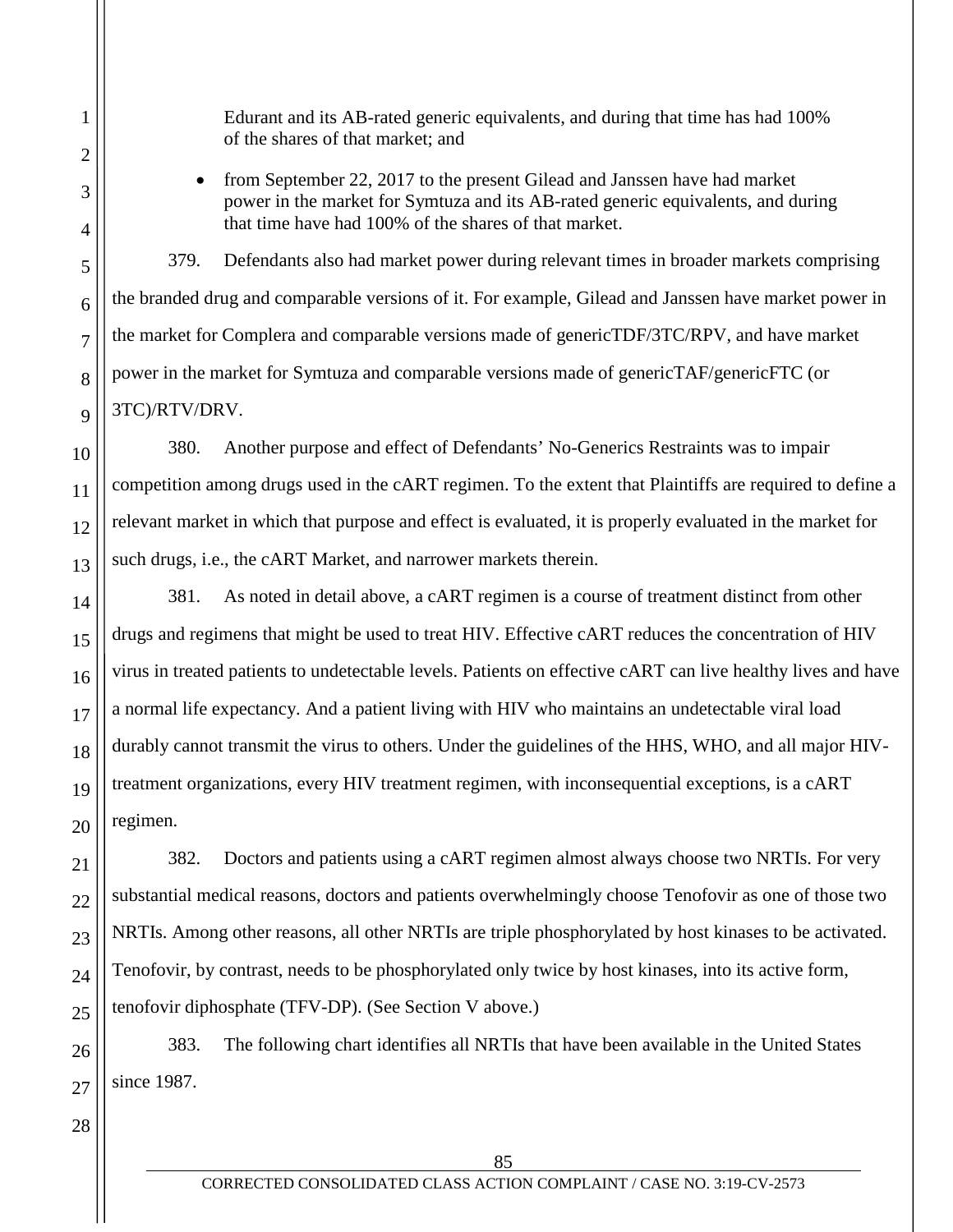| $\mathbf{1}$   | <b>Drug Name</b>                                | Symbol     | Date of Approval   | Manufacturer                | <b>Notes</b>                                             |
|----------------|-------------------------------------------------|------------|--------------------|-----------------------------|----------------------------------------------------------|
| $\overline{c}$ | <b>Zidovudine (Retrovir)</b>                    | <b>AZT</b> | Mar, 19 1987       | ViiV (Burroughs Wellcome)   | Used less commonly due<br>to side effects.               |
| 3              | <b>Didanosine</b><br>(Videx)                    | ddl        | Oct, 9 1991        | <b>Bristol-Myers Squibb</b> | Not used commonly due to<br>side effects\inferiority     |
| 4              | Zalcitabine<br>(Hivid)                          | ddC        | June 22, 1992      | Roche                       | <b>DISCONTINUED in 2001</b><br>due to toxicity           |
| 5              | <b>Stavudine</b><br>(Zerit)                     | d4T        | June 24, 1994      | <b>Bristol-Myers Squibb</b> | <b>Usage strongly</b><br>discouraged by WHO              |
| 6              | Lamuvidine<br>(Epivir)                          | 3TC        | November 17, 1995  | ViiV (Glaxo)                | Interchangeable with FTC if<br>used as HIV treatment     |
| 7              | Abacavir<br>(Ziagen)                            | ABC        | December 18, 1998, | ViiV (Glaxo)                | Cannot be used in patients<br>in HLA-B*5701 + pts.       |
| 8              | <b>Tenofovir Disoproxil</b><br><b>Fumarate</b>  | <b>TDF</b> | October 26, 2001   | Gilead                      |                                                          |
| 9              | Emtricitabine                                   | <b>FTC</b> | July 02, 2003      | Gilead                      | Interchangeable with FTC if<br>used as HIV treatment     |
| $\overline{0}$ | <b>Tenofovir Alafenamide</b><br><b>Fumarate</b> | <b>TAF</b> | November 5, 2015   | Gilead                      | First approved as a<br>single table regimen<br>(Genvoya) |

384. Zidovudine is not a significant competitor to Tenofovir because of Zidovudine's impact on the bone marrow, gastrointestinal side effects, mitochondrial toxicity, and inferior antiviral potency when used with some third agents. In 2018, Zidovudine's United States sales, including when coformulated with 3TC, were less than \$60 million.

385. Didanosine is not a significant competitor to Tenofovir because of Didanosine's tendency to cause peripheral neuropathy and pancreatitis, the requirement that it be taken on an empty stomach, and its inferior antiviral potency when used with some third agents. In 2018, Didanosine's sales in the United States were less than \$2 million.

386. In 2001, all United States sales of Zalcitabine were halted due to toxicity side effects.

387. The WHO strongly discourages doctors from prescribing Stavudine (d4T) due to lipodystrophy, peripheral neuropathy, and other severe side effects. Stauvudine's United States sales were less than \$3 million in 2018.

388. The principal NRTIs for use in a cART regimen are Tenofovir, abacavir, FTC, and 3TC. Tenofovir-containing cART regimens usually also contain either FTC or 3TC, because a common mutation associated with resistance to FTC and 3TC increases the susceptibility of the virus to Tenofovir. Taking Tenofovir together with either FTC or 3TC makes it more difficult for the virus to become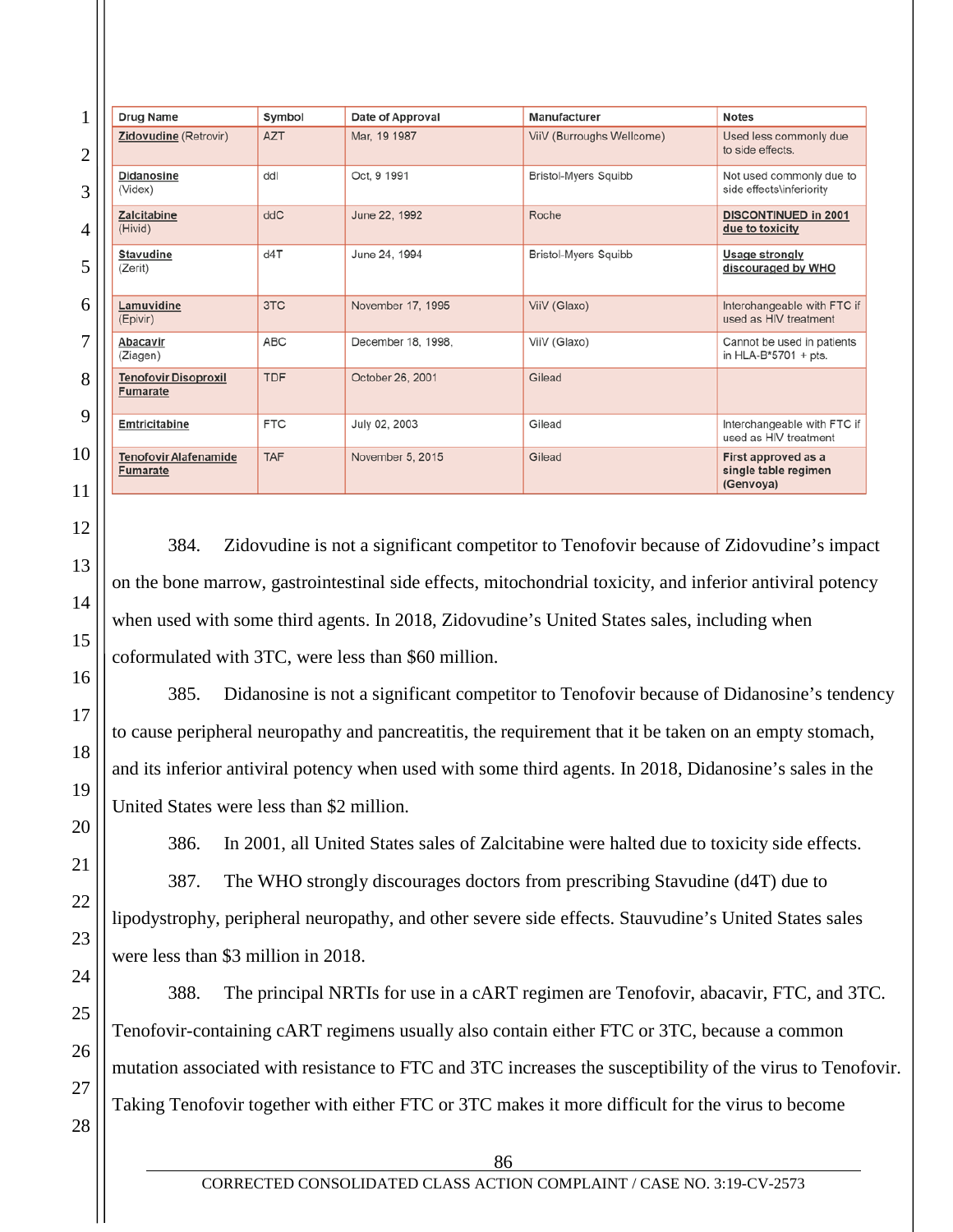1 2 resistant to the cART regimen. Consequently, 3TC is a competitor to FTC, but is a complement to, not a substitute for, the use of Tenofovir or abacavir in a cART regimen.

389. For many doctors and patients, abacavir is not a realistic substitute for Tenofovir in a cART regimen. Gilead noted at a 2016 investors conference, for example, that "[a]bacavir is a molecule that is the most difficult of the … [NRTIs] to administer and has both short-term and long-term problems associated with it."

390. Specifically, a substantial number of patients are HLA-B\*5701 positive, meaning that they are at an increased risk of a hypersensitivity reaction to abacavir, resulting in a severe systemic illness that can result in death. Consequently, doctors will not prescribe abacavir to patients without first requiring that they get either a blood test or cheek-swab test to screen them for HLA-B\*5701. This dissuades many doctors from prescribing abacavir and prevents them altogether from starting patients on abacavir without the required screening. This is a significant barrier to treatment. Most modern treatments programs are based on the "test and treat" paradigm in which doctors encourage patients to begin HIV treatment on the day they are diagnosed, so they will not subsequently be lost to follow up.

391. At all relevant times, Gilead's dominance with respect to Tenofovir allowed it to exercise market power in the cART Market. From October 26, 2001 through December 15, 2017, Gilead had 100% of the unit shares of all sales in the United States of Tenofovir. Even after the entry of generic TDF in December 2017, Gilead has maintained at least 85% of all unit sales of Tenofovir in the United States. At all relevant times, Gilead has maintained at least 70% of all unit sales of NRTIs in the United States.

392. At all relevant times, Gilead's unit share of the cART Market has ranged from not less than 70% to as much as 93%. Gilead has repeatedly acknowledged, indeed touted, its monopoly share in the cART Market.

393. As early as 2007 Truvada and Atripla alone accounted for 82% of new starts in treatmentnaïve (those new to therapy) HIV patients. And as recently as 2018 a Gilead presentation to investors highlighted the fact that 81% of treatment-naïve HIV patients regularly took at least one Gilead product. Gilead provided this chart:

3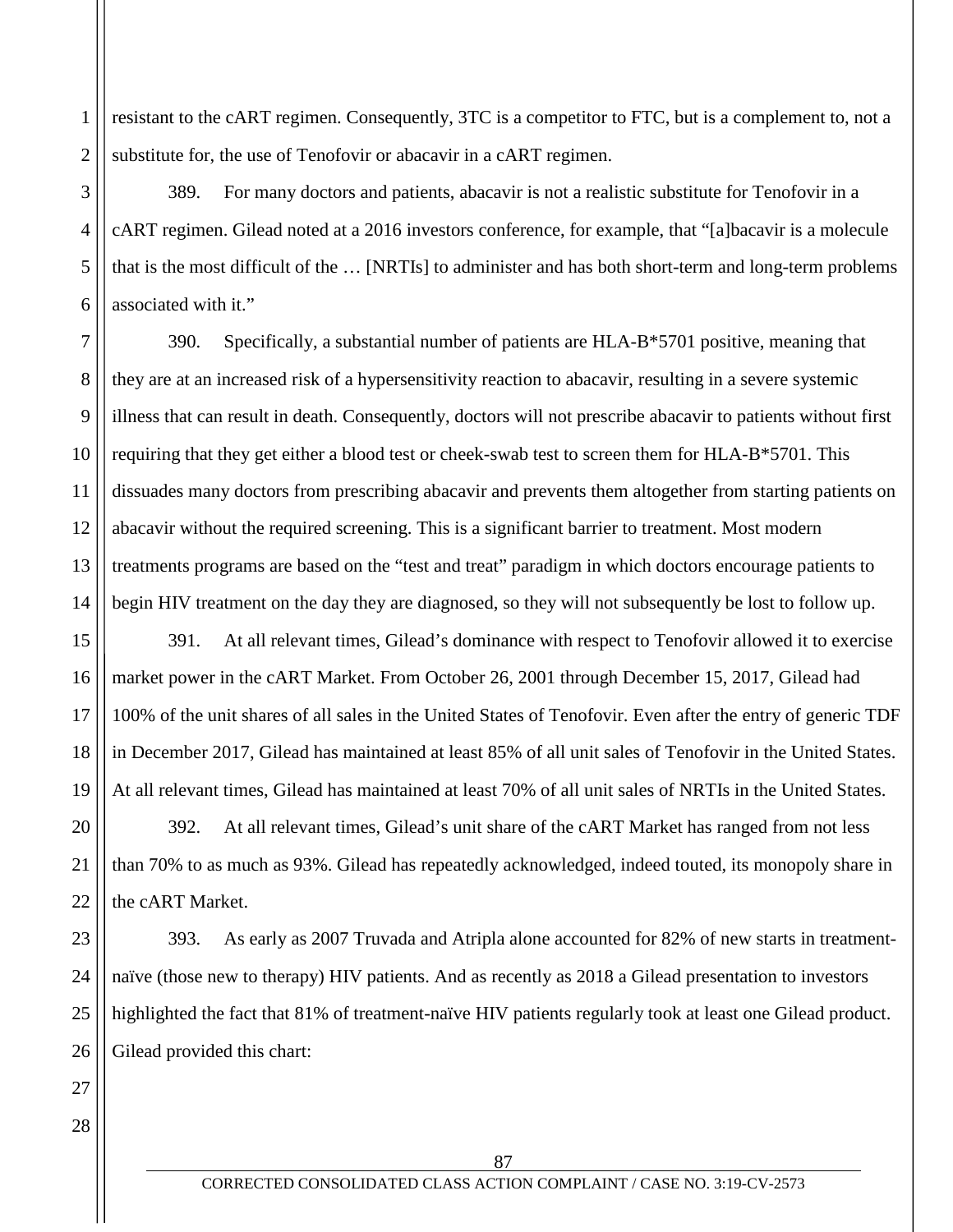

394. In the same presentation, Gilead touted the fact that it produced and marketed four of the top five cART drugs for treatment-naïve patients and all patients in the United States:

# **Top Prescribed HIV Regimens**

| Rank           | <b>Naïve</b>                 | <b>All Patients</b> |
|----------------|------------------------------|---------------------|
| 1              | Genvoya                      | Genvoya             |
| $\overline{2}$ | Other STR                    | Other STR           |
| 3              | <b>Stribild</b>              | Atripla             |
| 4              | Odefsey                      | <b>Stribild</b>     |
| 5              | Descovy +<br>other 3rd Agent | Complera            |

CORRECTED CONSOLIDATED CLASS ACTION COMPLAINT / CASE NO. 3:19-CV-2573

 $32\,$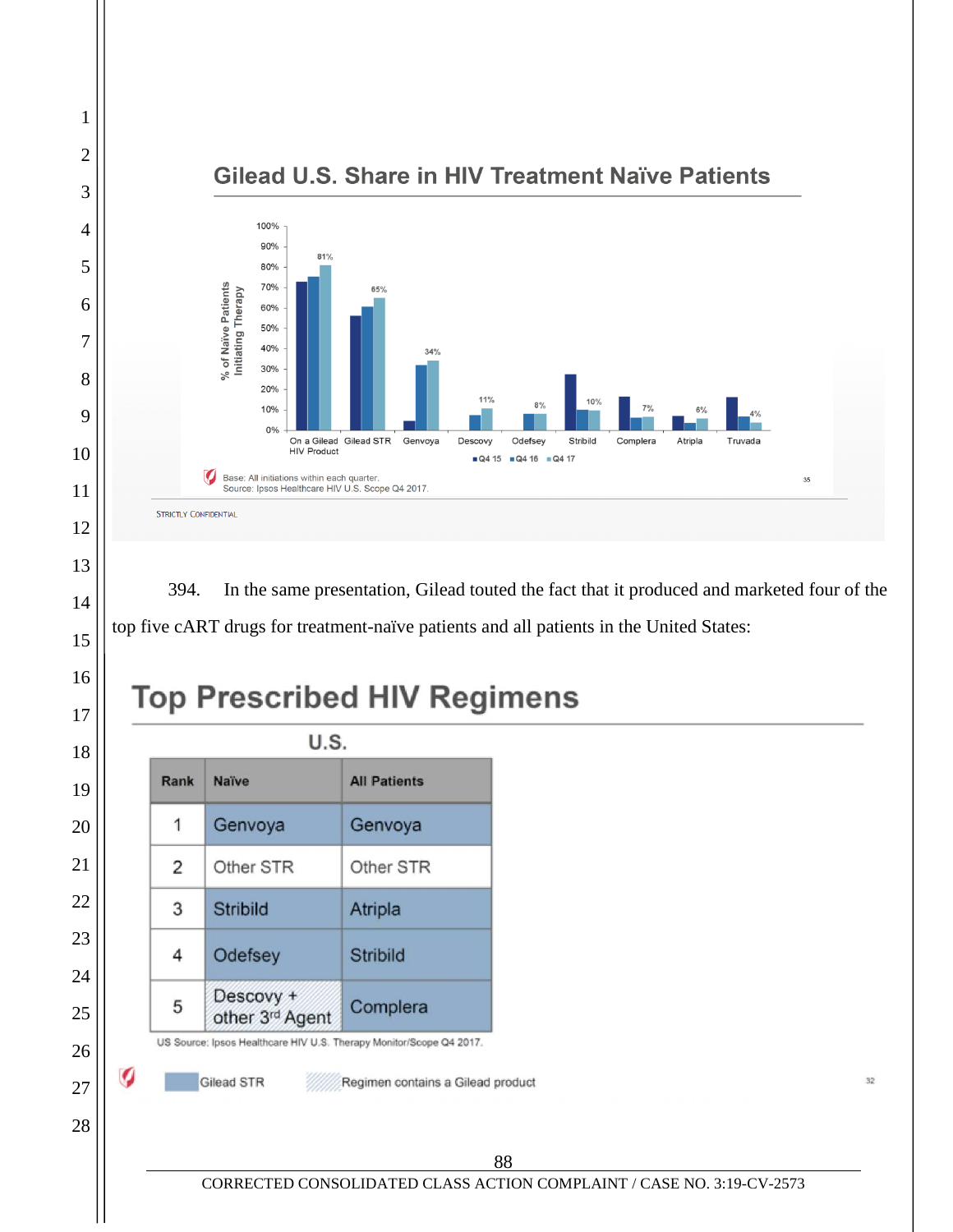395. As noted in detail above, a purpose and effect of Gilead's degrading (and supra-profitmaximizing pricing) of Stribild, degrading of standalone TAF, and regulatory gaming with respect to standalone TAF was to impair competition among drugs used in the cART regimen. To the extent that Plaintiffs are required to define a relevant market in which that conduct is evaluated, it is properly evaluated in the cART Market and narrower markets therein.

396. As noted in detail above, another purpose and effect of Gilead's degrading of standalone TAF and regulatory gaming with respect to standalone TAF was to impair competition from generic versions of standalone TAF and generic versions of TAF-containing FDCs. To the extent that Plaintiffs are required to define a relevant market in which that conduct is evaluated, it is properly evaluated in the markets for each of those products and their AB-rated equivalents.

397. As noted in detail above, the purpose and effect of Gilead's delaying the entry of generic versions of Viread, Truvada, and Atripla was to impair competition in multiple ways. To the extent that Plaintiffs are required to define a relevant market in which that conduct is evaluated, it is properly evaluated in: (1) the market for each of those products and its AB-rated generic equivalents; and (2) the cART Market and narrower markets therein.

16 17 18 19 20 21 22 23 24 25 398. At all relevant times, the Defendants were protected by high barriers to entry with respect to the above-defined relevant markets due to patent protection, the high cost of entry and expansion, expenditures in marketing and physician detailing, and state statutes that require prescriptions for the purchase of the products at issue and restrict substitution of those products at the pharmacy counter. The products in these markets require significant investments of time and money to design, develop, and distribute. In addition, the markets require government approvals to enter and/or may be covered by patents or other forms of intellectual property. Defendants' unlawful No-Generics Restraints and other unlawful conduct further restricted entry. Thus, existing and potential market entrants lack the ability to enter the market and/or expand output quickly in the short run in response to Defendants' higher prices or reductions in output.

26 27 399. The relevant geographic market for each of the drugs and each of the product markets is the United States and its territories.

28

1

2

3

4

5

6

7

8

9

10

11

12

13

14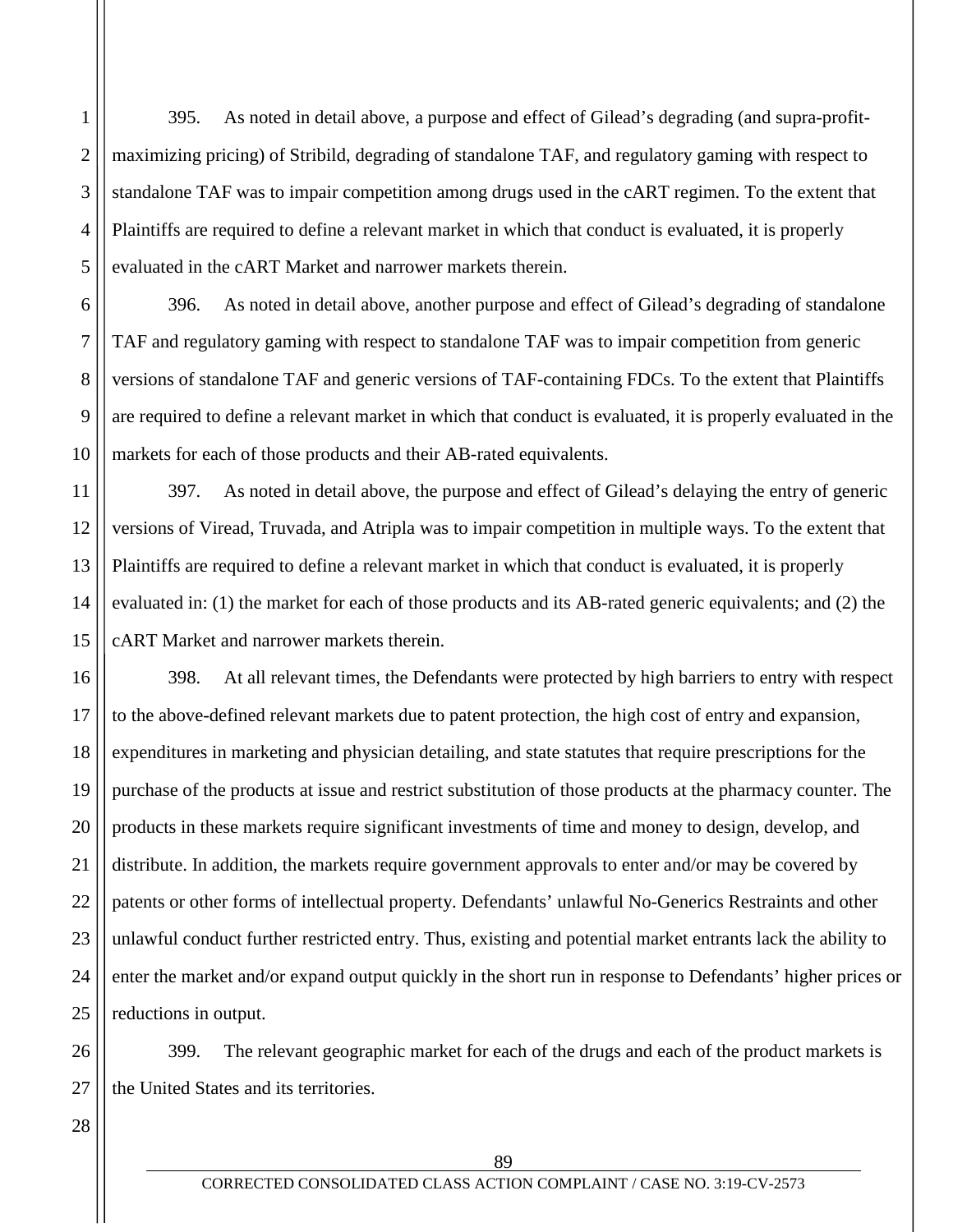## **IX. MARKET EFFECTS**

400. Defendants willfully and unlawfully engaged in schemes for the anticompetitive purpose of delaying and impairing competition and thereby maintaining supracompetitive prices for their products.

401. Each scheme had the purpose and effect of restraining competition unreasonably and injuring competition by protecting the relevant products from competition. This exclusionary conduct in fact enabled Defendants to sell their products free from vigorous price competition. But for Defendants' unlawful conduct, each of the relevant drugs would already be facing competition from AB-rated drugs, would be facing competition from comparable FDCs, or would face such competition sooner than it will; competition in the cART Market would be substantially more vigorous than it is; Vemlidy and Stribild would be better products; and Defendants would have marketed better products sooner.

402. Defendants' unlawful conduct caused Plaintiffs and the Class to pay more than they would have paid for Defendants' drugs and other cART drugs absent that conduct.

403. Typically, AB-rated versions of branded drugs are initially priced significantly below the corresponding branded drug to which they are AB-rated. As a result, upon entry of the AB-rated drug it rapidly takes sales away from the originator drug. As more AB-rated versions of the branded drug enter the market, prices predictably plunge even further. Competition from an FDC that is comparable to, rather than AB-rated to, an FDC—e.g., one made with generic TDF and 3TC rather than TDF and FTC also would have substantially reduced the relevant prices.

404. Absent Defendants' unlawful conduct, Plaintiffs and members of the Class would have paid less for the products by: (a) substituting purchases of less-expensive AB-rated versions of the products for purchases of more-expensive branded versions; (b) receiving discounts on their remaining branded purchases; (c) purchasing the AB-rated versions at lower prices sooner; (d) paying lower prices for FDCs comparable to those marketed by Defendants; and (e) obtaining superior products at prices similar to or lower than those of the inferior products they in fact purchased.

405. Given Gilead's dominance of the cART Market (see Section VIII above), the monopoly prices on its products had the predictable effect of causing its competitors to raise prices on their cART drugs. For example, from July 2011 to October 2017, Gilead raised its price on Complera by 45%.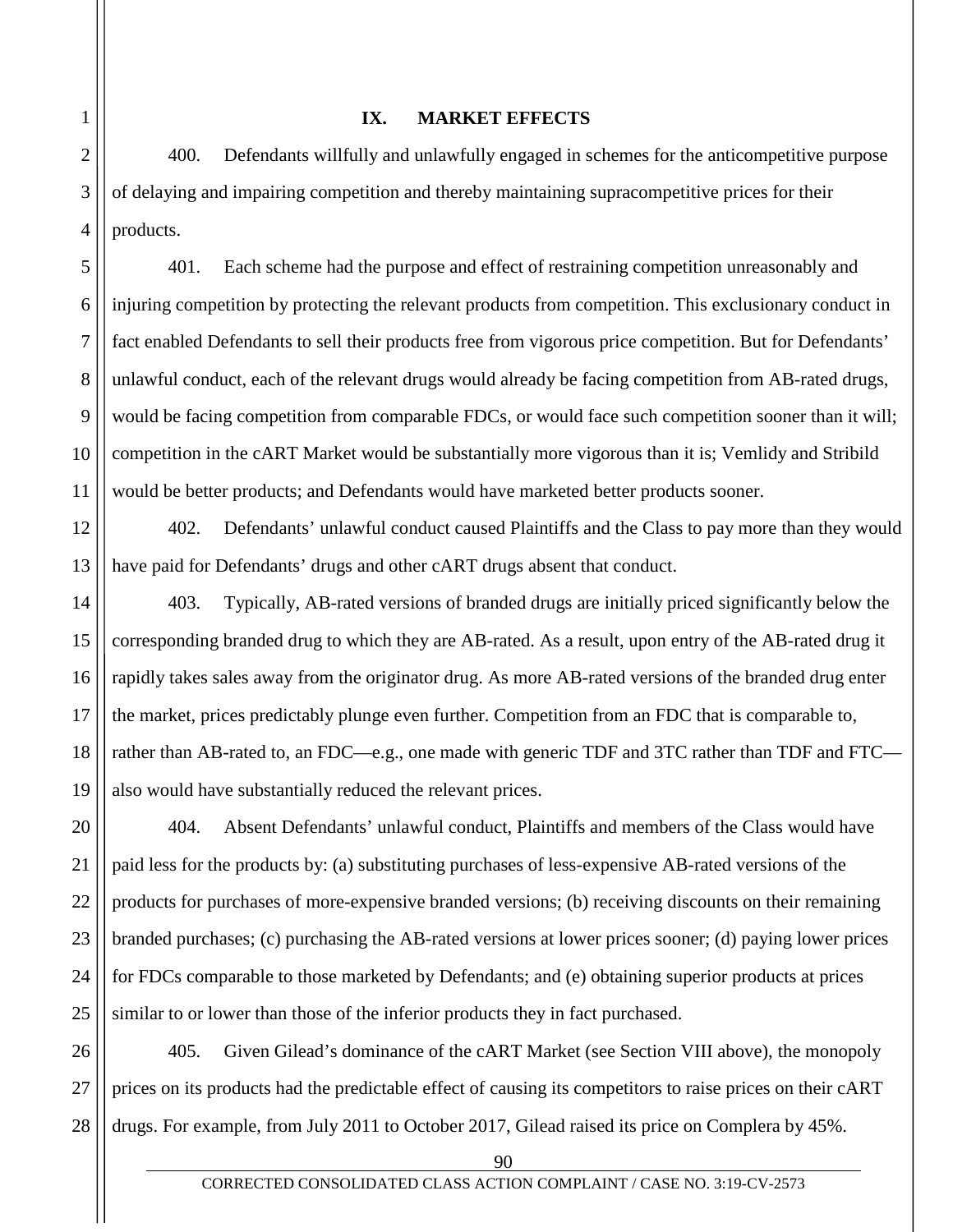| $\mathbf{1}$   | During that same period, ViiV Healthcare raised the price of Selzentry (a CCR5 coreceptor antagonist)                                                                                                                                         |  |  |  |
|----------------|-----------------------------------------------------------------------------------------------------------------------------------------------------------------------------------------------------------------------------------------------|--|--|--|
| 2              | by 47%. Likewise, until it encountered generic competition Boehringer Ingelheim's NNRTI, Viramune                                                                                                                                             |  |  |  |
| 3              | XR, similarly followed Gilead's price increases up in lockstep. In fact, Defendants' unlawful                                                                                                                                                 |  |  |  |
| 4              | monopolization of the cART Market caused the price of every drug in the market to be higher than it                                                                                                                                           |  |  |  |
| 5              | would have been absent that conduct.                                                                                                                                                                                                          |  |  |  |
| 6              | 406.<br>Defendants' unlawful conduct has harmed Plaintiffs and the Class and deprived them of                                                                                                                                                 |  |  |  |
| 7              | the benefits of competition, and unless enjoined will further harm them by, among other things:                                                                                                                                               |  |  |  |
| 8<br>9         | Delaying and preventing competition from AB-rated competition to Defendants'<br>products, thereby causing Plaintiffs and the Class to pay overcharges on those<br>products;                                                                   |  |  |  |
| 10<br>11       | Delaying and preventing competition from FDCs comparable to Defendants'<br>$\bullet$<br>FDCs, thereby causing Plaintiffs and the Class to pay overcharges on Defendants'<br>FDCs;                                                             |  |  |  |
| 12<br>13<br>14 | Impairing generic competition to Viread, Emtriva, Truvada, Vemlidy, Descovy,<br>Reyataz, Prezista, Edurant, and the TDF-based FDCs, thereby causing Plaintiffs<br>and the Class to pay overcharges on those products and on Defendants' FDCs; |  |  |  |
| 15             | Degrading and artificially raising the price of Stribild, thereby causing Plaintiffs<br>and the Class to pay inflated prices for that product;                                                                                                |  |  |  |
| 16<br>17<br>18 | Causing Defendants to refrain from marketing superior FDCs, thereby denying to<br>Plaintiffs and the Class the benefits of those products and causing them to pay<br>overcharges on Defendants' FDCs;                                         |  |  |  |
| 19<br>20       | • Causing Defendants to delay the introduction of TAF and TAF-based FDCs,<br>thereby denying to Plaintiffs and the Class the benefits of those products and<br>causing them to pay overcharges on Viread and Defendants' TDF-based FDCs;      |  |  |  |
| 21<br>22       | Intentionally degrading standalone TAF, thereby causing Plaintiffs and the Class<br>to pay overcharges on Viread, Vemlidy, and Defendants' FDCs;                                                                                              |  |  |  |
| 23<br>24       | Delaying and impairing competition from standalone generic TAF and from<br>generic-TAF-based FDCs, thereby causing Plaintiffs and the Class to pay<br>overcharges on those products;                                                          |  |  |  |
| 25<br>26       | Delaying and preventing competition from AB-rated competition to Viread,<br>Truvada, and Atripla, thereby causing Plaintiffs and the Class to pay overcharges<br>on those products and on Defendants' FDCs.                                   |  |  |  |
| 27<br>28       | Defendants' unlawful conduct deprived Plaintiffs and the Class of the benefits of<br>407.                                                                                                                                                     |  |  |  |
|                | 91                                                                                                                                                                                                                                            |  |  |  |

 $\mathbf{\mathcal{L}}$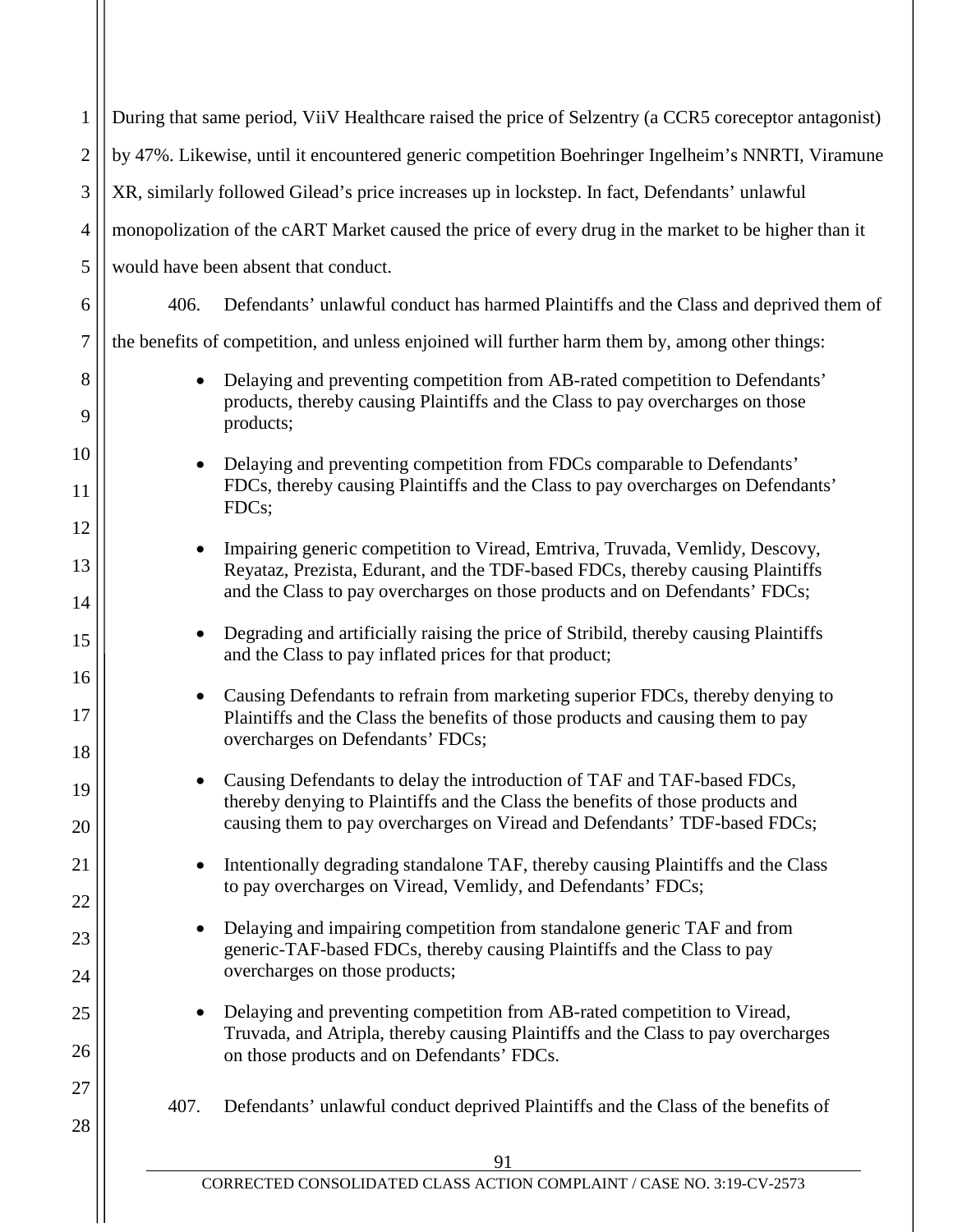competition that the antitrust laws were designed to ensure.

### **X. ANTITRUST IMPACT AND EFFECT ON INTERSTATE AND INTRASTATE COMMERCE**

408. During the relevant period, Plaintiffs and members of the Class purchased, or reimbursed for purchases of, substantial amounts of Viread, Emtriva, Tybost, Vemlidy, Truvada, Descovy, Atripla, Complera, Odefsey, Stribild, Genvoya, Reyataz, Evotaz, Prezista, Prezcobix, Edurant, Sumtuza, and/or other cART drugs other than for resale. As a result of Defendants' unlawful conduct, Plaintiffs and members of the Class were compelled to pay, and did pay, artificially inflated prices for these purchases. Those prices were substantially greater than the prices that Plaintiffs and members of the Class would have paid absent the unlawful conduct alleged herein, because: (1) the prices of the branded products were artificially inflated by Defendants' unlawful conduct; (2) Plaintiffs and Class members were deprived of the opportunity to purchase lower-priced generic or comparable versions of the branded products sooner; and/or (3) the quality of the products was artificially reduced.

409. As a consequence, Plaintiffs and members of the Class have sustained substantial losses and damage to their business and property in the form of overcharges. The full amount and forms and components of such damages will be calculated after discovery and upon proof at trial.

410. Defendants' unlawful restraints on competition and exclusionary conduct have substantially affected interstate and intrastate commerce.

411. At all material times, each Defendant manufactured, promoted, distributed, and sold substantial amounts of the relevant products in a continuous and uninterrupted flow of commerce across state lines and throughout the United States.

412. At all material times, each Defendant transmitted funds as well as contracts, invoices, and other forms of business communications and transactions in a continuous and uninterrupted flow of commerce across state lines in connection with the sale of the relevant products.

413. In furtherance of their efforts to restrain competition, Defendants employed the United States mails and interstate and international telephone lines, as well as means of interstate and international travel. Defendants' activities were within the flow of and have substantially affected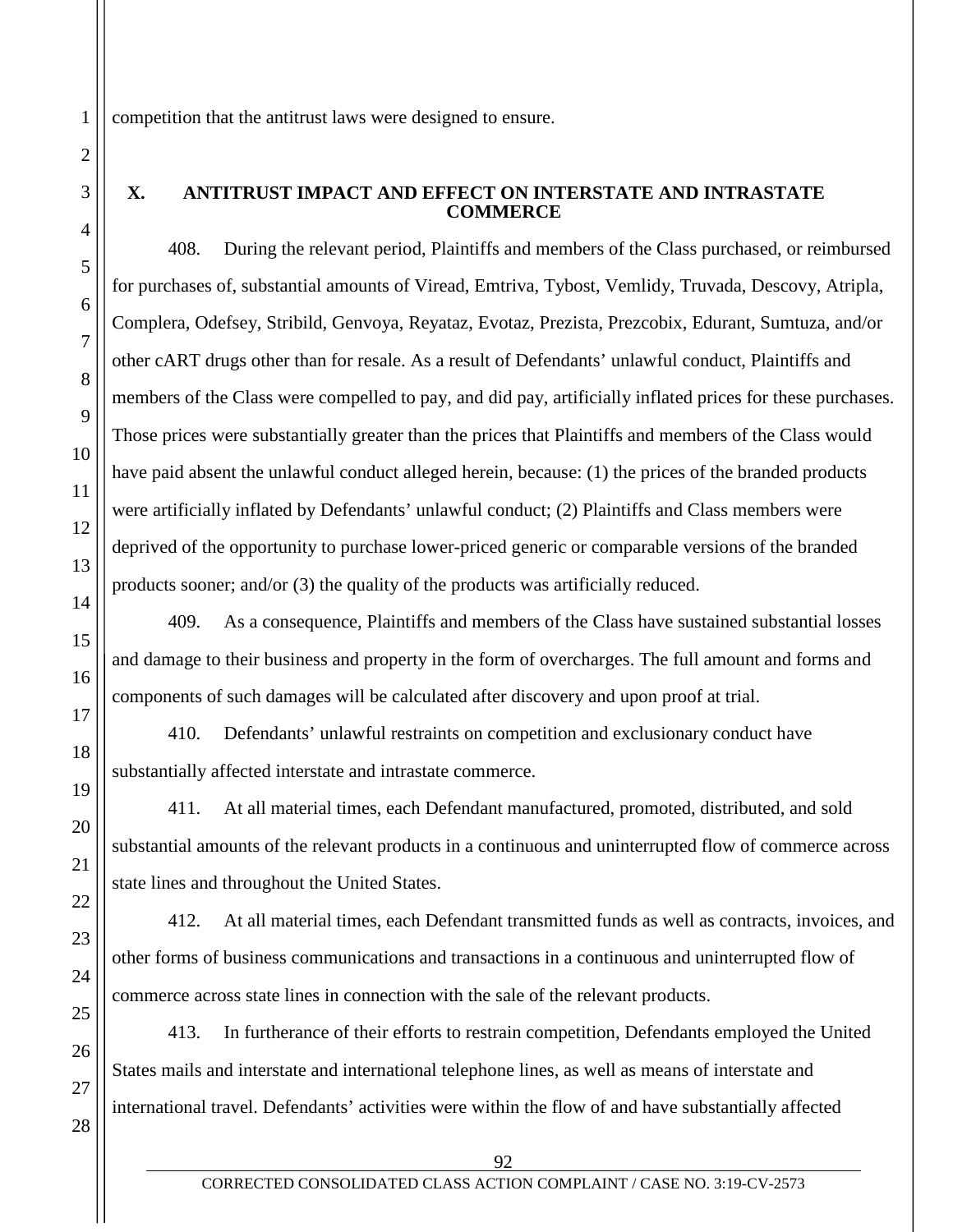1 interstate and intrastate commerce.

6

7

16

17

18

19

20

21

22

23

24

25

26

2 3 4 5 414. Defendants' anticompetitive conduct has substantial intrastate effects in that, among other things, retailers within each state were impaired in offering less expensive generic drugs and genericbased FDCs to end-payors inside each respective state. This impairment of competition directly impacts and disrupts commerce within each state.

# **XI. CLASS ACTION ALLEGATIONS**

8 9 10 11 12 13 14 15 415. Plaintiffs, on behalf of themselves and all Class members, seek damages, measured as overcharges, multiplied as provided by law, against Defendants, as well as injunctive and other equitable relief, based on the anticompetitive conduct alleged above. 416. Plaintiffs bring this action on behalf of themselves and, under Fed. R. Civ. P. 23(a) and (b)(2) and (b)(3), as representative of a class of end-payor purchasers defined as follows: All persons or entities in the United States and its territories who indirectly purchased, paid and/or provided reimbursement for some or all of the purchase price for any drug for use in a cART regimen, for consumption by themselves, their families, or their members, employees, insureds, participants, or

beneficiaries, other than for resale, during the period May 14, 2015 through and until the anticompetitive effects of Defendants' unlawful conduct cease.

- 417. Excluded from the Class are:
	- a) Defendants and their officers, directors, management, employees, subsidiaries, or affiliates;
	- b) All federal governmental entities;
- c) All states (and sub-units of government and their entities) that, by law, preclude their participation as plaintiffs in private class action litigation;
- d) Persons who are asserting claims for personal injuries against Gilead Sciences, Inc. or its affiliates alleged to be caused by the consumption of a TDF-containing product; and
	- e) The judges in this case and any members of their immediate families.

27 28 418. Members of the Class are so numerous that joinder is impracticable. The Class numbers in the many hundreds of thousands. Further, the Class is readily identifiable from information and records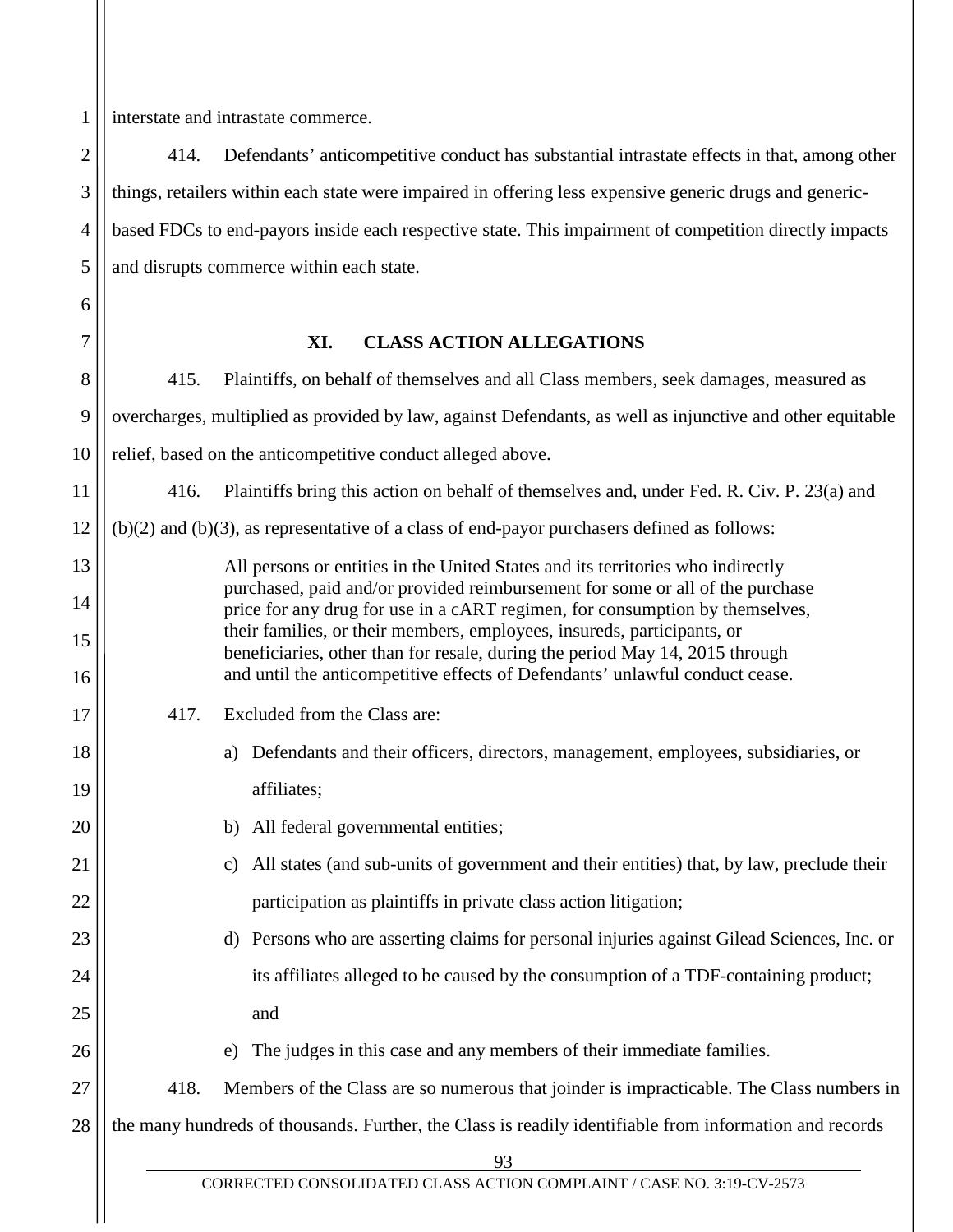1 in the possession of Defendants and of entities in the pharmacy chain of distribution.

2

3

4

5

15

16

17

18

19

20

21

22

23

24

25

26

27

28

419. Plaintiffs' claims are typical of the claims of the members of the Class. Plaintiffs and all members of the Class were damaged by the same wrongful conduct of Defendants, i.e., they paid artificially inflated prices for the products and were deprived of earlier and more robust competition as a result of Defendants' wrongful conduct.

6 7 420. Plaintiffs will fairly and adequately protect and represent the interests of the Class. Plaintiff's interests are coincident with, and not antagonistic to, those of the Class.

8 9 10 421. Plaintiffs are represented by counsel with experience in the prosecution of class action antitrust litigation, and with particular experience with class action antitrust litigation involving pharmaceutical products.

11 12 13 14 422. Questions of law and fact common to the members of the Class predominate over questions that may affect only individual Class members because Defendants have acted on grounds generally applicable to the entire Class, thereby making overcharge damages with respect to the Class as a whole appropriate. Such generally applicable conduct is inherent in Defendants' wrongful conduct.

- 423. Questions of law and fact common to the Class include:
	- Whether the No-Generics Restraints entered into between Gilead and each of BMS, Janssen, and Japan Tobacco were in unlawful restraint of trade;
	- Whether Gilead unlawfully degraded Stribild;
	- Whether Gilead unlawfully degraded standalone TAF;
	- Whether Gilead unlawfully created artificial price differences between Stribild and Genvoya;
	- Whether Gilead unlawfully impaired competition through its regulatory gaming with respect to standalone TAF;
	- Whether Gilead anticompetitively delayed the entry of generic versions of Viread, Truvada, and Atripla;
	- Whether Gilead and its coconspirators unlawfully obtained or maintained a monopoly in the cART Market;
	- Whether the law requires definition of a relevant market when direct proof of market power is available, and if so the definition of the relevant market;
	- 94 • Whether Defendants' conduct as alleged herein substantially affected interstate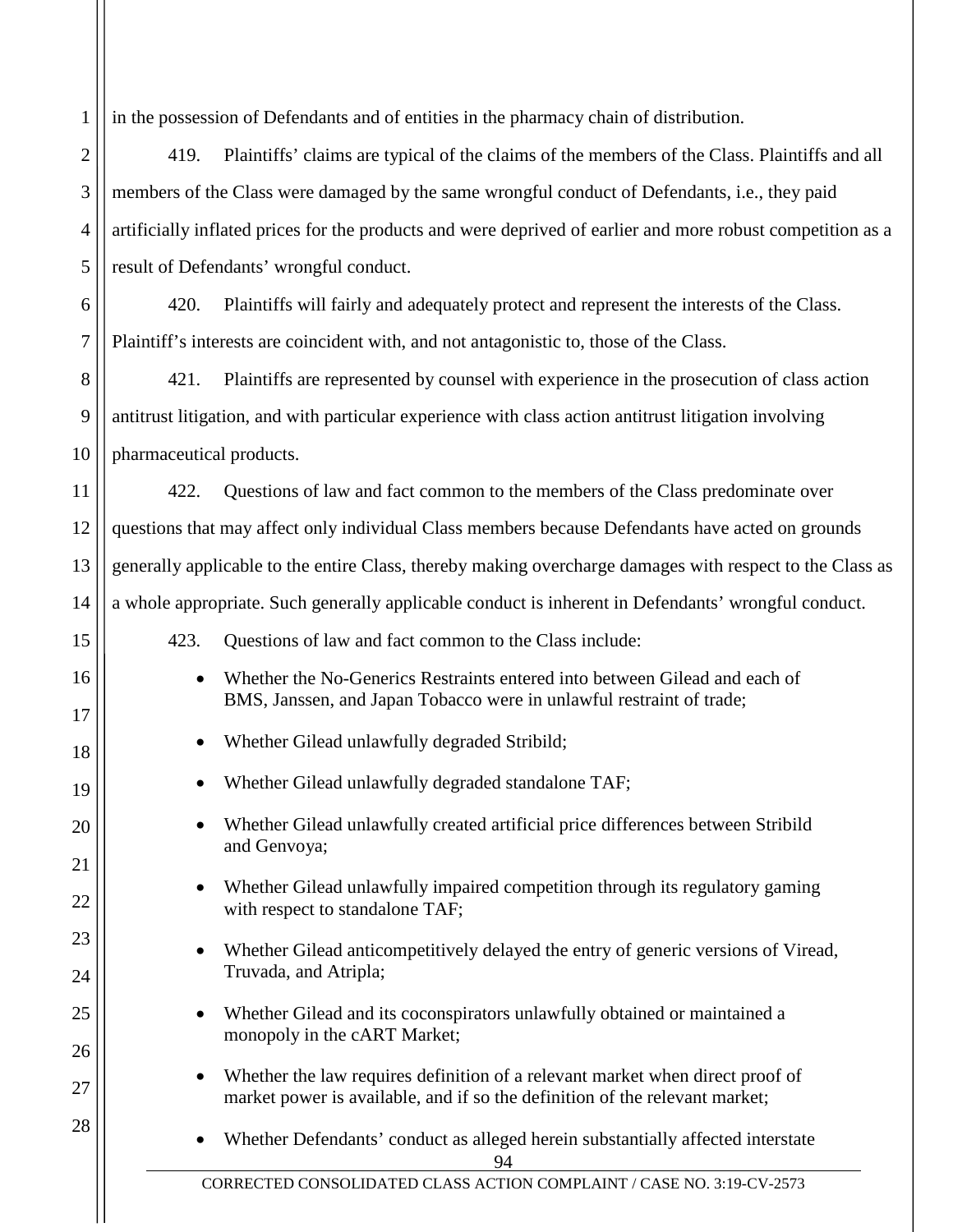and intrastate commerce;

- Whether, and if so to what extent, Defendants' conduct caused antitrust injury (i.e., overcharges) to Plaintiffs and the members of the Class; and
- The quantum of aggregate overcharge damages to the Class.

424. Defendants' anticompetitive conduct has imposed, and unless enjoined will continue to impose, a common antitrust injury on Plaintiffs and all members of the Class. Defendants' anticompetitive conduct and their relationships with the class members have been substantially uniform. Defendants have acted and refused to act on grounds that apply generally to the class, and injunctive and other equitable relief is appropriate respecting the class as a whole.

425. Class action treatment is a superior method for the fair and efficient adjudication of the controversy. Such treatment will permit a large number of similarly situated persons to prosecute their common claims in a single forum simultaneously, efficiently, and without the unnecessary duplication of evidence, effort, or expense that numerous individual actions would engender. The benefits of proceeding through the class mechanism, including providing injured persons or entities a method for obtaining redress on claims that could not practicably be pursued individually, substantially outweigh potential difficulties in management of this class action.

426. Plaintiffs know of no special difficulty to be encountered in the maintenance of this action that would preclude litigating it as a class action.

# **XII. ONGOING AND FUTURE HARM**

427. As noted in detail above, Defendants' unlawful No-Generics Restraints have already caused massive anticompetitive effects by depriving drug purchasers of comparable FDCs once generic TDF became available and, in the case of Evotaz, once generic ATV became available. Generic compositions are already available in the marketplace that, absent the No-Generics Restraints, would have prompted competitors untainted by the Defendants' unlawful conduct to make substitutable or comparable versions of Stribild, Complera, Genvoya, Symtuza, and Evotaz. And such competitors would have challenged the applicable patents and would already have entered the market with substitutable or comparable versions of Atripla, Prezcobix, and Odefsey.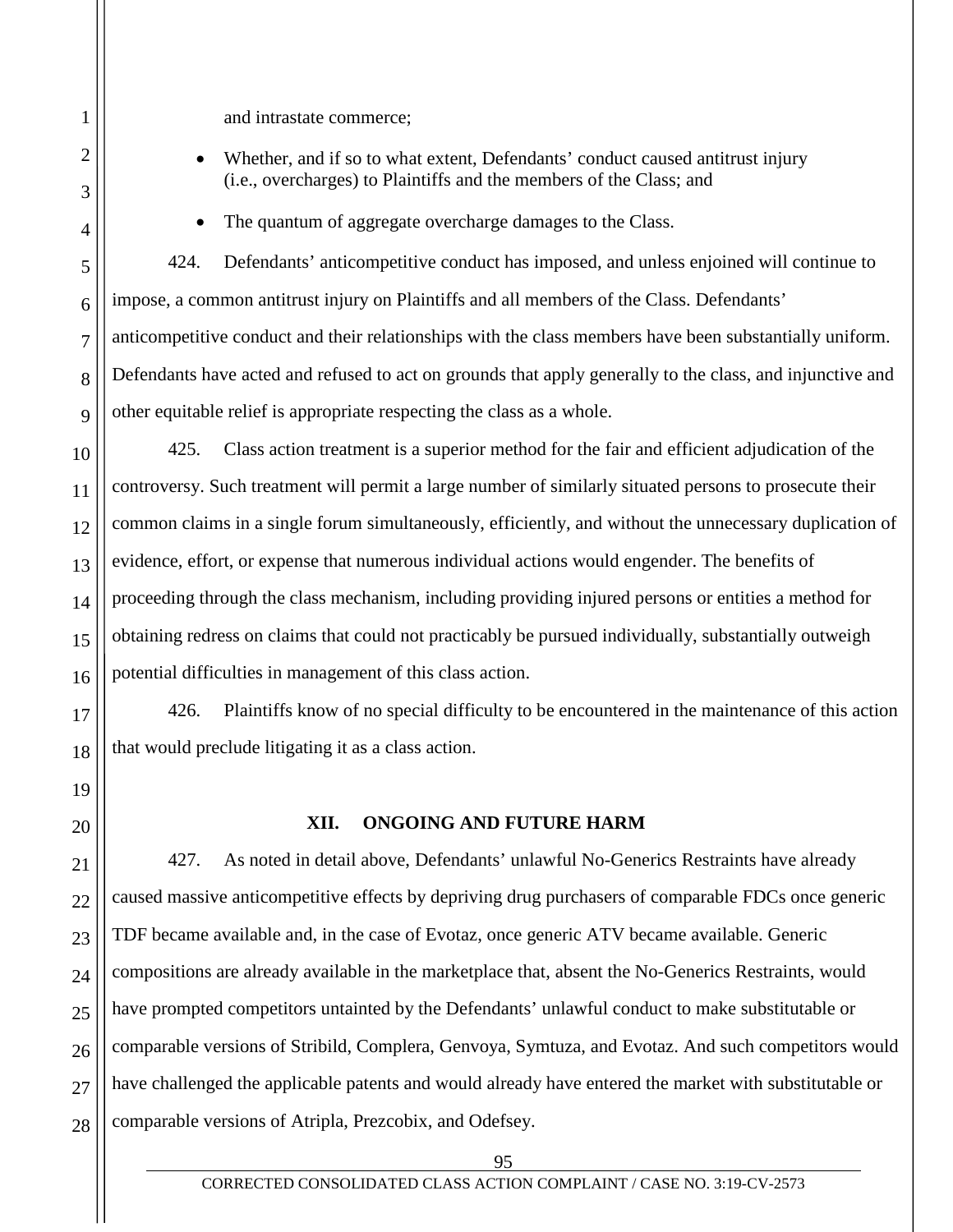1 2 3 4 5 6 428. Unless enjoined by this Court, Defendants' unlawful conduct will have additional and intensified anticompetitive effects once generic versions of any of FTC, TAF, COBI, or DRV become available. Absent the No-Generics Restraints, an untainted competitor in Japan Tobacco's position would produce and market a substitutable version of Stribild when generic FTC and generic COBI become available; and such a competitor in Janssen's position would make a substitutable version of Complera when generic FTC becomes available.

7 8 9 10 11 12 13 14 15 16 17 429. Absent the No-Generics Restraints, when generic TAF becomes available, an untainted competitor in Japan Tobacco's position would produce and market a comparable version of Genvoya, comprising generic TAF, generic 3TC, generic RTV, and EVG. Such a competitor would also make a substitutable version of Genvoya once generic versions of TAF, FTC, and COBI become available. Moreover, that competitor would have accelerated the availability of generic versions of those compositions by challenging Gilead's patents on them. The competitor would have sought FDA approval for a substitutable version of Genvoya as early as November 5, 2019 (when the applicable NCE exclusivity expired), and if Gilead had timely sued, the 30-month stay would have expired on May 5, 2023, allowing the competitor to begin marketing the substitutable FDC. Unless enjoined by this Court, however, the unlawful No-Generics Restraint will prevent that competition until the pact expires on April 24, 2030.

18 19 20 21 22 23 24 25 26 27 28 430. Absent the No-Generics Restraints, when generic TAF becomes available, an untainted competitor in Janssen's position would produce and market a comparable version of Odefsey, comprising generic TAF, generic 3TC, and RPV. Such a competitor would also make a substitutable version of Odefsey once generic versions of TAF and FTC become available. Moreover, that competitor would have accelerated the availability of generic versions of those compositions by challenging Gilead's patents on them. Assuming that Janssen were subject to NCE exclusivity that protected Odefsey and did not obtain a waiver of it (see Section VII(C) above), an untainted competitor in Janssen's position would have sought FDA approval for a substitutable version of Odefsey as early as November 5, 2019, and, after waiting out the 30-month stay, begun marketing the substitutable FDC on May 5, 2023. Unless enjoined by this Court, however, the unlawful No-Generics Restraint will prevent that competition until March 2026.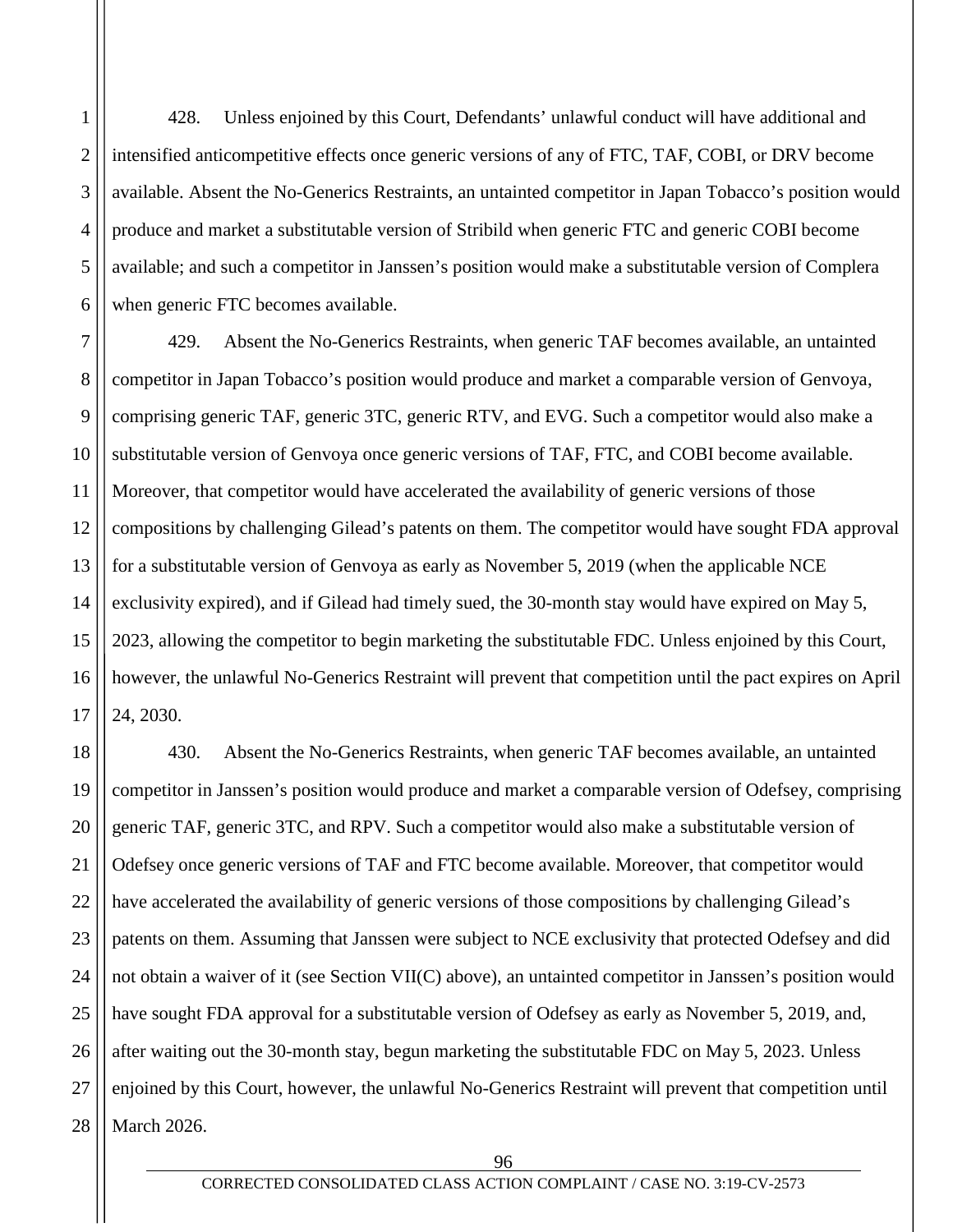1 2 3 4 5 6 7 8 9 10 11 431. Absent the No-Generics Restraints, when generic TAF becomes available, an untainted competitor in Janssen's position would also produce and market a comparable version of Symtuza, comprising generic TAF, generic FTC (or generic 3TC), generic RTV, and DRV. Such a competitor would also make a substitutable version of Symtuza once generic versions of TAF, FTC, and COBI become available. Moreover, that competitor would have accelerated the availability of generic versions of those compositions by challenging Gilead's patents on them. Assuming that Janssen were subject to NCE exclusivity that protected Symtuza and did not obtain a waiver of it (see Section VII(C) above), an untainted competitor in Janssen's position would have sought FDA approval for a substitutable version of Symtuza as early as November 5, 2019, and, after waiting out the 30-month stay, begun marketing the substitutable FDC in May 2023. Unless enjoined by this Court, however, the unlawful No-Generics Restraint will prevent that competition until 2026.

12 13 14 15 16 17 18 19 20 21 22 432. Absent the No-Generics Restraint, an untainted competitor in Gilead's position would have produced and marketed a substitutable version of Symtuza as soon as possible. Such a competitor would have submitted an application for a product containing TAF, FTC, COBI, and generic DRV as early as FDA approval of Symtuza's NDA (Gilead controlled the NCE exclusivity for Symtuza). After waiting out the 30-month stay, that competitor would have begun marketing the substitutable FDC on January 17, 2021. By that date, the only non-expired Orange Book patents owned by Janssen will be those covering certain pseudopolymorphic forms of DRV, which expire on February 16, 2024 and December 26, 2026 (assuming no pediatric exclusivity is later awarded). Those patents are invalid and can easily be designed around. But the unlawful No-Generics Restraint resulted in Gilead's agreeing not to compete until at least July 17, 2028. Unless enjoined by this Court, the unlawful pact will continue to deprive drug purchasers of such a competing FDC.

23 24 25 26 27 28 433. Gilead's unlawful degrading of Stribild and standalone TAF, and its regulatory gaming with respect to TAF, also significantly distorted the market, are causing ongoing harm, and threaten future harm. That unlawful conduct requires this Court's intervention. Without affirmative relief from the Court to help restore competitive conditions, that unlawful conduct will continue to deprive drug purchasers of the benefits of competition to which they are entitled. For example, Gilead's regulatory gaming with respect to TAF, unless enjoined by this Court, will significantly delay and impair the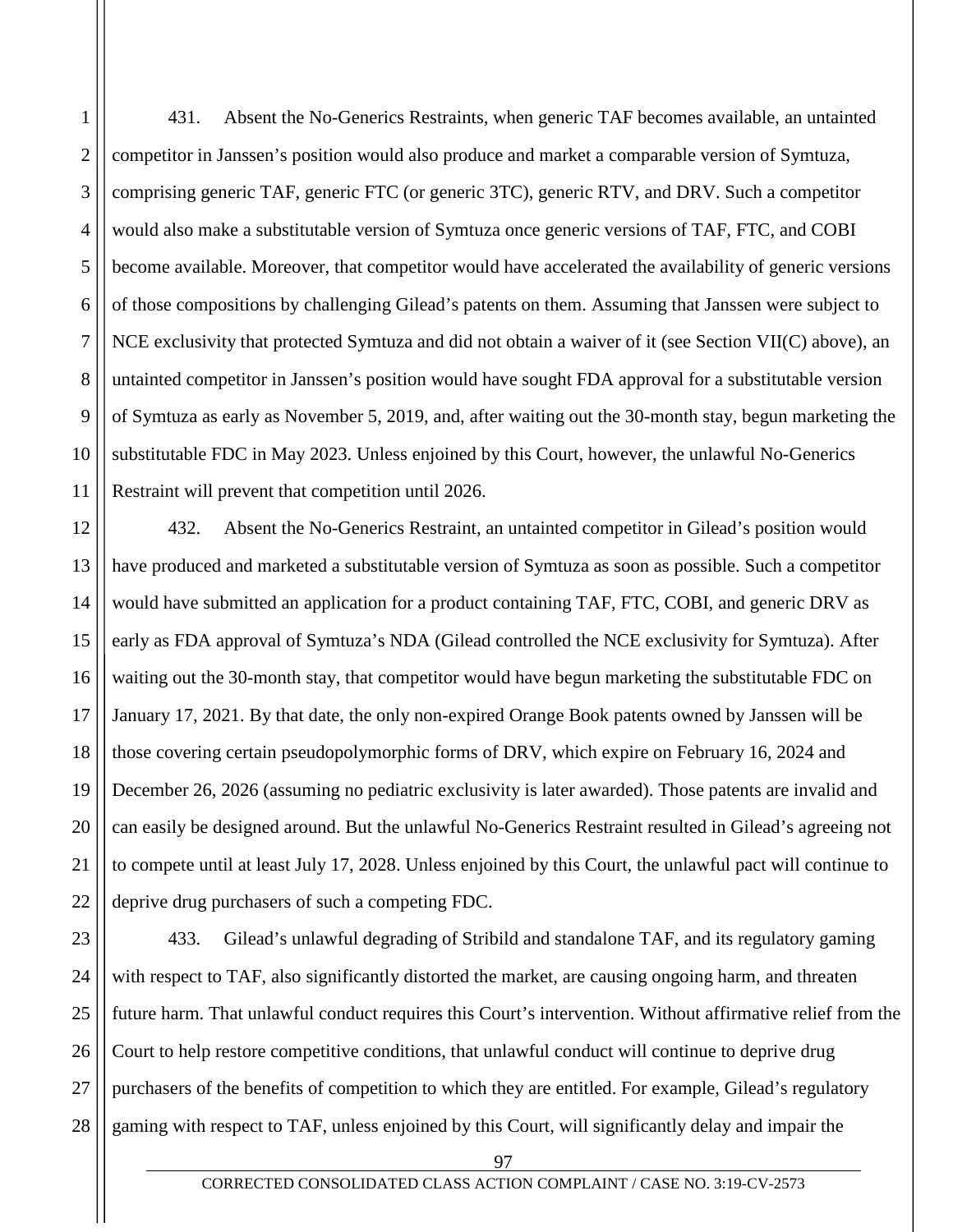2 competition from generic standalone TAF and from generic-TAF-based FDCs that should flourish in or about May 2023.

434. Gilead's anticompetitively delaying generic versions of Viread, Truvada, and Atripla is similarly causing ongoing harm that requires this Court's intervention. Unless enjoined by this Court, Gilead's anticompetitive conduct with respect to Truvada will cause Teva to delay entry until September 30, 2020, and cause all other generic manufacturers that are stacked up behind Teva to delay entry until March 30, 2021. That delay will cost purchasers of Truvada more than \$1 billion in addition to the billions that Defendants' other unlawful conduct has already caused on purchases of Truvada.

9 10 11 12 13 14 435. Those delays are particularly destructive because Truvada is the only FDA-approved drug indicated for pre-exposure prophylaxis (PrEP), i.e., for *preventing* HIV in HIV-negative people. Gilead currently sells a year supply of Truvada for about \$24,000. Generic Truvada will sell for a fraction of that—less than \$7,000 after multiple generics enter the market. Gilead's anticompetitively delaying generic Truvada will result in hundreds of thousands of people being unable to access PrEP and cause tens of thousands of them to needlessly become infected with HIV.

15 16 17 18 19 436. Unless enjoined by this Court, Gilead's anticompetitive conduct will also cause Teva to delay entry with generic Atripla until September 30, 2020, and cause all other generic manufacturers that are stacked up behind Teva to delay entry until March 30, 2021. That delay will cost purchasers of Atripla more than \$1 billion in addition to the billions that Defendants' other unlawful conduct has already caused on purchases of Atripla.

20 21 22 23 24 25 437. Defendants' conduct is also continuing to unlawfully delay the entry of generic TAF. As noted in detail above (see Section VII(D)(2)(b)), Defendants' conduct resulted in Gilead's delaying the introduction of TAF and TAF-based FDCs from 2006 to 2015. Absent that delay, the NCE exclusivity for TAF would have expired by 2011, and 30-month stays on generic entry would have expired by 2013. But with Gilead's delaying the introduction of TAF to 2015, no generic has yet been able to challenge the relevant TAF patents, because the NCE exclusivity does not expire until November 5, 2020.

26 27 28 438. In order to help restore competitive conditions, this Court should enjoin Gilead from enforcing any of its TAF-related NCE exclusivities and 30-month stays. Other affirmative relief, including compulsory licenses to the affected products, will also be required.

1

3

4

5

6

7

8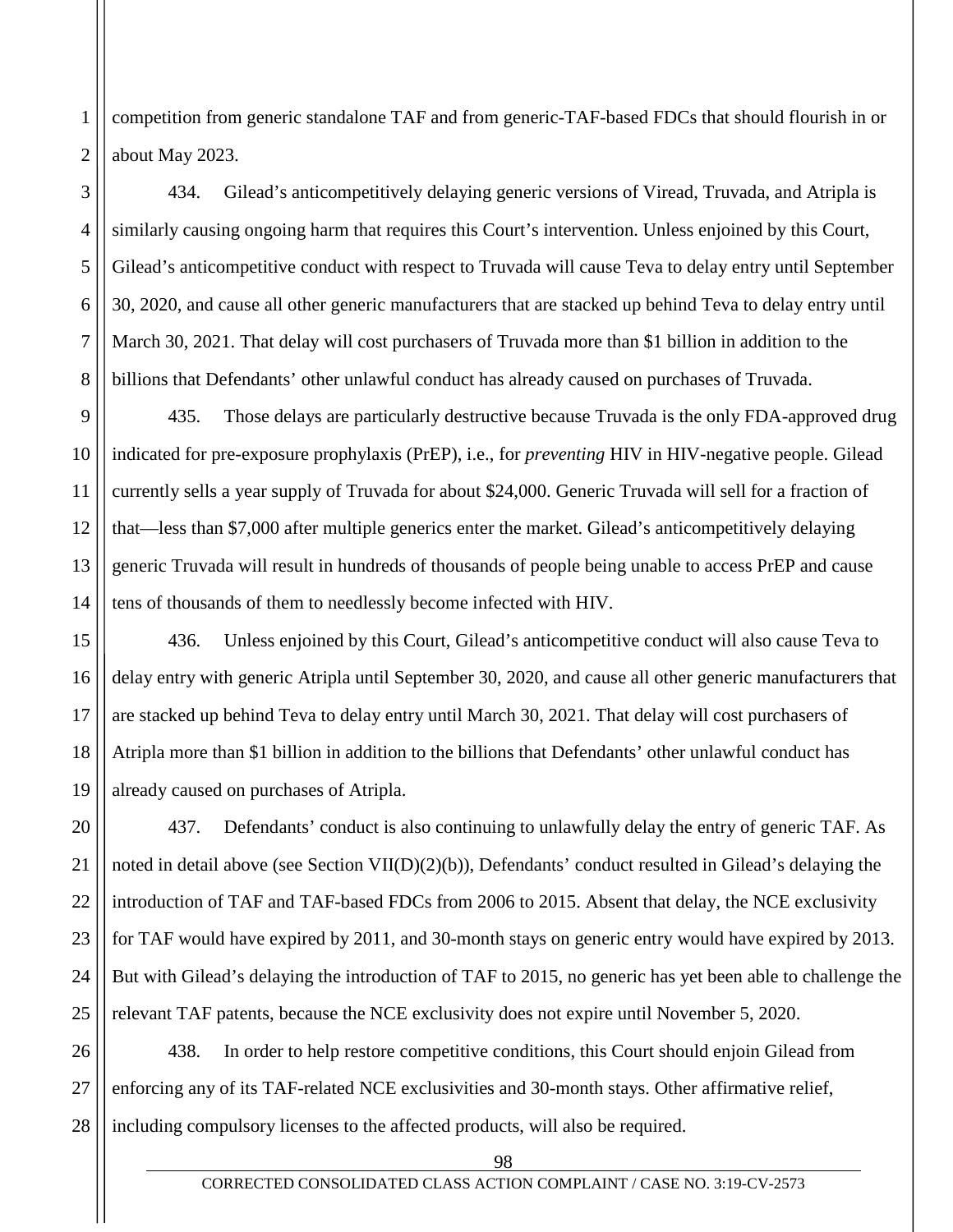# **XIII. CLAIMS FOR RELIEF**

#### **COUNT ONE**

#### **CONSPIRACY TO MONOPOLIZE IN VIOLATION OF SECTIONS 1 AND 2 OF THE SHERMAN ANTITRUST ACT (15 U.S.C. §§ 1, 2) (Against All Defendants)**

439. Plaintiffs repeat and incorporate by reference all preceding allegations.

440. At all relevant times, Gilead has possessed substantial market power (i.e., monopoly power) in the cART Market and narrower markets therein. More than 80% of patients starting an HIV regimen in the United States, and more than 80% of continuing patients, take one or more of Gilead's products every day. Gilead possesses the power to control prices in, prevent prices from falling in, and exclude competitors from the cART Market.

441. That market power is coupled with strong regulatory and contractual barriers to entry into the cART Market.

442. Through an overarching anticompetitive scheme, as alleged extensively above, Gilead willfully maintained its monopoly power in the cART Market using restrictive or exclusionary conduct, rather than by means of greater business acumen, and injured Plaintiffs and the Class thereby.

443. Gilead's conscious objective was to further its dominance in the cART Market by and through the overarching anticompetitive scheme.

444. Each of Janssen, Japan Tobacco, and BMS consciously committed to the overarching anticompetitive scheme.

445. As stated more fully above, Gilead and its coconspirator Defendants knowingly, willfully,

and wrongfully maintained Gilead's monopoly power and harmed competition by:

- Entering into and abiding by the illegal No-Generics Restraints;
- Degrading Stribild and artificially raising its price in order to drive patients to TAF-based FDCs that were illegally protected from competition;
- Degrading standalone TAF, also in furtherance of the scheme to drive patients to the illegally protected FDCs;
- Abusing the regulatory process, by withholding an HIV indication from standalone TAF, in order to raise rivals' costs and delay their entry into the market; and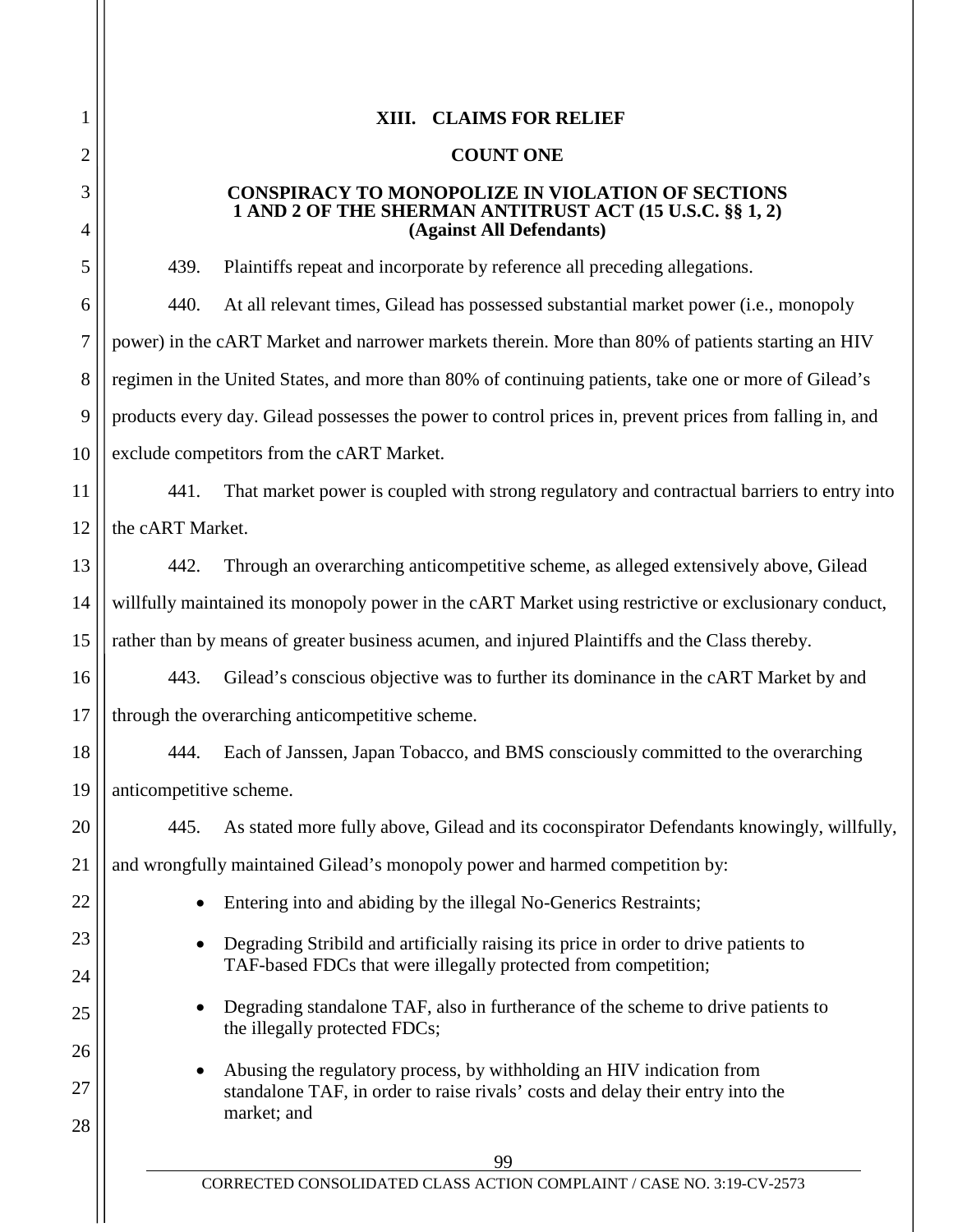• Causing delayed entry of generic versions of Viread, Truvada, and Atripla.

446. To the extent that Defendants are permitted to assert one, there is and was no cognizable, non-pretextual procompetitive justification for Defendants' conduct comprising the anticompetitive scheme that outweighs its harmful effects. Even if there were some conceivable such justification that Defendants were permitted to assert, the scheme is and was broader than necessary to achieve such a purpose.

447. Plaintiffs and the Class have been injured, and unless Defendants' unlawful conduct is enjoined will continue to be injured, in their business and property as a result of Defendants' continuing conspiracy in violation of Sections 1 and 2 of the Sherman Act.

#### **COUNT TWO**

### **CONSPIRACY TO MONOPOLIZE IN VIOLATION OF STATE ANTITRUST LAWS (Against All Defendants)**

448. Plaintiffs repeat and incorporate by reference all preceding allegations.

449. At all relevant times, Gilead has possessed substantial market power (i.e., monopoly power) in the cART Market and narrower markets therein. More than 80% of patients starting an HIV regimen in the United States, and more than 80% of continuing patients, take one or more of Gilead's products every day. Gilead possessed the power to control prices in, prevent prices from falling in, and exclude competitors from the relevant market.

450. That market power is coupled with strong regulatory and contractual barriers to entry into the cART Market.

451. Through an overarching anticompetitive scheme, as alleged extensively above, Gilead willfully maintained its monopoly power in the cART Market using restrictive or exclusionary conduct, rather than by means of greater business acumen, and injured Plaintiffs and the Class thereby.

452. Gilead's conscious objective was to further its dominance in the cART Market by and through the overarching anticompetitive scheme.

453. Each of Janssen, Japan Tobacco, and BMS consciously committed to the overarching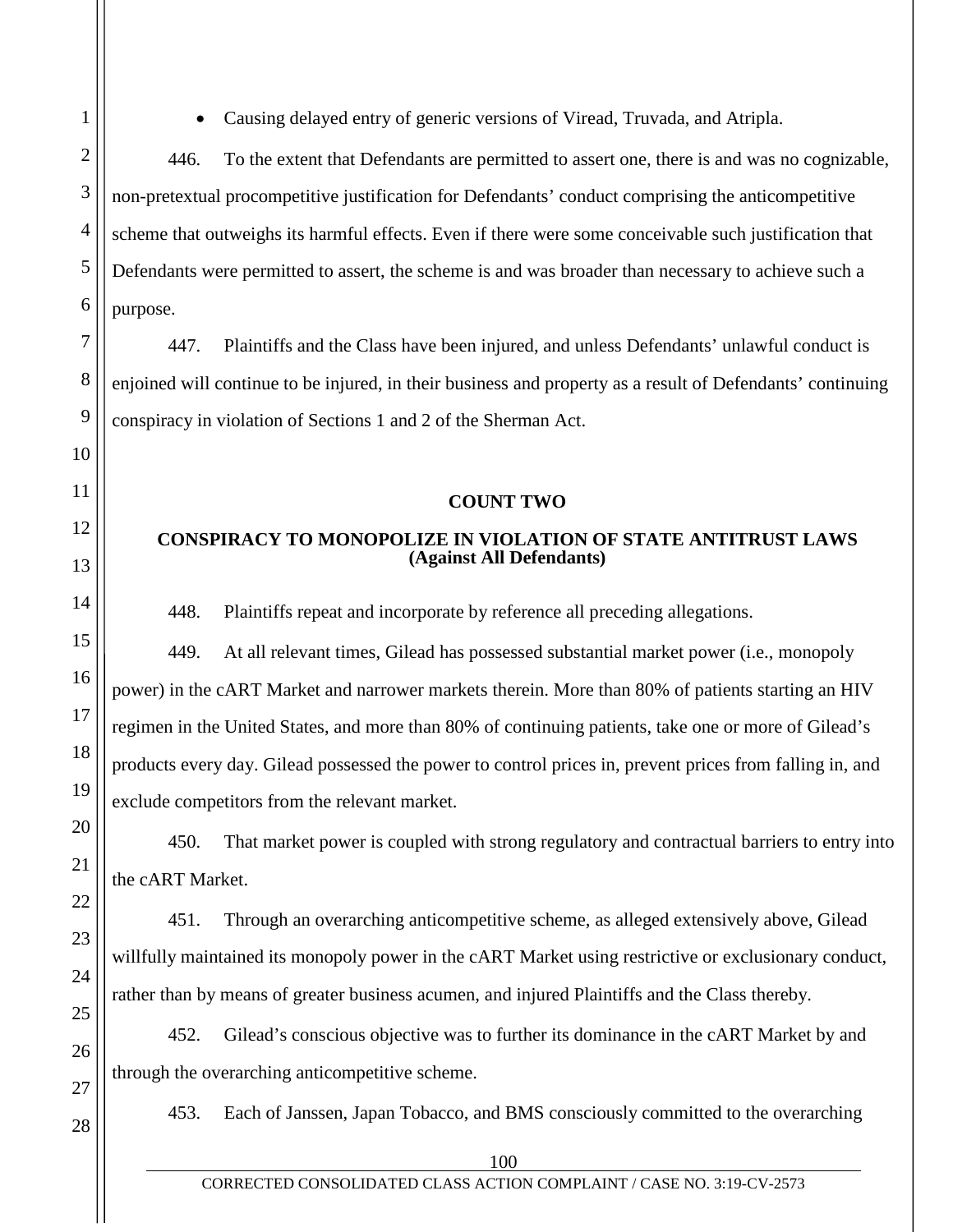1 2 3 4 5 6 7 8 9 10 11 12 13 14 15 16 17 18 19 20 21 22 23 24 25 26 27 28 101 CORRECTED CONSOLIDATED CLASS ACTION COMPLAINT / CASE NO. 3:19-CV-2573 anticompetitive scheme. 454. As stated more fully above, Gilead and its coconspirator Defendants knowingly, willfully, and wrongfully maintained Gilead's monopoly power and harmed competition by: • Entering into and abiding by the illegal No-Generics Restraints; • Degrading Stribild and artificially raising its price in order to drive patients to TAF-based FDCs that were illegally protected from competition; • Degrading standalone TAF, also in furtherance of the scheme to drive patients to the illegally protected FDCs; • Abusing the regulatory process, by withholding an HIV indication from standalone TAF, in order to raise rivals' costs and delay their entry into the market; and • Causing delayed entry of generic versions of Viread, Truvada, and Atripla. 455. To the extent that Defendants are permitted to assert one, there is and was no cognizable, non-pretextual procompetitive justification for Defendants' conduct comprising the anticompetitive scheme that outweighs its harmful effects. Even if there were some conceivable such justification that Defendants were permitted to assert, the scheme is and was broader than necessary to achieve such a purpose. 456. By engaging in the foregoing conduct, Defendants have intentionally and wrongfully engaged in one or more combinations and conspiracies in restraint of trade in violation of the following state laws: (a) Ala. Code §8-10-3 with respect to purchases in Alabama by members of the Class. (b) Arizona Rev. Stat. §§ 44-1401, et seq., with respect to purchases in Arizona by members of the Class. (c) Cal. Bus. Code §§ 16700, et seq., and Cal. Bus. Code §§ 17200, et seq., with respect to purchases in the United States by members of the Class. (d) Conn. Gen. Stat. § 35-24, et seq., with respect to purchases in Connecticut by members of the Class.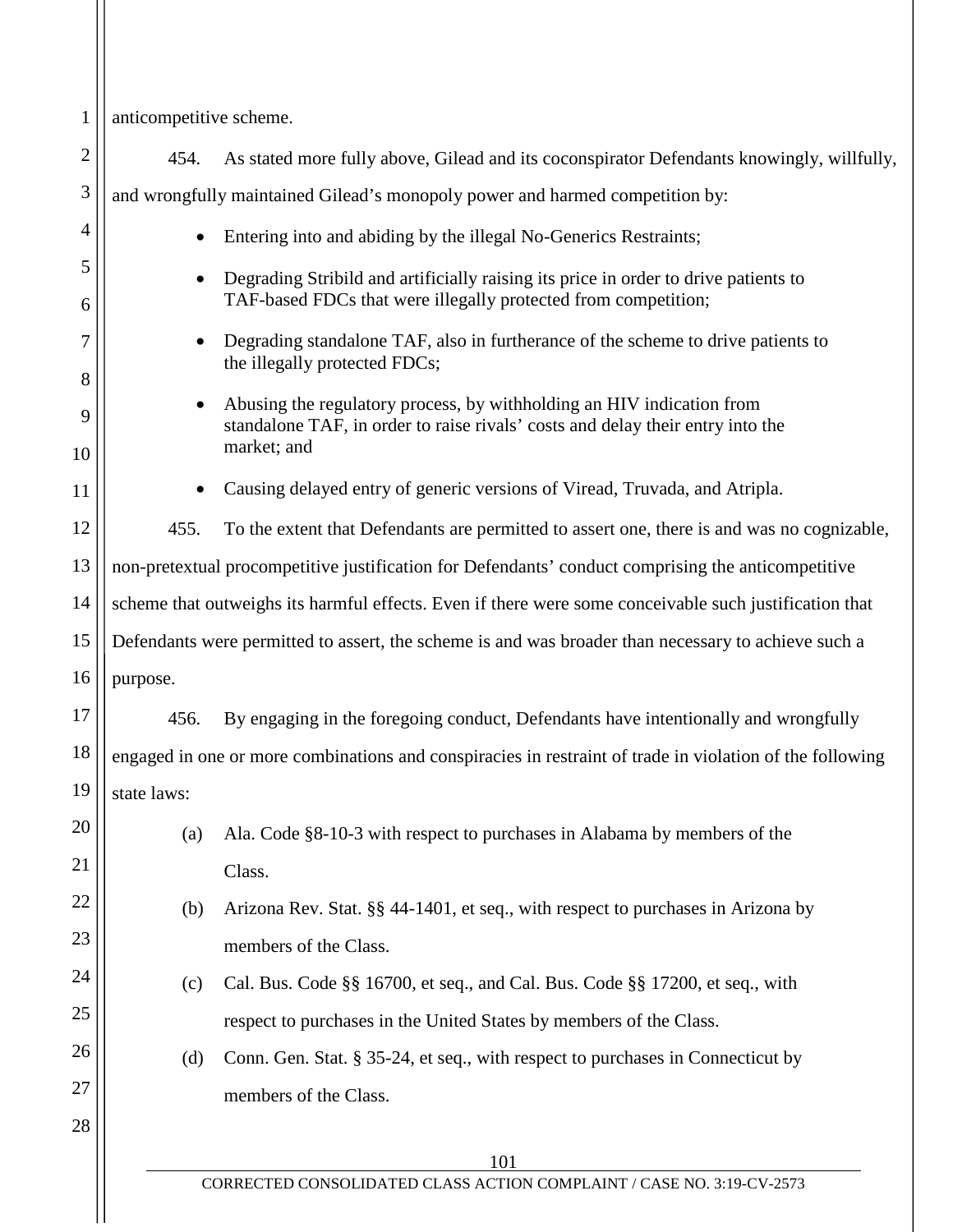| 1  | (e)                | D.C. Code Ann. §§ 28-4501, et seq., with respect to purchases in the District of     |
|----|--------------------|--------------------------------------------------------------------------------------|
| 2  |                    | Columbia by members of the Class.                                                    |
| 3  | (f)                | Fla. Stat. §§ 501.201, et seq., with respect to purchases in Florida by members of   |
| 4  |                    | the Class.                                                                           |
| 5  | (g)                | Hawaii Rev. Stat. §§ 480-1, et seq., with respect to purchases in Hawaii by          |
| 6  |                    | members of the Class.                                                                |
| 7  | (h)                | 740 Ill. Comp. Stat. 10/3, et seq., with respect to purchases in Illinois by members |
| 8  |                    | of the Class.                                                                        |
| 9  | (i)                | Iowa Code § 553.4, et seq., with respect to purchases in Iowa by members of the      |
| 10 |                    | Class.                                                                               |
| 11 | (j)                | Kan. Stat. Ann. §§ 50-101, et seq., with respect to purchases in Kansas by           |
| 12 |                    | members of the Class.                                                                |
| 13 | (k)                | Md. Code, Com. Law § 11-201, et seq., with respect to purchases in Maryland by       |
| 14 |                    | members of the Class.                                                                |
| 15 | (1)                | Mass. Gen. L. Ch. 93A, et seq., with respect to purchases in Massachusetts by        |
| 16 |                    | members of the Class, with thousands of Massachusetts end-payors paying              |
| 17 |                    | substantially higher prices for the product in actions and transactions occurring    |
| 18 |                    | substantially within Massachusetts.                                                  |
| 19 | (m)                | Me. Rev. Stat. Ann. 10, § 1101, et seq., with respect to purchases in Maine by       |
| 20 |                    | members of the Class.                                                                |
| 21 | (n)                | Mich. Comp. Laws Ann. §§ 445.771, et seq., with respect to purchases in              |
| 22 |                    | Michigan by members of the Class.                                                    |
| 23 | $\left( 0 \right)$ | Minn. Stat. §§ 325D.49, et seq., with respect to purchases in Minnesota by           |
| 24 |                    | members of the Class.                                                                |
| 25 | (p)                | Miss. Code Ann. §§ 75-21-1, et seq., with respect to purchases in Mississippi by     |
| 26 |                    | members of the Class.                                                                |
| 27 | (q)                | Neb. Code Ann. §§ 59-801, et seq., with respect to purchases in Nebraska by          |
| 28 |                    | members of the Class.                                                                |
|    |                    | 102                                                                                  |
|    |                    | CORRECTED CONSOLIDATED CLASS ACTION COMPLAINT / CASE NO. 3:19-CV-2573                |
|    |                    |                                                                                      |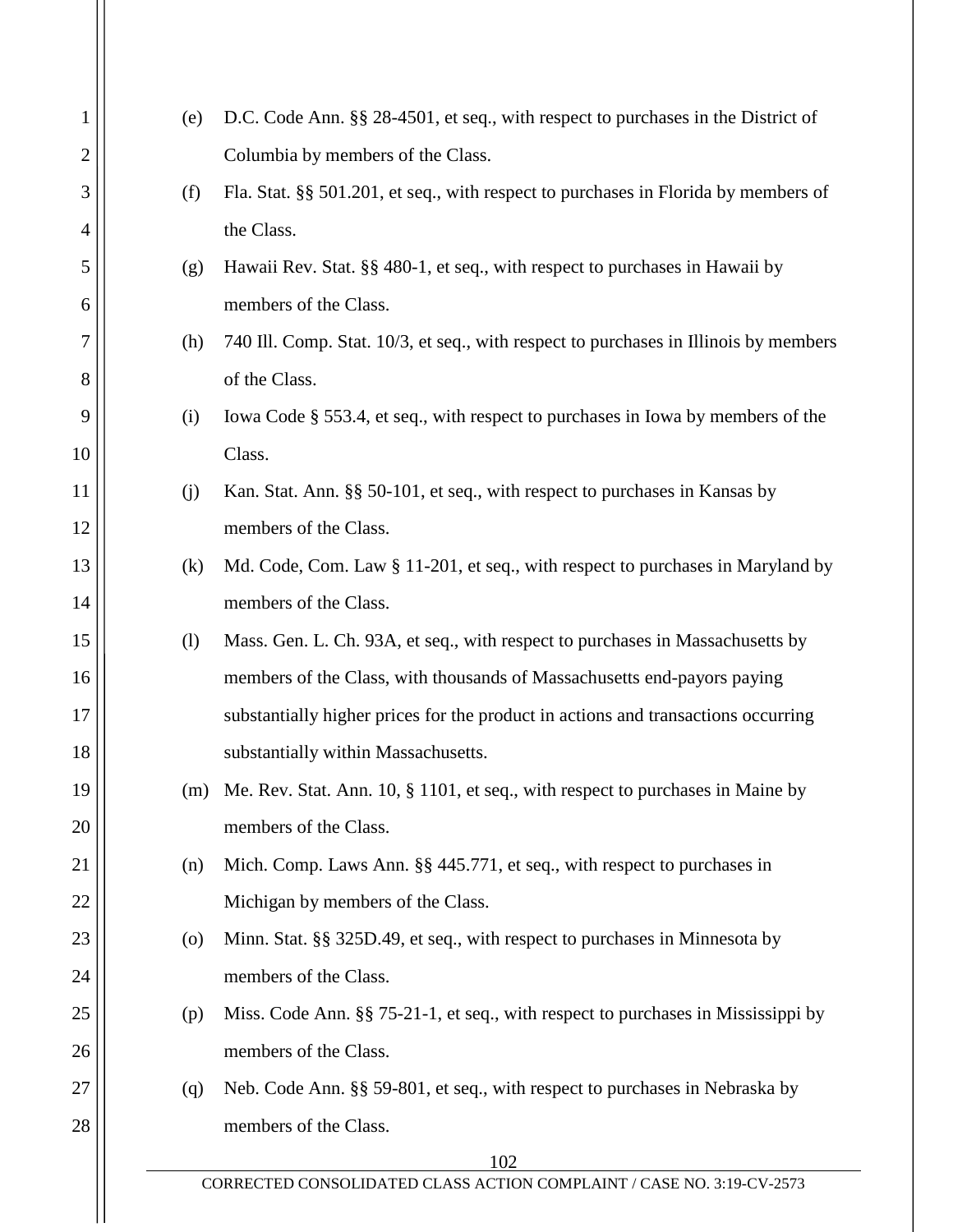| 1              | (r)  | Nev. Rev. Stat. Ann. § 598A, et seq., with respect to purchases in Nevada by          |
|----------------|------|---------------------------------------------------------------------------------------|
| $\overline{2}$ |      | members of the Class.                                                                 |
| 3              | (s)  | N.M. Stat. Ann. §§ 57-1-1, et seq., with respect to purchases in New Mexico by        |
| $\overline{4}$ |      | members of the Class.                                                                 |
| 5              | (t)  | N.Y. Gen. Bus. Law §§ 340, et seq., with respect to purchases in New York by          |
| 6              |      | members of the Class.                                                                 |
| 7              | (u)  | N.C. Gen. Stat. §§ 75-1, et seq., with respect to purchases in North Carolina by      |
| 8              |      | members of the Class.                                                                 |
| 9              | (v)  | N.D. Cent. Code § 51-08.1-01, et seq., with respect to purchases in North Dakota      |
| 10             |      | by members of the Class.                                                              |
| 11             | (w)  | Or. Rev. Stat. §§ 646.705, et seq., with respect to purchases in Oregon by            |
| 12             |      | members of the Class.                                                                 |
| 13             | (x)  | 10 L.P.R.A. § 251, et seq., with respect to purchases in Puerto Rico by members       |
| 14             |      | of the Class.                                                                         |
| 15             | (y)  | R.I. Gen. Laws §§ 6-36-4, et seq. with respect to purchases in Rhode Island by        |
| 16             |      | members of the Class.                                                                 |
| 17             | (z)  | S.D. Codified Laws Ann. § 37-1-3.1, et seq., with respect to purchases in South       |
| 18             |      | Dakota by members of the Class.                                                       |
| 19             | (aa) | Utah Code Ann. §§ 76-10-3101, et seq., with respect to purchases in Utah by           |
| 20             |      | residents of Utah who are members of the Class.                                       |
| 21             |      | (bb) Tenn. Code Ann. §§ 47-25-101, et seq., with respect to purchases in Tennessee by |
| 22             |      | members of the Class.                                                                 |
| 23             |      | (cc) Vt. Stat. Ann. 9, § 2453, et seq., with respect to purchases in Vermont by       |
| 24             |      | members of the Class.                                                                 |
| 25             |      | (dd) W.Va. Code §§ 47-18-3, et seq., with respect to purchases in West Virginia by    |
| 26             |      | members of the Class.                                                                 |
| 27             | (ee) | Wis. Stat. § 133.03, et seq., with respect to purchases in Wisconsin by members       |
| 28             |      | of the Class.                                                                         |
|                |      | 103                                                                                   |
|                |      | CORRECTED CONSOLIDATED CLASS ACTION COMPLAINT / CASE NO. 3:19-CV-2573                 |
|                |      |                                                                                       |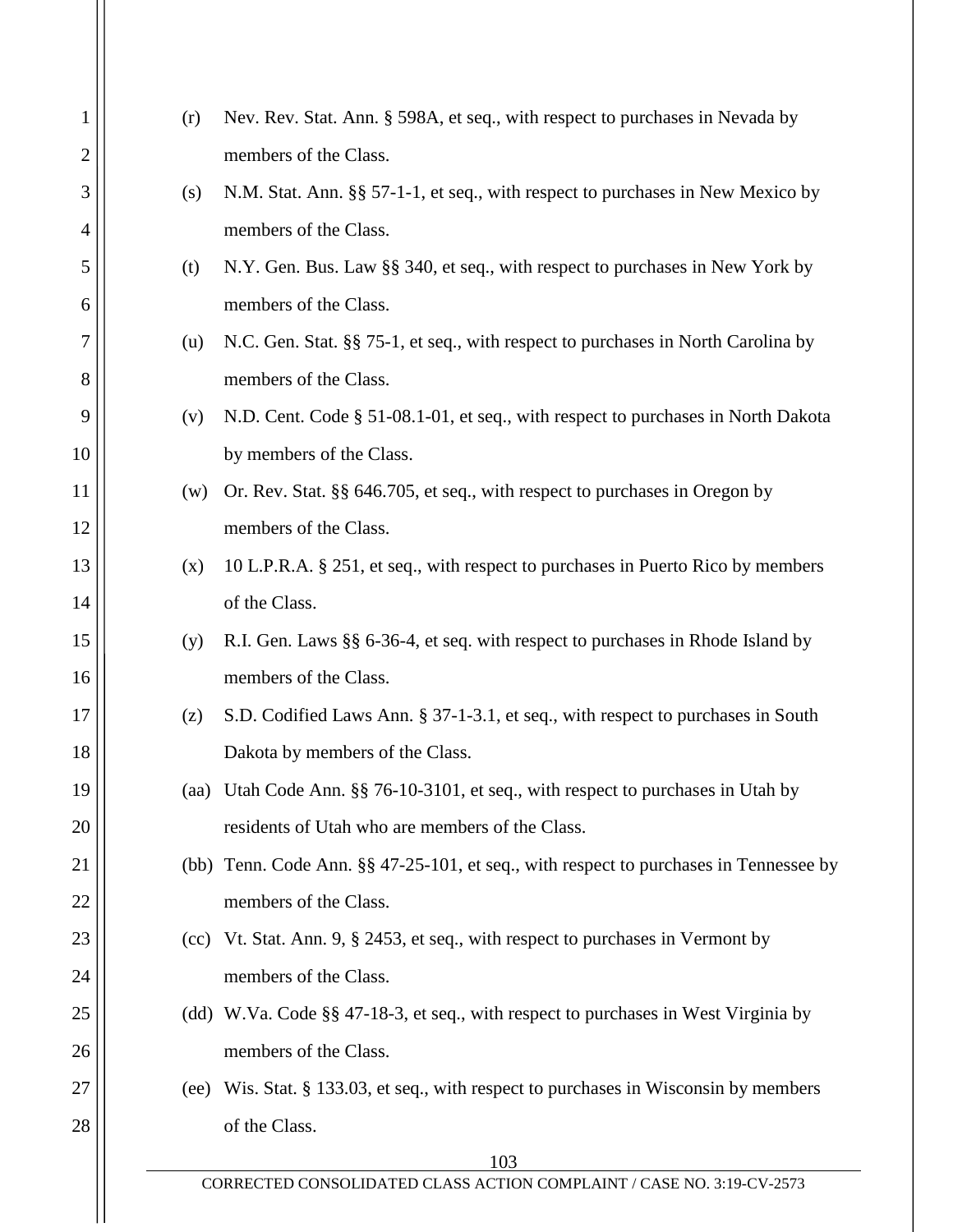| $\mathbf{1}$<br>$\overline{2}$<br>3 | 457.                                                                                       | By engaging in the foregoing conduct, Defendants have intentionally and wrongfully |  |
|-------------------------------------|--------------------------------------------------------------------------------------------|------------------------------------------------------------------------------------|--|
|                                     |                                                                                            |                                                                                    |  |
|                                     | maintained monopoly power in the relevant market in violation of the following state laws: |                                                                                    |  |
|                                     | (a)                                                                                        | Arizona Rev. Stat. §§ 44-1401, et seq., with respect to purchases in Arizona by    |  |
| $\overline{4}$                      |                                                                                            | members of the Class.                                                              |  |
| 5                                   | (b)                                                                                        | Cal. Bus. & Prof Code §§ 16720, et seq., and California common law with respect    |  |
| 6                                   |                                                                                            | to purchases in the United States by members of the Class.                         |  |
| 7                                   | (c)                                                                                        | Conn. Gen. Stat. § 35-24, et seq., with respect to purchases in Connecticut by     |  |
| 8                                   |                                                                                            | members of the Class.                                                              |  |
| 9                                   | (d)                                                                                        | D.C. Code §§ 28-4501, et seq., with respect to purchases in the District of        |  |
| 10                                  |                                                                                            | Columbia by members of the Class.                                                  |  |
| 11                                  | (e)                                                                                        | Fla. Stat. §§ 501.201, et seq., with respect to purchases in Florida by members of |  |
| 12                                  |                                                                                            | the Class.                                                                         |  |
| 13                                  | (f)                                                                                        | Hawaii Rev. Stat. §§ 480-1, et seq., with respect to purchases in Hawaii by        |  |
| 14                                  |                                                                                            | members of the Class.                                                              |  |
| 15                                  | (g)                                                                                        | Iowa Code §§ 553.5, et seq., with respect to purchases in Iowa by members of the   |  |
| 16                                  |                                                                                            | Class.                                                                             |  |
| 17                                  | (h)                                                                                        | Kansas Stat. Ann. § 50-101, et seq., with respect to purchases in Kansas by        |  |
| 18                                  |                                                                                            | members of the Class.                                                              |  |
| 19                                  | (i)                                                                                        | Me. Rev. Stat. Ann. 10, §§ 1102, et seq., with respect to purchases in Maine by    |  |
| 20                                  |                                                                                            | members of the Class.                                                              |  |
| 21                                  | (j)                                                                                        | Md. Code, Com. Law § 11-201, et seq., with respect to purchases in Maryland by     |  |
| 22                                  |                                                                                            | members of the Class.                                                              |  |
| 23                                  | (k)                                                                                        | Mass. Gen. L. Ch. 93A, et seq., with respect to purchases in Massachusetts by      |  |
| 24                                  |                                                                                            | members of the Class.                                                              |  |
| 25                                  | (1)                                                                                        | Mich. Comp. Laws Ann. §§ 445.771, et seq., with respect to purchases in            |  |
| 26                                  |                                                                                            | Michigan by members of the Class.                                                  |  |
| 27                                  | (m)                                                                                        | Minn. Stat. §§ 325D.49, et seq., and Minn. Stat. § 8.31, et seq., with respect to  |  |
| 28                                  |                                                                                            |                                                                                    |  |
|                                     |                                                                                            | 104<br>CORRECTED CONSOLIDATED CLASS ACTION COMPLAINT / CASE NO. 3:19-CV-2573       |  |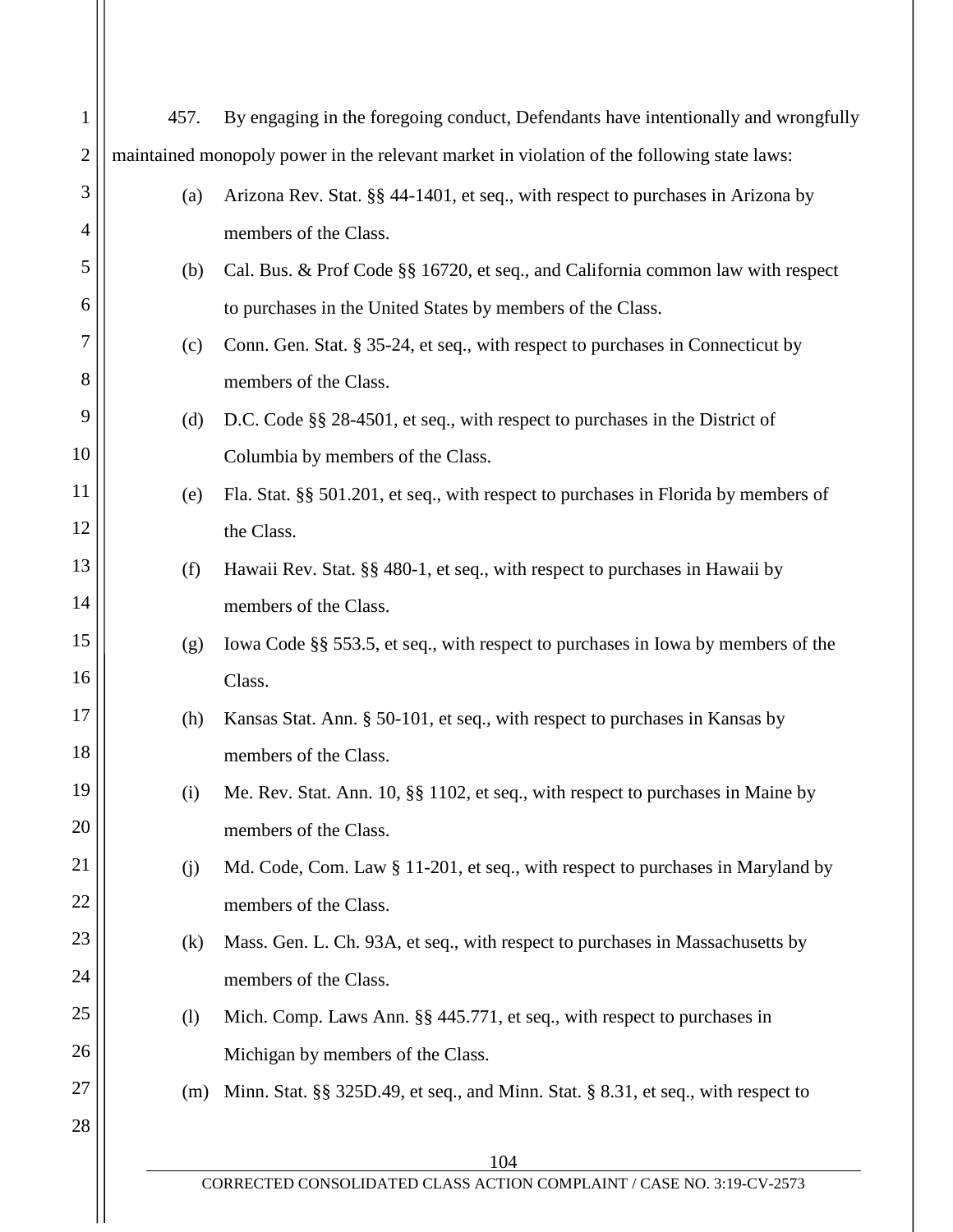| 1              |                    | purchases in Minnesota by members of the Class.                                    |
|----------------|--------------------|------------------------------------------------------------------------------------|
| $\overline{2}$ | (n)                | Miss. Code Ann. §§ 75-21-1, et seq., with respect to purchases in Mississippi by   |
| 3              |                    | members of the Class.                                                              |
| 4              | $\left( 0 \right)$ | Neb. Code Ann. §§ 59-801, et seq., with respect to purchases in Nebraska by        |
| 5              |                    | members of the Class.                                                              |
| 6              | (p)                | Nev. Rev. Stat. Ann. §§ 598A, et seq., with respect to purchases in Nevada by      |
| 7              |                    | members of the Class.                                                              |
| 8              | (q)                | N.M. Stat. Ann. §§ 57-1-2, et seq., with respect to purchases in New Mexico by     |
| 9              |                    | members of the Class.                                                              |
| 10             | (r)                | N.Y. Gen. Bus. Law §§ 340, et seq., with respect to purchases in New York by       |
| 11             |                    | members of the Class.                                                              |
| 12             | (s)                | N.C. Gen. Stat. §§ 75-2.1, et seq., with respect to purchases in North Carolina by |
| 13             |                    | members of the Class.                                                              |
| 14             | (t)                | N.D. Cent. Code §§ 51-08.1-01, et seq., with respect to purchases in North Dakota  |
| 15             |                    | by members of the Class.                                                           |
| 16             | (u)                | Or. Rev. Stat. §§ 646.705, et seq., with respect to purchases in Oregon by         |
| 17             |                    | members of the Class.                                                              |
| 18             | (v)                | 10 L.P.R.A. §§ 260, et seq., with respect to purchases in Puerto Rico by members   |
| 19             |                    | of the Class.                                                                      |
| 20             | (w)                | R.I. Gen. Laws §§ 6-36-5 et seq., with respect to purchases in Rhode Island by     |
| 21             |                    | members of the Class.                                                              |
| 22             | (x)                | S.D. Codified Laws §§ 37-1-3, et seq., with respect to purchases in South Dakota   |
| 23             |                    | by members of the Class.                                                           |
| 24             | (y)                | Tenn. Code Ann §§ 47-25-101, et seq., with respect to purchases in Tennessee by    |
| 25             |                    | members of the Class.                                                              |
| 26             | (z)                | Utah Code Ann. §§ 76-10-3101, et seq., with respect to purchases in Utah by        |
| 27             |                    | members of the Class.                                                              |
| 28             |                    | (aa) Vt. Stat. Ann. 9, §§ 2453, et seq., with respect to purchases in Vermont by   |
|                |                    | 105                                                                                |
|                |                    | CORRECTED CONSOLIDATED CLASS ACTION COMPLAINT / CASE NO. 3:19-CV-2573              |
|                |                    |                                                                                    |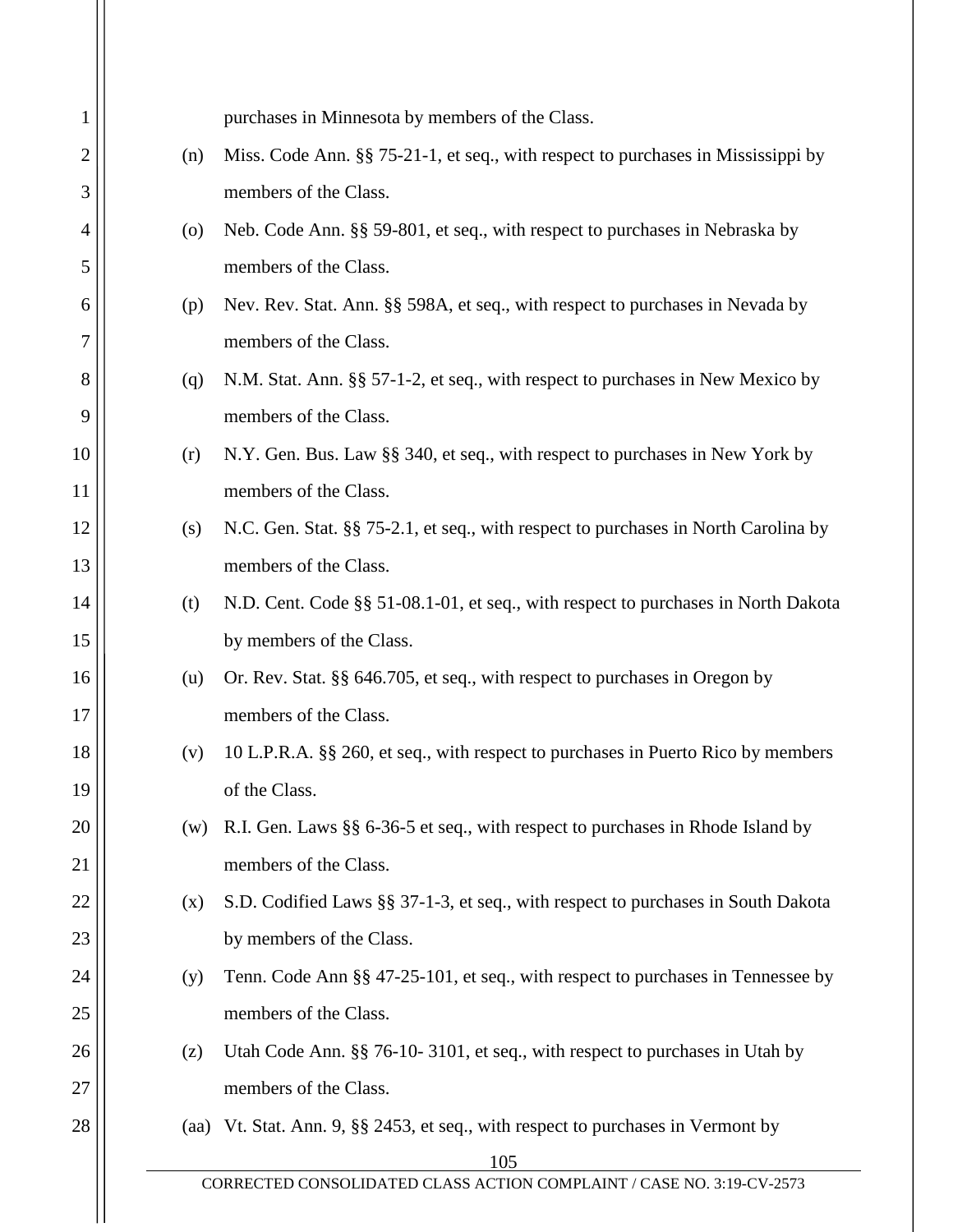1 2 3 4 5 6 7 8 9 10 11 12 13 14 15 16 17 18 19 20 21 22 23 24 25 26 27 28 106 CORRECTED CONSOLIDATED CLASS ACTION COMPLAINT / CASE NO. 3:19-CV-2573 members of the Class. (bb) W.Va. Code §§ 47-18-3, et seq., with respect to purchases in West Virginia by members of the Class. (cc) Wis. Stat. §§ 133.03, et seq., with respect to purchases in Wisconsin by members of the Class. **COUNT THREE MONOPOLIZATION IN VIOLATION OF SECTION 2 OF THE SHERMAN ANTITRUST ACT (15 U.S.C. § 2) (Against Gilead)** 458. Plaintiffs repeat and incorporate by reference all preceding allegations. 459. At all relevant times, Gilead has possessed substantial market power (i.e. monopoly power) in the cART Market and narrower markets therein. More than 80% of patients starting an HIV regimen in the United States, and more than 80% of continuing patients, take one or more of Gilead's products every day. Gilead possessed the power to control prices in, prevent prices from falling in, and exclude competitors from the cART Market. 460. That market power is coupled with strong regulatory and contractual barriers to entry into the cART Market. 461. As alleged extensively above, Gilead willfully maintained its monopoly power in the cART Market using restrictive or exclusionary conduct, rather than by means of greater business acumen, and injured Plaintiffs and the Class thereby. 462. Gilead's conscious objective was to further its dominance in the cART Market by and through its exclusionary conduct. 463. As stated more fully above, Gilead knowingly, willfully, and wrongfully maintained its monopoly power and harmed competition by: • Entering into and abiding by the illegal No-Generics Restraints; • Degrading Stribild and artificially raising its price in order to drive patients to TAF-based FDCs that were illegally protected from competition;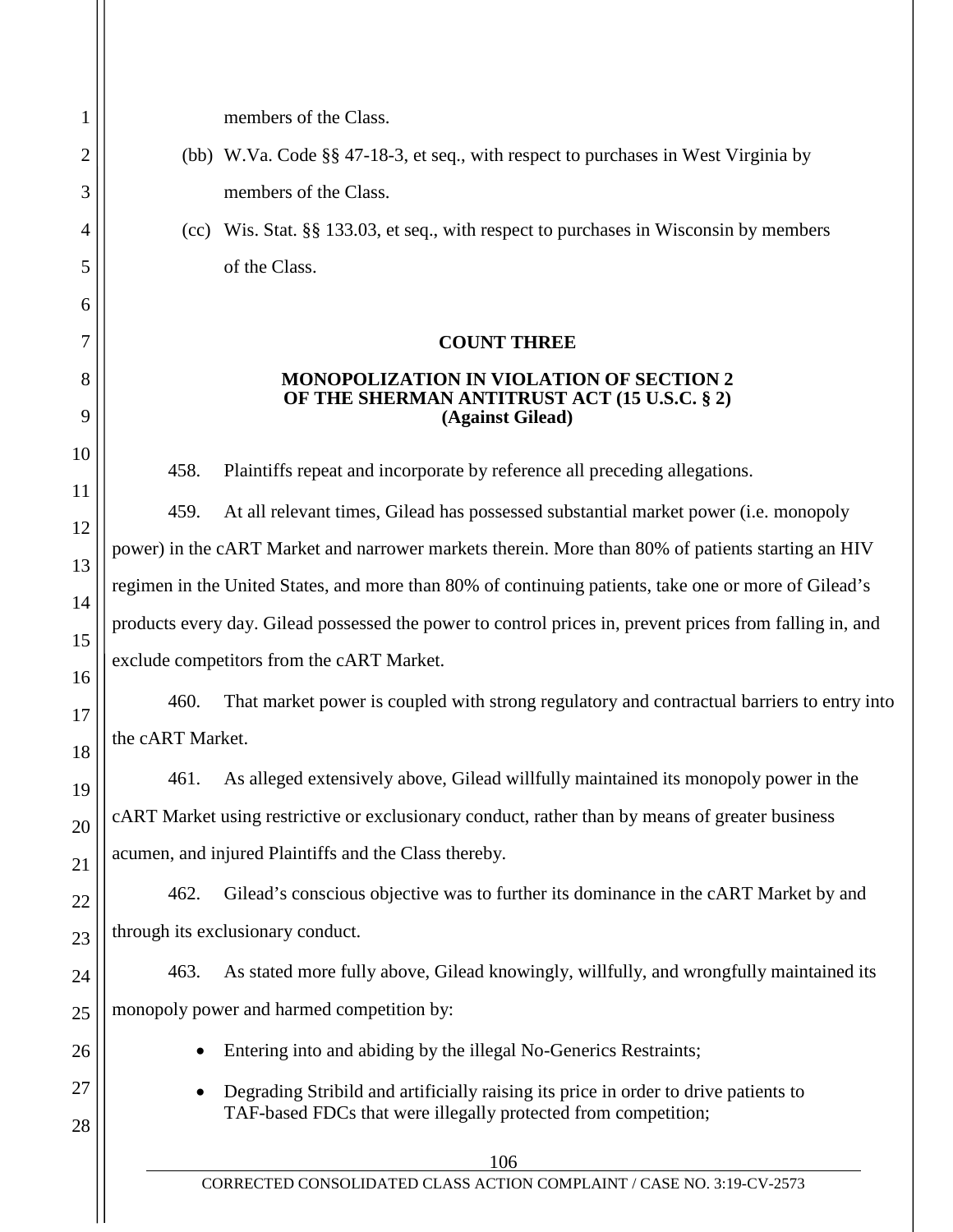• Degrading standalone TAF, also in furtherance of the scheme to drive patients to the illegally protected FDCs;

• Abusing the regulatory process, by withholding an HIV indication from standalone TAF, in order to raise rivals' costs and delay their entry into the market; and

• Causing delayed entry of generic versions of Viread, Truvada, and Atripla.

464. Gilead's anticompetitive conduct identified above is exclusionary conduct the purpose and effect of which is to willfully maintain Gilead's monopoly power, which harms the competitive process and consumers, in violation of Section 2 of the Sherman Act.

465. To the extent that Gilead is permitted to assert one, there is and was no cognizable, nonpretextual procompetitive justification for its exclusionary conduct that outweighs that conduct's harmful effects. Even if there were some conceivable such justification that Gilead were permitted to assert, the conduct is and was broader than necessary to achieve such a purpose.

466. Plaintiffs and the Class have been injured, and unless Gilead's unlawful conduct is enjoined will continue to be injured, in their business and property as a result of Gilead's continuing monopolization in violation of Section 2 of the Sherman Act.

# **COUNT FOUR**

# **MONOPOLIZATION IN VIOLATION OF STATE ANTITRUST LAWS (Against Gilead)**

467. Plaintiffs repeat and incorporate by reference all preceding allegations.

468. At all relevant times, Gilead has possessed substantial market power (i.e., monopoly power) in the cART Market and narrower markets therein. More than 80% of patients starting an HIV regimen in the United States, and more than 80% of continuing patients, take one or more of Gilead's products every day. Gilead possessed the power to control prices in, prevent prices from falling in, and exclude competitors from the cART Market.

469. That market power is coupled with strong regulatory and contractual barriers to entry into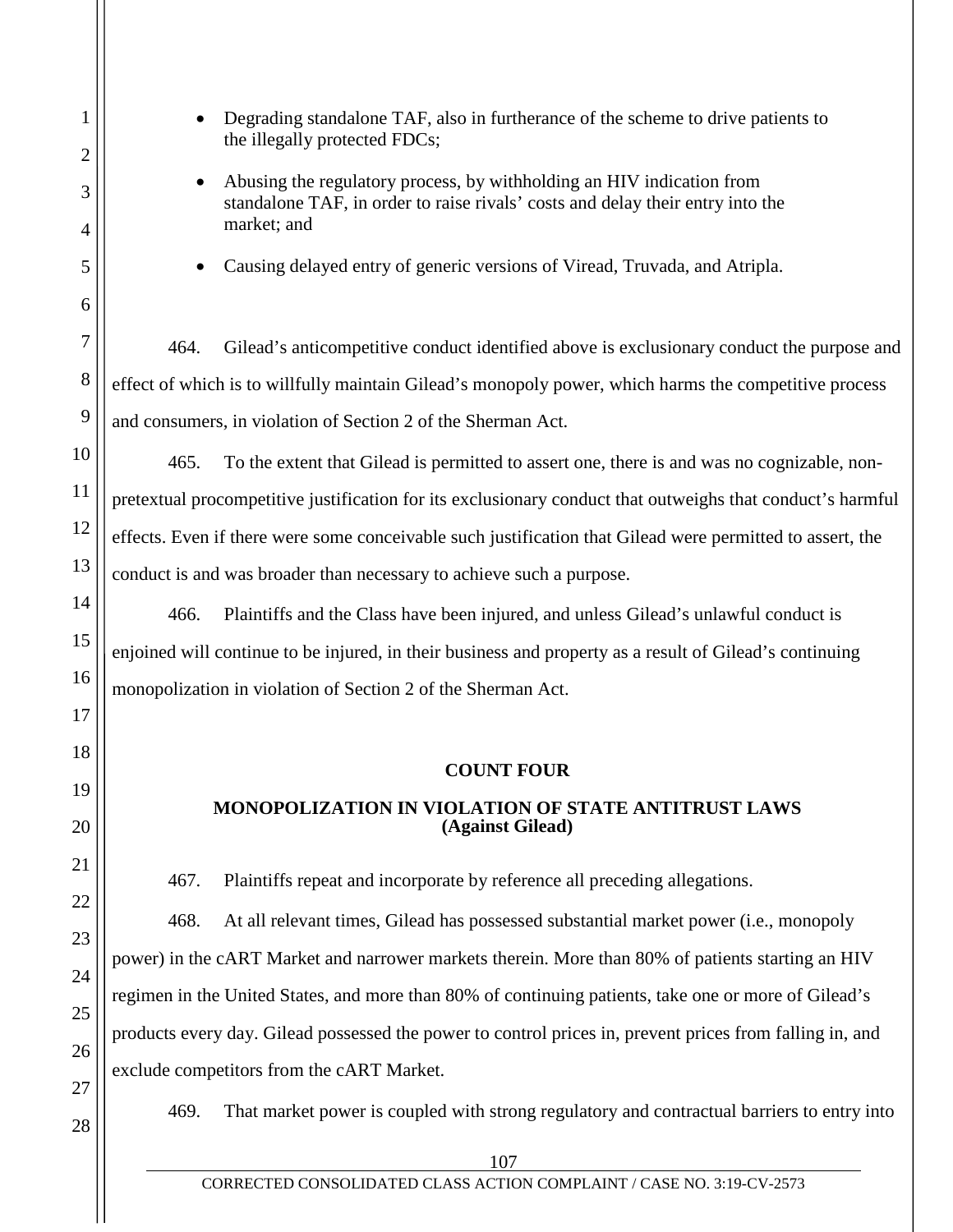| 1              | the cART Market.                                                                                                               |                                                                                                                                                                        |  |
|----------------|--------------------------------------------------------------------------------------------------------------------------------|------------------------------------------------------------------------------------------------------------------------------------------------------------------------|--|
| $\overline{2}$ | 470.                                                                                                                           | As alleged extensively above, Gilead willfully maintained its monopoly power in the                                                                                    |  |
| 3              | cART Market using restrictive or exclusionary conduct, rather than by means of greater business                                |                                                                                                                                                                        |  |
| 4              | acumen, and injured Plaintiffs and the Class thereby.                                                                          |                                                                                                                                                                        |  |
| 5              | 471.                                                                                                                           | Gilead's conscious objective was to further its dominance in the cART Market by and                                                                                    |  |
| 6              |                                                                                                                                | through its exclusionary conduct.                                                                                                                                      |  |
| 7              | 472.                                                                                                                           | As stated more fully above, Gilead knowingly, willfully, and wrongfully maintained its                                                                                 |  |
| 8              |                                                                                                                                | monopoly power and harmed competition by:                                                                                                                              |  |
| 9              | ٠                                                                                                                              | Entering into and abiding by the illegal No-Generics Restraints;                                                                                                       |  |
| 10<br>11       | $\bullet$                                                                                                                      | Degrading Stribild and artificially raising its price in order to drive patients to<br>TAF-based FDCs that were illegally protected from competition;                  |  |
| 12<br>13       | Degrading standalone TAF, also in furtherance of the scheme to drive patients to<br>$\bullet$<br>the illegally protected FDCs; |                                                                                                                                                                        |  |
| 14<br>15       | $\bullet$                                                                                                                      | Abusing the regulatory process, by withholding an HIV indication from<br>standalone TAF, in order to raise rivals' costs and delay their entry into the<br>market; and |  |
| 16             |                                                                                                                                | Causing delayed entry of generic versions of Viread, Truvada, and Atripla.                                                                                             |  |
| 17             | 473.                                                                                                                           | Gilead's anticompetitive conduct identified above is exclusionary conduct the purpose and                                                                              |  |
| 18             | effect of which is to willfully maintain Gilead's monopoly power, which harms the competitive process                          |                                                                                                                                                                        |  |
| 19             | and consumers.                                                                                                                 |                                                                                                                                                                        |  |
| 20             | 474.                                                                                                                           | Plaintiffs and the Class have been injured, and unless Gilead's unlawful conduct is                                                                                    |  |
| 21             | enjoined will continue to be injured, in their business and property, as a result of Gilead's continuing                       |                                                                                                                                                                        |  |
| 22             | monopolization.                                                                                                                |                                                                                                                                                                        |  |
| 23             | 475.                                                                                                                           | By engaging in the foregoing conduct, Gilead has intentionally and wrongfully maintained                                                                               |  |
| 24             | monopoly power in the relevant market in violation of the following state laws:                                                |                                                                                                                                                                        |  |
| 25             | (a)                                                                                                                            | Arizona Rev. Stat. §§ 44-1401, et seq., with respect to purchases in Arizona by                                                                                        |  |
| 26             |                                                                                                                                | members of the Class.                                                                                                                                                  |  |
| 27             | (b)                                                                                                                            | Conn. Gen. Stat. § 35-24, et seq., with respect to purchases in Connecticut by                                                                                         |  |
| 28             |                                                                                                                                | 108                                                                                                                                                                    |  |
|                |                                                                                                                                | CORRECTED CONSOLIDATED CLASS ACTION COMPLAINT / CASE NO. 3:19-CV-2573                                                                                                  |  |
|                |                                                                                                                                |                                                                                                                                                                        |  |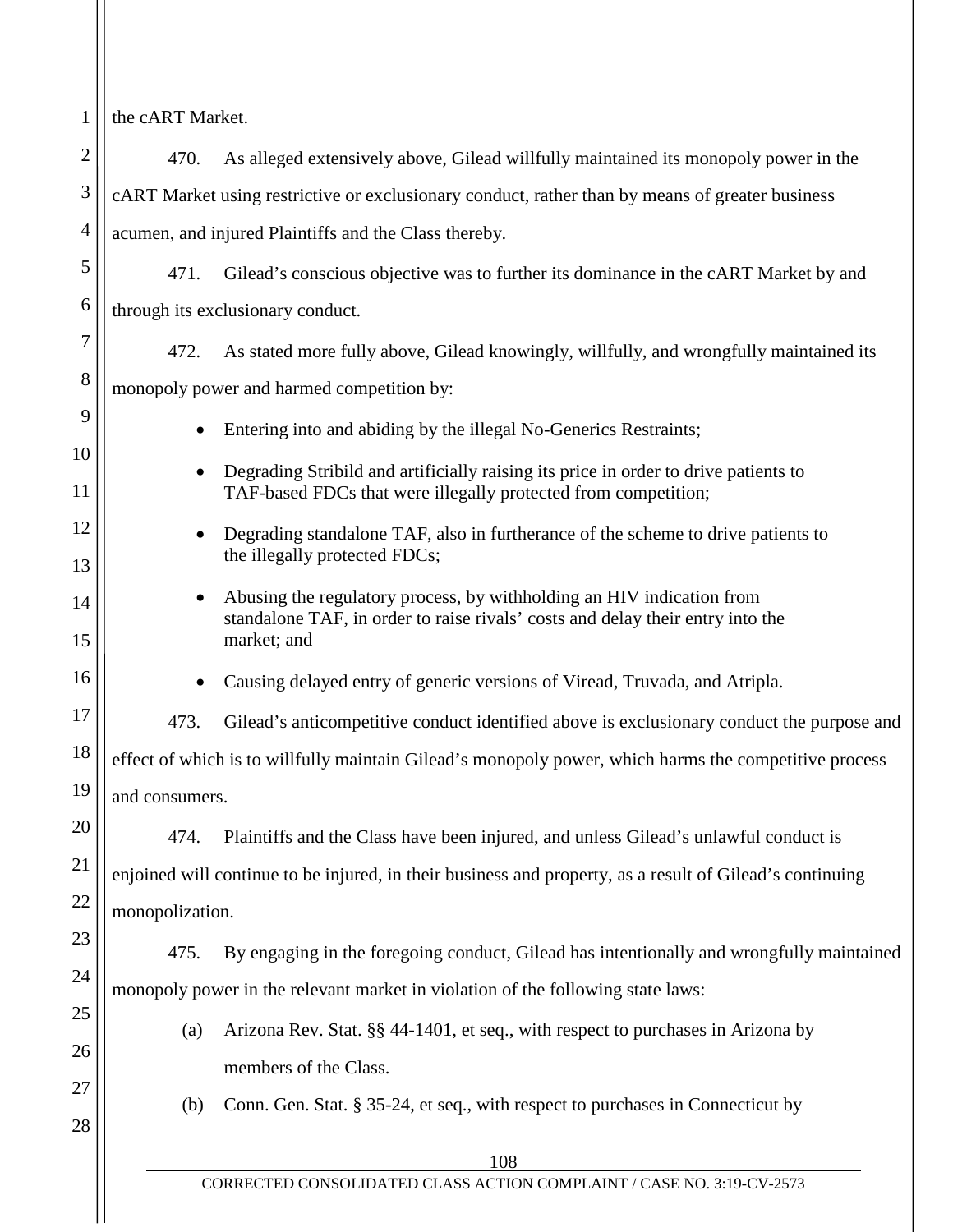|                                                                                    | members of the Class.                                                              |
|------------------------------------------------------------------------------------|------------------------------------------------------------------------------------|
| D.C. Code §§ 28-4501, et seq., with respect to purchases in the District of<br>(c) |                                                                                    |
| Columbia by members of the Class.                                                  |                                                                                    |
| (d)                                                                                | Fla. Stat. §§ 501.201, et seq., with respect to purchases in Florida by members of |
| the Class.                                                                         |                                                                                    |
| (e)                                                                                | Hawaii Rev. Stat. §§ 480-1, et seq., with respect to purchases in Hawaii by        |
|                                                                                    | members of the Class.                                                              |
| (f)                                                                                | Iowa Code §§ 553.5, et seq., with respect to purchases in Iowa by members of the   |
|                                                                                    | Class.                                                                             |
| (g)                                                                                | Kansas Stat. Ann. § 50-101, et seq., with respect to purchases in Kansas by        |
|                                                                                    | members of the Class.                                                              |
| (h)                                                                                | Me. Rev. Stat. Ann. 10, §§ 1102, et seq., with respect to purchases in Maine by    |
|                                                                                    | members of the Class.                                                              |
| (i)                                                                                | Md. Code, Com. Law § 11-201, et seq., with respect to purchases in Maryland by     |
|                                                                                    | members of the Class.                                                              |
| (j)                                                                                | Mass. Gen. L. Ch. 93A, et seq., with respect to purchases in Massachusetts by      |
|                                                                                    | members of the Class.                                                              |
| (k)                                                                                | Mich. Comp. Laws Ann. §§ 445.771, et seq., with respect to purchases in            |
|                                                                                    | Michigan by members of the Class.                                                  |
| (1)                                                                                | Minn. Stat. §§ 325D.49, et seq., and Minn. Stat. § 8.31, et seq., with respect to  |
|                                                                                    | purchases in Minnesota by members of the Class.                                    |
| (m)                                                                                | Miss. Code Ann. §§ 75-21-1, et seq., with respect to purchases in Mississippi by   |
| members of the Class.                                                              |                                                                                    |
| (n)                                                                                | Neb. Code Ann. §§ 59-801, et seq., with respect to purchases in Nebraska by        |
|                                                                                    | members of the Class.                                                              |
| $\left( 0 \right)$                                                                 | Nev. Rev. Stat. Ann. §§ 598A, et seq., with respect to purchases in Nevada by      |
|                                                                                    | members of the Class.                                                              |
| (p)                                                                                | N.M. Stat. Ann. §§ 57-1-2, et seq., with respect to purchases in New Mexico by     |
|                                                                                    | 109                                                                                |
|                                                                                    | CORRECTED CONSOLIDATED CLASS ACTION COMPLAINT / CASE NO. 3:19-CV-2573              |
|                                                                                    |                                                                                    |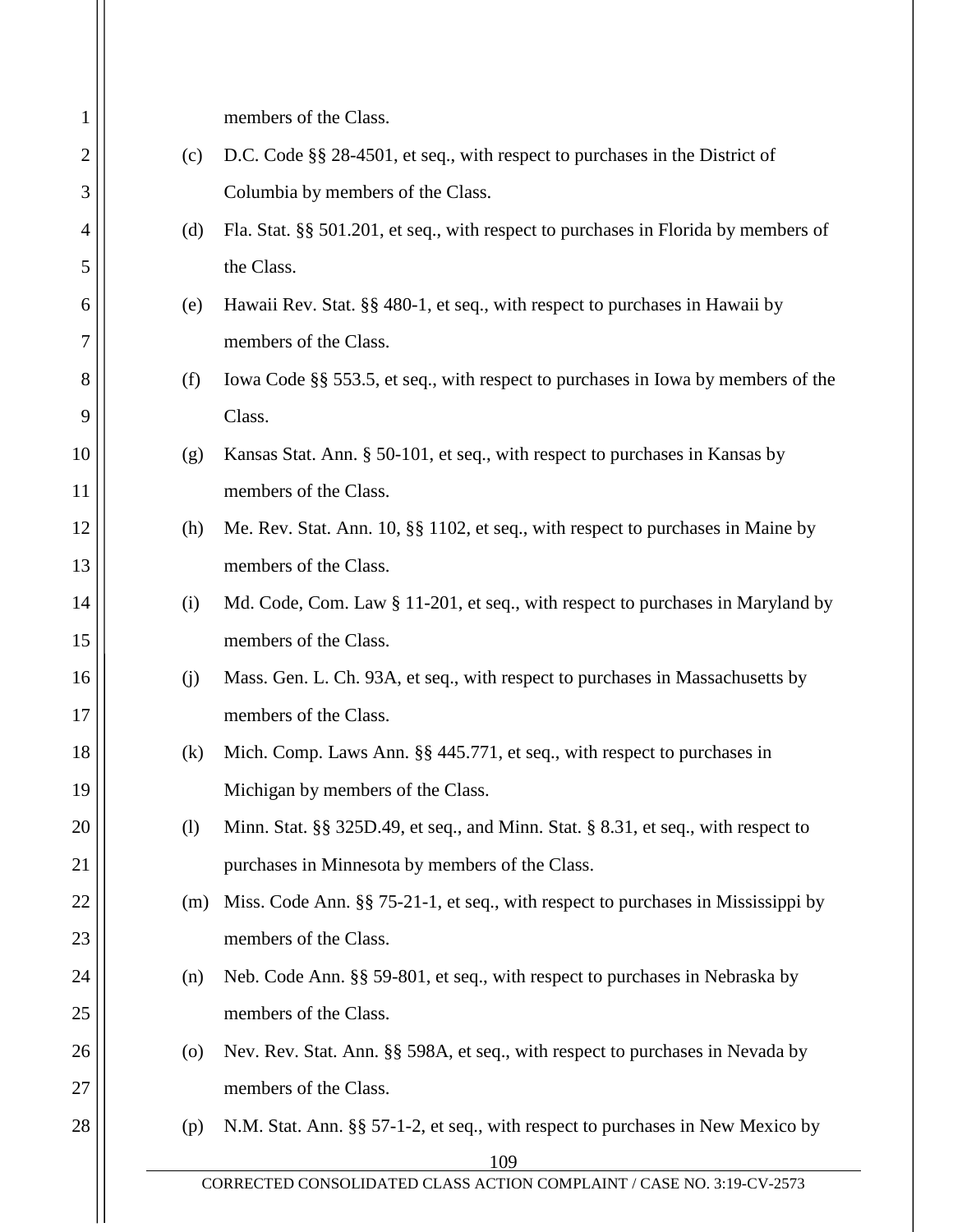| 1  |                                                                                           | members of the Class.                                                                 |
|----|-------------------------------------------------------------------------------------------|---------------------------------------------------------------------------------------|
| 2  | N.Y. Gen. Bus. Law §§ 340, et seq., with respect to purchases in New York by<br>(q)       |                                                                                       |
| 3  | members of the Class.                                                                     |                                                                                       |
| 4  | N.C. Gen. Stat. §§ 75-2.1, et seq., with respect to purchases in North Carolina by<br>(r) |                                                                                       |
| 5  | members of the Class.                                                                     |                                                                                       |
| 6  | (s)                                                                                       | N.D. Cent. Code §§ 51-08.1-01, et seq., with respect to purchases in North Dakota     |
| 7  |                                                                                           | by members of the Class.                                                              |
| 8  | (t)                                                                                       | Or. Rev. Stat. §§ 646.705, et seq., with respect to purchases in Oregon by            |
| 9  |                                                                                           | members of the Class.                                                                 |
| 10 | (u)                                                                                       | 10 L.P.R.A. §§ 260, et seq., with respect to purchases in Puerto Rico by members      |
| 11 |                                                                                           | of the Class.                                                                         |
| 12 | (v)                                                                                       | R.I. Gen. Laws §§ 6-36-5 et seq., with respect to purchases in Rhode Island by        |
| 13 |                                                                                           | members of the Class.                                                                 |
| 14 | (w)                                                                                       | S.D. Codified Laws §§ 37-1-3, et seq., with respect to purchases in South Dakota      |
| 15 |                                                                                           | by members of the Class.                                                              |
| 16 | (x)                                                                                       | Tenn. Code Ann §§ 47-25-101, et seq., with respect to purchases in Tennessee by       |
| 17 |                                                                                           | members of the Class.                                                                 |
| 18 | (y)                                                                                       | Utah Code Ann. §§ 76-10-3101, et seq., with respect to purchases in Utah by           |
| 19 |                                                                                           | members of the Class.                                                                 |
| 20 | (z)                                                                                       | Vt. Stat. Ann. 9, §§ 2453, et seq., with respect to purchases in Vermont by           |
| 21 |                                                                                           | members of the Class.                                                                 |
| 22 | (aa)                                                                                      | W.Va. Code §§ 47-18-3, et seq., with respect to purchases in West Virginia by         |
| 23 |                                                                                           | members of the Class.                                                                 |
| 24 |                                                                                           | (bb) Wis. Stat. §§ 133.03, et seq., with respect to purchases in Wisconsin by members |
| 25 |                                                                                           | of the Class.                                                                         |
| 26 |                                                                                           |                                                                                       |
| 27 |                                                                                           |                                                                                       |
| 28 |                                                                                           |                                                                                       |
|    |                                                                                           | 110<br>CORRECTED CONSOLIDATED CLASS ACTION COMPLAINT / CASE NO. 3:19-CV-2573          |
|    |                                                                                           |                                                                                       |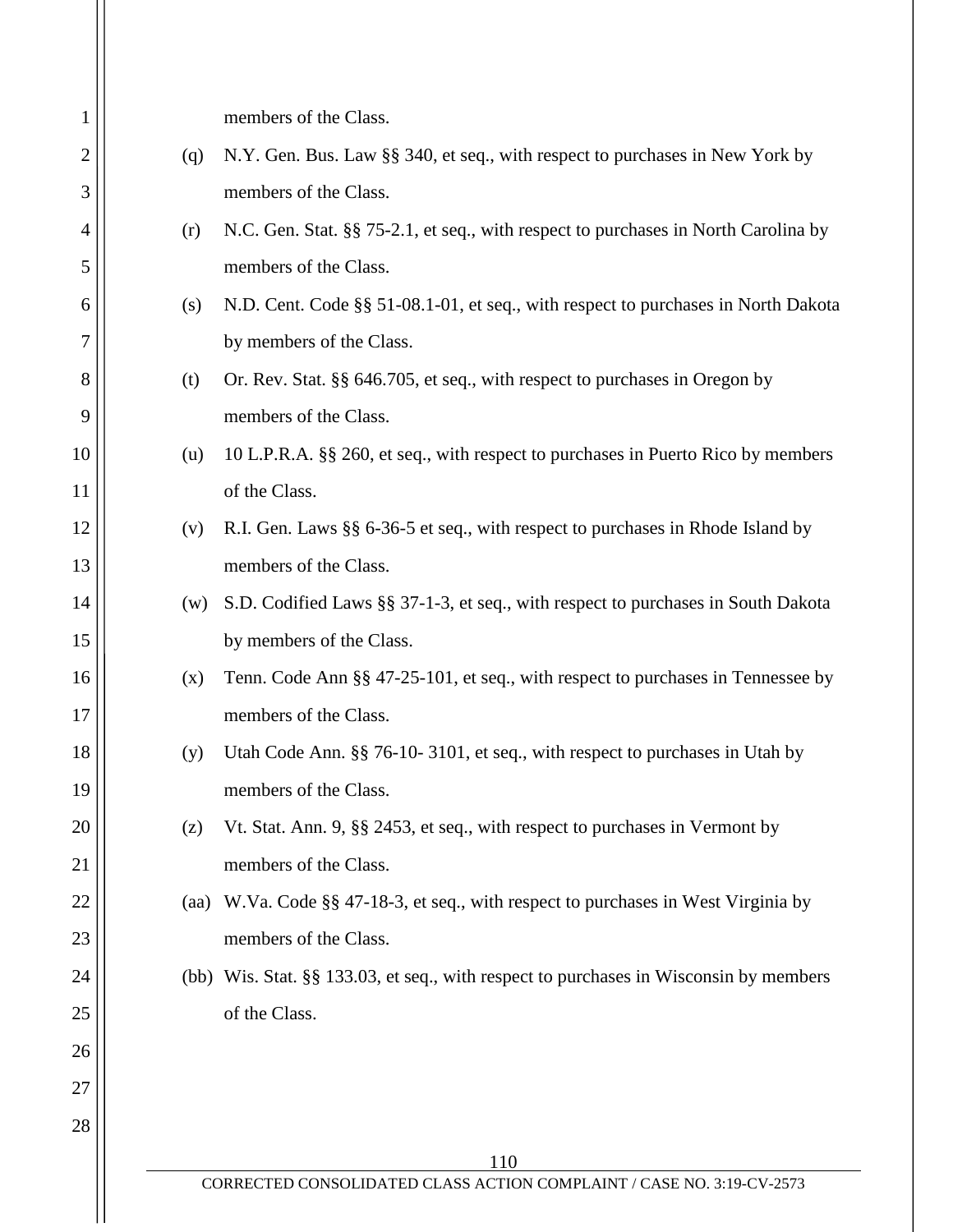| $\mathbf{1}$   |  |
|----------------|--|
| $\overline{c}$ |  |
| 3              |  |
| $\overline{4}$ |  |
| 5              |  |
| 6              |  |
| $\overline{7}$ |  |
| 8              |  |
| 9              |  |
| 10             |  |
| 11             |  |
| 12             |  |
| 13             |  |
| 14             |  |
| 15             |  |
| 16             |  |
| $\frac{17}{1}$ |  |
| 18             |  |
| 19             |  |
| 20             |  |
| 21             |  |
| 22             |  |
| 23             |  |
| 4              |  |
| 25             |  |
| 26             |  |
| $^{27}$        |  |
| 28             |  |
|                |  |

#### **COUNT FIVE**

#### **ATTEMPTED MONOPOLIZATION IN VIOLATION OF SECTION 2 OF THE SHERMAN ANTITRUST ACT (15 U.S.C. § 2) (Against Gilead)**

476. Plaintiffs repeat and incorporate by reference all preceding allegations.

477. At all relevant times, Gilead possessed substantial market power (i.e., monopoly power), or possessed a dangerous probability of achieving monopoly power, in the cART Market and narrower markets therein.

478. With the specific intent to achieve a monopoly, Gilead attempted to acquire and/or willfully maintain monopoly power in the cART Market by means of restrictive or exclusionary conduct, rather than by means of greater business acumen, and injured Plaintiffs and the Class thereby.

479. Gilead's conscious objective was to further its dominance in the cART Market by and through its exclusionary conduct.

- 480. As stated more fully above, Gilead knowingly, willfully, and wrongfully attempted to acquire and/or maintain monopoly power by:
	- Entering into and abiding by the illegal No-Generics Restraints;
	- Degrading Stribild and artificially raising its price in order to drive patients to TAF-based FDCs that were illegally protected from competition;
	- Degrading standalone TAF, also in furtherance of the scheme to drive patients to the illegally protected FDCs;
	- Abusing the regulatory process, by withholding an HIV indication from standalone TAF, in order to raise rivals' costs and delay their entry into the market; and
	- Causing delayed entry of generic versions of Viread, Truvada, and Atripla.
	- 481. Gilead's anticompetitive conduct identified above is exclusionary conduct the purpose and

effect of which is to willfully attempt to acquire and/or maintain monopoly power through exclusionary

means, in violation of Section 2 of the Sherman Act.

482. To the extent that Gilead is permitted to assert one, there is and was no cognizable, non-

pretextual procompetitive justification for its exclusionary conduct that outweighs that conduct's harmful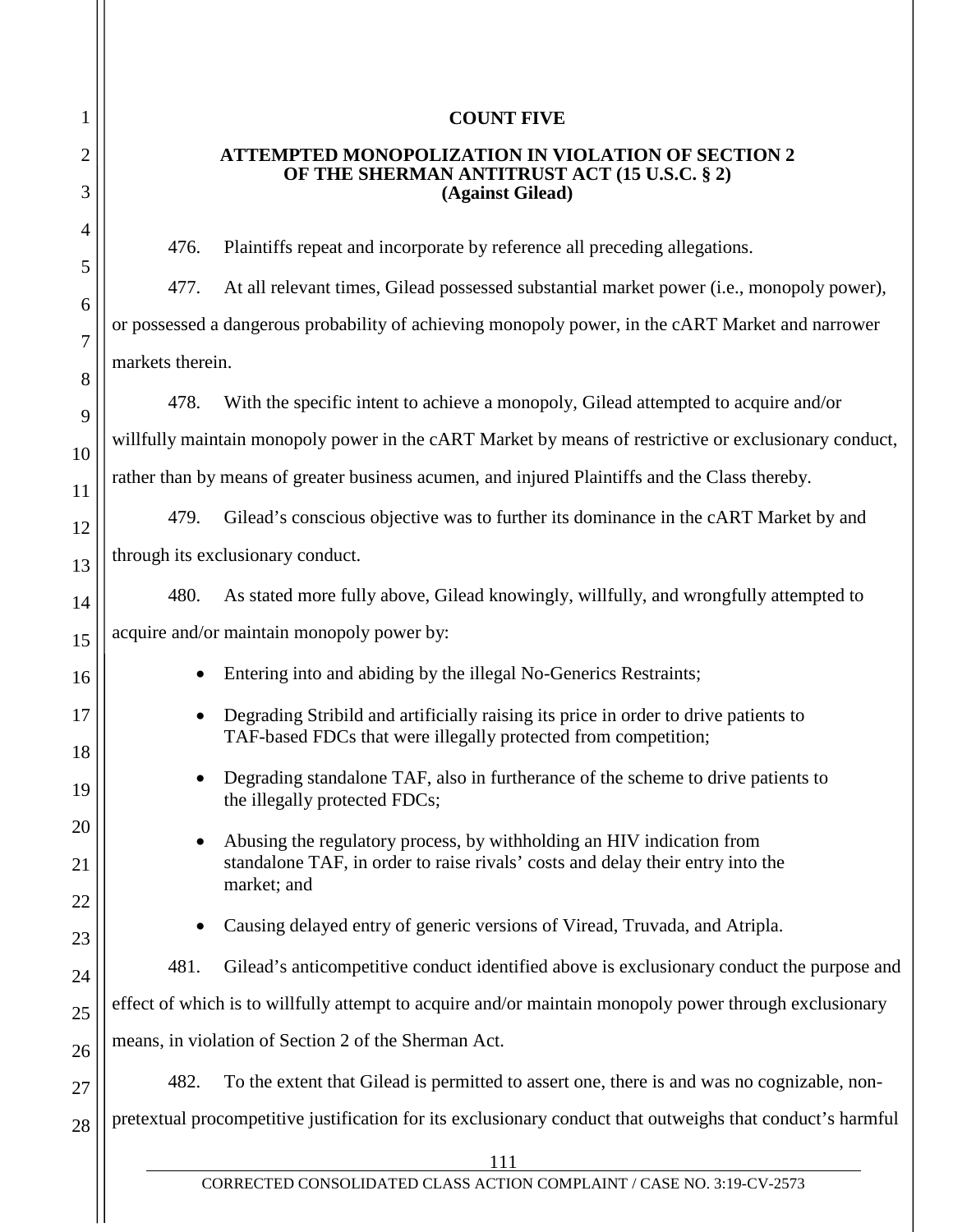effects. Even if there were some conceivable such justification that Gilead were permitted to assert, the conduct is and was broader than necessary to achieve such a purpose.

483. Plaintiffs and the Class have been injured, and unless Gilead's unlawful conduct is enjoined will continue to be injured, in their business and property as a result of Gilead's continuing attempt to monopolize in violation of Section 2 of the Sherman Act.

#### **COUNT SIX**

# **ATTEMPTED MONOPOLIZATION IN VIOLATION OF STATE ANTITRUST LAWS (Against Gilead)**

484. Plaintiffs repeat and incorporate by reference all preceding allegations.

485. At all relevant times, Gilead possessed substantial market power (i.e., monopoly power), or possessed a dangerous probability of achieving monopoly power, in the cART Market and narrower markets therein.

486. With the specific intent to achieve a monopoly, Gilead attempted to acquire and/or willfully maintain monopoly power in the cART Market by means of restrictive or exclusionary conduct, rather than by means of greater business acumen, and injured Plaintiffs and the Class thereby.

487. Gilead's conscious objective was to further its dominance in the cART Market by and through its exclusionary conduct.

488. As stated more fully above, Gilead knowingly, willfully, and wrongfully attempted to

acquire and/or maintain monopoly power by:

- Entering into and abiding by the illegal No-Generics Restraints;
- Degrading Stribild and artificially raising its price in order to drive patients to TAF-based FDCs that were illegally protected from competition;
- Degrading standalone TAF, also in furtherance of the scheme to drive patients to the illegally protected FDCs;
- Abusing the regulatory process, by withholding an HIV indication from standalone TAF, in order to raise rivals' costs and delay their entry into the market; and

112 • Causing delayed entry of generic versions of Viread, Truvada, and Atripla.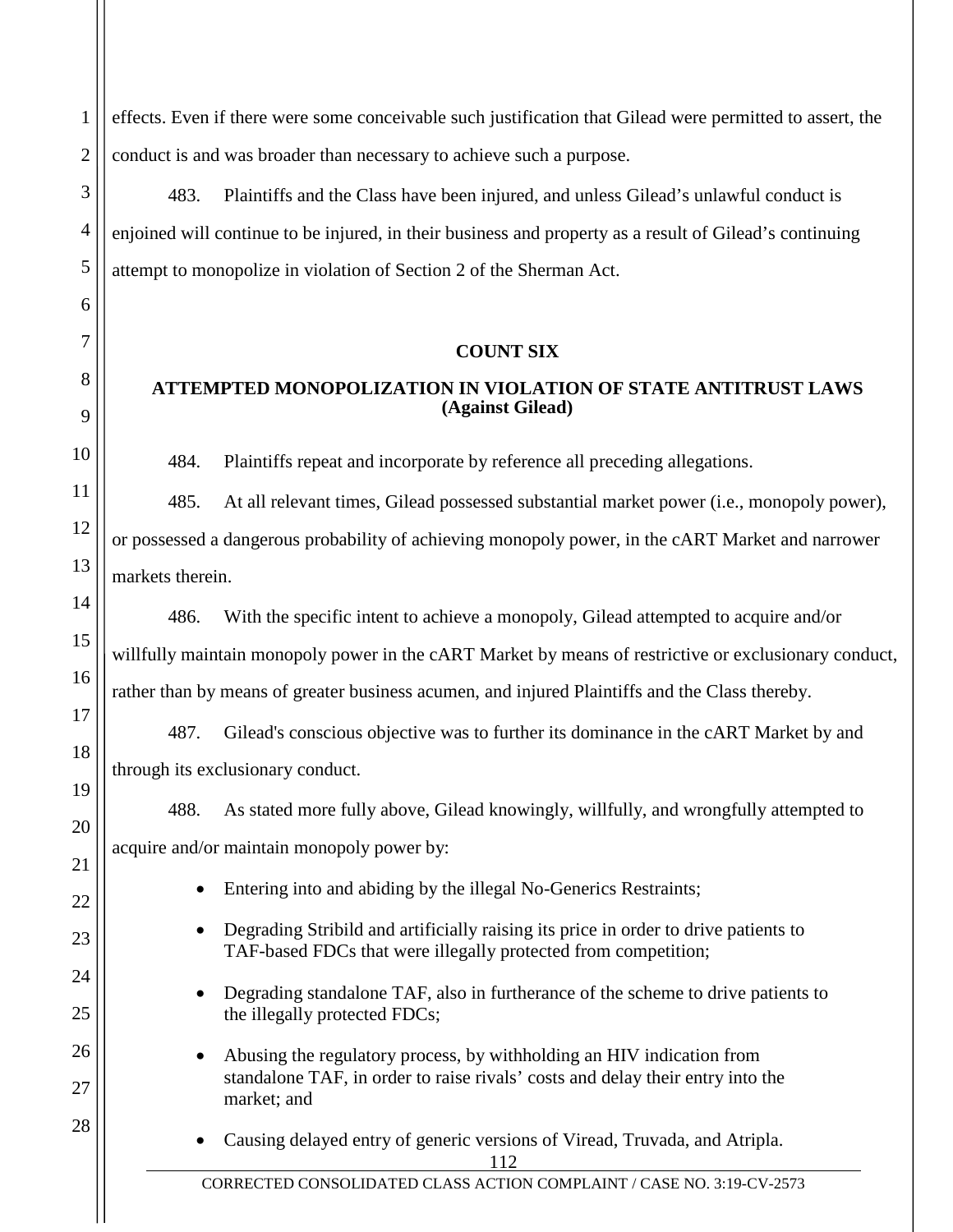489. Gilead's anticompetitive conduct identified above is exclusionary conduct the purpose and effect of which is to willfully attempt to acquire and/or maintain monopoly power through exclusionary means.

1

2

3

4

5

6

7

8

9

10

11

12

13

14

15

16

17

18

19

20

21

22

23

24

25

26

27

28

490. To the extent that Gilead is permitted to assert one, there is and was no cognizable, nonpretextual procompetitive justification for its exclusionary conduct that outweighs that conduct's harmful effects. Even if there were some conceivable such justification that Gilead were permitted to assert, the conduct is and was broader than necessary to achieve such a purpose.

491. Plaintiffs and the Class have been injured, and unless Gilead's unlawful conduct is enjoined will continue to be injured, in their business and property as a result of Gilead's continuing attempt to monopolize the cART Market.

492. By engaging in the foregoing misconduct, Gilead has violated the following state laws:

- (a) Arizona Rev. Stat. §§ 44-1401, et seq., with respect to purchases in Arizona by members of the Class.
- (b) Conn. Gen. Stat. § 35-24, et seq., with respect to purchases in Connecticut by members of the Class.
- (c) D.C. Code §§ 28-4501, et seq., with respect to purchases in the District of Columbia by members of the Class.
- (d) Fla. Stat. §§ 501.201, et seq., with respect to purchases in Florida by members of the Class.
- (e) Hawaii Rev. Stat. §§ 480-1, et seq., with respect to purchases in Hawaii by members of the Class.
- (f) Iowa Code §§ 553.5, et seq., with respect to purchases in Iowa by members of the Class.
- (g) Kansas Stat. Ann. § 50-101, et seq., with respect to purchases in Kansas by members of the Class.
- (h) Me. Rev. Stat. Ann. 10, §§ 1102, et seq., with respect to purchases in Maine by members of the Class.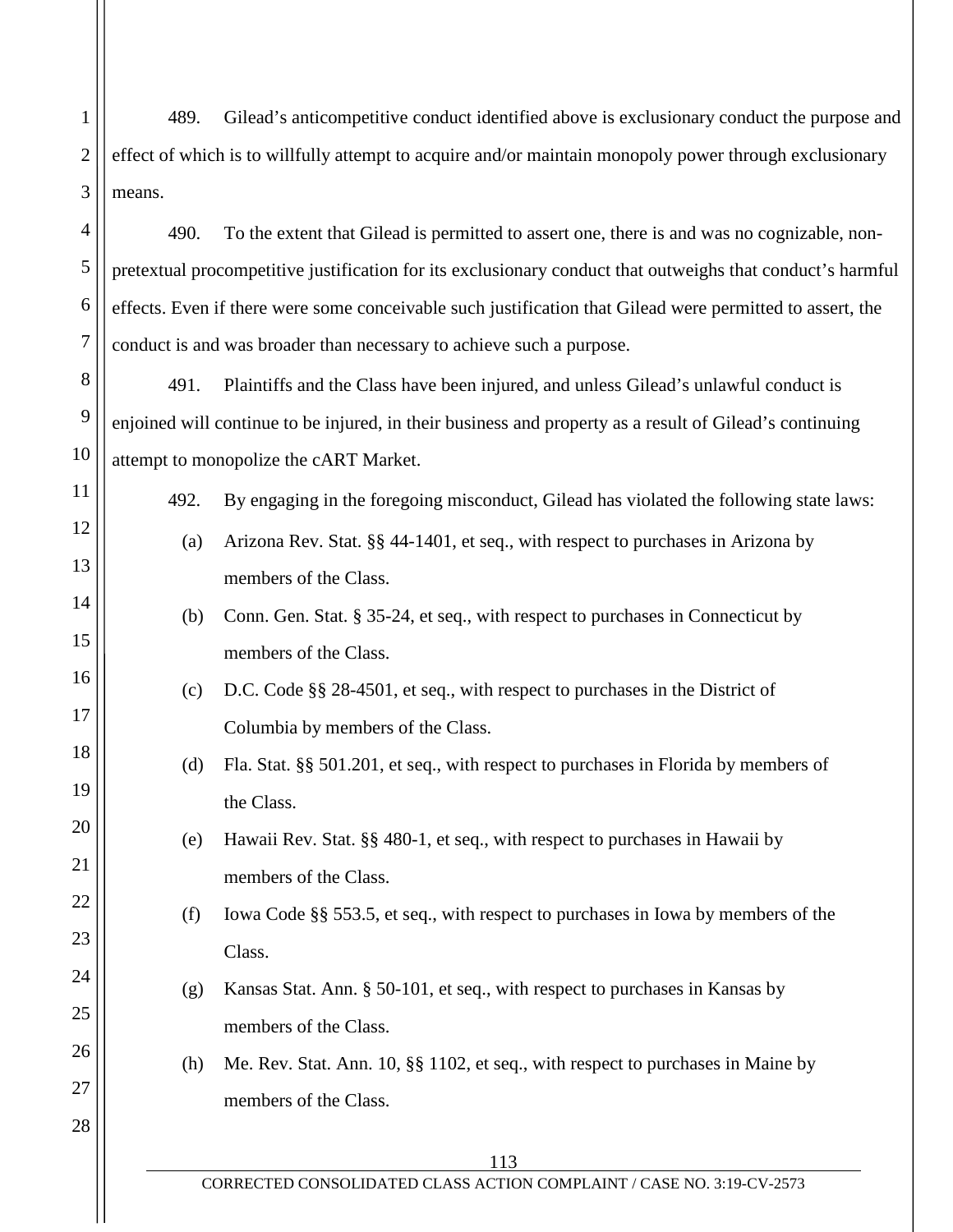| 1  | (i)                | Md. Code, Com. Law § 11-201, et seq., with respect to purchases in Maryland by     |
|----|--------------------|------------------------------------------------------------------------------------|
| 2  |                    | members of the Class.                                                              |
| 3  | (j)                | Mass. Gen. L. Ch. 93A, et seq., with respect to purchases in Massachusetts by      |
| 4  |                    | members of the Class.                                                              |
| 5  | (k)                | Mich. Comp. Laws Ann. §§ 445.771, et seq., with respect to purchases in            |
| 6  |                    | Michigan by members of the Class.                                                  |
| 7  | (1)                | Minn. Stat. §§ 325D.49, et seq., and Minn. Stat. § 8.31, et seq., with respect to  |
| 8  |                    | purchases in Minnesota by members of the Class.                                    |
| 9  | (m)                | Miss. Code Ann. §§ 75-21-1, et seq., with respect to purchases in Mississippi by   |
| 10 |                    | members of the Class.                                                              |
| 11 | (n)                | Neb. Code Ann. §§ 59-801, et seq., with respect to purchases in Nebraska by        |
| 12 |                    | members of the Class.                                                              |
| 13 | $\left( 0 \right)$ | Nev. Rev. Stat. Ann. §§ 598A, et seq., with respect to purchases in Nevada by      |
| 14 |                    | members of the Class.                                                              |
| 15 | (p)                | N.M. Stat. Ann. §§ 57-1-2, et seq., with respect to purchases in New Mexico by     |
| 16 |                    | members of the Class.                                                              |
| 17 | (q)                | N.Y. Gen. Bus. Law §§ 340, et seq., with respect to purchases in New York by       |
| 18 |                    | members of the Class.                                                              |
| 19 | (r)                | N.C. Gen. Stat. §§ 75-2.1, et seq., with respect to purchases in North Carolina by |
| 20 |                    | members of the Class.                                                              |
| 21 | (s)                | N.D. Cent. Code §§ 51-08.1-01, et seq., with respect to purchases in North Dakota  |
| 22 |                    | by members of the Class.                                                           |
| 23 | (t)                | Or. Rev. Stat. §§ 646.705, et seq., with respect to purchases in Oregon by         |
| 24 |                    | members of the Class.                                                              |
| 25 | (u)                | 10 L.P.R.A. §§ 260, et seq., with respect to purchases in Puerto Rico by members   |
| 26 |                    | of the Class.                                                                      |
| 27 | (v)                | R.I. Gen. Laws §§ 6-36-5 et seq., with respect to purchases in Rhode Island by     |
| 28 |                    | members of the Class.                                                              |
|    |                    | 114<br>CORRECTED CONSOLIDATED CLASS ACTION COMPLAINT / CASE NO. 3:19-CV-2573       |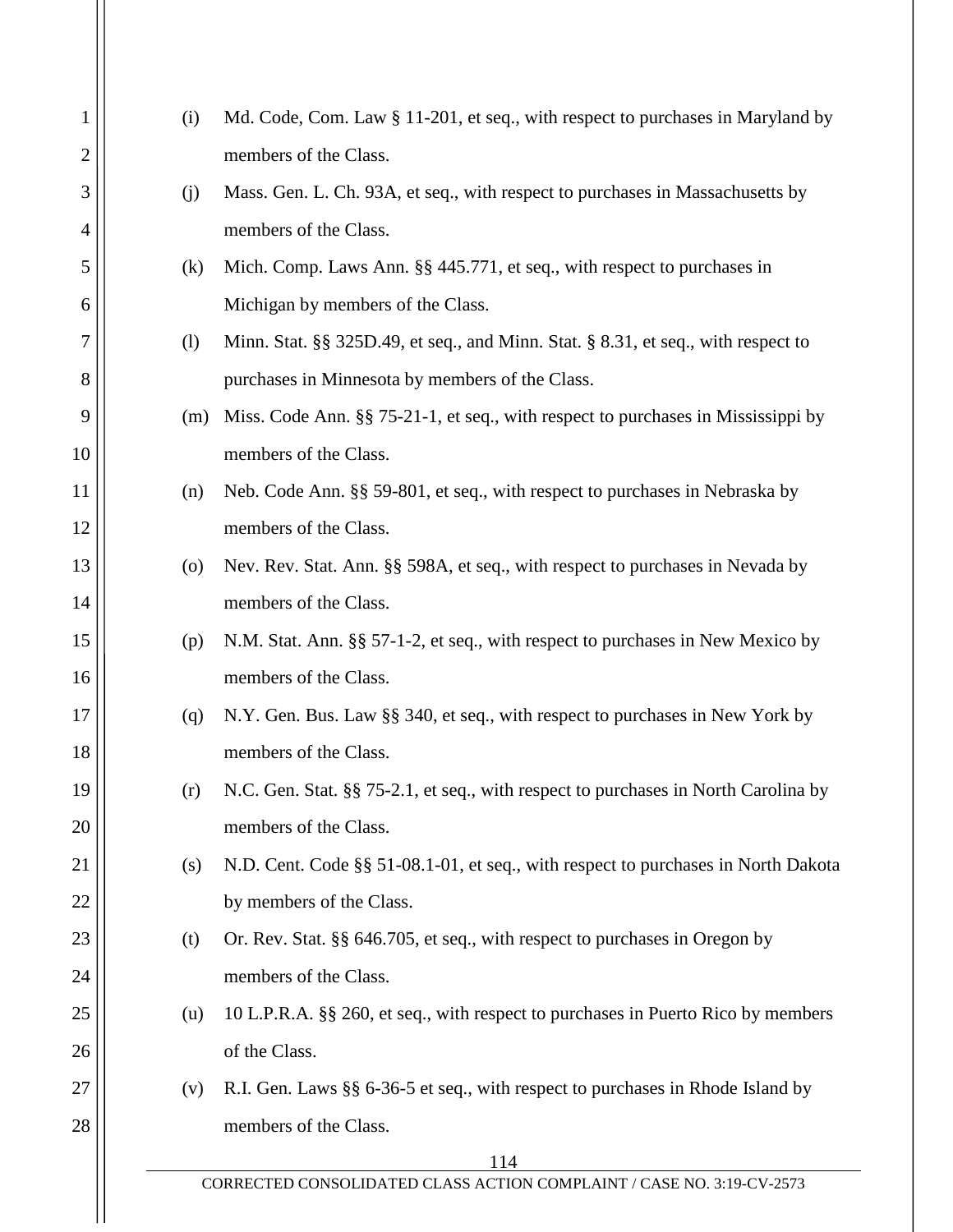| 1  | (w)                                                                                                       | S.D. Codified Laws §§ 37-1-3, et seq., with respect to purchases in South Dakota         |  |
|----|-----------------------------------------------------------------------------------------------------------|------------------------------------------------------------------------------------------|--|
| 2  |                                                                                                           | by members of the Class.                                                                 |  |
| 3  | (x)                                                                                                       | Tenn. Code Ann §§ 47-25-101, et seq., with respect to purchases in Tennessee by          |  |
| 4  |                                                                                                           | members of the Class.                                                                    |  |
| 5  | (y)                                                                                                       | Utah Code Ann. §§ 76-10-3101, et seq., with respect to purchases in Utah by              |  |
| 6  |                                                                                                           | members of the Class.                                                                    |  |
| 7  | (z)                                                                                                       | Vt. Stat. Ann. 9, §§ 2453, et seq., with respect to purchases in Vermont by              |  |
| 8  |                                                                                                           | members of the Class.                                                                    |  |
| 9  |                                                                                                           | (aa) W.Va. Code §§ 47-18-3, et seq., with respect to purchases in West Virginia by       |  |
| 10 |                                                                                                           | members of the Class.                                                                    |  |
| 11 |                                                                                                           | (bb) Wis. Stat. §§ 133.03, et seq., with respect to purchases in Wisconsin by members    |  |
| 12 |                                                                                                           | of the Class.                                                                            |  |
| 13 |                                                                                                           |                                                                                          |  |
| 14 |                                                                                                           | <b>COUNT SEVEN</b>                                                                       |  |
| 15 | VIOLATION OF STATE CONSUMER PROTECTION LAWS<br>(Against All Defendants)                                   |                                                                                          |  |
| 16 |                                                                                                           |                                                                                          |  |
| 17 | 493.                                                                                                      | Plaintiffs repeat and incorporate by reference all preceding allegations.                |  |
| 18 | 494.                                                                                                      | Defendants engaged in unfair competition or unfair, unconscionable, deceptive, or        |  |
| 19 | fraudulent acts or practices in violation of the state consumer protection statutes listed below.         |                                                                                          |  |
| 20 | 495.                                                                                                      | As a direct and proximate result of Defendants' unfair, unconscionable, deceptive, and   |  |
| 21 | fraudulent conduct in violation of the state consumer protection statutes listed below, Plaintiffs and    |                                                                                          |  |
| 22 | members of the Class have paid more on their purchases of the brand and generic products than they        |                                                                                          |  |
| 23 | would otherwise have paid, and/or were prevented from substituting a less expensive, generic or           |                                                                                          |  |
| 24 | comparable alternative for their purchases of the more expensive brand and/or the more expensive          |                                                                                          |  |
| 25 | generic products.                                                                                         |                                                                                          |  |
| 26 | 496.                                                                                                      | There was a gross disparity between the price that Plaintiffs and the Class members paid |  |
| 27 | for the brand and generic products and the value received, given that a less expensive substitute generic |                                                                                          |  |
| 28 |                                                                                                           |                                                                                          |  |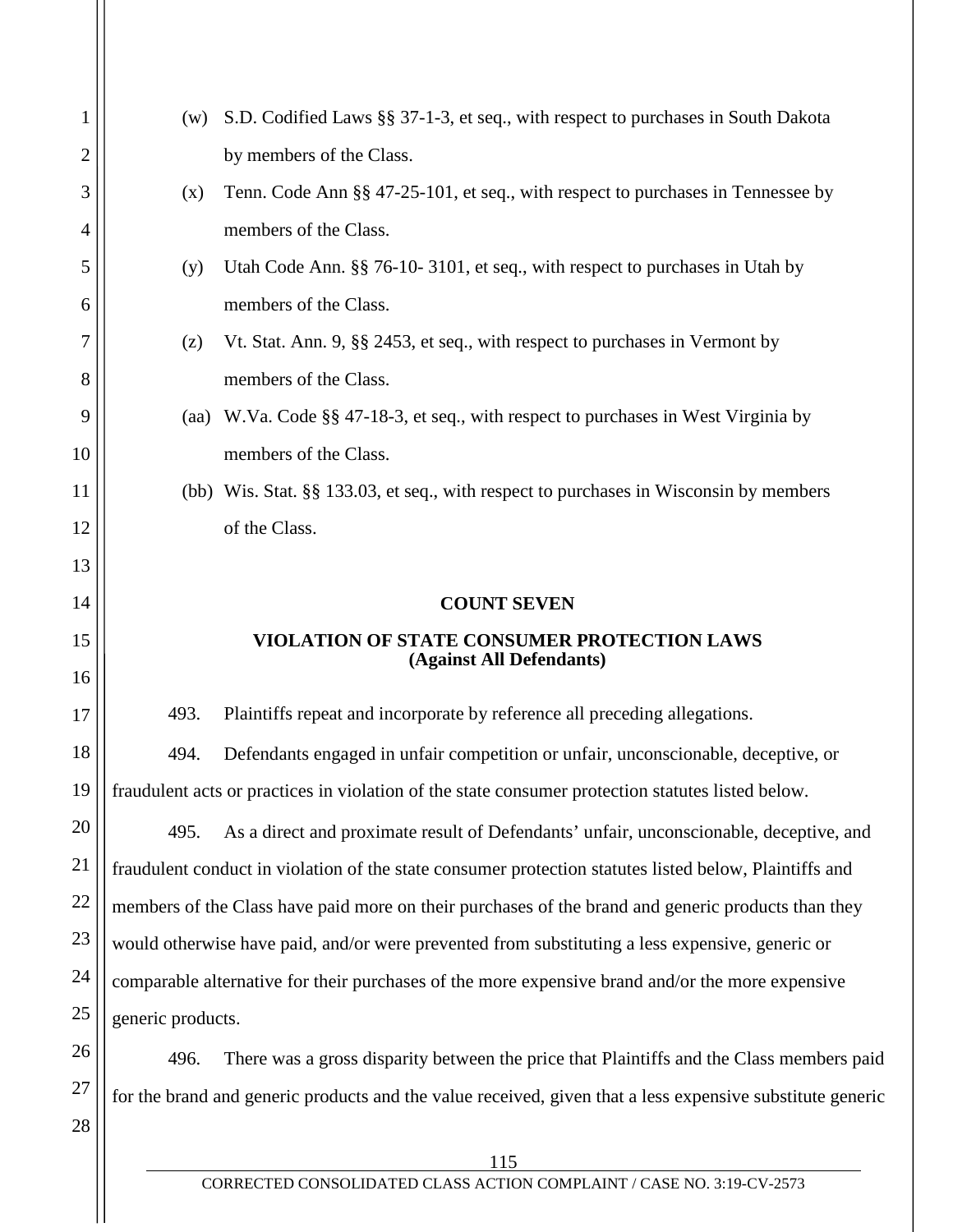| $\mathbf{1}$ | or comparable product should have been available.                                                 |  |  |
|--------------|---------------------------------------------------------------------------------------------------|--|--|
| 2            | By engaging in the foregoing conduct, Defendants have violated the following state unfair<br>497. |  |  |
| 3            | trade practices and consumer protection laws:                                                     |  |  |
| 4            | (a) Arizona Rev. Stat. $\S$ 44-1522, et seq., with respect to purchases in                        |  |  |
| 5            | Arizona by members of the Class.                                                                  |  |  |
| 6            | (b) Arkansas Code Annotated, $\S$ 4-88-101, et seq., with respect to purchases                    |  |  |
| 7            | in Arkansas by members of the Class.                                                              |  |  |
| 8            | (c) Cal. Bus. & Prof. Code $\S$ 17200, et seq., with respect to purchases in the                  |  |  |
| 9            | United States by members of the Class.                                                            |  |  |
| 10           | (d) D.C. Code $\S$ 28-3901, et seq., with respect to purchases in the District of                 |  |  |
| 11           | Columbia by members of the Class.                                                                 |  |  |
| 12           | (e) Fla. Stat. §§ 501.201, et seq., with respect to purchases in Florida by                       |  |  |
| 13           | members of the Class.                                                                             |  |  |
| 14           | (f) Haw. Rev. Stat. §§ 480, et seq., with respect to purchases in Hawaii by                       |  |  |
| 15           | members of the Class.                                                                             |  |  |
| 16           | (g) Iowa Code $\S$ 714.16, et seq., with respect to purchases in Iowa by                          |  |  |
| 17           | members of the Class.                                                                             |  |  |
| 18           | (h) Idaho Code Ann. §§ 48-601, et seq., with respect to purchases in Idaho by                     |  |  |
| 19           | members of the Class.                                                                             |  |  |
| 20           | (i) 815 Ill. Comp. Stat. Ann. $\S$ 505/1, et seq., with respect to purchases in                   |  |  |
| 21           | Illinois by members of the Class.                                                                 |  |  |
| 22           | Kan. Stat. Ann. §§ 50-623, et seq., with respect to purchases in Kansas by                        |  |  |
| 23           | members of the Class.                                                                             |  |  |
| 24           | (k) Me. Rev. Stat. tit. 5 $\S$ 207, et seq., with respect to purchases in Maine by                |  |  |
| 25           | members of the Class.                                                                             |  |  |
| 26           | (l) Mass. Gen. Laws ch. 93A, et seq., with respect to purchases in                                |  |  |
| 27           | Massachusetts by members of the Class.                                                            |  |  |
| 28           | 116                                                                                               |  |  |
|              | CORRECTED CONSOLIDATED CLASS ACTION COMPLAINT / CASE NO. 3:19-CV-2573                             |  |  |
|              |                                                                                                   |  |  |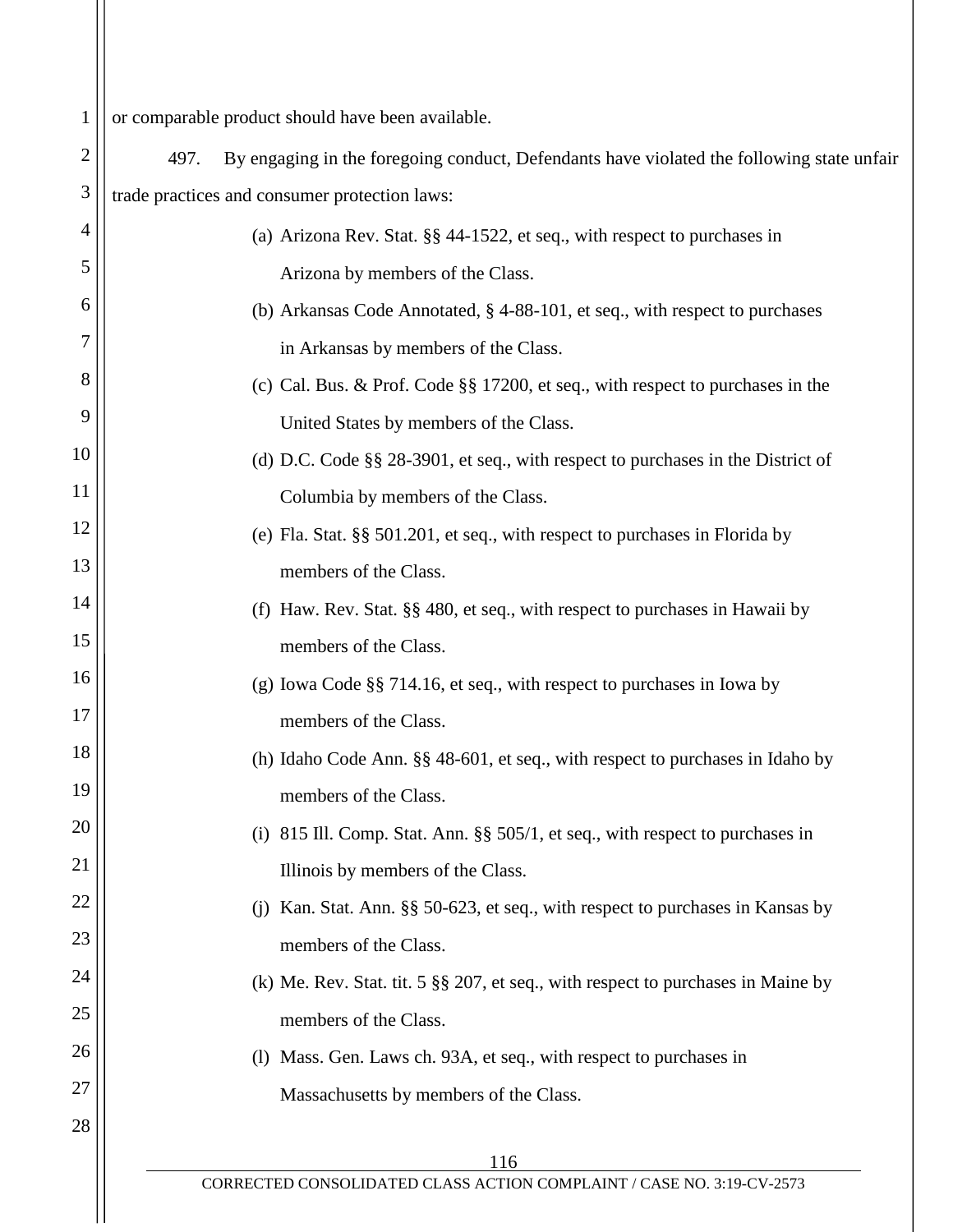| 1  | (m) Mich. Comp. Laws Ann. §§ 445.901, et seq., with respect to purchases in        |
|----|------------------------------------------------------------------------------------|
| 2  | Michigan by members of the Class.                                                  |
| 3  | (n) Mo. Ann. Stat. $\S$ 407.010, et seq., with respect to purchases in Missouri    |
| 4  | by members of the Class.                                                           |
| 5  | (o) Mont. Code Ann. $\S$ 30-14-101, et seq., with respect to purchases in          |
| 6  | Montana by members of the Class.                                                   |
| 7  | (p) Neb. Rev. Stat. §§ 59-1601, et seq., with respect to purchases in Nebraska     |
| 8  | by members of the Class.                                                           |
| 9  | (q) Nev. Rev. Stat. §§ 598.0903, et seq., with respect to purchases in Nevada      |
| 10 | by members of the Class.                                                           |
| 11 | (r) N.H. Rev. Stat. Ann. §§ 358-A:1, et seq., with respect to purchases in New     |
| 12 | Hampshire by members of the Class.                                                 |
| 13 | (s) N.M. Stat. Ann. $\S\S$ 57-12-1, et seq., with respect to purchases in New      |
| 14 | Mexico by members of the Class.                                                    |
| 15 | (t) N.Y. Gen. Bus. Law $\S$ 349, et seq., with respect to purchases in New         |
| 16 | York by members of the Class.                                                      |
| 17 | (u) N.C. Gen. Stat. $\S$ $75$ -1.1, et seq., with respect to purchases in North    |
| 18 | Carolina by members of the Class.                                                  |
| 19 | (v) R.I. Gen. Laws $\S\S 6$ -13.1-1, et seq., with respect to purchases in Rhode   |
| 20 | Island by members of the Class.                                                    |
| 21 | (w) Tenn. Code Ann. $\S$ 47-18-101, et seq., with respect to purchases in          |
| 22 | Tennessee by members of the Class.                                                 |
| 23 | $(x)$ Utah Code Ann. §§ 13-11-1, et seq., with respect to purchases in Utah by     |
| 24 | members of the Class.                                                              |
| 25 | (y) Vt. Stat. Ann. tit. $9 \$ § 2451 et seq., with respect to purchases in Vermont |
| 26 | by members of the Class.                                                           |
| 27 | (z) W. Va. Code $\S$ 46A-6-101, et seq. with respect to purchases in West          |
| 28 | Virginia by members of the Class.                                                  |
|    | 117                                                                                |
|    | CORRECTED CONSOLIDATED CLASS ACTION COMPLAINT / CASE NO. 3:19-CV-2573              |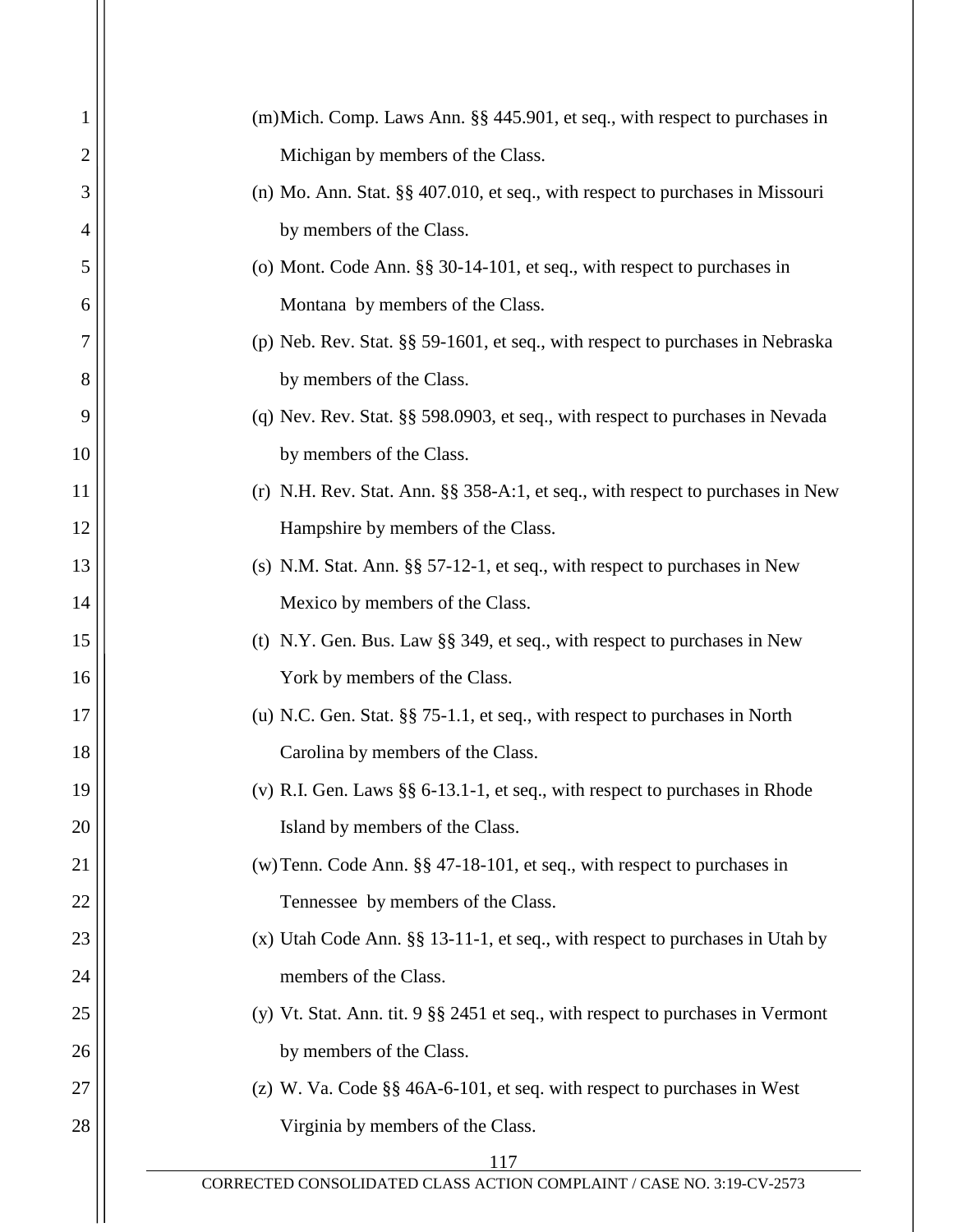498. Plaintiffs and the Class have been injured in their business and property by reason of Defendants' anticompetitive, unfair, or unconscionable acts alleged herein. Their injury consists of being compelled to pay artificially inflated prices for Defendants' brand and generic products. This injury is of the type the state consumer protection statutes were designed to prevent and directly results from Defendants' unlawful conduct.

#### **COUNT EIGHT**

#### **CONSPIRACY IN VIOLATION OF SECTION 1 OF THE SHERMAN ANTITRUST ACT (15 U.S.C. § 1) (Against Gilead and Janssen)**

499. Plaintiffs repeat and incorporate by reference all preceding allegations.

500. Gilead and Janssen have engaged in a continuing illegal contract, combination, and conspiracy in restraint of trade by: (a) agreeing to and abiding by the No-Generics Restraints with respect to Complera, Odefsey, Prezcobix, and Symtuza; (b) agreeing that, and abiding by the agreement that, in exchange for Janssen's providing a No-Generics Restraint with respect to Odefsey, Gilead would provide a No-Generics Restraint with respect to Prezcobix and Symtuza; and (c) agreeing to and abiding by mutual No-Generics Restraints with respect to Symtuza. By entering into these unlawful agreements, Gilead and Janssen unlawfully conspired in restraint of trade and violated Section 1 of the Sherman Act, 15 U.S.C. § 1. The agreements between Gilead and Janssen are horizontal market allocation agreements between actual or potential competitors and are illegal per se. Alternatively, and at a minimum, they are unreasonable restraints of trade in violation of Section 1.

501. Plaintiffs and all members of the Class have been injured in their business and property by reason of the unlawful contracts, combinations, and/or conspiracies. Plaintiffs and members of the Class have paid more on their purchases of the brand and generic products than they would otherwise had paid, and/or were prevented from substituting a less expensive, generic or comparable alternative for their purchases of the more expensive brand and/or the more expensive generic products.

502. As a result of Defendants' unlawful conduct, Plaintiffs and the Class paid more than they would have paid for Viread, Emtriva, Tybost, Vemlidy, Truvada, Descovy, Complera, Odefsey, Prezista,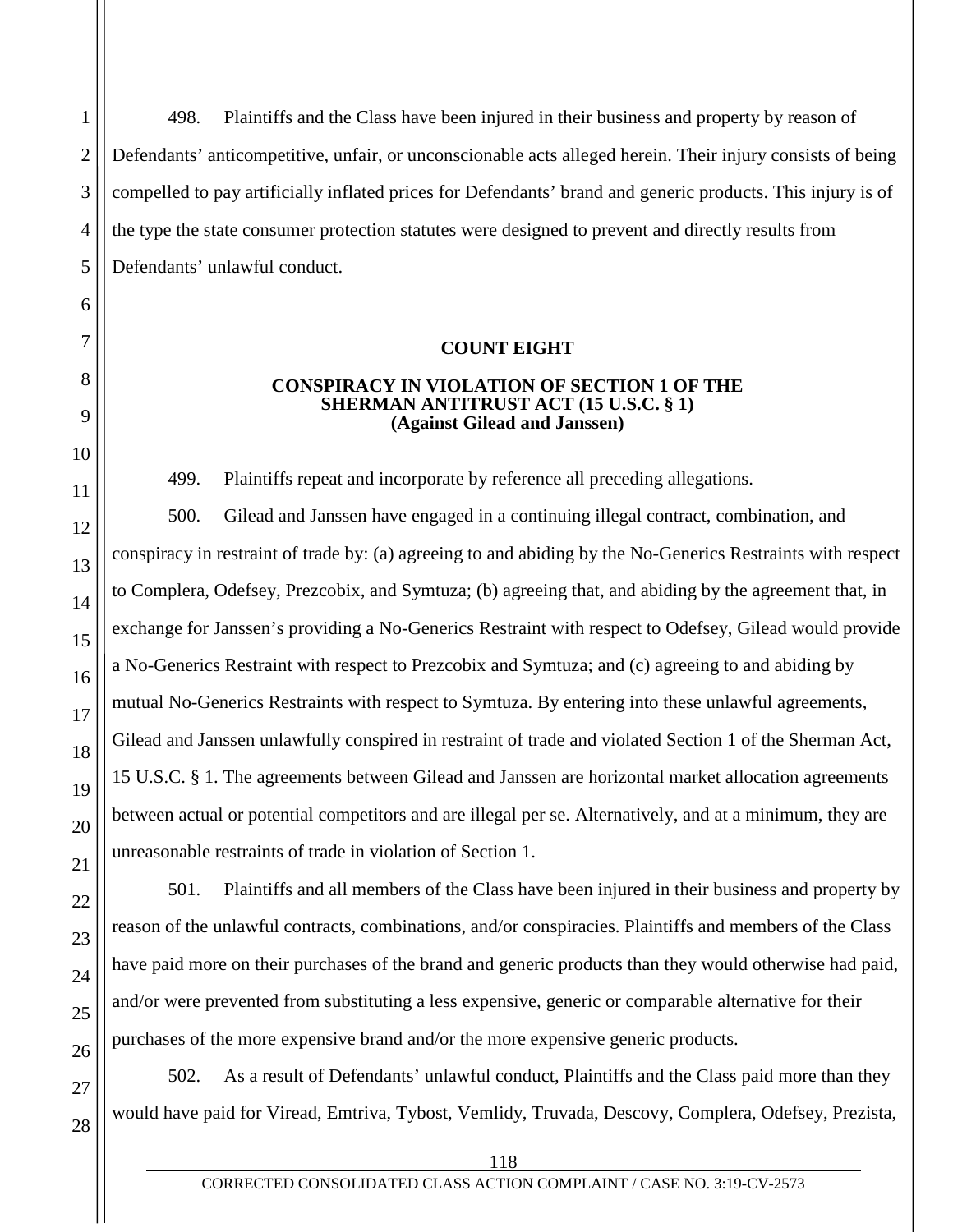Prezcobix, Edurant, Symtuza, and competing cART drugs absent that unlawful conduct. But for Gilead and Janssen's unlawful conduct, competitors would have begun marketing generic or comparable versions of the brand products much sooner than they did and/or would have been able to market such versions more successfully.

503. If Gilead and Janssen had competed in a full and timely fashion, Plaintiffs and other Class members would have substituted lower-priced generic or comparable products for the higher-priced brand products for some or all of their brand purchases, would have paid lower prices on some or all of their remaining purchases, and/or would have received a superior product for the purchases that they made.

504. During the relevant period, Plaintiffs and the other Class members purchased substantial amounts of the products. As a result of Gilead and Janssen's unlawful conduct, Plaintiffs and the other Class members were compelled to pay, and did pay, artificially inflated prices for their brand and generic products. Plaintiffs and the Class members paid prices for their brand and generic products that were substantially greater than the prices they would have paid absent the unlawful conduct alleged herein because: (1) Plaintiffs and Class members were deprived of the opportunity to purchase lower-priced generic and comparable products instead of expensive brand products; (2) Plaintiffs and Class members were forced to pay artificially inflated prices for the brand products; and/or (3) the product was inferior to what it would have been absent Gilead and Janssen's conduct.

505. Plaintiffs and the Class have been injured, and unless Defendants' unlawful conduct is enjoined will continue to be injured, in their business and property as a result of Gilead and Janssen's continuing conspiracy in violation of Section 1 of the Sherman Act.

## **COUNT NINE**

# **CONSPIRACY IN VIOLATION OF STATE ANTITRUST LAWS (Against Gilead and Janssen)**

506. Plaintiffs repeat and incorporate by reference all preceding allegations.

507. Gilead and Janssen have engaged in continuing illegal contracts, combinations, and

1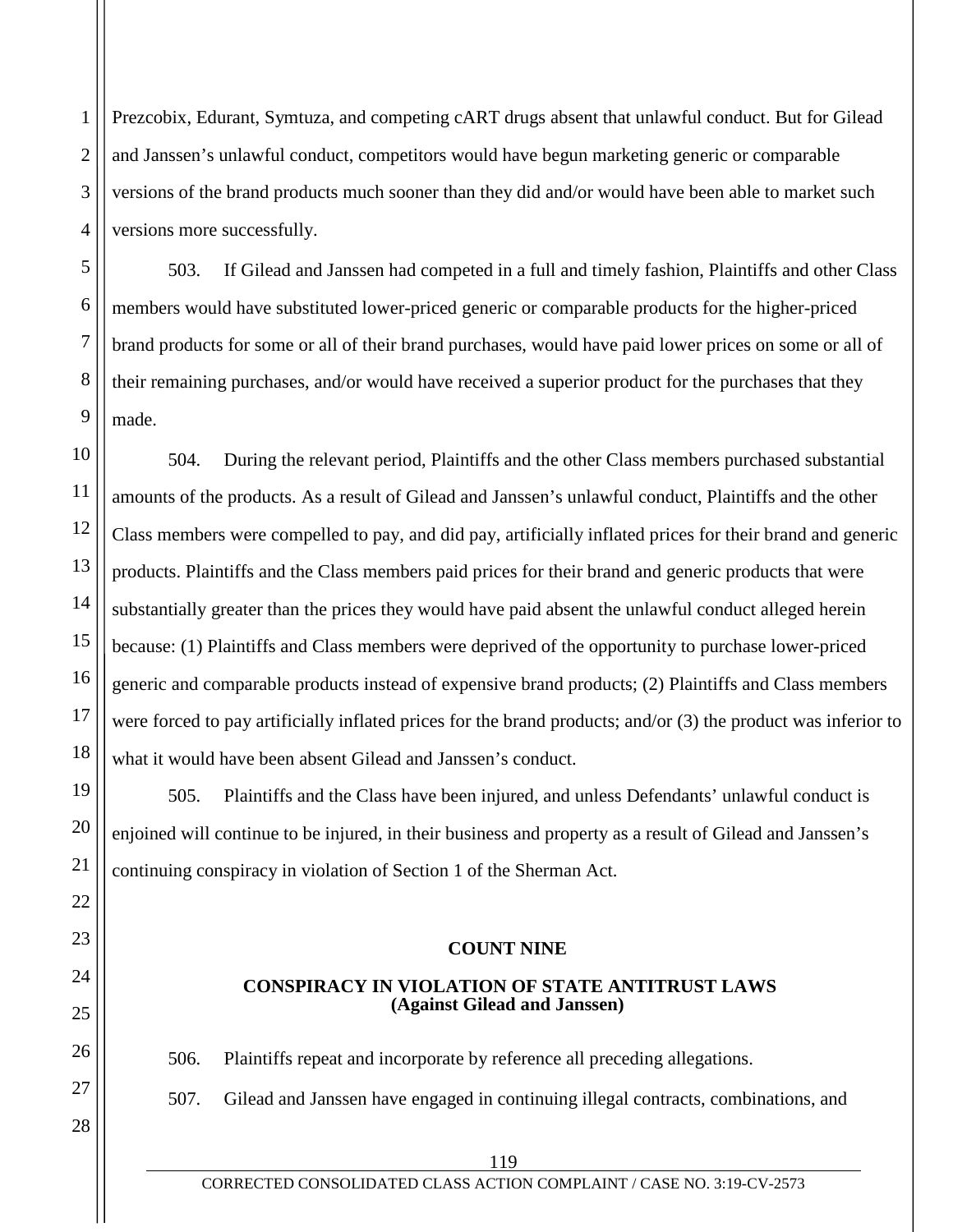1 2 3 4 5 6 7 8 9 10 11 12 13 14 15 16 17 18 19 20 21 22 23 24 25 26 27 28 120 CORRECTED CONSOLIDATED CLASS ACTION COMPLAINT / CASE NO. 3:19-CV-2573 conspiracies in restraint of trade by agreeing to and abiding by the No-Generics Restraints with respect to Complera, Odefsey, Prezcobix, and Symtuza, the purpose and effect of which was to impair competition. The agreements between Gilead and Janssen are horizontal market allocation agreements between actual or potential competitors and are illegal per se. Alternatively, and at a minimum, they are unreasonable restraints of trade. 508. By entering into these unlawful agreements, Gilead and Janssen unlawfully conspired in restraint of trade and violated the following state laws: (a) Ala. Code §8-10-3 with respect to purchases in Alabama by members of the Class. (b) Arizona Rev. Stat. §§ 44-1401, et seq., with respect to purchases in Arizona by members of the Class. (c) Cal. Bus. Code §§ 16700, et seq., and Cal. Bus. Code §§ 17200, et seq., with respect to purchases in the United States by members of the Class. (d) Conn. Gen. Stat. § 35-24, et seq., with respect to purchases in Connecticut by members of the Class. (e) D.C. Code Ann. §§ 28-4501, et seq., with respect to purchases in the District of Columbia by members of the Class. (f) Fla. Stat. §§ 501.201, et seq., with respect to purchases in Florida by members of the Class. (g) Hawaii Rev. Stat. §§ 480-1, et seq., with respect to purchases in Hawaii by members of the Class. (h) 740 Ill. Comp. Stat. 10/3, et seq., with respect to purchases in Illinois by members of the Class. (i) Iowa Code § 553.4, et seq., with respect to purchases in Iowa by members of the Class. (j) Kan. Stat. Ann. §§ 50-101, et seq., with respect to purchases in Kansas by members of the Class.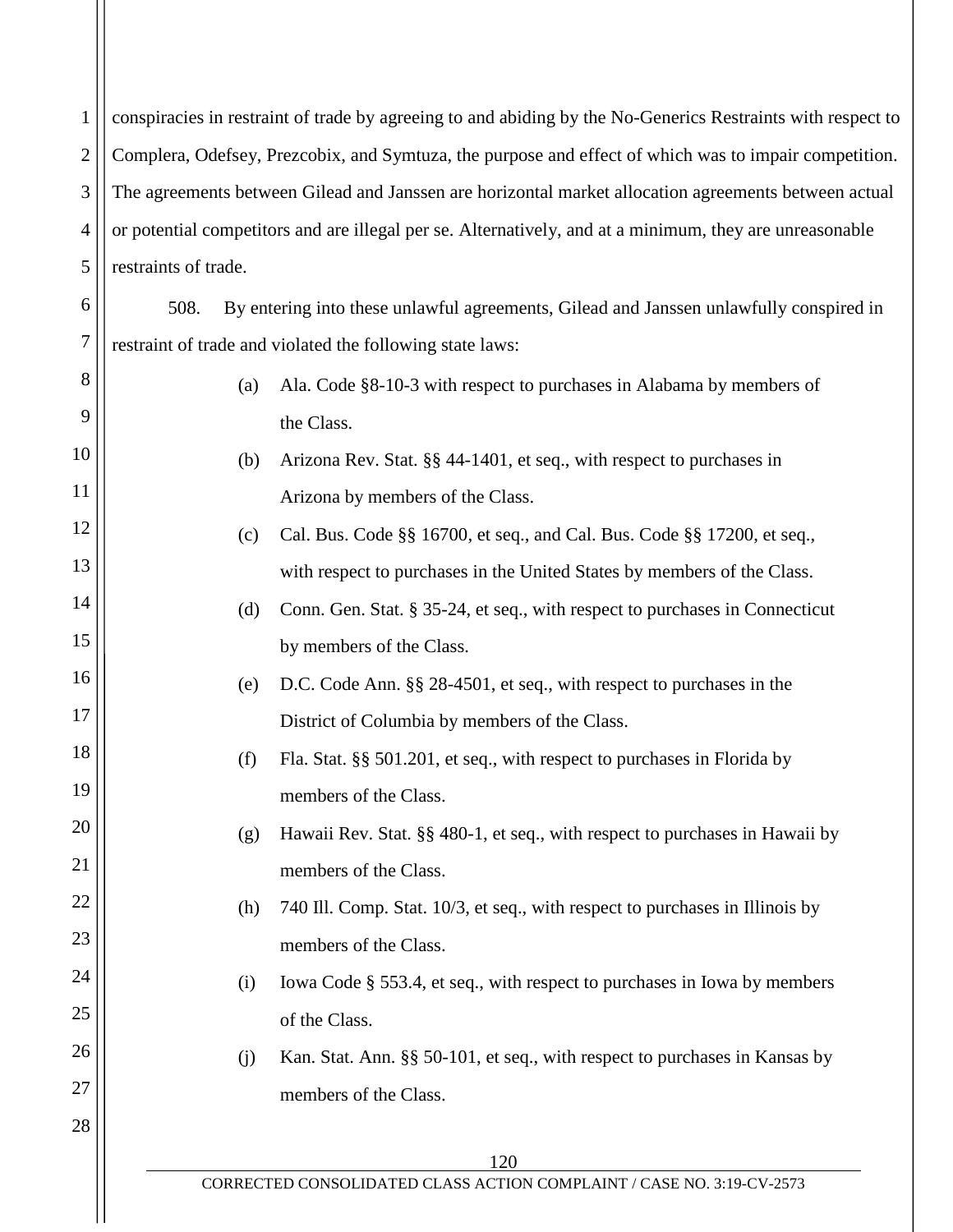| 1  | (k)                | Md. Code, Com. Law § 11-201, et seq., with respect to purchases in          |
|----|--------------------|-----------------------------------------------------------------------------|
| 2  |                    | Maryland by members of the Class.                                           |
| 3  | (1)                | Mass. Gen. L. Ch. 93A, et seq., with respect to purchases in Massachusetts  |
| 4  |                    | by members of the Class.                                                    |
| 5  | (m)                | Me. Rev. Stat. Ann. 10, § 1101, et seq., with respect to purchases in Maine |
| 6  |                    | by members of the Class.                                                    |
| 7  | (n)                | Mich. Comp. Laws Ann. §§ 445.771, et seq., with respect to purchases in     |
| 8  |                    | Michigan by members of the Class.                                           |
| 9  | $\left( 0 \right)$ | Minn. Stat. §§ 325D.49, et seq., with respect to purchases in Minnesota by  |
| 10 |                    | members of the Class.                                                       |
| 11 | (p)                | Miss. Code Ann. §§ 75-21-1, et seq., with respect to purchases in           |
| 12 |                    | Mississippi by members of the Class.                                        |
| 13 | (q)                | Neb. Code Ann. §§ 59-801, et seq., with respect to purchases in Nebraska    |
| 14 |                    | by members of the Class.                                                    |
| 15 | (r)                | Nev. Rev. Stat. Ann. § 598A, et seq., with respect to purchases in Nevada   |
| 16 |                    | by members of the Class.                                                    |
| 17 | (s)                | N.M. Stat. Ann. §§ 57-1-1, et seq., with respect to purchases in New        |
| 18 |                    | Mexico by members of the Class.                                             |
| 19 | (t)                | N.Y. Gen. Bus. Law §§ 340, et seq., with respect to purchases in New        |
| 20 |                    | York by members of the Class.                                               |
| 21 | (u)                | N.C. Gen. Stat. §§ 75-1, et seq., with respect to purchases in North        |
| 22 |                    | Carolina by members of the Class.                                           |
| 23 | (v)                | N.D. Cent. Code § 51-08.1-01, et seq., with respect to purchases in North   |
| 24 |                    | Dakota by members of the Class.                                             |
| 25 | (w)                | Or. Rev. Stat. §§ 646.705, et seq., with respect to purchases in Oregon by  |
| 26 |                    | members of the Class.                                                       |
| 27 | (x)                | 10 L.P.R.A. § 251, et seq., with respect to purchases in Puerto Rico by     |
| 28 |                    | members of the Class.                                                       |
|    |                    | 121                                                                         |
|    |                    | CORRECTED CONSOLIDATED CLASS ACTION COMPLAINT / CASE NO. 3:19-CV-2573       |
|    |                    |                                                                             |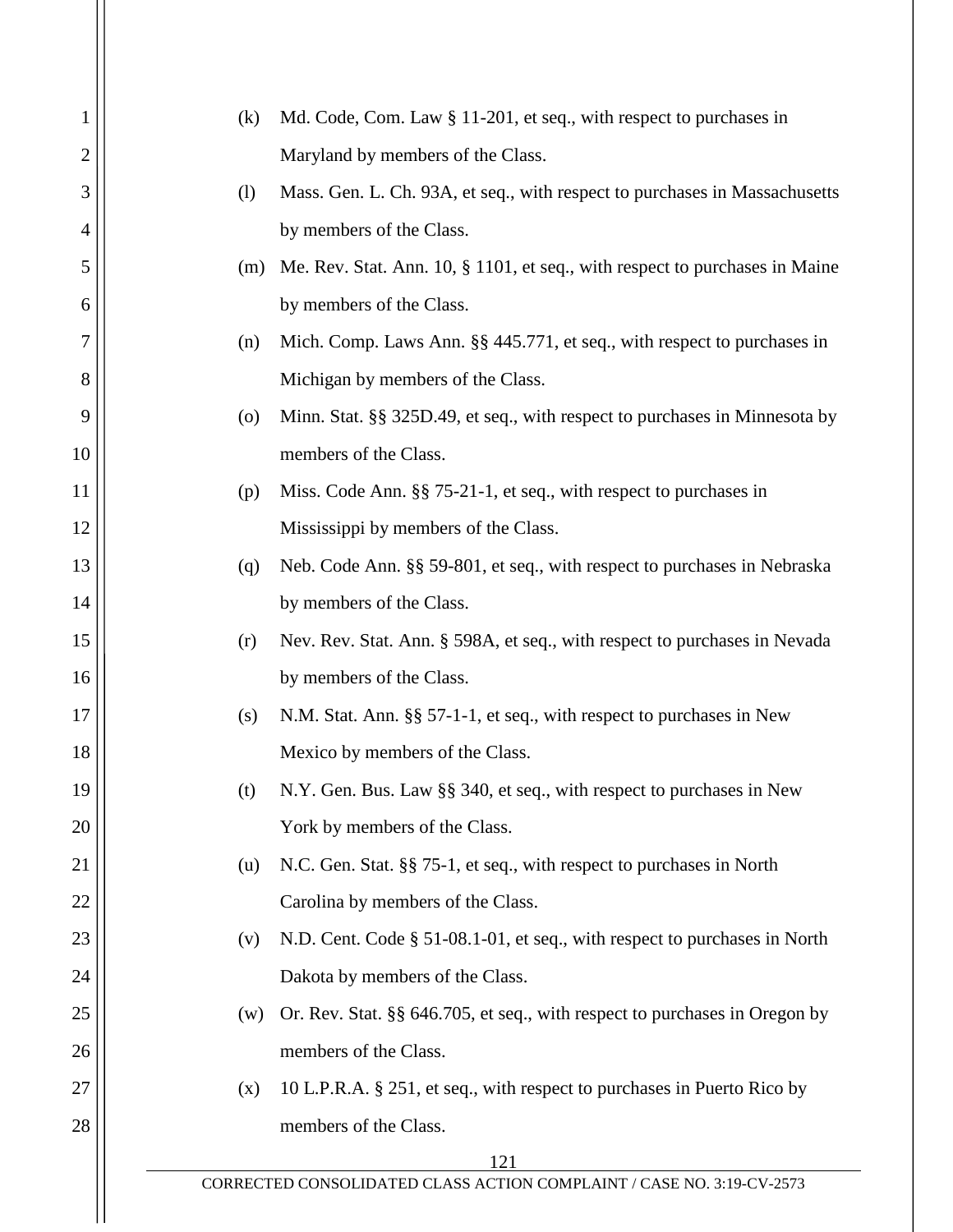| 1              | R.I. Gen. Laws §§ 6-36-4, et seq. with respect to purchases in Rhode<br>(y)                              |
|----------------|----------------------------------------------------------------------------------------------------------|
| $\overline{2}$ | Island by members of the Class.                                                                          |
| 3              | S.D. Codified Laws Ann. § 37-1-3.1, et seq., with respect to purchases in<br>(z)                         |
| 4              | South Dakota by members of the Class.                                                                    |
| 5              | Utah Code Ann. §§ 76-10-3101, et seq., with respect to purchases in Utah<br>(aa)                         |
| 6              | by residents of Utah who are members of the Class.                                                       |
| 7              | (bb) Tenn. Code Ann. §§ 47-25-101, et seq., with respect to purchases in                                 |
| 8              | Tennessee by members of the Class.                                                                       |
| 9              | (cc) Vt. Stat. Ann. 9, § 2453, et seq., with respect to purchases in Vermont by                          |
| 10             | members of the Class.                                                                                    |
| 11             | (dd) W.Va. Code §§ 47-18-3, et seq., with respect to purchases in West                                   |
| 12             | Virginia by members of the Class.                                                                        |
| 13             | Wis. Stat. § 133.03, et seq., with respect to purchases in Wisconsin by<br>(ee)                          |
| 14             | members of the Class.                                                                                    |
| 15             | 509.<br>Plaintiffs and all members of the Class have been injured in their business and property by      |
| 16             | reason of the unlawful contracts, combinations, and/or conspiracies. Plaintiffs and members of the Class |
| 17             | have paid more on their purchases of the brand and generic products than they would otherwise had paid,  |
| 18             | and/or were prevented from substituting a less expensive, generic or comparable alternative for their    |
| 19             | purchases of the more expensive brand and/or the more expensive generic products.                        |
| 20             | 510.<br>As a result of Defendants' unlawful conduct, Plaintiff and the Class paid more than they         |
| 21             | would have paid for Viread, Emtriva, Tybost, Vemlidy, Truvada, Descovy, Complera, Odefsey, Prezista,     |
| 22             | Prezcobix, Edurant, Symtuza, and competing cART drugs absent that unlawful conduct. But for Gilead       |
| 23             | and Janssen's unlawful conduct, competitors would have begun marketing generic or comparable             |
| 24             | versions of the brand products much sooner than they did and/or would have been able to market such      |
| 25             | versions more successfully.                                                                              |
| 26             | If Gilead and Janssen had competed in a full and timely fashion, Plaintiffs and other Class<br>511.      |

27 members would have substituted lower-priced generic or comparable products for the higher-priced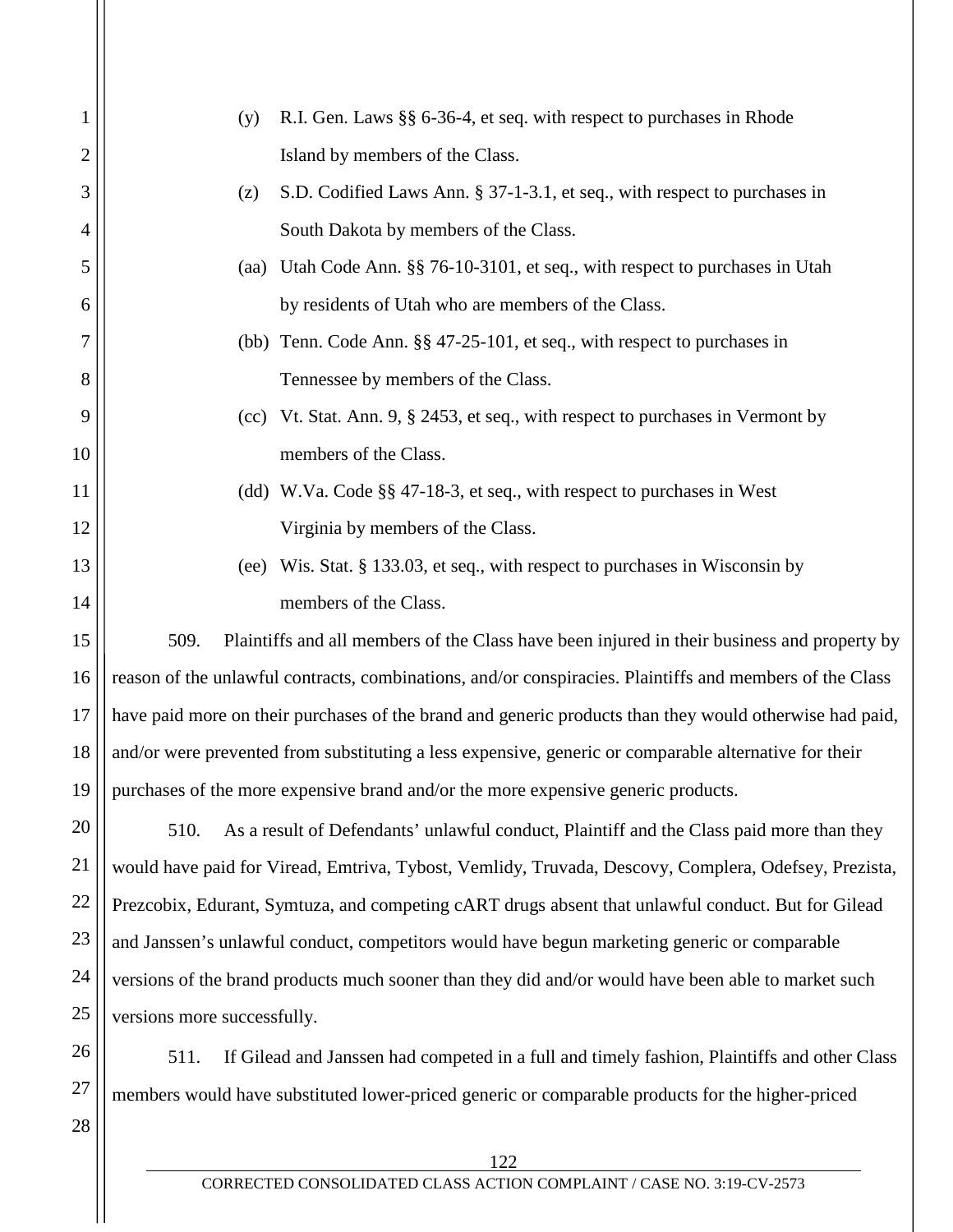brand products for some or all of their brand purchases, would have paid lower prices on some or all of their remaining purchases, and/or would have received a superior product for the purchases that they made.

512. During the relevant period, Plaintiffs and the other Class members purchased and/or reimbursed for substantial amounts of the products. As a result of Gilead and Janssen's unlawful conduct, Plaintiffs and the other Class members were compelled to pay, and did pay, artificially inflated prices for their brand and generic products. Plaintiffs and the Class members paid prices for their brand and generic products that were substantially greater than the prices they would have paid absent the unlawful conduct alleged herein because: (1) Plaintiffs and Class members were deprived of the opportunity to purchase lower-priced generic or comparable products instead of expensive brand products; (2) Plaintiffs and Class members were forced to pay artificially inflated prices for the brand products; and/or (3) the product was inferior to what it would have been absent Gilead and Janssen's conduct.

513. Plaintiffs and the Class have been injured, and unless Defendants' unlawful conduct is enjoined will continue to be injured, in their business and property as a result of Gilead and Janssen's continuing conspiracy.

## **COUNT TEN**

## **CONSPIRACY IN VIOLATION OF SECTION 1 OF THE SHERMAN ANTITRUST ACT (Against Gilead and Japan Tobacco)**

514. Plaintiffs repeat and incorporate by reference all preceding allegations.

515. Gilead and Japan Tobacco have engaged in a continuing illegal contract, combination, and conspiracy in restraint of trade by agreeing to and abiding by the No-Generics Restraints with respect to Stribild and Genvoya, the purpose and effect of which was to impair competition. By entering into these unlawful agreements, Gilead and Japan Tobacco unlawfully conspired in restraint of trade and violated Section 1 of the Sherman Act, 15 U.S.C. § 1. The agreements between Gilead and Japan Tobacco are horizontal market allocation agreements between actual or potential competitors and are illegal per se. Alternatively, and at a minimum, they are unreasonable restraints of trade in violation of Section 1.

1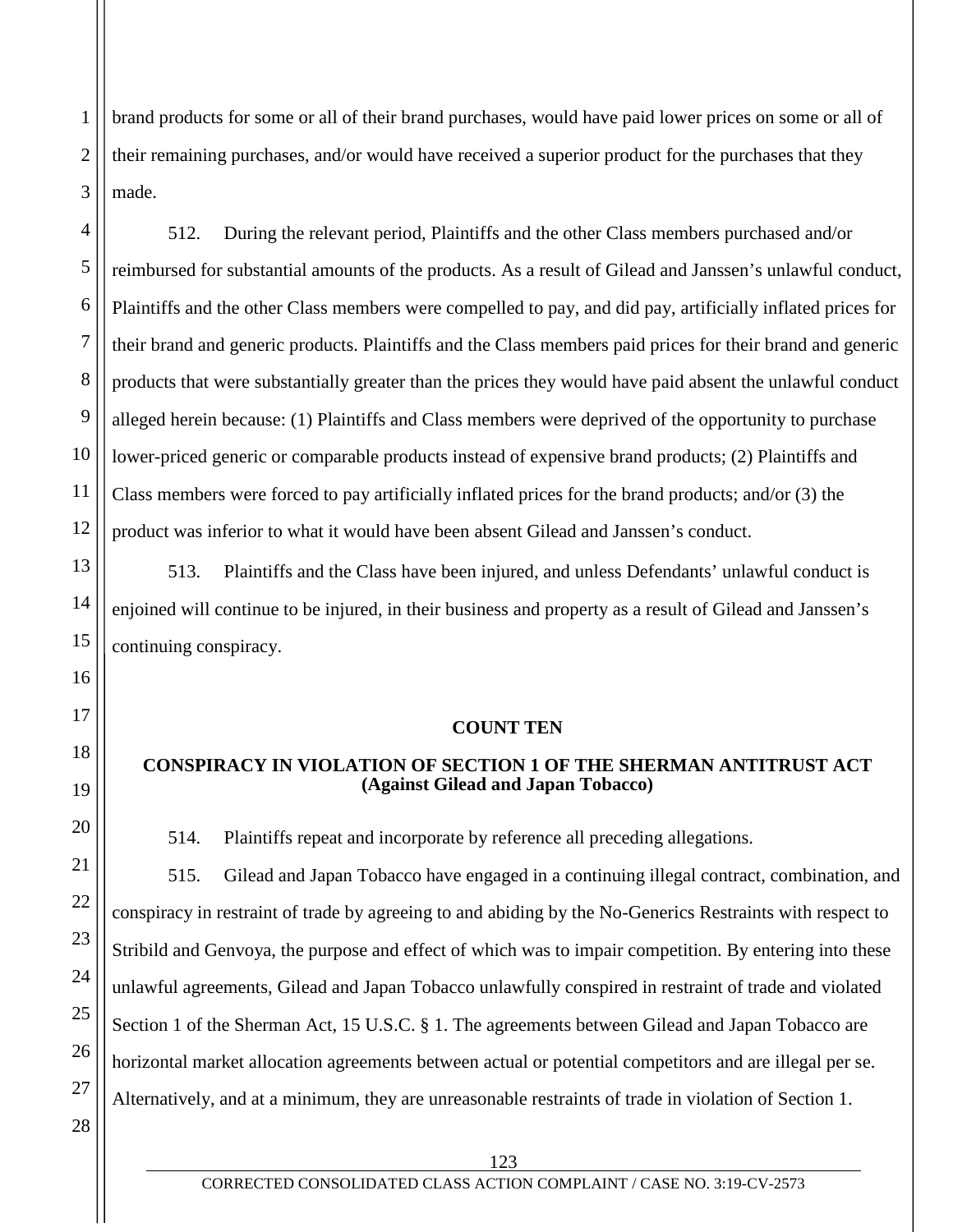516. Plaintiffs and all members of the Class have been injured in their business and property by reason of the unlawful contracts, combinations, and/or conspiracies. Plaintiffs and members of Class have paid more on their purchases of the brand and generic products than they would otherwise had paid, and/or were prevented from substituting a less expensive, generic or comparable alternative for their purchases of the more expensive brand and/or the more expensive generic products.

517. As a result of Defendants' unlawful conduct, Plaintiffs and the Class paid more than they would have paid for Viread, Emtriva, Tybost, Vemlidy, Truvada, Descovy, Stribild, Genvoya, and competing cART drugs absent that unlawful conduct. But for Gilead and Japan Tobacco's unlawful conduct, competitors would have begun marketing generic or comparable versions of the brand products much sooner than they did and/or would have been able to market such versions more successfully.

518. If Gilead and Japan Tobacco had competed in a full and timely fashion, Plaintiffs and other Class members would have substituted lower-priced generic or comparable products for the higherpriced brand products for some or all of their brand purchases, would have paid lower prices on some or all of their remaining purchases, and/or would have received a superior product for the purchases that they made.

16 18 19 20 22 23 24 519. During the relevant period, Plaintiffs and the other Class members purchased and/or reimbursed for substantial amounts of the products. As a result of Gilead and Japan Tobacco's unlawful conduct, Plaintiffs and the other Class members were compelled to pay, and did pay, artificially inflated prices for their brand and generic products. Plaintiffs and the Class members paid prices for their brand and generic products that were substantially greater than the prices they would have paid absent the unlawful conduct alleged herein because: (1) Plaintiffs and Class members were deprived of the opportunity to purchase lower-priced generic or comparable products instead of expensive brand products; (2) Plaintiffs and Class members were forced to pay artificially inflated prices for the brand products; and/or (3) the product was inferior to what it would have been absent Gilead and Japan Tobacco's conduct.

26 27 520. Plaintiffs and the Class have been injured, and unless Defendants' unlawful conduct is enjoined will continue to be injured, in their business and property as a result of Gilead and Japan

28

25

1

2

3

4

5

6

7

8

9

10

11

12

13

14

15

17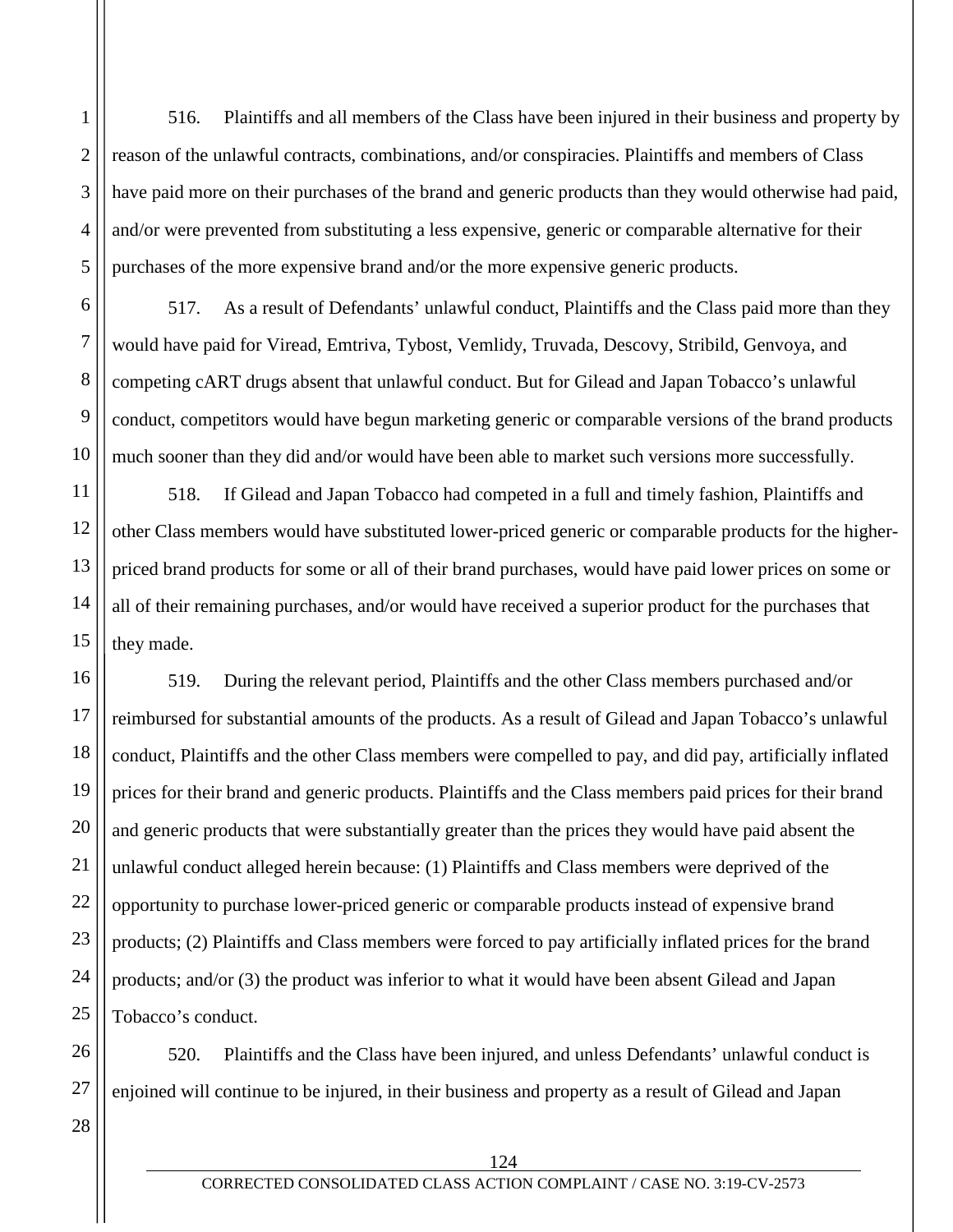Tobacco's continuing conspiracy in violation of Section 1 of the Sherman Act.

## **COUNT ELEVEN**

#### **CONSPIRACY IN VIOLATION OF STATE ANTITRUST LAWS (Against Gilead and Japan Tobacco)**

125 521. Plaintiffs repeat and incorporate by reference all preceding allegations. 522. Gilead and Japan Tobacco have engaged in a continuing illegal contract, combination, and conspiracy in restraint of trade by agreeing to and abiding by the No-Generics Restraints with respect to Stribild and Genvoya, the purpose and effect of which was to impair competition. The agreements between Gilead and Japan Tobacco are horizontal market allocation agreements between actual or potential competitors and are illegal per se. Alternatively, and at a minimum, they are unreasonable restraints of trade. 523. By entering into these unlawful agreements, Gilead and Japan Tobacco unlawfully conspired in restraint of trade and violated the following state laws: (a) Ala. Code §8-10-3 with respect to purchases in Alabama by members of the Class. (b) Arizona Rev. Stat. §§ 44-1401, et seq., with respect to purchases in Arizona by members of the Class. (c) Cal. Bus. Code §§ 16700, et seq., and Cal. Bus. Code §§ 17200, et seq., with respect to purchases in the United States by members of the Class. (d) Conn. Gen. Stat. § 35-24, et seq., with respect to purchases in Connecticut by members of the Class. (e) D.C. Code Ann. §§ 28-4501, et seq., with respect to purchases in the District of Columbia by members of the Class. (f) Fla. Stat. §§ 501.201, et seq., with respect to purchases in Florida by members of the Class. (g) Hawaii Rev. Stat. §§ 480-1, et seq., with respect to purchases in Hawaii by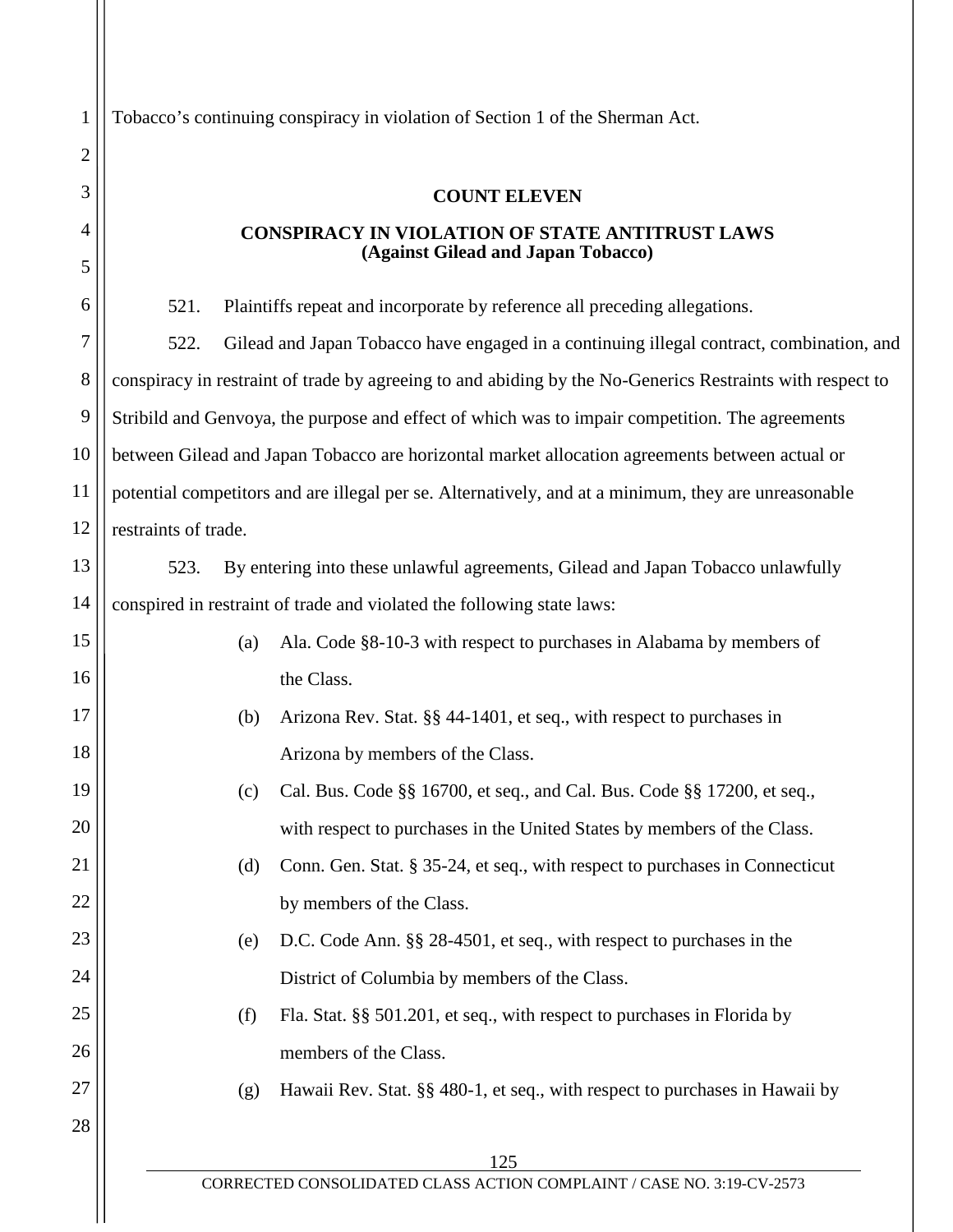| 1              |     | members of the Class.                                                        |
|----------------|-----|------------------------------------------------------------------------------|
| $\overline{2}$ | (h) | 740 Ill. Comp. Stat. 10/3, et seq., with respect to purchases in Illinois by |
| 3              |     | members of the Class.                                                        |
| 4              | (i) | Iowa Code § 553.4, et seq., with respect to purchases in Iowa by members     |
| 5              |     | of the Class.                                                                |
| 6              | (i) | Kan. Stat. Ann. §§ 50-101, et seq., with respect to purchases in Kansas by   |
| 7              |     | members of the Class.                                                        |
| 8              | (k) | Md. Code, Com. Law § 11-201, et seq., with respect to purchases in           |
| 9              |     | Maryland by members of the Class.                                            |
| 10             | (1) | Mass. Gen. L. Ch. 93A, et seq., with respect to purchases in Massachusetts   |
| 11             |     | by members of the Class.                                                     |
| 12             | (m) | Me. Rev. Stat. Ann. 10, § 1101, et seq., with respect to purchases in Maine  |
| 13             |     | by members of the Class.                                                     |
| 14             | (n) | Mich. Comp. Laws Ann. §§ 445.771, et seq., with respect to purchases in      |
| 15             |     | Michigan by members of the Class.                                            |
| 16             | (0) | Minn. Stat. §§ 325D.49, et seq., with respect to purchases in Minnesota by   |
| 17             |     | members of the Class.                                                        |
| 18             | (p) | Miss. Code Ann. §§ 75-21-1, et seq., with respect to purchases in            |
| 19             |     | Mississippi by members of the Class.                                         |
| 20             | (q) | Neb. Code Ann. §§ 59-801, et seq., with respect to purchases in Nebraska     |
| 21             |     | by members of the Class.                                                     |
| 22             | (r) | Nev. Rev. Stat. Ann. § 598A, et seq., with respect to purchases in Nevada    |
| 23             |     | by members of the Class.                                                     |
| 24             | (s) | N.M. Stat. Ann. §§ 57-1-1, et seq., with respect to purchases in New         |
| 25             |     | Mexico by members of the Class.                                              |
| 26             | (t) | N.Y. Gen. Bus. Law §§ 340, et seq., with respect to purchases in New         |
| 27             |     | York by members of the Class.                                                |
| 28             | (u) | N.C. Gen. Stat. §§ 75-1, et seq., with respect to purchases in North         |
|                |     | 126                                                                          |
|                |     | CORRECTED CONSOLIDATED CLASS ACTION COMPLAINT / CASE NO. 3:19-CV-2573        |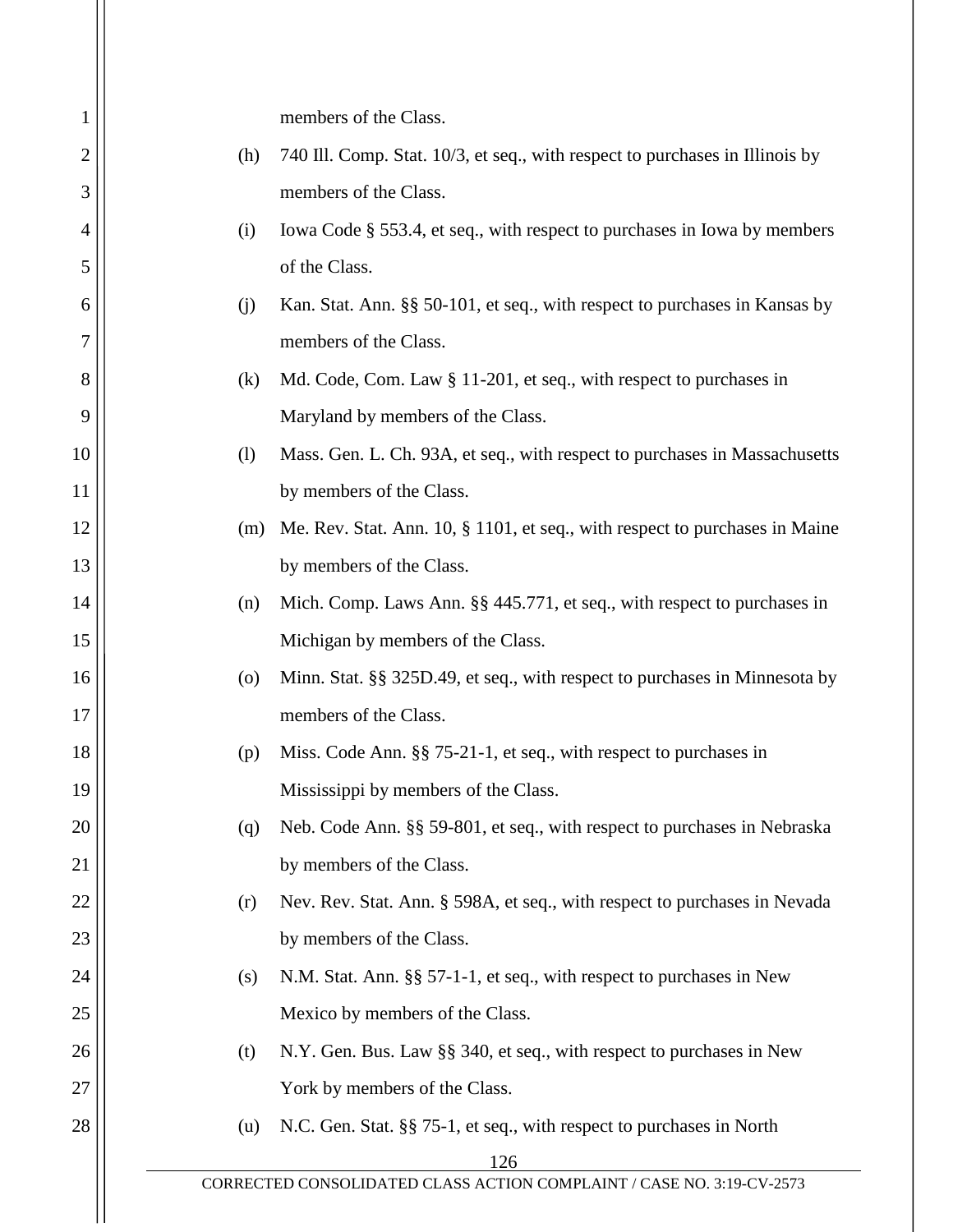| 1              |                                                                                                         | Carolina by members of the Class.                                                                    |  |
|----------------|---------------------------------------------------------------------------------------------------------|------------------------------------------------------------------------------------------------------|--|
| $\overline{2}$ | (v)                                                                                                     | N.D. Cent. Code § 51-08.1-01, et seq., with respect to purchases in North                            |  |
| 3              |                                                                                                         | Dakota by members of the Class.                                                                      |  |
| 4              | (w)                                                                                                     | Or. Rev. Stat. §§ 646.705, et seq., with respect to purchases in Oregon by                           |  |
| 5              |                                                                                                         | members of the Class.                                                                                |  |
| 6              | (x)                                                                                                     | 10 L.P.R.A. § 251, et seq., with respect to purchases in Puerto Rico by                              |  |
| 7              |                                                                                                         | members of the Class.                                                                                |  |
| 8              | (y)                                                                                                     | R.I. Gen. Laws §§ 6-36-4, et seq. with respect to purchases in Rhode                                 |  |
| 9              |                                                                                                         | Island by members of the Class.                                                                      |  |
| 10             | (z)                                                                                                     | S.D. Codified Laws Ann. § 37-1-3.1, et seq., with respect to purchases in                            |  |
| 11             |                                                                                                         | South Dakota by members of the Class.                                                                |  |
| 12             |                                                                                                         | (aa) Utah Code Ann. §§ 76-10-3101, et seq., with respect to purchases in Utah                        |  |
| 13             |                                                                                                         | by residents of Utah who are members of the Class.                                                   |  |
| 14             |                                                                                                         | (bb) Tenn. Code Ann. §§ 47-25-101, et seq., with respect to purchases in                             |  |
| 15             |                                                                                                         | Tennessee by members of the Class.                                                                   |  |
| 16             |                                                                                                         | (cc) Vt. Stat. Ann. 9, § 2453, et seq., with respect to purchases in Vermont by                      |  |
| 17             |                                                                                                         | members of the Class.                                                                                |  |
| 18             |                                                                                                         | (dd) W.Va. Code §§ 47-18-3, et seq., with respect to purchases in West                               |  |
| 19             |                                                                                                         | Virginia by members of the Class.                                                                    |  |
| 20             | (ee)                                                                                                    | Wis. Stat. § 133.03, et seq., with respect to purchases in Wisconsin by                              |  |
| 21             |                                                                                                         | members of the Class.                                                                                |  |
| 22             | 524.                                                                                                    | Plaintiffs and all members of the Class have been injured in their business and property by          |  |
| 23             |                                                                                                         | reason of the unlawful contracts, combinations, and/or conspiracies. Plaintiffs and members of Class |  |
| 24             | have paid more on their purchases of the brand and generic products than they would otherwise had paid, |                                                                                                      |  |
| 25             | and/or were prevented from substituting a less expensive, generic or comparable alternative for their   |                                                                                                      |  |
| 26             |                                                                                                         | purchases of the more expensive brand and/or the more expensive generic products.                    |  |
| 27             | 525.                                                                                                    | As a result of Defendants' unlawful conduct, Plaintiffs and the Class paid more than they            |  |
| 28             |                                                                                                         |                                                                                                      |  |
|                |                                                                                                         | 127                                                                                                  |  |

 $\mathbf{\mathbf{\mathsf{I}}}\mathbf{\mathsf{I}}$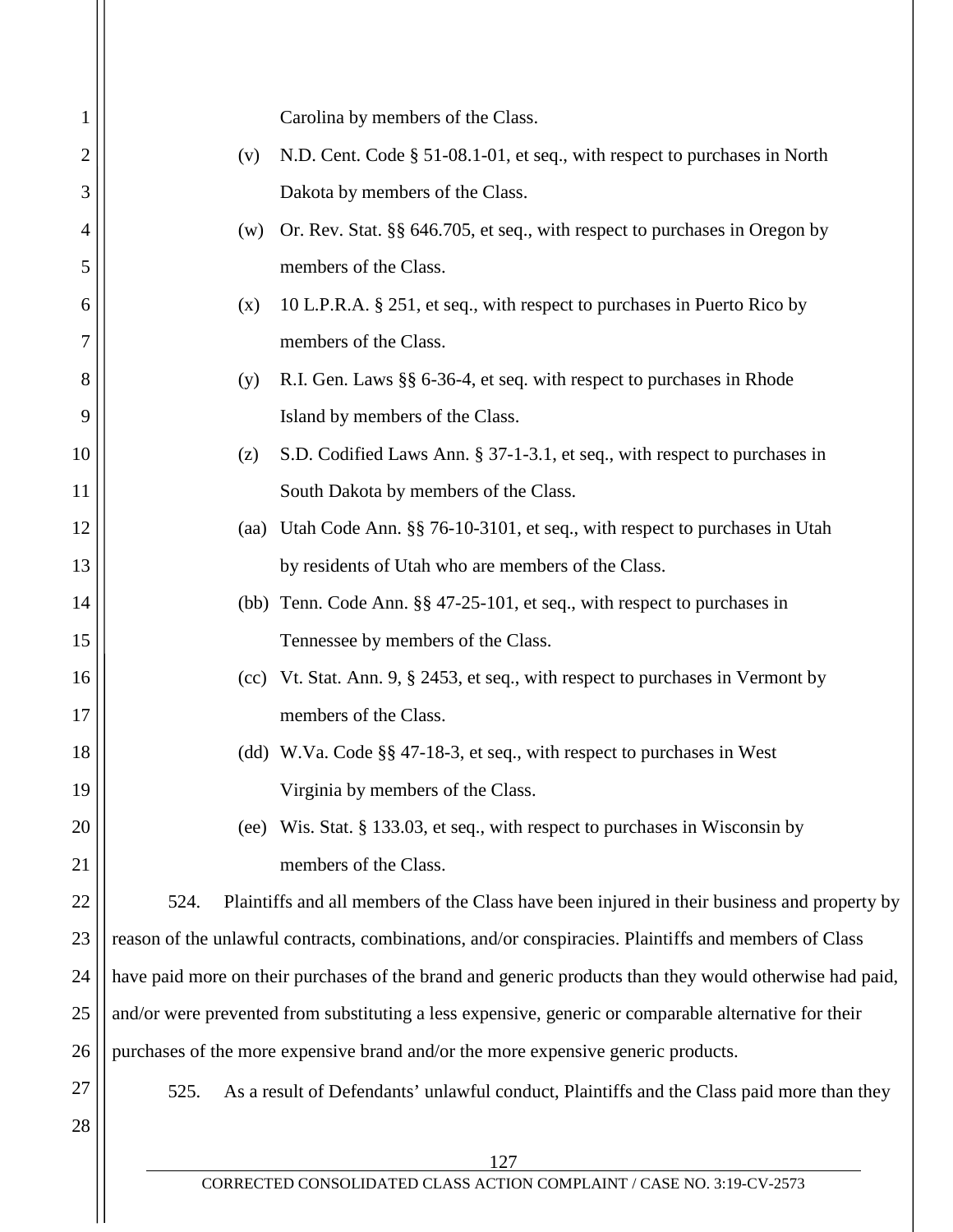1 2 3 4 would have paid for Viread, Emtriva, Tybost, Vemlidy, Truvada, Descovy, Stribild, Genvoya, and competing cART drugs absent that unlawful conduct. But for Gilead and Japan Tobacco's unlawful conduct, competitors would have begun marketing generic or comparable versions of the brand products much sooner than they did and/or would have been able to market such versions more successfully.

526. If Gilead and Japan Tobacco had competed in a full and timely fashion, Plaintiffs and other Class members would have substituted lower-priced generic or comparable products for the higherpriced brand products for some or all of their brand purchases, would have paid lower prices on some or all of their remaining purchases, and/or would have received a superior product for the purchases that they made.

5

6

7

8

9

20

21

22

23

24

25

26

27

28

10 11 12 13 14 15 16 17 18 19 527. During the relevant period, Plaintiffs and the other Class members purchased and/or reimbursed for substantial amounts of the products. As a result of Gilead and Japan Tobacco's unlawful conduct, Plaintiffs and the other Class members were compelled to pay, and did pay, artificially inflated prices for their brand and generic products. Plaintiffs and the Class members paid prices for their brand and generic products that were substantially greater than the prices they would have paid absent the unlawful conduct alleged herein because: (1) Plaintiffs and Class members were deprived of the opportunity to purchase lower-priced generic or comparable products instead of expensive brand products; (2) Plaintiffs and Class members were forced to pay artificially inflated prices for the brand products; and/or (3) the product was inferior to what it would have been absent Gilead and Japan Tobacco's conduct.

528. Plaintiffs and the Class have been injured, and unless Defendants' unlawful conduct is enjoined will continue to be injured, in their business and property as a result of Gilead and Japan Tobacco's continuing conspiracy.

# **COUNT TWELVE**

#### **CONSPIRACY IN VIOLATION OF SECTION 1 OF THE SHERMAN ANTITRUST ACT (15 U.S.C. § 1) (Against Gilead and BMS)**

529. Plaintiffs repeat and incorporate by reference all preceding allegations.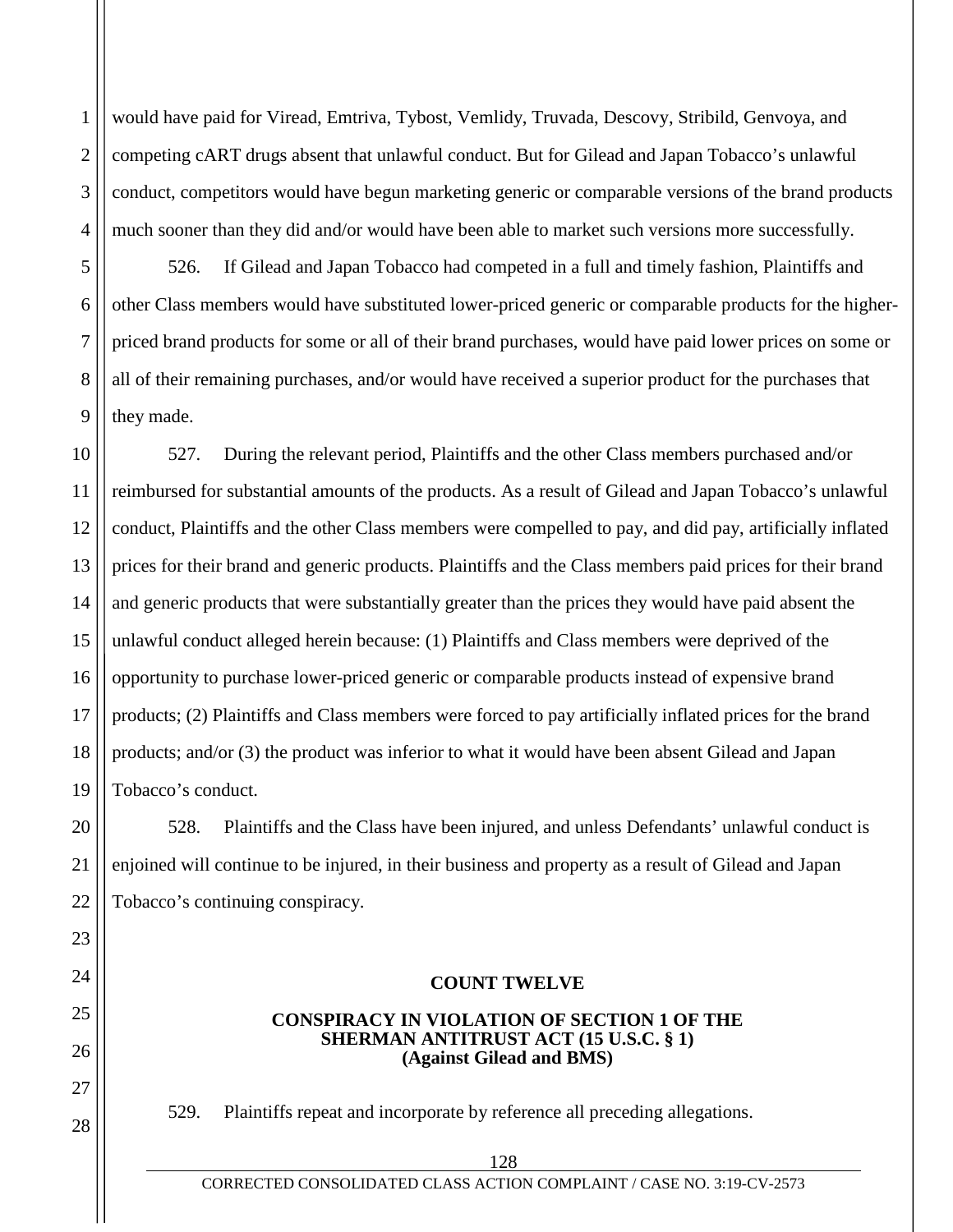530. Gilead and BMS have engaged in a continuing illegal contract, combination, and conspiracy in restraint of trade by agreeing to and abiding by the No-Generics Restraints with respect to Atripla and Evotaz the purpose and effect of which was to impair competition. By entering into these unlawful agreements, Gilead and BMS unlawfully conspired in restraint of trade and violated Section 1 of the Sherman Act, 15 U.S.C. § 1. The agreements between Gilead and BMS are horizontal market allocation agreements between actual or potential competitors and are illegal per se. Alternatively, and at a minimum, they are unreasonable restraints of trade in violation of Section 1.

531. Plaintiffs and all members of the Class have been injured in their business and property by reason of the unlawful contracts, combinations, and/or conspiracies. Plaintiffs and members of the Class have paid more on their purchases of the brand and generic products than they would otherwise have paid, and/or were prevented from substituting a less expensive, generic alternative for their purchases of the more expensive brand and/or the more expensive generic products.

532. As a result of Defendants' unlawful conduct, Plaintiffs and the Class paid more than they would have paid for Viread, Emtriva, Truvada, Atripla, Tybost, Reyataz, Evotaz, and competing cART drugs absent that unlawful conduct. But for Gilead and BMS's unlawful conduct, competitors would have begun marketing generic versions of the brand products much sooner than they did and/or would have been able to market such versions more successfully.

533. If Gilead and BMS had competed in a full and timely fashion, Plaintiffs and other Class members would have substituted lower-priced generic products for the higher-priced brand products for some or all of their brand purchases, would have paid lower prices on some or all of their remaining brand and/or generic purchases, and/or would have received a superior product for the purchases that they made.

534. During the relevant period, Plaintiffs and the other Class members purchased and/or reimbursed for substantial amounts of the products. As a result of Gilead and BMS's unlawful conduct, Plaintiffs and the other Class members were compelled to pay, and did pay, artificially inflated prices for their brand and generic products. Plaintiffs and the Class members paid prices for their brand and generic products that were substantially greater than the prices they would have paid absent the unlawful conduct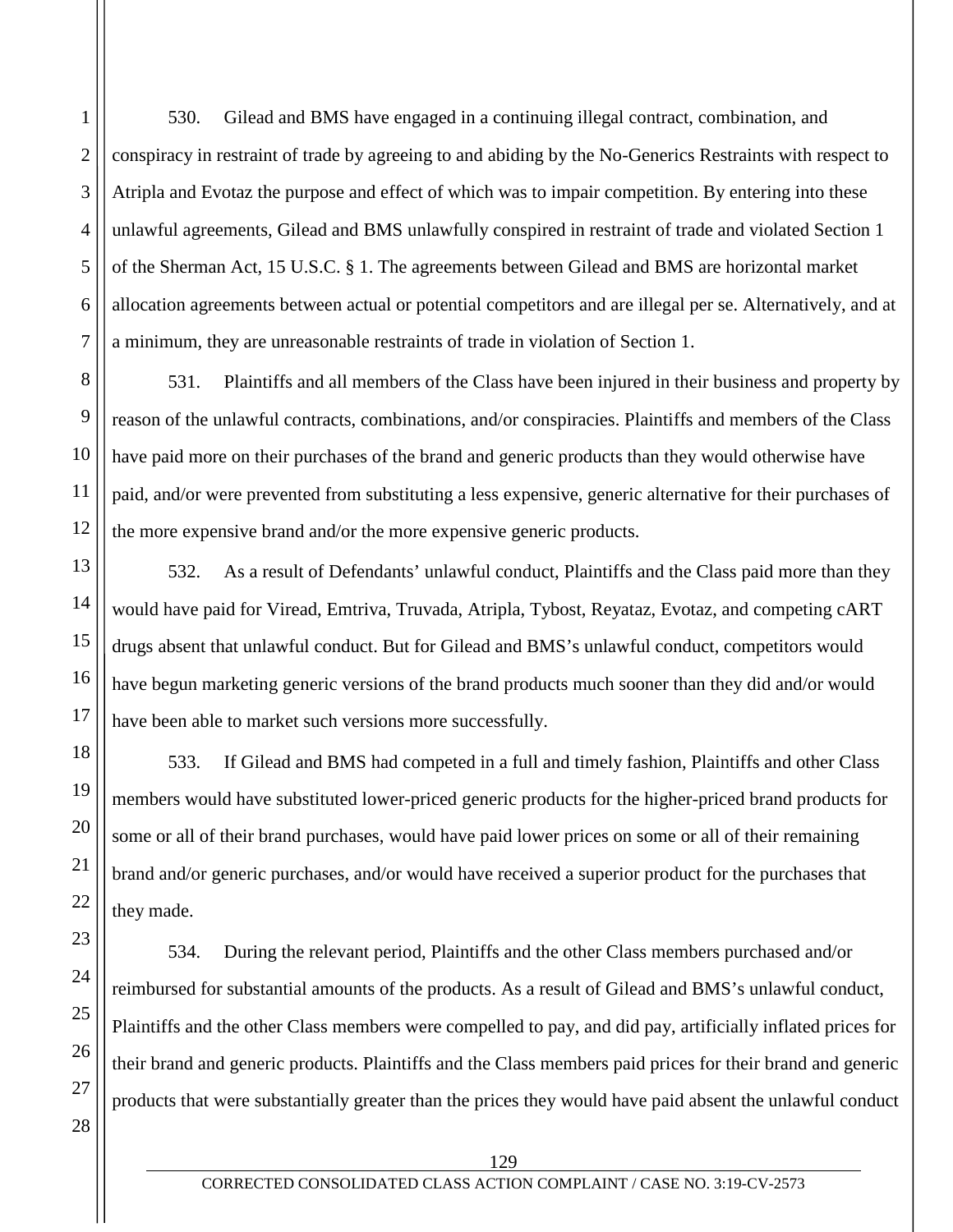alleged herein because: (1) Plaintiffs and Class members were deprived of the opportunity to purchase lower-priced generic products instead of expensive brand products; (2) Plaintiffs and Class members were forced to pay artificially inflated prices for the brand products; and/or (3) the product was inferior to what it would have been absent Gilead and BMS's conduct.

535. Plaintiffs and the Class have been injured, and unless Defendants' unlawful conduct is enjoined will continue to be injured, in their business and property as a result of Gilead and BMS's continuing conspiracy in violation of Section 1 of the Sherman Act.

## **COUNT THIRTEEN**

# **CONSPIRACY IN VIOLATION OF STATE ANTITRUST LAWS (Against Gilead and BMS)**

536. Plaintiffs repeat and incorporate by reference all preceding allegations.

537. Gilead and BMS have engaged in a continuing illegal contract, combination, and conspiracy in restraint of trade by agreeing to and abiding by the No-Generics Restraints with respect to Atripla and Evotaz, the purpose and effect of which was to impair competition. The agreements between Gilead and BMS are horizontal market allocation and price agreements between actual or potential competitors and are illegal per se. Alternatively, and at a minimum, they are unreasonable restraints of trade.

538. By entering into these unlawful agreements, Gilead and BMS unlawfully conspired in restraint of trade and violated the following state laws:

- (d) Ala. Code §8-10-3 with respect to purchases in Alabama by members of the Class.
- (e) Arizona Rev. Stat. §§ 44-1401, et seq., with respect to purchases in Arizona by members of the Class.
- (f) Cal. Bus. Code §§ 16700, et seq., and Cal. Bus. Code §§ 17200, et seq., with respect to purchases in the United States by members of the Class.
- (g) Conn. Gen. Stat. § 35-24, et seq., with respect to purchases in Connecticut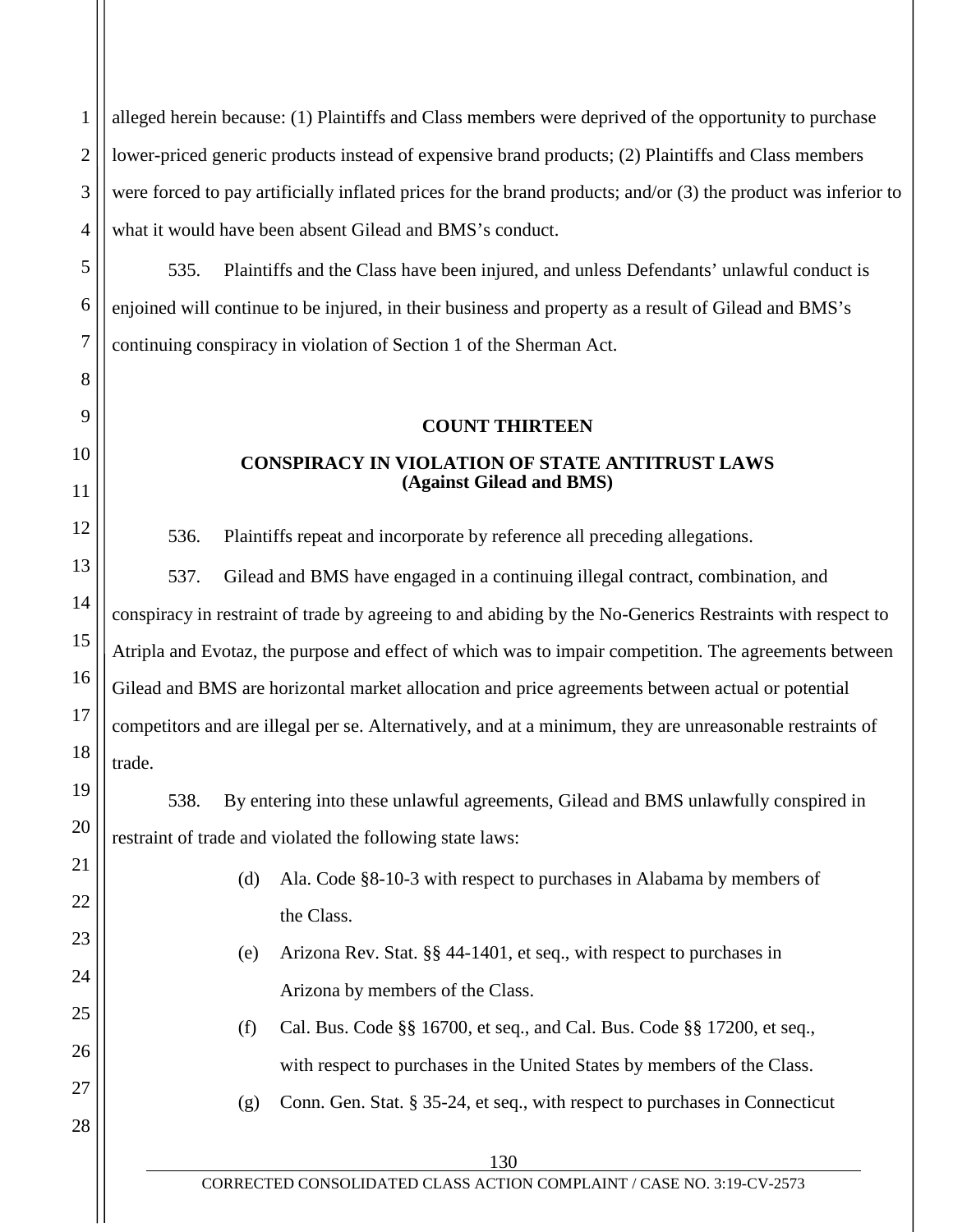| 1  |     | by members of the Class.                                                     |  |
|----|-----|------------------------------------------------------------------------------|--|
| 2  | (h) | D.C. Code Ann. §§ 28-4501, et seq., with respect to purchases in the         |  |
| 3  |     | District of Columbia by members of the Class.                                |  |
| 4  | (i) | Fla. Stat. §§ 501.201, et seq., with respect to purchases in Florida by      |  |
| 5  |     | members of the Class.                                                        |  |
| 6  | (j) | Hawaii Rev. Stat. §§ 480-1, et seq., with respect to purchases in Hawaii by  |  |
| 7  |     | members of the Class.                                                        |  |
| 8  | (k) | 740 Ill. Comp. Stat. 10/3, et seq., with respect to purchases in Illinois by |  |
| 9  |     | members of the Class.                                                        |  |
| 10 | (1) | Iowa Code § 553.4, et seq., with respect to purchases in Iowa by members     |  |
| 11 |     | of the Class.                                                                |  |
| 12 | (m) | Kan. Stat. Ann. §§ 50-101, et seq., with respect to purchases in Kansas by   |  |
| 13 |     | members of the Class.                                                        |  |
| 14 | (n) | Md. Code, Com. Law § 11-201, et seq., with respect to purchases in           |  |
| 15 |     | Maryland by members of the Class.                                            |  |
| 16 | (0) | Mass. Gen. L. Ch. 93A, et seq., with respect to purchases in Massachusetts   |  |
| 17 |     | by members of the Class.                                                     |  |
| 18 | (p) | Me. Rev. Stat. Ann. 10, § 1101, et seq., with respect to purchases in Maine  |  |
| 19 |     | by members of the Class.                                                     |  |
| 20 | (q) | Mich. Comp. Laws Ann. §§ 445.771, et seq., with respect to purchases in      |  |
| 21 |     | Michigan by members of the Class.                                            |  |
| 22 | (r) | Minn. Stat. §§ 325D.49, et seq., with respect to purchases in Minnesota by   |  |
| 23 |     | members of the Class.                                                        |  |
| 24 | (s) | Miss. Code Ann. §§ 75-21-1, et seq., with respect to purchases in            |  |
| 25 |     | Mississippi by members of the Class.                                         |  |
| 26 | (t) | Neb. Code Ann. §§ 59-801, et seq., with respect to purchases in Nebraska     |  |
| 27 |     | by members of the Class.                                                     |  |
| 28 | (u) | Nev. Rev. Stat. Ann. § 598A, et seq., with respect to purchases in Nevada    |  |
|    |     | 131                                                                          |  |
|    |     | CORRECTED CONSOLIDATED CLASS ACTION COMPLAINT / CASE NO. 3:19-CV-2573        |  |
|    |     |                                                                              |  |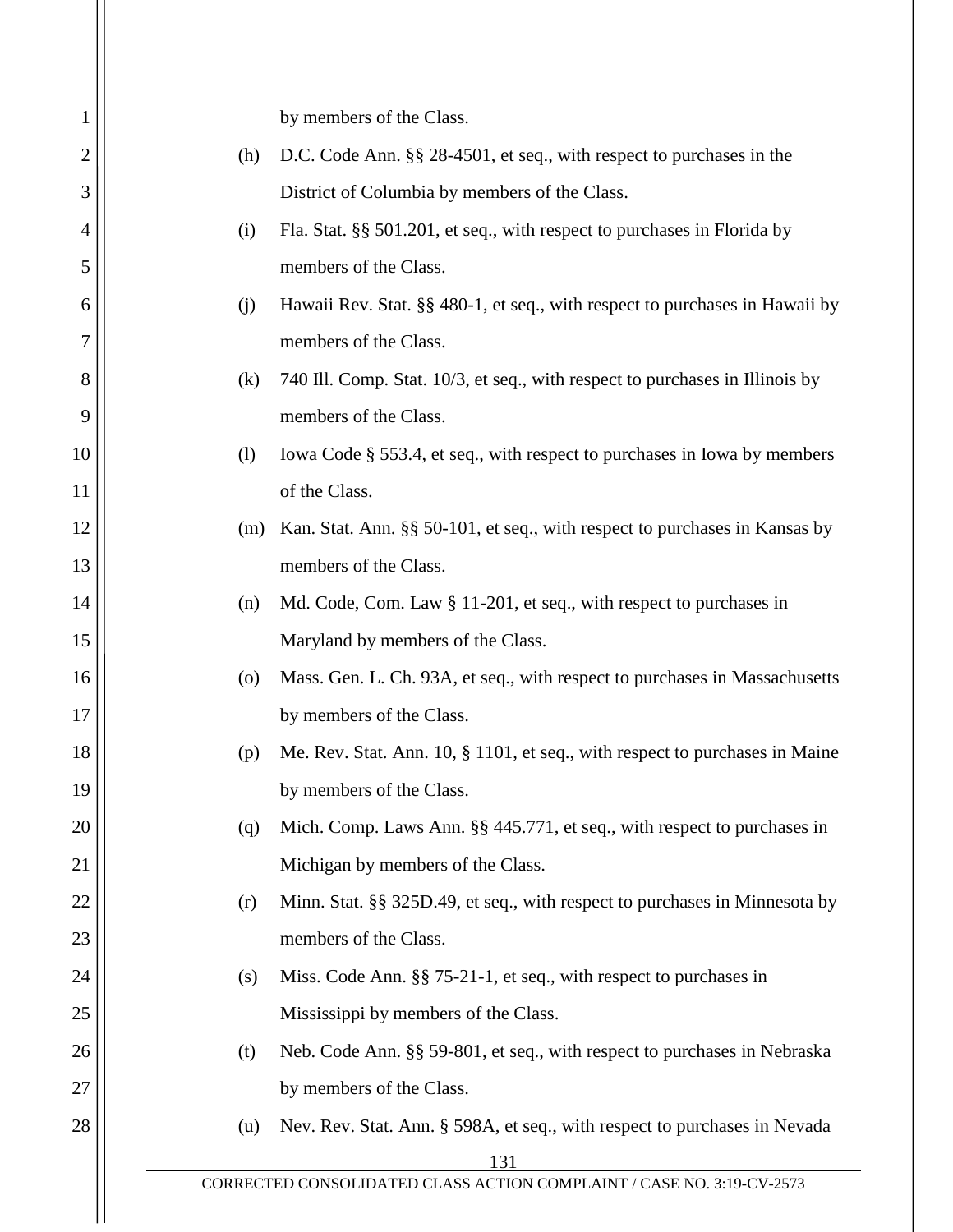|                                             | by members of the Class.                                                                    |  |
|---------------------------------------------|---------------------------------------------------------------------------------------------|--|
| (v)                                         | N.M. Stat. Ann. §§ 57-1-1, et seq., with respect to purchases in New                        |  |
|                                             | Mexico by members of the Class.                                                             |  |
| (w)                                         | N.Y. Gen. Bus. Law §§ 340, et seq., with respect to purchases in New                        |  |
|                                             | York by members of the Class.                                                               |  |
| (x)                                         | N.C. Gen. Stat. §§ 75-1, et seq., with respect to purchases in North                        |  |
| 6<br>7<br>Carolina by members of the Class. |                                                                                             |  |
| (y)                                         | N.D. Cent. Code § 51-08.1-01, et seq., with respect to purchases in North                   |  |
|                                             | Dakota by members of the Class.                                                             |  |
| (z)                                         | Or. Rev. Stat. §§ 646.705, et seq., with respect to purchases in Oregon by                  |  |
|                                             | members of the Class.                                                                       |  |
|                                             | 10 L.P.R.A. § 251, et seq., with respect to purchases in Puerto Rico by                     |  |
|                                             | members of the Class.                                                                       |  |
|                                             | (bb) R.I. Gen. Laws §§ 6-36-4, et seq. with respect to purchases in Rhode                   |  |
|                                             | Island by members of the Class.                                                             |  |
|                                             | S.D. Codified Laws Ann. § 37-1-3.1, et seq., with respect to purchases in                   |  |
|                                             | South Dakota by members of the Class.                                                       |  |
|                                             | (dd) Utah Code Ann. §§ 76-10-3101, et seq., with respect to purchases in Utah               |  |
|                                             | by residents of Utah who are members of the Class.                                          |  |
|                                             | Tenn. Code Ann. §§ 47-25-101, et seq., with respect to purchases in                         |  |
|                                             | Tennessee by members of the Class.                                                          |  |
| (ff)                                        | Vt. Stat. Ann. 9, § 2453, et seq., with respect to purchases in Vermont by                  |  |
|                                             | members of the Class.                                                                       |  |
|                                             | W.Va. Code §§ 47-18-3, et seq., with respect to purchases in West                           |  |
|                                             | Virginia by members of the Class.                                                           |  |
|                                             | (hh) Wis. Stat. $\S$ 133.03, et seq., with respect to purchases in Wisconsin by             |  |
|                                             | members of the Class.                                                                       |  |
| 539.                                        | Plaintiffs and all members of the Class have been injured in their business and property by |  |
|                                             | 132<br>CORRECTED CONSOLIDATED CLASS ACTION COMPLAINT / CASE NO. 3:19-CV-2573                |  |
|                                             | (aa)<br>(cc)<br>(ee)<br>(gg)                                                                |  |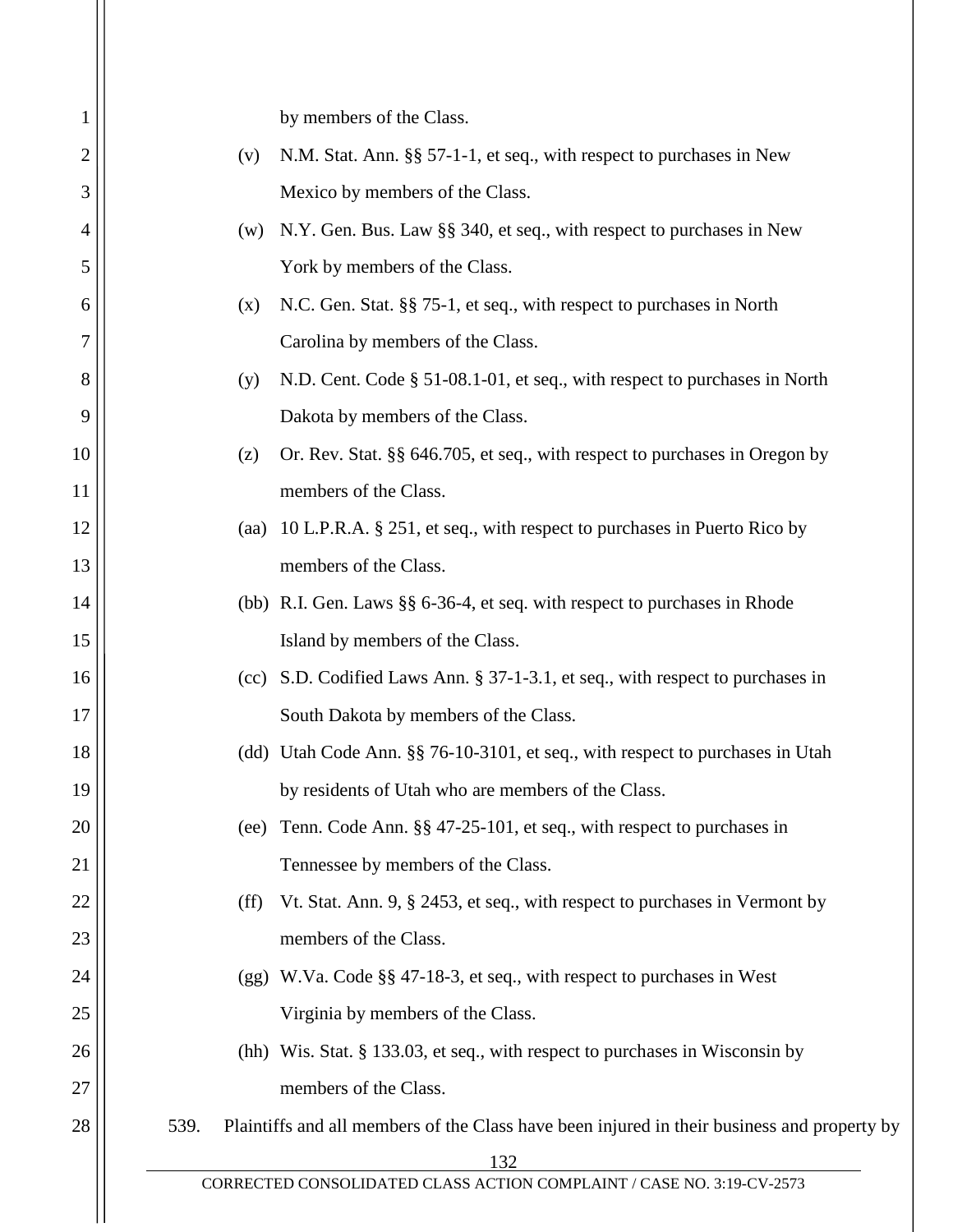4 reason of the unlawful contracts, combinations, and/or conspiracies. Plaintiffs and members of the Class have paid more on their purchases of the brand and generic products than they would otherwise have paid, and/or were prevented from substituting a less expensive, generic alternative for their purchases of the more expensive brand and/or the more expensive generic products.

540. As a result of Defendants' unlawful conduct, Plaintiffs and the Class paid more than they would have paid for Viread, Emtriva, Truvada, Atripla, Tybost, Reyataz, Evotaz, and competing cART drugs absent that unlawful conduct. But for Gilead and BMS's unlawful conduct, competitors would have begun marketing generic versions of the brand products much sooner than they did and/or would have been able to market such versions more successfully.

10 11 12 13 541. If Gilead and BMS had competed in a full and timely fashion, Plaintiffs and other Class members would have substituted lower-priced generic products for the higher-priced brand products for some or all of their brand purchases, would have paid lower prices on some or all of their remaining brand and/or generic purchases, and/or would have received a superior product for the purchases that they made.

542. During the relevant period, Plaintiffs and the other Class members purchased and/or reimbursed for substantial amounts of the products. As a result of Gilead and BMS's unlawful conduct, Plaintiffs and the other Class members were compelled to pay, and did pay, artificially inflated prices for their brand and generic products. Plaintiffs and the Class members paid prices for their brand and generic products that were substantially greater than the prices they would have paid absent the unlawful conduct alleged herein because: (1) Plaintiffs and Class members were deprived of the opportunity to purchase lower-priced generic products instead of expensive brand products; (2) Plaintiffs and Class members were forced to pay artificially inflated prices for the brand products; and/or (3) the product was inferior to what it would have been absent Gilead and BMS's conduct.

543. Plaintiffs and the Class have been injured, and unless Defendants' unlawful conduct is enjoined will continue to be injured, in their business and property as a result of Gilead and BMS's continuing conspiracy.

1

2

3

5

6

7

8

9

14

15

16

17

18

19

20

21

22

23

24

25

26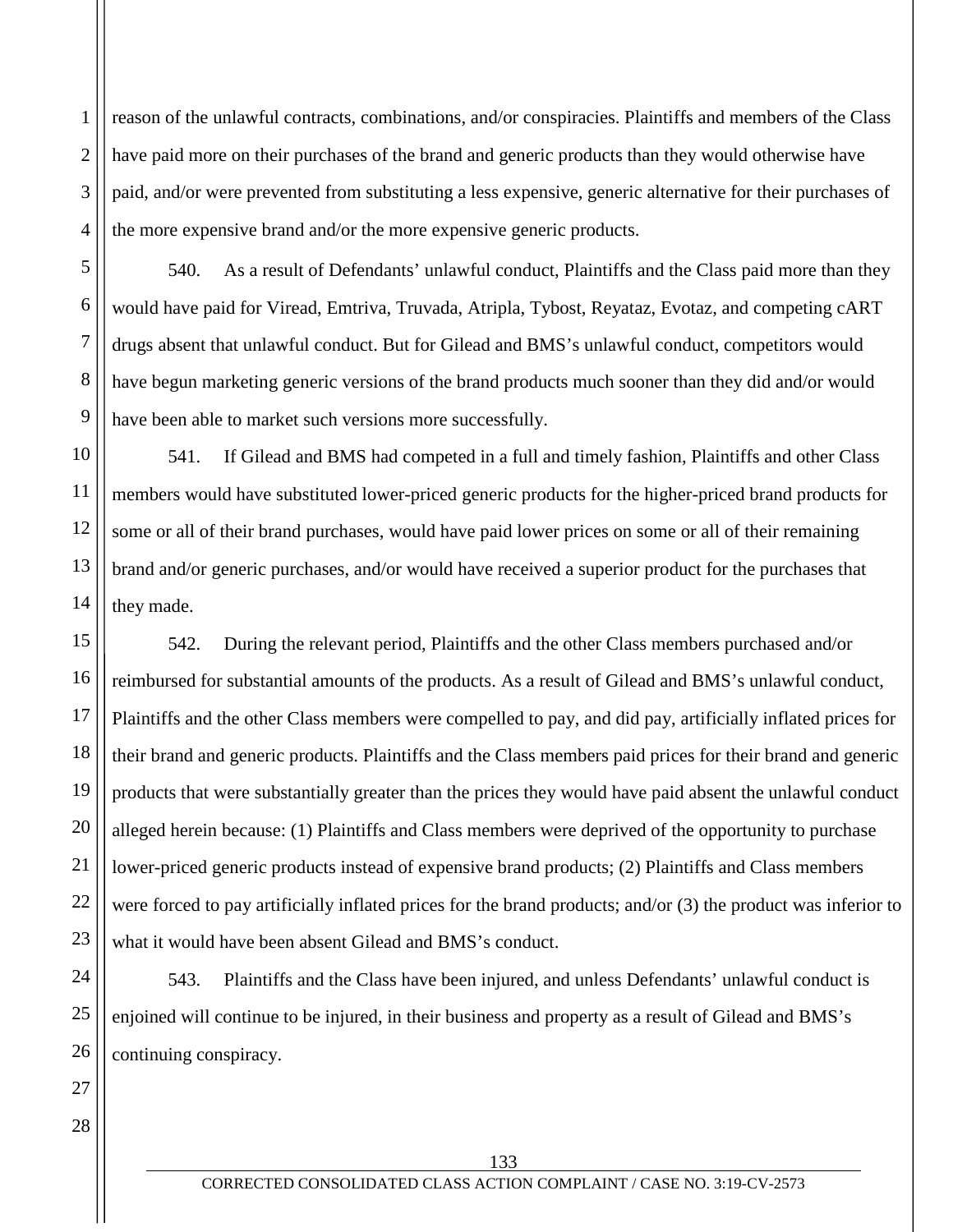| 1              |            | XIV. DEMAND FOR JUDGMENT                                                                                                                                                                                                                                        |
|----------------|------------|-----------------------------------------------------------------------------------------------------------------------------------------------------------------------------------------------------------------------------------------------------------------|
| $\overline{2}$ | 544.       | WHEREFORE, Plaintiffs, on behalf of themselves and the Class, respectfully request that                                                                                                                                                                         |
| 3              | the Court: |                                                                                                                                                                                                                                                                 |
| 4              |            | A. Determine that this action may be maintained as a class action pursuant to Fed. R. Civ. P.<br>$23(a)$ and (b)(3), and Fed. R. Civ. P. $23(a)$ and (b)(2), and direct that reasonable notice of                                                               |
| 5<br>6         |            | this action, as provided by Fed. R. Civ. P. $23(c)(2)$ , be given to the Class and declare the<br>Plaintiffs the representatives of the Class;                                                                                                                  |
| 7              |            | B. Enter judgment against each Defendant in favor of Plaintiffs and the Class;                                                                                                                                                                                  |
| 8<br>9         |            | C. Adjudge and decree the acts alleged herein, pursuant to Fed. R. Civ. P. 57 and 18 U.S.C. §<br>$2201(a)$ , to be unlawful restraints of trade and unlawful exclusionary conduct in violation<br>of Sections 1 and 2 of the Sherman Act, 15 U.S.C. §§ 1 and 2; |
| 10<br>11       |            | D. Grant permanent injunctive relief pursuant to Section 16 of the Clayton Act and applicable<br>state law to remedy the ongoing anticompetitive effects of Defendants' unlawful conduct,<br>including but not limited to adjudging and decreeing that:         |
| 12<br>13       |            | 1) Defendants have forfeited any NCE exclusivity that they may otherwise have had<br>related to Vemlidy, Descovy, Odefsey, Genvoya, Symtuza, and any and all other<br>FDCs that contain TAF;                                                                    |
| 14<br>15<br>16 |            | 2) Defendants have forfeited any 30-month stay under the Hatch-Waxman Act that<br>they may otherwise have had related to Vemlidy, Descovy, Odefsey, Genvoya,<br>Symtuza, and any and all other FDCs that contain TAF;                                           |
| 17<br>18       |            | 3) Defendants shall not enforce the No-Generics Restraints that would otherwise<br>prohibit Janssen, Japan Tobacco, or BMS from making or marketing competing<br>FDCs after the expiration of Gilead's relevant patents;                                        |
| 19<br>20       |            | Defendants shall not enforce the No-Generics Restraints that would otherwise<br>4)<br>prohibit Gilead from making or marketing competing FDCs to Evotaz after the<br>expiration of BMS's patents on ATV;                                                        |
| 21<br>22       |            | Defendants shall not enforce the No-Generics Restraints that would otherwise<br>5)<br>prohibit Gilead from making or marketing competing FDCs to Prezcobix or<br>Symtuza after the expiration of Janssen's patents on DRV;                                      |
| 23<br>24<br>25 |            | 6) Gilead shall issue licenses to TAF, FTC, and COBI to any willing licensee, for<br>purposes of making and marketing competing versions of Evotaz, Prezcobix, and<br>Symtuza, on terms to be determined by the Court;                                          |
| 26             |            | Each of Janssen, Japan Tobacco, and BMS shall issue licenses to their third agents<br>7)<br>to any willing licensee on terms to be determined by the Court;                                                                                                     |
| 27<br>28       |            | 8) Gilead shall issue licenses to TDF, TAF, and FTC to any willing licensee on terms<br>to be determined by the Court;                                                                                                                                          |
|                |            | 134                                                                                                                                                                                                                                                             |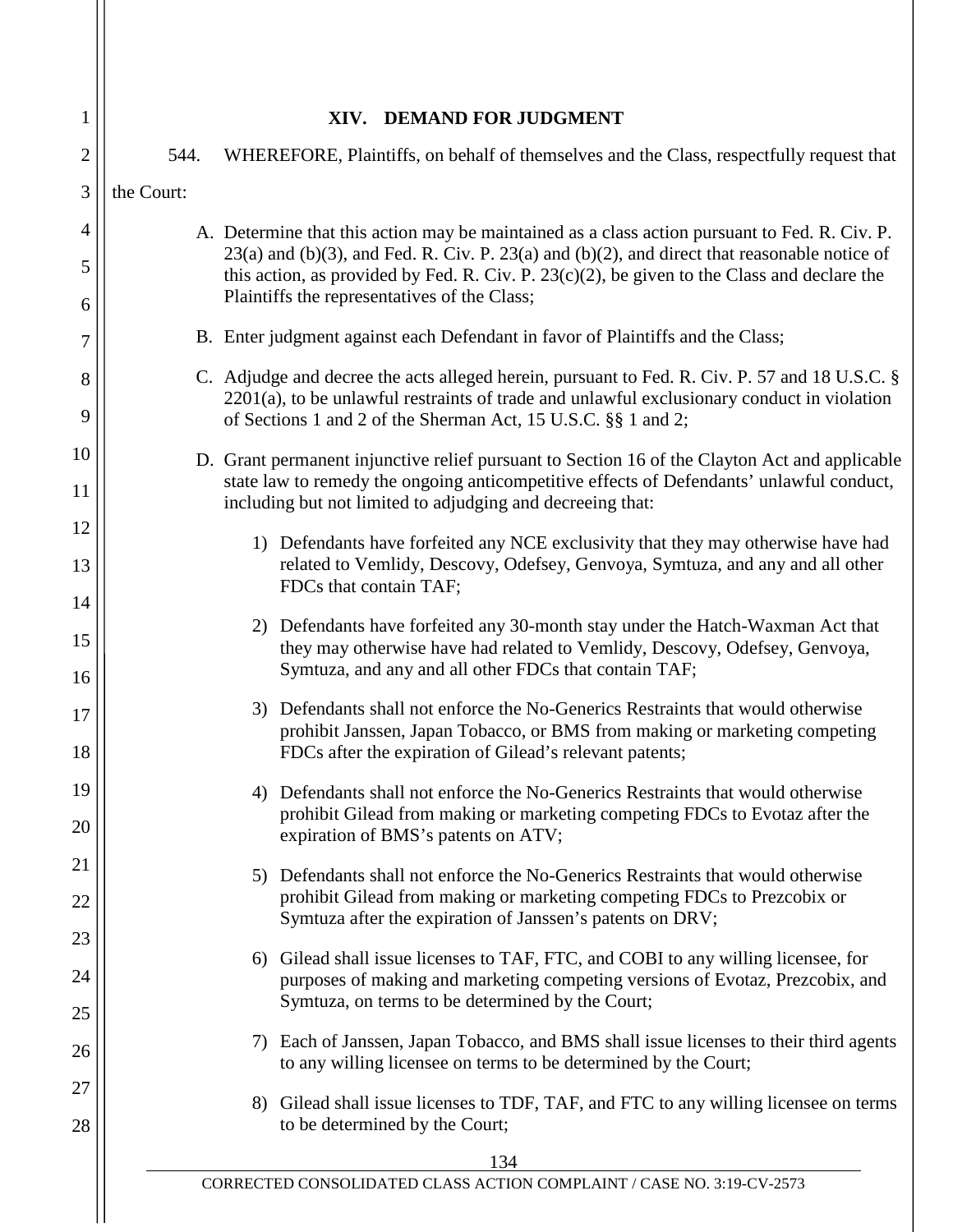| 1<br>$\overline{c}$ | The entry date of Teva, Lupin, Mylan, Aurobindo, Hetero, and Amneal under their<br>9)<br>patent settlement agreements with Gilead concerning Truvada shall be a date to be<br>determined by the Court; |  |  |
|---------------------|--------------------------------------------------------------------------------------------------------------------------------------------------------------------------------------------------------|--|--|
| 3                   | 10) The entry date of Teva, Lupin, and Cipla under their patent settlement agreements<br>with Gilead concerning Atripla shall be a date to be determined by the Court; and                             |  |  |
| 4                   |                                                                                                                                                                                                        |  |  |
| 5<br>6              | E. Award to Plaintiffs and the Class damages (and multiple damages as provided by law) in<br>amounts to be determined at trial;                                                                        |  |  |
| 7                   | F. Award to Plaintiffs and the Class their costs of suit, including reasonable attorneys' fees<br>as provided by law;                                                                                  |  |  |
| 8                   | G. Grant such other further relief as is necessary to correct for the anticompetitive market                                                                                                           |  |  |
| 9                   | effects caused by Defendants' conduct, as the Court deems just.                                                                                                                                        |  |  |
| 10                  |                                                                                                                                                                                                        |  |  |
| 11                  | <b>JURY DEMAND</b><br>XV.                                                                                                                                                                              |  |  |
| 12                  | Pursuant to Fed. Civ. P. 38, Plaintiffs on behalf of themselves and the proposed Class<br>545.                                                                                                         |  |  |
| 13                  | demand a trial by jury on all issues so triable.                                                                                                                                                       |  |  |
| 14                  |                                                                                                                                                                                                        |  |  |
| 15                  | Dated: July 26, 2019<br><b>DURIE TANGRI LLP</b>                                                                                                                                                        |  |  |
| 16                  |                                                                                                                                                                                                        |  |  |
| 17                  | By: /s/ Daralyn J. Durie                                                                                                                                                                               |  |  |
|                     | DARALYN J. DURIE<br>ddurie@durietangri.com                                                                                                                                                             |  |  |
| 18                  | MARK A. LEMLEY (SBN 155830)<br>mlemley@durietangri.com                                                                                                                                                 |  |  |
| 19                  | DAVID McGOWAN (SBN 154289)                                                                                                                                                                             |  |  |
| 20                  | dmcgowan@durietangri.com<br>LAURA E. MILLER (SBN 271713)                                                                                                                                               |  |  |
| 21                  | lmiller@durietangri.com                                                                                                                                                                                |  |  |
|                     | W. HENRY HUTTINGER (SBN 312843)<br>hhuttinger@durietangri.com                                                                                                                                          |  |  |
| 22                  | 217 Leidesdorff Street<br>San Francisco, CA 94111                                                                                                                                                      |  |  |
| 23                  | Telephone: (415) 362-6666                                                                                                                                                                              |  |  |
| 24                  | Facsimile: (415) 236-6300                                                                                                                                                                              |  |  |
| 25                  | <b>HILLIARD &amp; SHADOWEN LLP</b><br>STEVE D. SHADOWEN (pro hac vice)                                                                                                                                 |  |  |
| 26                  | steve@hilliardshadowenlaw.com                                                                                                                                                                          |  |  |
|                     | ROBERT C. HILLIARD (pro hac vice pending)<br>bob@hilliardshadowenlaw.com                                                                                                                               |  |  |
| 27                  | RICHARD BRUNELL (pro hac vice pending)<br>rbrunell@hilliardshadowenlaw.com                                                                                                                             |  |  |
| 28                  | MATTHEW C. WEINER (pro hac vice)                                                                                                                                                                       |  |  |
|                     | 135                                                                                                                                                                                                    |  |  |
|                     | CORRECTED CONSOLIDATED CLASS ACTION COMPLAINT / CASE NO. 3:19-CV-2573                                                                                                                                  |  |  |
|                     |                                                                                                                                                                                                        |  |  |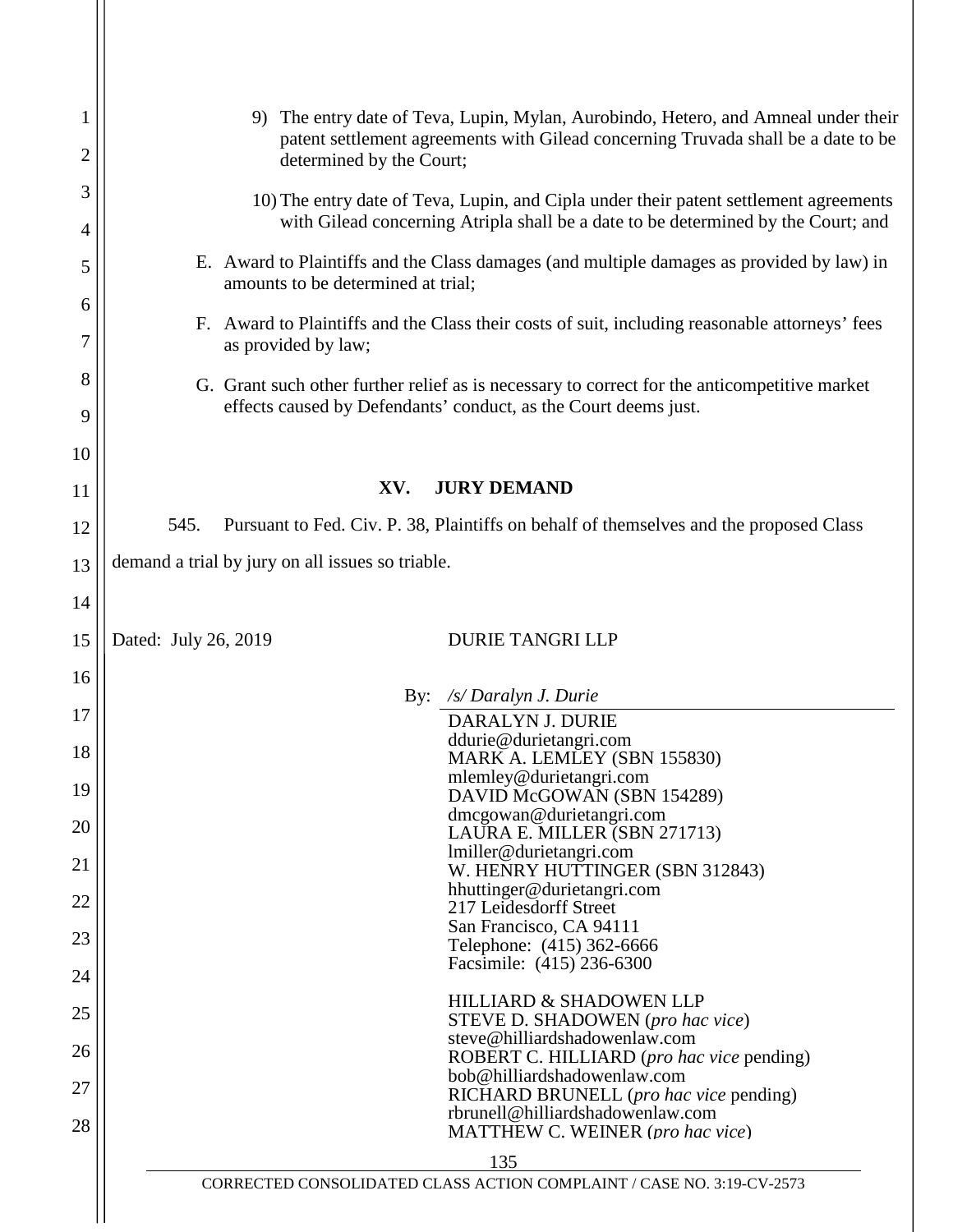| 1      | matt@hilliardshadowenlaw.com<br>FRAZAR W. THOMAS (pro hac vice pending)                                      |
|--------|--------------------------------------------------------------------------------------------------------------|
| 2      | fraz@hilliardshadowenlaw.com<br>NICHOLAS W. SHADOWEN (pro hac vice)                                          |
| 3      | nick@hilliardshadowenlaw.com<br>DONALD SEAN NATION (pro hac vice)                                            |
| 4<br>5 | sean@hilliardshadowenlaw.com<br>1135 W. 6th Street, Suite 125<br><b>Austin, TX 78703</b>                     |
| 6      | Telephone: (855) 344-3298<br>Facsimile: (361) 882-3015                                                       |
| 7      | HAGENS BERMAN SOBOL SHAPIRO LLP                                                                              |
| 8      | STEVE W. BERMAN (pro hac vice)<br>steve@hbsslaw.com                                                          |
| 9      | THOMAS M. SOBOL (pro hac vice)<br>tom@hbsslaw.com                                                            |
| 10     | KRISTEN A. JOHNSON (pro hac vice pending)<br>kristenj@hbsslaw.com<br><b>GREGORY T. ARNOLD</b> (pro hac vice) |
| 11     | grega@hbsslaw.com<br>55 Cambridge Parkway, Suite 301                                                         |
| 12     | Cambridge, MA 02142<br>Telephone: (617) 482-3700                                                             |
| 13     | Facsimile: (617) 482-3003                                                                                    |
| 14     | RADICE LAW FIRM, P.C.<br>JOHN RADICE (pro hac vice)                                                          |
| 15     | jradice@radicelawfirm.com<br>DAN RUBENSTEIN (pro hac vice)                                                   |
| 16     | drubenstein@radicelawfirm.com<br>475 Wall Street                                                             |
| 17     | Princeton, NJ 08540<br>Telephone: (646) 245-8502                                                             |
| 18     | Facsimile: (609) 385-0745                                                                                    |
| 19     | SHEPHERD, FINKELMAN, MILLER & SHAH, LLP<br>JAYNE A. GOLDSTEIN (pro hac vice)                                 |
| 20     | igoldstein@sfmslaw.com<br>1625 North Commerce Parkway, Suite 320                                             |
| 21     | Fort Lauderdale, FL 33326<br>Telephone: (954) 515-0123                                                       |
| 22     | Facsimile: (866) 300-7367                                                                                    |
| 23     | SHEPHERD, FINKELMAN, MILLER & SHAH, LLP<br>NATALIE FINKELMAN BENNETT (pro hac vice)                          |
| 24     | nfinkelman@sfmslaw.com<br>MICHAEL OLS (pro hac vice)                                                         |
| 25     | mols@sfmslaw.com<br>35 E. State Street                                                                       |
| 26     | Media, PA 19063<br>Telephone: (610) 891-9880                                                                 |
| 27     | Facsimile: (866) 300-7367                                                                                    |
| 28     | SPERLING & SLATER, P.C.<br>PAUL E. SLATER (pro hac vice)<br>136                                              |
|        | CORRECTED CONSOLIDATED CLASS ACTION COMPLAINT / CASE NO. 3:19-CV-2573                                        |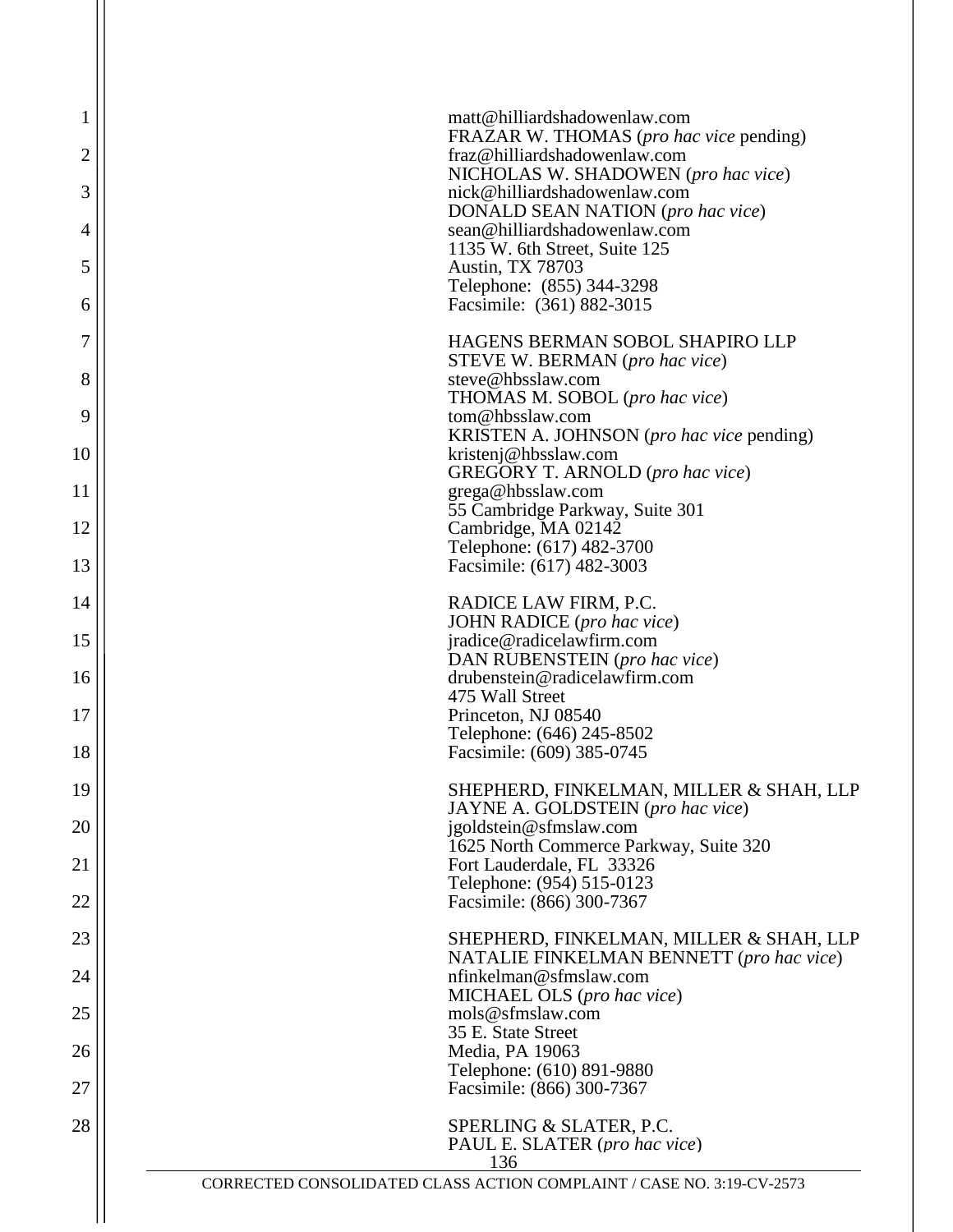|                      | pes@sperling-law.com                                                                                          |
|----------------------|---------------------------------------------------------------------------------------------------------------|
|                      | EAMON P. KELLY (pro hac vice)<br>ekelly@sperling-law.com<br>ALBERTO RODRIGUEZ (pro hac vice)                  |
|                      | arodriguez@sperling-law.com                                                                                   |
|                      | DAVID P. GERMAINE (pro hac vice)<br>dgermaine@sperling-law.com                                                |
|                      | 55 West Monroe, Suite 3200<br>Chicago, IL 60603                                                               |
|                      | Telephone: (312) 641-3200<br>Facsimile: (312) 641-6492                                                        |
|                      | <b>Attorney for Plaintiffs</b>                                                                                |
|                      | Peter Staley, Steve Fuller, Gregg S. Gonsalves, PhD,<br>Brenda Emily Goodrow, Andrew R. Spieldenner, PhD,     |
|                      | Robert J. Vazquez, Jason Walker, Michael Warner, Jacob<br>Zydonis, Fraternal Order of Police, Miami Lodge 20, |
|                      | <b>Insurance Trust Fund, and Service Employees</b><br>International Union, Local No. 1 Health Fund            |
|                      |                                                                                                               |
| Dated: July 26, 2019 | <b>GLANCY PRONGAY &amp; MURRAY</b>                                                                            |
|                      | By: $\sqrt{s}$ Kevin F. Ruf                                                                                   |
|                      | <b>KEVIN F. RUF</b>                                                                                           |
|                      | kruf@glancylaw.com<br>LIONEL Z. GLANCY (SBN 134180)                                                           |
|                      | lglancy@glancylaw.com<br>1925 Century Park East, Suite 2100                                                   |
|                      | Los Angeles, CA 90067<br>Telephone: (310) 201-9150                                                            |
|                      | Facsimile: (310) 201-9160                                                                                     |
|                      | NUSSBAUM LAW GROUP, P.C.<br>LINDA P. NUSSBAUM (pro hac vice pending)                                          |
|                      | lnussbaum@nussbaumpc.com<br>BART D. COHEN (pro hac vice pending)                                              |
|                      | bcohen@nussbaumpc.com<br>1211 Avenue of the Americas, 40th Floor                                              |
|                      | New York, NY 10036<br>Telephone: (917) 438-9189                                                               |
|                      | MILBERG PHILLIPS GROSSMAN LLP                                                                                 |
|                      | MICHAEL J. GALLAGHER, JR. (pro hac vice)<br>mgallagher@milberg.com                                            |
|                      | One Pennsylvania Plaza, 19th Floor<br>New York, New York 10119                                                |
|                      | Telephone: (212) 594-5300                                                                                     |
|                      | <b>Attorneys for Plaintiffs</b><br>Michael Snipe, John Carroll, Josh McDonald, John Doe,                      |
|                      | Gabriel Molina, and Troy Vazquez-Cain                                                                         |
|                      |                                                                                                               |
|                      | 137                                                                                                           |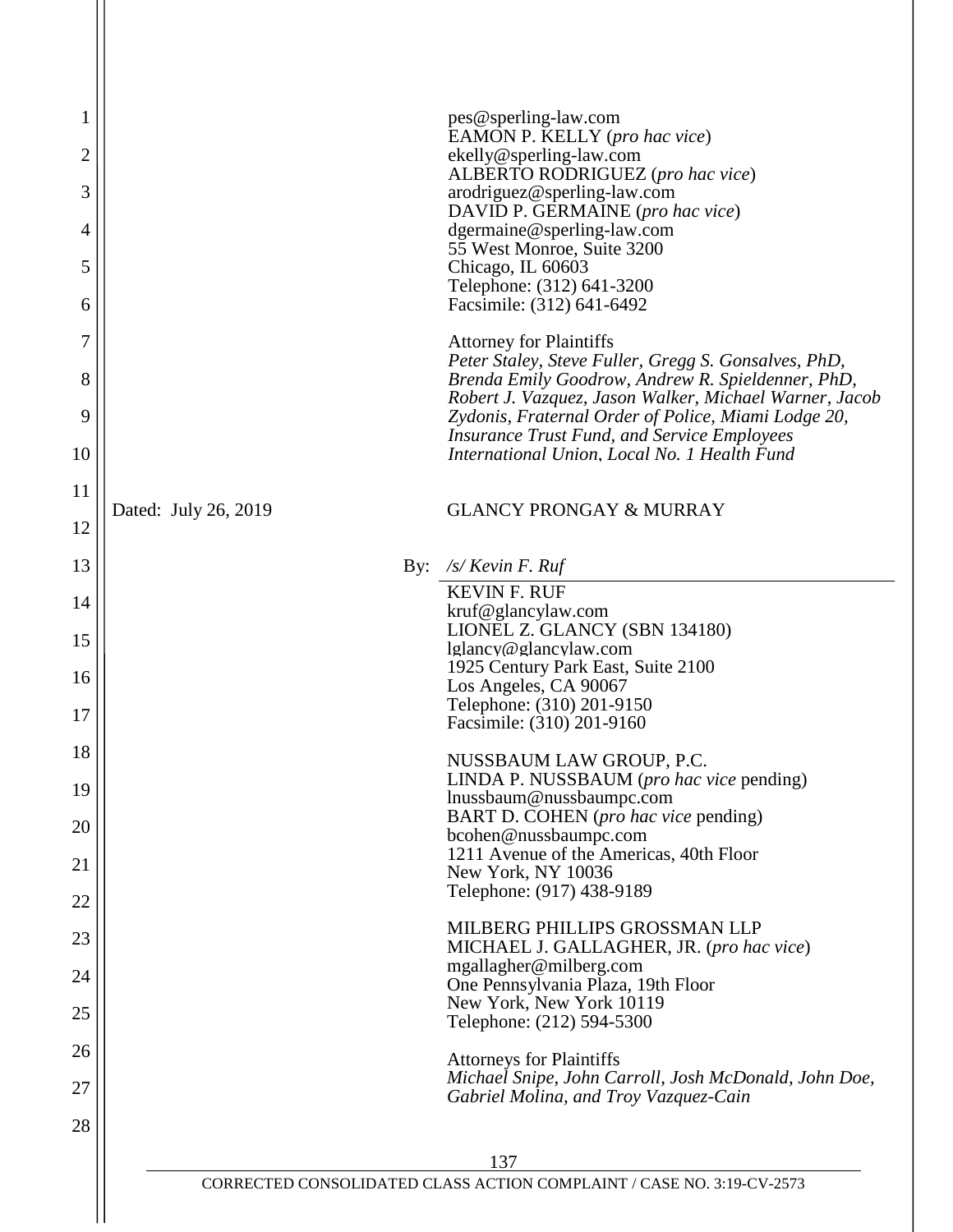$\left| \frac{2}{2} \right|$ Dated: July 26, 2019

1

# GLANCY PRONGAY & MURRAY LLP

| 3  |                      | By: | /s/Lee Albert                                                                      |
|----|----------------------|-----|------------------------------------------------------------------------------------|
| 4  |                      |     | <b>LEE ALBERT</b>                                                                  |
|    |                      |     | lalbert@glancylaw.com<br>BRIAN P. MURRAY ( <i>pro hac vice</i> pending)            |
| 5  |                      |     | bmurray@glancylaw.com                                                              |
| 6  |                      |     | GREGORY B. LINKH (pro hac vice pending)<br>glinkh@glancylaw.com                    |
| 7  |                      |     | 230 Park Avenue, Suite 530                                                         |
|    |                      |     | New York, NY 10169<br>Telephone: (212) 682-5340                                    |
| 8  |                      |     | Facsimile: (212) 884-0988                                                          |
| 9  |                      |     | LIONEL Z. GLANCY (SBN 134180)                                                      |
| 10 |                      |     | lglancy@glancylaw.com                                                              |
|    |                      |     | <b>KEVIN F. RUF (SBN 136901)</b><br>kruf@glancylaw.com                             |
| 11 |                      |     | 1925 Century Park East, Suite 2100                                                 |
| 12 |                      |     | Los Angeles, CA 90067<br>Telephone: (310) 201-9150                                 |
|    |                      |     | Facsimile: (310) 201-9160                                                          |
| 13 |                      |     | SPECTOR ROSEMAN & KODROFF P.C.                                                     |
| 14 |                      |     | EUGENE SPECTOR (pro hac vice pending)                                              |
| 15 |                      |     | espector@srkattorneys.com<br><b>JEFFREY KODROFF</b> ( <i>pro hac vice</i> pending) |
|    |                      |     | jkodroff@srkattorneys.com                                                          |
| 16 |                      |     | WILLIAM CALDES (pro hac vice pending)                                              |
| 17 |                      |     | bcaldes@srkattorneys.com<br>JEFFREY SPECTOR (pro hac vice pending)                 |
|    |                      |     | jspector@srkattorneys.com                                                          |
| 18 |                      |     | 2001 Market Street, Suite 3420<br>Philadelphia, Pennsylvania 19103                 |
| 19 |                      |     | Telephone: (215) 496-0300                                                          |
| 20 |                      |     | Facsimile: (215) 496-6611                                                          |
|    |                      |     | <b>Attorney for Plaintiffs</b>                                                     |
| 21 |                      |     | Teamsters Local 237 Welfare Fund and Teamsters Local                               |
| 22 |                      |     | 237 Retirees' Benefit Fund                                                         |
| 23 | Dated: July 26, 2019 |     | LOCKRIDGE GRINDAL NAUEN PLLP                                                       |
|    |                      |     |                                                                                    |
| 24 |                      | By: | /s/ Heidi M. Silton                                                                |
| 25 |                      |     | <b>HEIDI M. SILTON</b>                                                             |
| 26 |                      |     | hmsilton@locklaw.com                                                               |
|    |                      |     | KAREN H. RIEBEL (pro hac vice)<br>khriebel@locklaw.com                             |
| 27 |                      |     | JESSICA N. SERVAIS (pro hac vice)                                                  |
| 28 |                      |     | jnservais@locklaw.com                                                              |
|    |                      |     | 100 Washington Ave. S., Suite 2200<br>138                                          |
|    |                      |     | CORRECTED CONSOLIDATED CLASS ACTION COMPLAINT / CASE NO. 3:19-CV-2573              |
|    |                      |     |                                                                                    |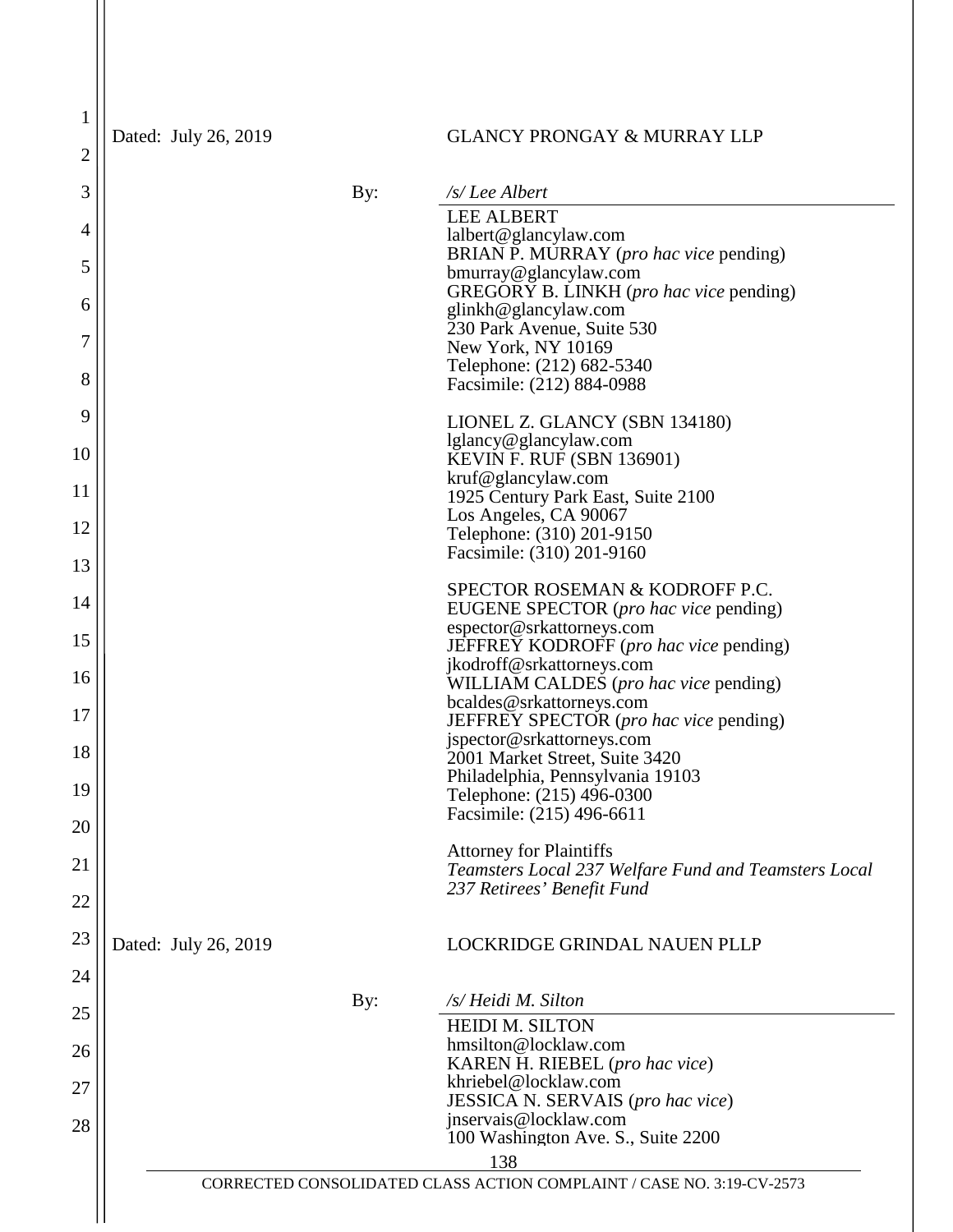| 1              | Minneapolis, MN 55401                                                                   |
|----------------|-----------------------------------------------------------------------------------------|
| $\overline{2}$ | Telephone: (612) 339-6900<br>Facsimile: (612) 339-0981                                  |
| 3              | PRITZKER LEVINE LLP                                                                     |
| $\overline{4}$ | ELIZABETH C. PRITZKER (SBN 146267)<br>ecp@pritzkerlevine.com                            |
| 5              | JONATHAN K. LEVINE (SBN 220289)<br>jkl@pritzkerlevine.com                               |
| 6              | BETHANY CARACUZZO (SBN 190687)<br>bc@pritzkerlevine.com<br>180 Grand Avenue, Suite 1390 |
| 7              | Oakland, CA 94612<br>Telephone: (415) 692-0772                                          |
| 8              | Facsimile: (415) 366-6110                                                               |
| 9              | <b>GUSTAFSON GLUEK PLLC</b><br>DANIEL C. HEDLUND (pro hac vice pending)                 |
| 10             | dhedlund@gustafsongluek.com<br>MICHELLE J. LOOBY (pro hac vice pending)                 |
| 11             | mlooby@gustafsongluek.com<br>120 South 6th Street, Suite 2600                           |
| 12             | Minneapolis, MN 55402<br>Telephone: (612) 333-8844                                      |
| 13             | Facsimile: (612) 339-6622                                                               |
| 14             | <b>Attorneys for Plaintiff</b><br>Pipe Trades Services MN Welfare Fund                  |
| 15             |                                                                                         |
| 16             |                                                                                         |
| 17             |                                                                                         |
| 18             |                                                                                         |
| 19             |                                                                                         |
| 20             |                                                                                         |
| 21             |                                                                                         |
| 22             |                                                                                         |
| 23             |                                                                                         |
| 24             |                                                                                         |
| 25             |                                                                                         |
| 26             |                                                                                         |
| 27             |                                                                                         |
| 28             |                                                                                         |
|                | 139<br>CORRECTED CONSOLIDATED CLASS ACTION COMPLAINT / CASE NO. 3:19-CV-2573            |
|                |                                                                                         |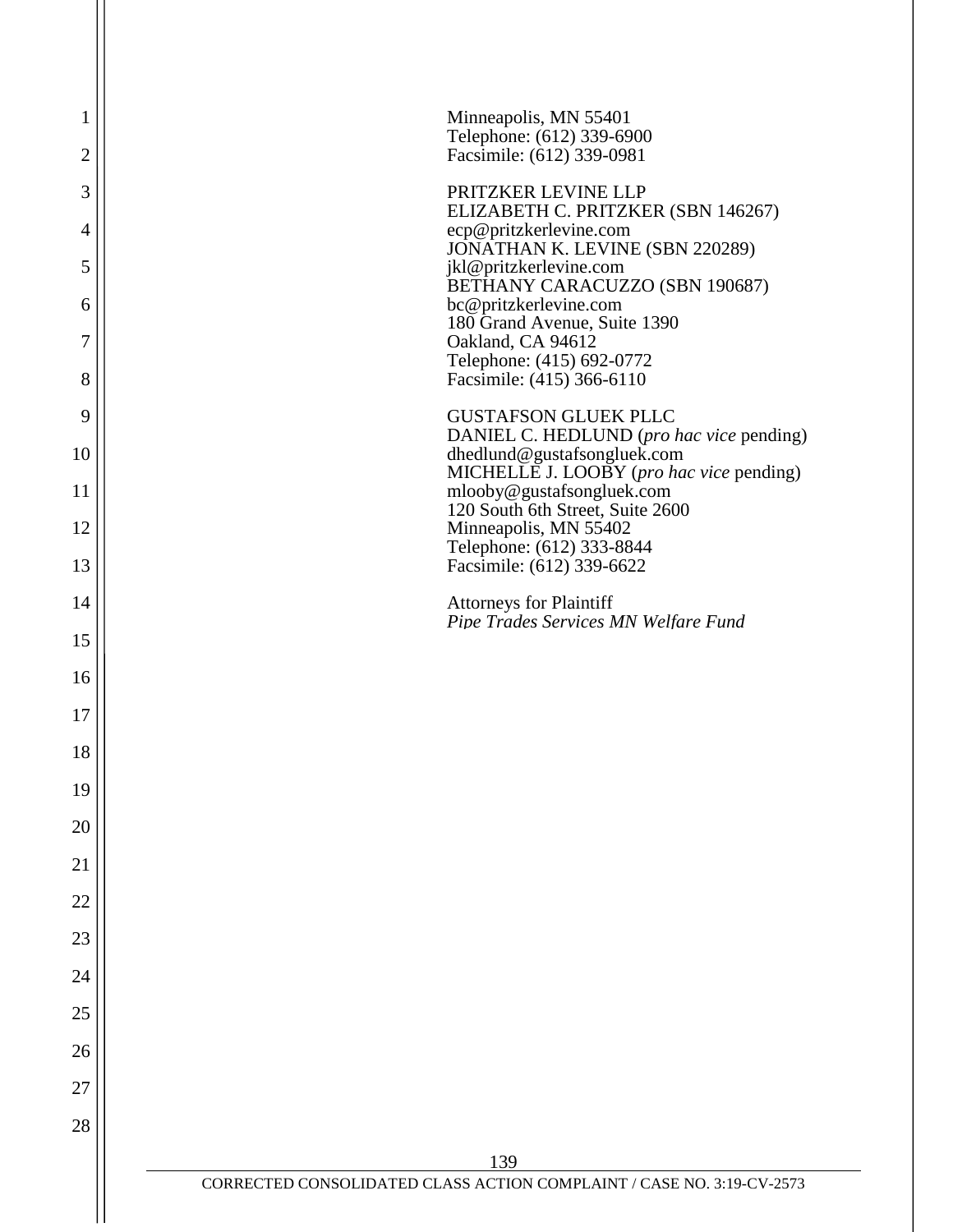| <b>FILER'S ATTESTATION</b><br>$\mathbf{2}$ |                                                                                                   |                                                                                             |  |
|--------------------------------------------|---------------------------------------------------------------------------------------------------|---------------------------------------------------------------------------------------------|--|
| $\mathfrak{Z}$                             | Pursuant to Local Rule 5-1(i)(3) of the Northern District of California, regarding signatures, I, |                                                                                             |  |
| $\overline{4}$                             |                                                                                                   | Daralyn J. Durie, attest that concurrence in the filing of this document has been obtained. |  |
| $\mathfrak{S}$                             | Dated: July 26, 2019                                                                              | /s/Daralyn J .Durie                                                                         |  |
|                                            |                                                                                                   | DARALYN J. DURIE                                                                            |  |
|                                            |                                                                                                   |                                                                                             |  |
| 7<br>$8\,$                                 |                                                                                                   |                                                                                             |  |
| 9                                          |                                                                                                   |                                                                                             |  |
| 10                                         |                                                                                                   |                                                                                             |  |
| 11                                         |                                                                                                   |                                                                                             |  |
| 12                                         |                                                                                                   |                                                                                             |  |
| 13                                         |                                                                                                   |                                                                                             |  |
| 14                                         |                                                                                                   |                                                                                             |  |
| 15                                         |                                                                                                   |                                                                                             |  |
| 16                                         |                                                                                                   |                                                                                             |  |
| 17                                         |                                                                                                   |                                                                                             |  |
| $18\,$                                     |                                                                                                   |                                                                                             |  |
| 19                                         |                                                                                                   |                                                                                             |  |
| 20                                         |                                                                                                   |                                                                                             |  |
| 21                                         |                                                                                                   |                                                                                             |  |
| 22                                         |                                                                                                   |                                                                                             |  |
| 23                                         |                                                                                                   |                                                                                             |  |
| 24                                         |                                                                                                   |                                                                                             |  |
| 25                                         |                                                                                                   |                                                                                             |  |
| 26                                         |                                                                                                   |                                                                                             |  |
| 27                                         |                                                                                                   |                                                                                             |  |
| 28                                         |                                                                                                   |                                                                                             |  |
|                                            |                                                                                                   | 140<br>CONSOLIDATED CLASS ACTION COMPLAINT / CASE NO. 3:19-CV-2573                          |  |